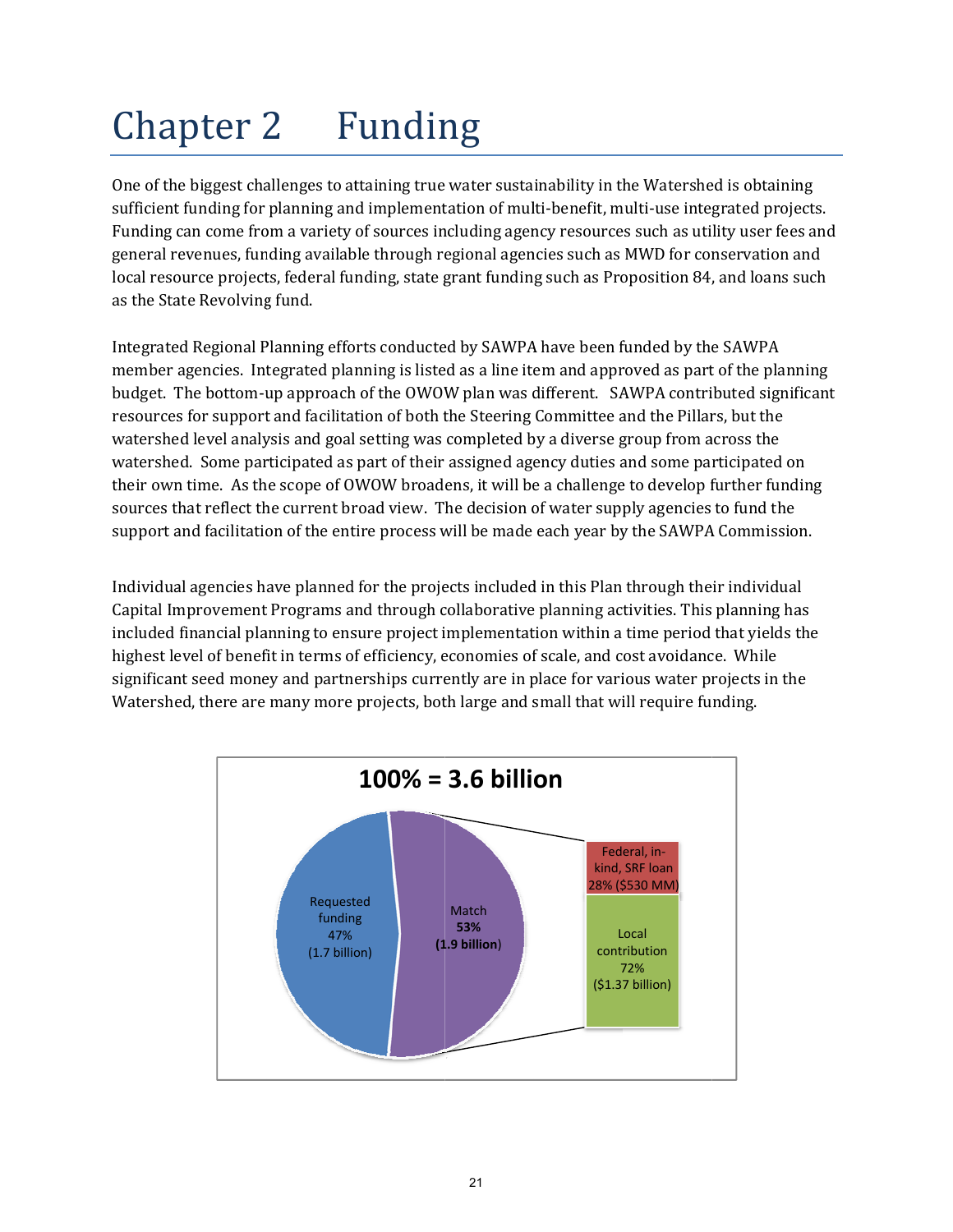The year 2000 estimate for the complete ten-year Santa Ana Integrated Watershed Plan (IWP) was \$3 billion dollars. In review of recent sub-regional IRWMPs funding needs, the combined estimated investment is over \$3.6 billion dollars.

A total of 297 projects are included in this Plan, with a combined capital cost of \$3.6 billion, which confirms previous estimates. Nevertheless, the total need in the Watershed is likely to exceed this amount, as probably not all projects needed by individual agencies were submitted in the call for projects.

It should also be noted that the integration of projects on the list into more integrated projects may result in significant cost savings. Early estimates show that multi-benefit projects can save 33% over single purpose projects.

Projects in the Plan range in capital cost from \$80,000 to \$133 million, with an average cost of \$12.2 million. Project applicants are requesting grants for \$1.7 billion, while the remaining \$1.9 billion would be funded through a combination of local contributions, federal grants, and SRF loans (see following chart). The amount of grant funding requested is much higher than the funds allocated to the Watershed of \$114 million.

Operation and maintenance costs (O&M) of proposed projects are not eligible for grant funding. A more detailed evaluation of the financial sustainability of proposed projects will be conducted as part of the economic analysis in the DWR Prop 84 IRWM Implementation grant application defined under the Proposal Solicitation Packages (PSPs).

Table 2.1 at the end of this chapter lists the projects, their anticipated costs, and requested grant funding. In addition to funding for project implementation, SAWPA is exploring funding opportunities for planning work through other State and Federal funding sources. This funding could be used for future updates of the OWOW Plan. In addition to SAWPA, individual agencies within the Watershed are likely to pursue grant funding for a variety of planning efforts. SAWPA would complement any planning grants with its own funds obtained from member agencies. The following section summarizes previous funding opportunities that may be replicated for funding the Plan's projects in the future, as well as anticipated sources of funding to meet the anticipated funding structure of each project.

### **Certainty of Funding**

As described in more detail in Chapter 7, candidate projects were evaluated in two phases. First, all applications received were reviewed to determine inclusion in the Plan, resulting in the list of 297 projects. Then, all projects were ranked for their ability to address the objectives of the Plan. Information for the highest-ranked projects was validated via further analysis and interviews with project sponsors. Based on this review, the financial information provided appears to be reasonable.

During the preparation of DWR Prop 84 IRWM Implementation grant application defined under the Proposal Solicitation Packages (PSPs) for specific funding opportunities, the certainty of the proposed funding will be evaluated in more detail for each project as part of the required economic analysis.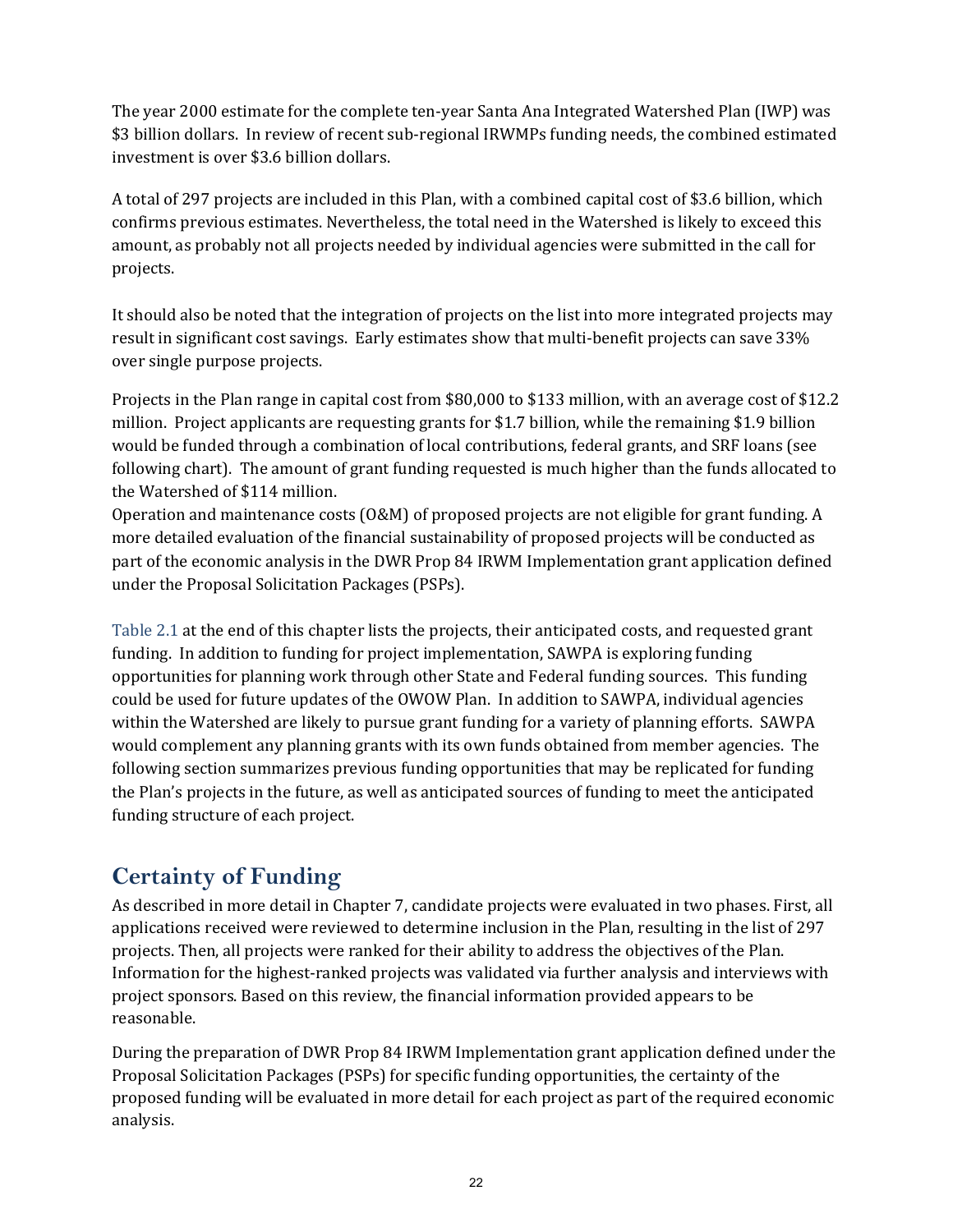#### **Previous Funding Success**

Through the efforts and planning foundation of the Santa Ana IWP, SAWPA has been remarkably successful in moving rapidly into project implementation since the passage of the State of California Proposition 13 Water Bond in March 2000. This includes contracting with the State Water Resources Control Board (SWRCB) to use \$235 million in Proposition 13 Water Bond funds, matched with over \$565 million in local agency funds, to construct over \$800 million in projects that directly support the Santa Ana IWP.

Based on the State project goals for Proposition 13, SAWPA, the SWRCB, and the watershed stakeholders ultimately approved approximately 25 projects. The majority of these projects were for water supply and water quality improvements, with approximately \$25 million set aside for environmental and habitat enhancement projects. Of these monies, about \$20 million was designated for the SCIWP Arundo Removal Program and \$5 million has been designated for the Irvine Ranch Water District (IRWD) Natural Treatment System. Together, these projects have generated approximately 300,000 acre‐feet (AF) of new water supply for the region at a cost to the State of less than \$100 per AF, and improved water quality in Newport Bay. Long term, the region proposes to store upwards of 1,000,000 AF of new water supplies, sufficient to withstand a multiyear drought without having to import water.

Use of SCIWP funds in the Watershed allowed partner agencies in the Watershed to effectively leverage State funds to implement water projects providing tremendous benefits for our region. Under the Proposition 13 Water Bond SCIWP program, \$235,000,000 in grant funds was matched by local funding of \$624,121,000. In essence, this is a leveraging factor of State fund use of 2.66 (for every dollar of state grants provided, \$2.66 local dollars were used to implement the projects). The \$235 million created 291,620 acre‐feet per year (AFY) of new water for the region. The process of construction created 12,875 new jobs based on a ratio of 15.6 jobs/\$1 million citied in the U.S. Bureau of Economic Analysis for the Inland Empire Model.

In 2002, the voters approved another water bond called State Proposition 50 IRWM program, which provided over \$500 million for IRWM projects. Through a competitive grant application process, SAWPA was successful in being selected to receive \$25 million from the IRWM. The SWRCB contract to implement the water resources projects in the Watershed was executed in March 2008. The local funding that will be provided to implement several major water resource projects in our region will amount to \$229,661,000. This is a leveraging factor of State fund use of 9.19 (for every dollar of state grants provided, \$9.19 local dollars will be used to implement the projects). It is projected that the \$25 million from Proposition 50 will provide a savings of 32,280 AFY of potable water, newly recycled water supplies of 16,700 AFY, an additional recharge capacity of 257,000 AFY, and 600 acres of new riparian habitat throughout the Watershed. The economic impact from new jobs created by construction is significant with an estimated 3,975 new jobs.

Moving into the future to meet increasing water demands in this region will allow for more funding opportunities to arise for the implementation of projects to achieve Watershed sustainability. Often, these funding opportunities are directed to a specific resource management strategy or policy issue, so projects that may rank highest in importance or priority in the Watershed, as viewed by the water stakeholders, may or may not be the first to be funded. Consequently, the region will need to remain flexible in pursuing funding when it becomes available, keeping the larger picture of a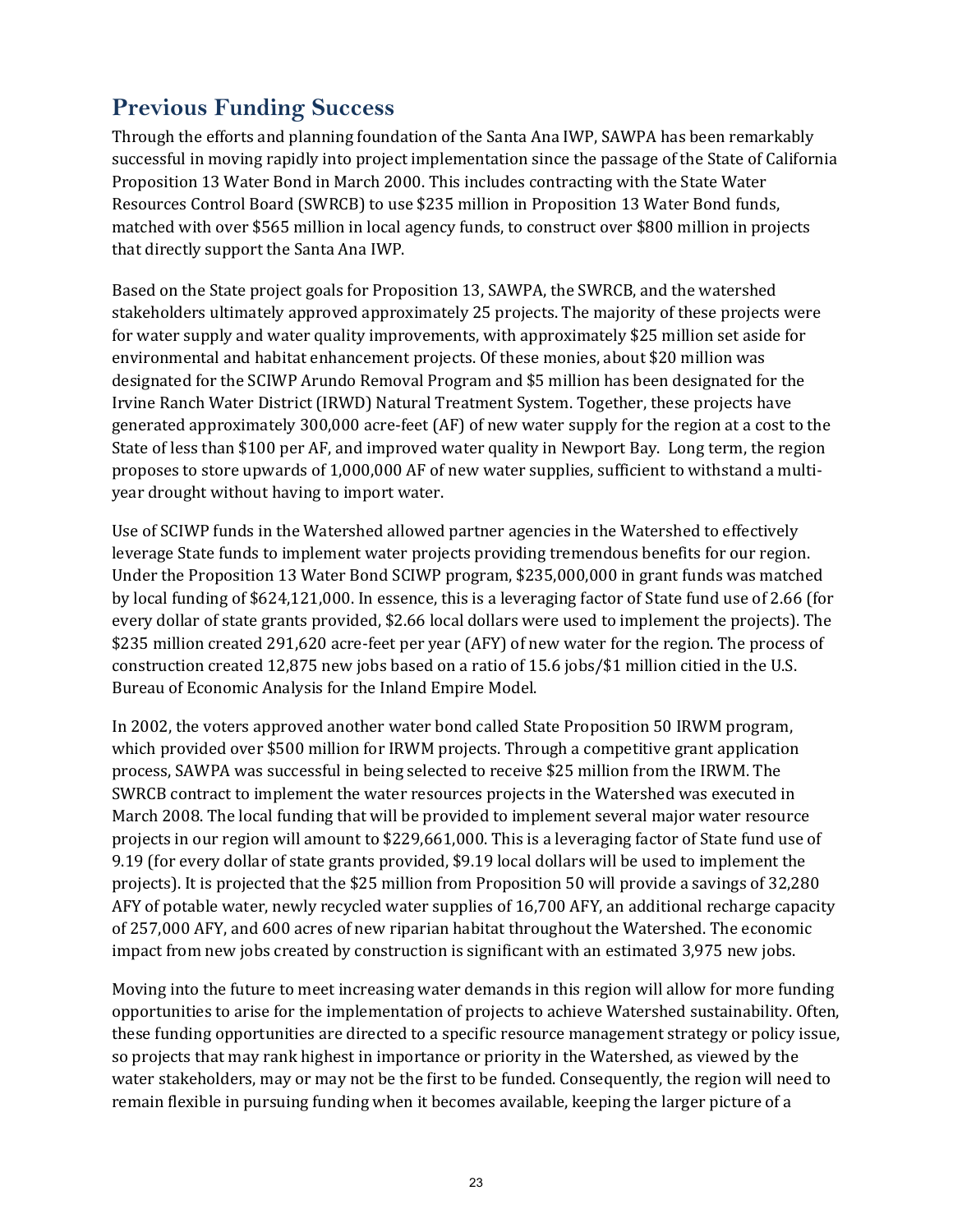sustainable, drought proofed, salt balanced region that supports economic and environmental vitality as the long‐term goal.

## **State Bond Funding**

Of the many funding opportunities that may provide the most funding flexibility to the region in the near-term is a State bond measure described as Proposition 84 - The Safe Drinking Water, Water Quality and Supply, Flood Control, River and Coastal Protection Bond Act of 2006. This bond measure was passed by the State of California voters in November 2006 and provides \$5.388 billion to support various water resource needs in the State. State grant funds are available for several water resource needs, as delineated in different chapters of the Act.

Chapter 2 of the bond measure authorizes \$1 billion for the IRWM Program. The bill defined an allocation statewide among 11 funding areas. The SAR Region will receive Proposition 84 funding in the amount of \$114,000,000.

This link to **Table 2.1** provides a map of where in the Plan the different IRWM Plan Standards, per Proposition 84 Guidelines, are located. This Table can be found in the Appendices.

In addition to Chapter 2, there are several other chapters of Proposition 84 that could provide funding for specific projects within the SAR Region. Specifically:

- Chapter 3 directs \$275 million to flood control projects and \$40 million for flood protection corridor projects.
- Chapter 5 designates \$18 million for an urban streams restoration program, and \$90 million for a stormwater grant program to protect lakes, streams and rivers.

These grant programs largely are competitively available statewide, but would help provide supplemental funding to various projects in the region that meet the specific program guidelines.

Before funds from Chapter 2 could be used, however, the State legislature needed to appropriate funding for the authorized bond measures under Proposition 84 passed by voters in November 2006. In September 2008, funds were appropriated by the State Legislature for the Proposition 84 IRWM under SBxx1 appropriations. This first appropriation is considered an initial funding round for the program. Under this appropriation, \$181,791,000 will be provided for implementation (\$100,000,000), planning (\$39,000,000), inter‐regional projects (\$22,091,000), and program delivery (\$20,700,000). Based on preliminary feedback from DWR, the administering state agency for the IRWM program, the \$100,000,000 for implementation will go to those regional water management groups that have prepared and adopted an IRWMP, and will meet the DWR guidelines for the funding. Draft guidelines were issued in March 2010 and are the basis for the documentation of the OWOW Plan.

In addition to Proposition 84, SBxx1 appropriation also includes funding for Proposition 1E – Disaster Preparedness and Flood Prevention Act. The original Proposition 1E bond measure authorized \$4.1 billion. Under SBxx1, \$150,000,000 was appropriated for seismic strengthening (\$100,000,000), combined sewer systems (\$20,000,000), urban stream stormwater flood management (\$20,000,000), general stormwater flood management (\$5,500,000), and program delivery (\$4,500,000).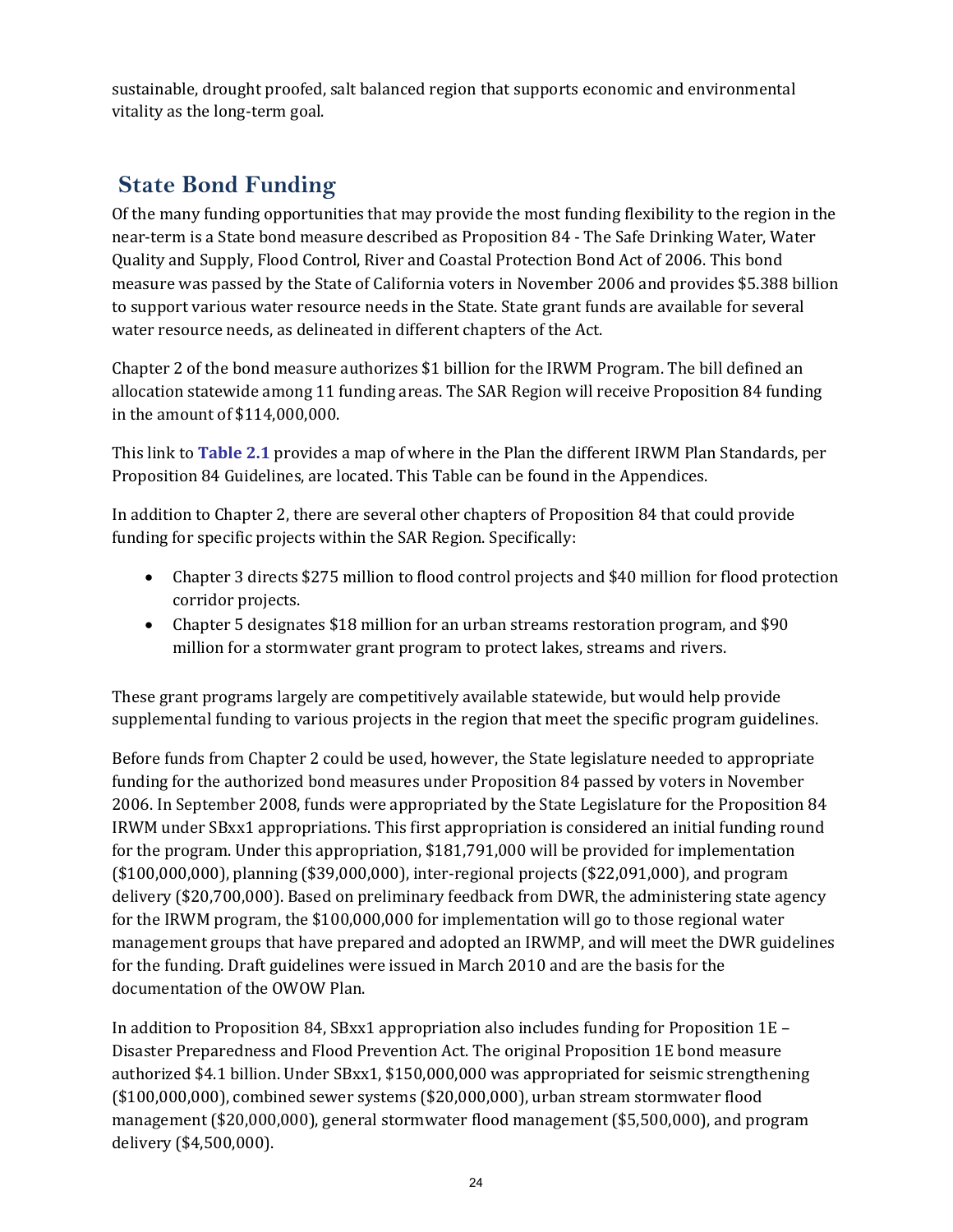Because both Propositions 84 and 1E have as a requirement the development of or coordination with IRWMPs, the DWR will administer the programs in a combined process. Under this program, DWR has proposed an expedited round of funding so that projects can be implemented quickly. Major considerations for funding will include availability of a work plan, a budget, readiness to start, projects of need, costs defined, preferences stated, and benefits described. One of the primary focuses of the expedited funding will be support for critical water supply or water quality needs for disadvantaged communities. At least 10% of the \$100,000,000 of the Proposition 84 implementation funding must be directed to disadvantaged communities. In addition, at least 20% must be directed to agricultural and urban water conservation projects necessary to meet the Governor's goal for 20% water demand reduction by the Year 2020.

For the SAR Region, the possible funding that may be available under SBxx1 for Proposition 84 expedited funding could range from \$12,666,667 to \$38,000,000 depending on the success of funding in other funding areas. For Proposition 1E, the funding cap is \$30 million per project. Future rounds of funding will support planning grants for continued IRWM planning development and more implementation grant funding may be available in 2011. It is envisioned that many of the priority projects that are identified by the OWOW Steering Committee will be funded for implementation in the SAR Region.

In mid‐2009, concept proposals were requested from DWR under Proposition 84, Chapter 5, Stormwater Grant Program (SWGP). \$90 million was authorized toward the reduction and prevention of stormwater contamination of rivers, lakes, and streams. Five percent of these funds are reserved for assistance to disadvantaged communities. Ten percent of the authorized funds can be used to finance planning and monitoring necessary for the design, selection, and implementation of SWGP projects. The SWRCB will be distributing the funds under two rounds of funding, \$45 million each.

Draft guidelines for the SWGP indicate that the local match of 5%, 10% or 20% is dependent upon whether the communities supported are small and severely disadvantaged, small and disadvantaged, or other, respectively. The minimum grant is \$250,000 per project, and the maximum grant amount is \$5 million per project. Eligible projects include Low Impact Development (LID) projects that help control runoff and those projects that help comply with Total Maximum Daily Load (TMDL) requirements for contamination arising from pathogens, metals, and trash pollutants.

Other sources of State funding include the Water Use Efficiency Program, which currently is administered by DWR and is funded through various bond initiatives, and provides grant funding for agricultural and urban water conservation programs. DWR's Assembly Bill 303, Local Groundwater Assistance Program, funds groundwater management, data collection, modeling, monitoring, and assessment programs.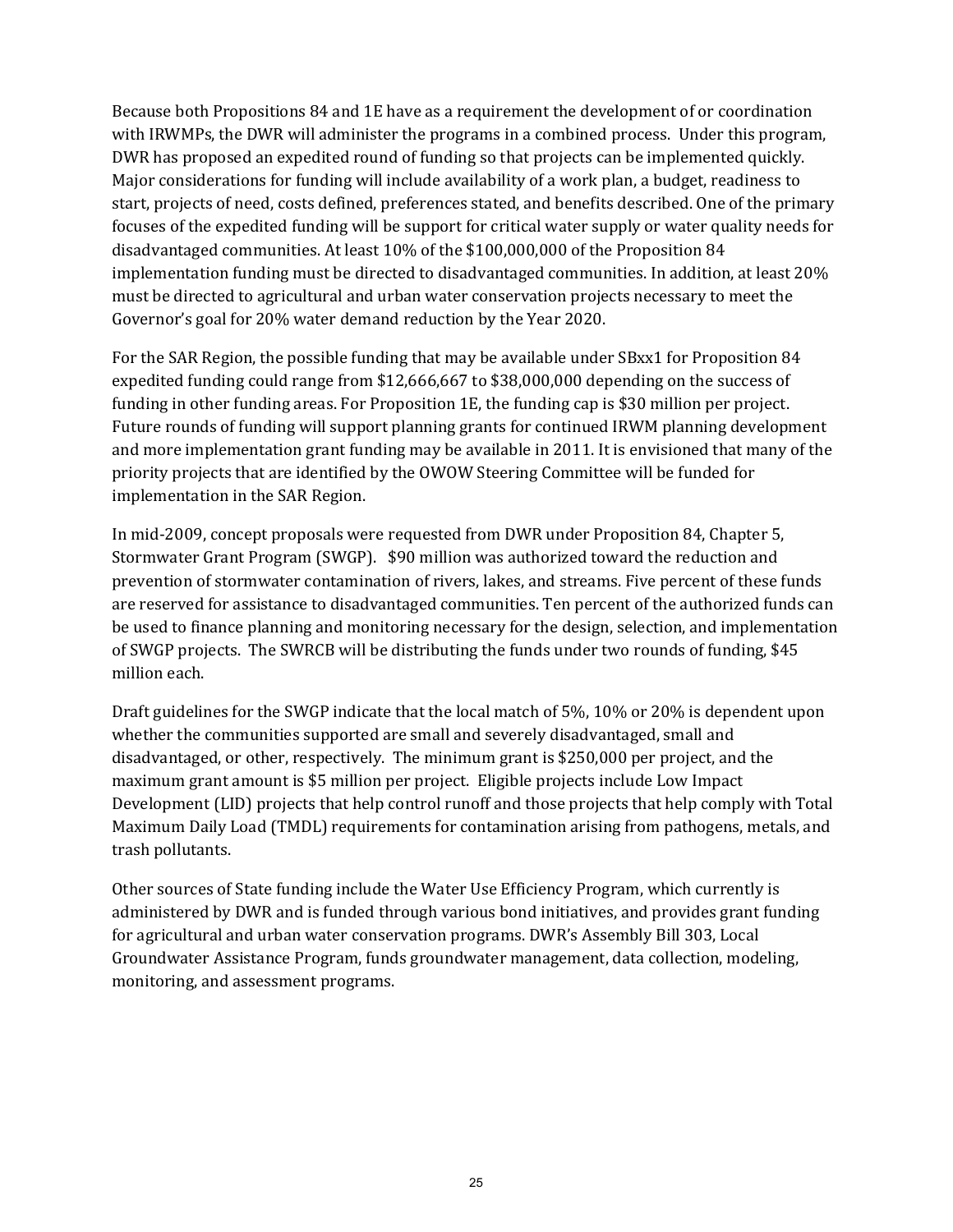### **State Loan Programs (State Revolving Fund)**

Other State grants and various loan programs also are available under the State Revolving Loan Program, Agricultural Water Conservation Loan Program, and other sections of Proposition 84. It was through the State Revolving Loan Program that the majority of the Santa Ana Regional Inceptor (SARI) was constructed to transport high saline brine from the Watershed to the ocean after treatment. Over \$60 million in loans have been received by SAWPA alone to accomplish this major infrastructure facility that is so vital to water quality improvement in the Watershed. Other agencies have had similar successes building infrastructure projects using these funding sources.

On September 26, 2008, the United States Congress introduced the Economic Stimulus Bill, H.R. 7110 – Job Creation and Unemployment Relief Act of 2008 (bill). This bill was to address the nation's need to bolster the economy and create jobs. In the current bill, Title I, Chapter 2, explains utilization of the Federal Capitalization Grants for State Revolving Funds pertaining to water and wastewater infrastructure. The California Clean Water State Revolving Fund would receive an amount in excess of \$450 million; however, the total allotment could increase. Once enacted, fund priorities will focus on "shovel‐ready" projects that would create jobs immediately. These additional funds may provide a source of funding for projects within the Watershed.

#### **Federal Funding Sources**

The federal grant funding sources currently are limited, but may change pending the impacts of various federal economic stimulus packages proposed to support nationwide infrastructure improvements. The U.S. Bureau of Reclamation's (USBOR) Challenge Grant Program provides funding for water management programs and projects in the western United States. This grant program might help fund the implementation of water conservation projects. USBOR also provides funding for water recycling programs and basin study programs. EPA provides funding for environmental improvement projects. In addition, funding can be directed for implementation of projects under the IRWMP, through the Federal Energy and Water Development Appropriations legislation funneled through the Army Corp of Engineers (Corps).

Flood agencies have a long history of partnering with the Corps to build flood infrastructure, and recently the Corps has been granted the authority to develop ecosystem restoration projects with local sponsors. Many of these projects have 65% Corps and 35% local sponsor cost share that allows the leveraging of local resources.

#### **Local Funding Sources**

Historically, the Watershed region has demonstrated a strong commitment to providing matching local funds for State grant‐funded water projects. The amount of local match typically required in the past water bonds as defined by the State administrating agency, SWRCB and the DWR, is 25%. The SAR Region has far exceeded this required local match minimum by showing a much higher percentage of local revenue so that more regionally important water projects could be constructed. Agencies often leverage existing Capital Improvement Program funds to accelerate development and implementation of projects.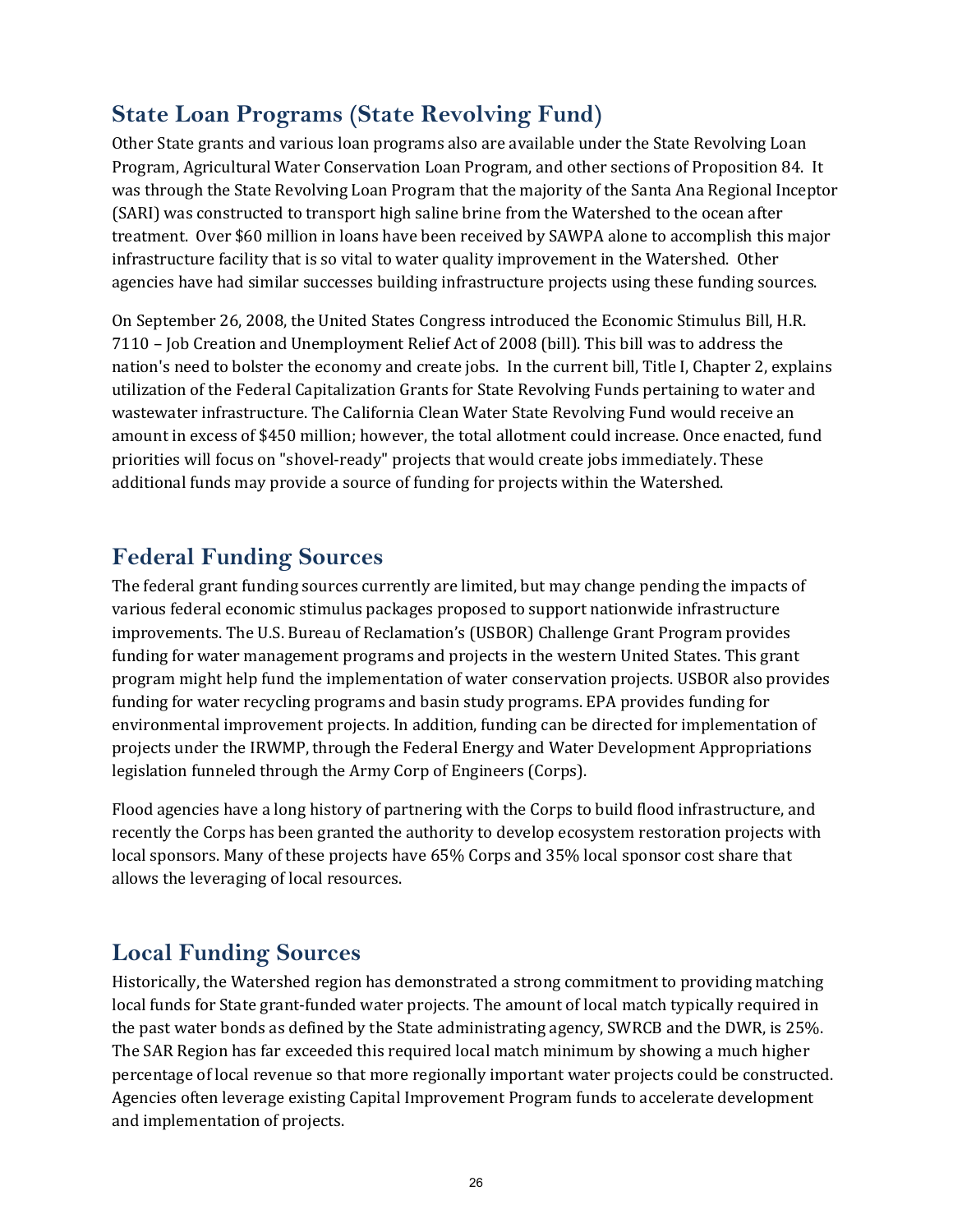Local funding can come from a variety of sources, and one of the most effective local on‐going sources is the MWD programs. The MWD maintains a number of funding programs to offset the costs of various water resource programs. For example, MWD's Local Resources Program is targeted to support water recycling and groundwater development projects, such as desalting, to help reduce the overall water demand within its service area. This program can provide subsidies of up to \$250/AF over 25‐year terms. Another program that MWD offers is a rebate program for water use efficiency programs, devices, and measures throughout its service area. These programs are offered to residential, commercial and industrial, agricultural, and public sector entities, and have proven to be a tremendous success across southern California. Unfortunately, since the SAR Region falls partially out of MWD's boundaries, there are some entities in the Watershed region that would not be eligible to participate in these programs.

Aside from the local funding support of regional entities, local rate revenue generation is another possible source of funding for the region. Further, with current nationwide economic conditions, the number of economically disadvantaged communities is expected to increase in many areas of the Watershed region. Under these conditions, increasing water rates to compensate for capital improvements necessary to address existing and future water demands is becoming more challenging.

In some communities, local funding can take the form of a local revenue bond. These bonds typically are dedicated to specific types of improvements and require a vote by the electorate. Similar to various local propositions that were passed in some coastal regions dedicated to supporting ocean and beaches, local revenue bonds could be brought to the voters to assure adequate local funding for various water resource improvements in the Watershed. With increasing uncertainty about dependable imported water supplies from the Bay Delta due to environmental concerns and SWP reductions, as well as Colorado River drought conditions also resulting in flow reductions to southern California, funding to support local reliable supplies such as recycled water and clean up of local groundwater supplies have received increased attention throughout California. The challenge with a top‐down California approach is that the State's ability to issue bonds may be limited. However, with Watershed communities hit hard by the recession and potential increases in water rates to compensate for the ever decreasing water supplies, the passage of a new fee for regional or local water supplies by the majority of property owners, or 2/3 majority of the electorate, would represent a formidable challenge. Still, early discussions regarding this approach are being explored by several upper watershed agencies. The ability to "control one's destiny" at a regional level not only ensures that regional priorities are met, but that the region has a say in ranking those priorities.

The following **Table 2.2** presents the proposed funding structure for all projects in the OWOW Plan, including a preliminary assessment on the certainty of funding. It should be noted that these funding estimates are preliminary and are self-reported.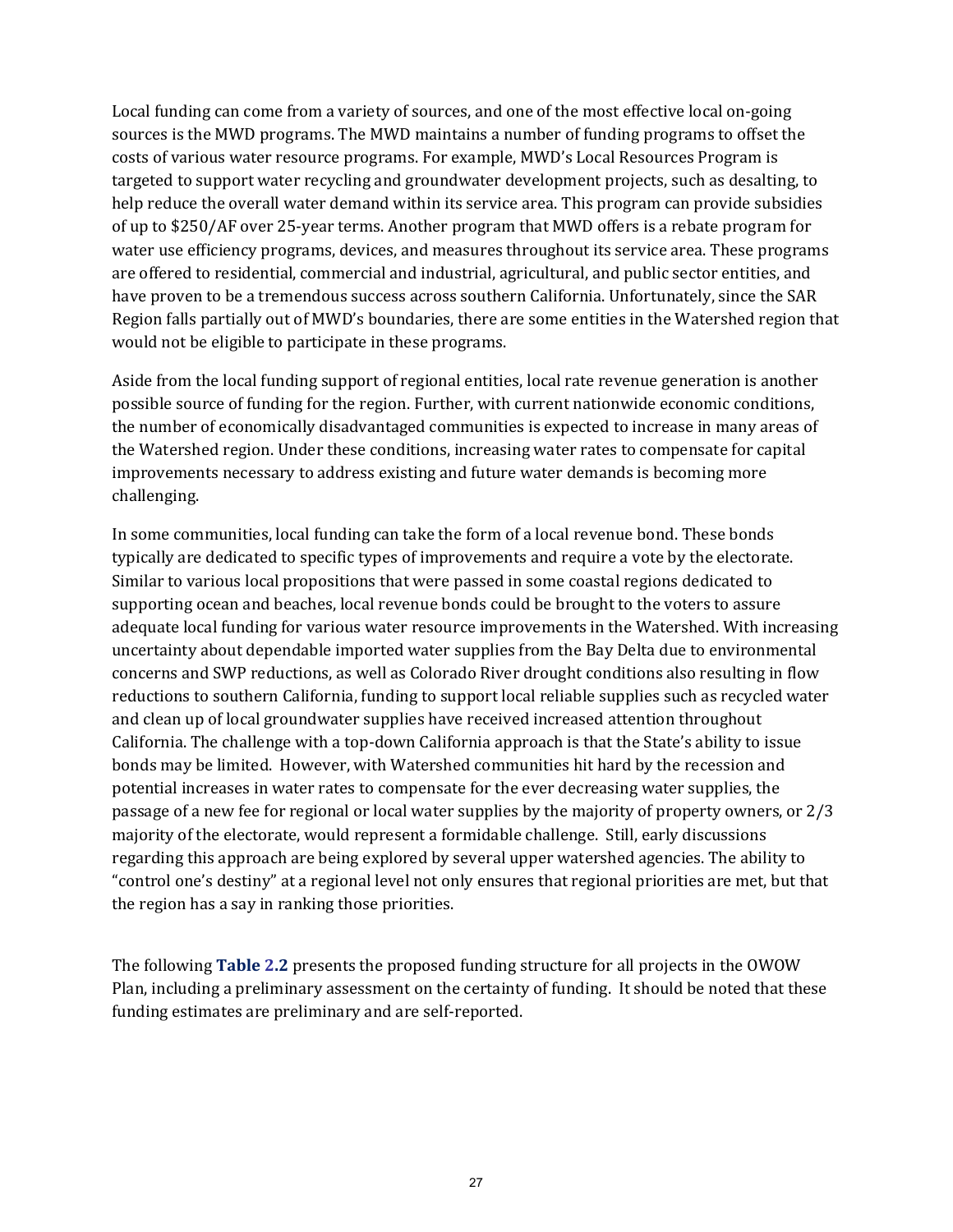#### **Table 2.2 Proposed Funding Structure for All OWOW Plan**

| Project name                                                                                                               | Agency                                                                            | <b>Total Project</b><br>Amount | Requested<br>Funding<br>Amount | Local<br>Contribution<br>Amount | Federal<br>Contribution<br>Amount | In-Kind<br>Contribution<br>Amount | <b>SRF</b> Loan<br>Amount | <b>Certainty of capital</b><br>funding                                                                                                                                                                                                                                                                                                                                                                                                                                                                                           | Certainty of O&M<br>funding                                                                                                                                                                                                                                                              |
|----------------------------------------------------------------------------------------------------------------------------|-----------------------------------------------------------------------------------|--------------------------------|--------------------------------|---------------------------------|-----------------------------------|-----------------------------------|---------------------------|----------------------------------------------------------------------------------------------------------------------------------------------------------------------------------------------------------------------------------------------------------------------------------------------------------------------------------------------------------------------------------------------------------------------------------------------------------------------------------------------------------------------------------|------------------------------------------------------------------------------------------------------------------------------------------------------------------------------------------------------------------------------------------------------------------------------------------|
| <b>Fullerton Creek Channel</b><br>(OCFCD Facility No.<br>A03) from downstream<br>I-5 Freeway to<br>downstream Dale Street. | Orange<br>County,<br>Public Works,<br>Flood Control<br>Section, Flood<br>Programs | \$8,400,000                    | \$2,100,000                    | \$6,300,000                     |                                   |                                   |                           | Yes, this project is on<br>the Flood Control<br>Capital Improvement<br>Project Plan, which is<br>a list of prioritized<br>projects through a 7-<br>year period. This<br>channel system is one<br>of OCFCD's highest<br>priority capital<br>improvement<br>projects. When the<br>downstream<br>segments are<br>constructed, this<br>project will advance<br>the tiers towards the<br>budgeted year. If it<br>advances to a<br>budgeted year in<br>mid-fiscal year, funds<br>will be appropriated<br>to construct this<br>project. | Yes. Funds for flood<br>control capital<br>improvement projects,<br>including operation and<br>maintenance come<br>mainly from property<br>taxes and state<br>contributions. Operation<br>and maintenance is<br>ongoing for this channel<br>system and is budgeted<br>every fiscal year. |
| Planning & Integration<br>Assistance Program                                                                               | California<br>Resource<br>Connections                                             | \$200,000                      | \$150,000                      |                                 |                                   | \$25,000                          |                           |                                                                                                                                                                                                                                                                                                                                                                                                                                                                                                                                  |                                                                                                                                                                                                                                                                                          |
| San Bernardino River<br><b>Corridor Revitalization</b>                                                                     | California<br>Resource<br>Connections                                             |                                |                                |                                 |                                   |                                   |                           |                                                                                                                                                                                                                                                                                                                                                                                                                                                                                                                                  |                                                                                                                                                                                                                                                                                          |
| Place-Based GIS Land<br>Use Design Tool to<br>Protect Watershed<br>Function in the Upper<br><b>SAR Watershed</b>           | California<br>Resource<br>Connections                                             | \$475,000                      | \$475,000                      |                                 |                                   |                                   |                           |                                                                                                                                                                                                                                                                                                                                                                                                                                                                                                                                  |                                                                                                                                                                                                                                                                                          |
| <b>Brookhurst Widening</b><br>Bio-Swale and Synthetic<br><b>Turf Installation</b>                                          | City of<br>Anaheim                                                                | \$1,600,000                    | \$800,000                      |                                 |                                   |                                   |                           |                                                                                                                                                                                                                                                                                                                                                                                                                                                                                                                                  | City right-of-way<br>maintenance funds are<br>available for maintenance<br>and are anticipated to be<br>available in perpetuity.                                                                                                                                                         |
| <b>ARTIC Use of GWRS</b><br>Water for Irrigation and<br>Groundwater Recharge                                               | City of<br>Anaheim                                                                | \$4,000,000                    | \$2,000,000                    |                                 |                                   |                                   |                           | Multiple grant funds<br>have been obtained,<br>primarily Measure M<br>and State Transit<br>Improvement.                                                                                                                                                                                                                                                                                                                                                                                                                          | Yes                                                                                                                                                                                                                                                                                      |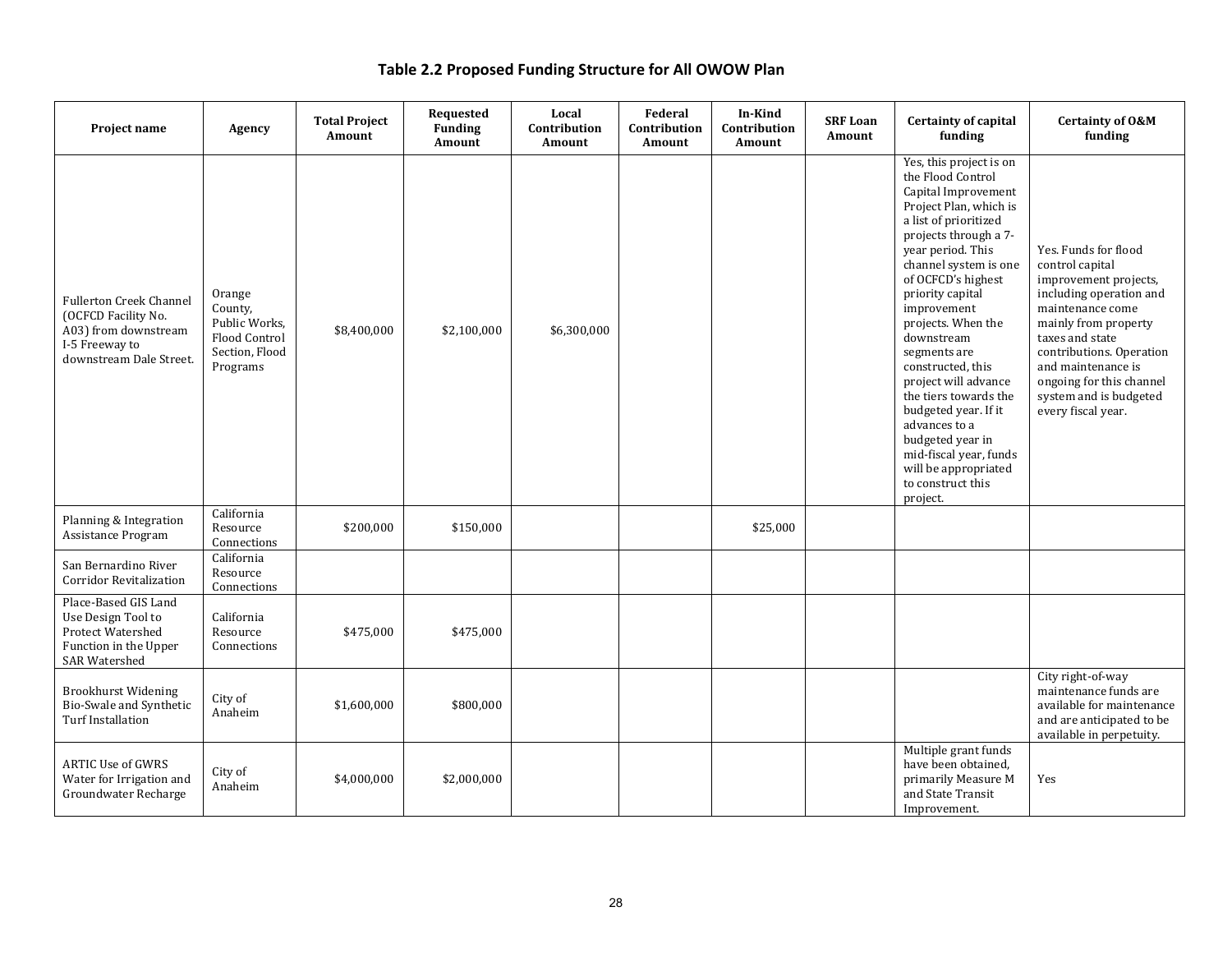| <b>Water Recycling</b><br><b>Demonstration Project</b>                                                                                    | City of<br>Anaheim    | \$8,000,000  | \$1,600,000  | \$6,400,000  |  |           | The first phase of the<br>Project is budgeted in<br>the City's Capital<br>Improvement budget.<br>An amount of<br>\$6,277,000 is<br>budgeted for FY 2010<br>and \$342,000 for FY<br>2011. | For O&M of the project,<br>an amount of \$30,000 has<br>been budgeted for FY<br>2011, and \$250,000 for<br>FY 2012.                                                             |
|-------------------------------------------------------------------------------------------------------------------------------------------|-----------------------|--------------|--------------|--------------|--|-----------|------------------------------------------------------------------------------------------------------------------------------------------------------------------------------------------|---------------------------------------------------------------------------------------------------------------------------------------------------------------------------------|
| Water Use Efficiency<br>Improvements/Brackish<br>Groundwater Treatment<br>& Constructed Wetland<br>Installation at Yorba<br>Regional Park | City of<br>Anaheim    | \$200,000    | \$100,000    | \$100,000    |  |           |                                                                                                                                                                                          |                                                                                                                                                                                 |
| Modjeska Park Parking<br>Detention/Infiltration<br>Facility (Design Only)                                                                 | City of<br>Anaheim    | \$250,000    | \$125,000    | \$125,000    |  |           | Funding for required<br>match of the project<br>will be from the City's<br>storm drain<br>construction fund.                                                                             | Funding for the<br>maintenance of the<br>project will be integral to<br>the City's regular<br>operational maintenance<br>of storm drain facilities.                             |
| Shallow Aquifer<br>Pumping for Non-<br>potable Uses                                                                                       | City of<br>Anaheim    | \$3,720,000  | \$1,600,000  | \$2,120,000  |  |           |                                                                                                                                                                                          |                                                                                                                                                                                 |
| Urban Runoff Reuse -<br>Anaheim Hills Golf<br>Course                                                                                      | City of<br>Anaheim    | \$9,800,000  | \$4,900,000  | \$4,900,000  |  |           |                                                                                                                                                                                          |                                                                                                                                                                                 |
| Platinum<br>Triangle/ARTIC and<br>Disneyland Resort Area<br>Water Recycling Project                                                       | City of<br>Anaheim    | \$16,500,000 | \$8,250,000  | \$8,250,000  |  |           |                                                                                                                                                                                          |                                                                                                                                                                                 |
| <b>Ball Road Regional</b><br>Recycled Water Project                                                                                       | City of<br>Anaheim    | \$20,000,000 | \$10,000,000 | \$10,000,000 |  |           |                                                                                                                                                                                          |                                                                                                                                                                                 |
| Orange County/<br><b>Beaumont Conjunctive</b><br>Use Water Project                                                                        | City of<br>Anaheim    | \$66,000,000 | \$33,000,000 | \$33,000,000 |  |           |                                                                                                                                                                                          |                                                                                                                                                                                 |
| Randolph Creek Water<br>Quality and Habitat<br><b>Enhancement Project</b>                                                                 | City of Brea          | \$870,000    | \$700,000    | \$170,000    |  |           | CIP Budgeted for FY<br>2010/2011                                                                                                                                                         | The City will provide<br>funding for their part of<br>the project, and with<br>funding for construction,<br>the other partners will<br>help cover the rest of the<br>0&M funds. |
| <b>Crescent Avenue Sewer</b><br>Replacement                                                                                               | City of Buena<br>Park | \$2,376,000  | \$950,400    | \$675,600    |  | \$750,000 |                                                                                                                                                                                          | 0&M for this replacement<br>sewer will be through the<br>City of Buena Park sewer<br>forces. It will be funded<br>through sewer fees as is<br>the sewer being replaced.         |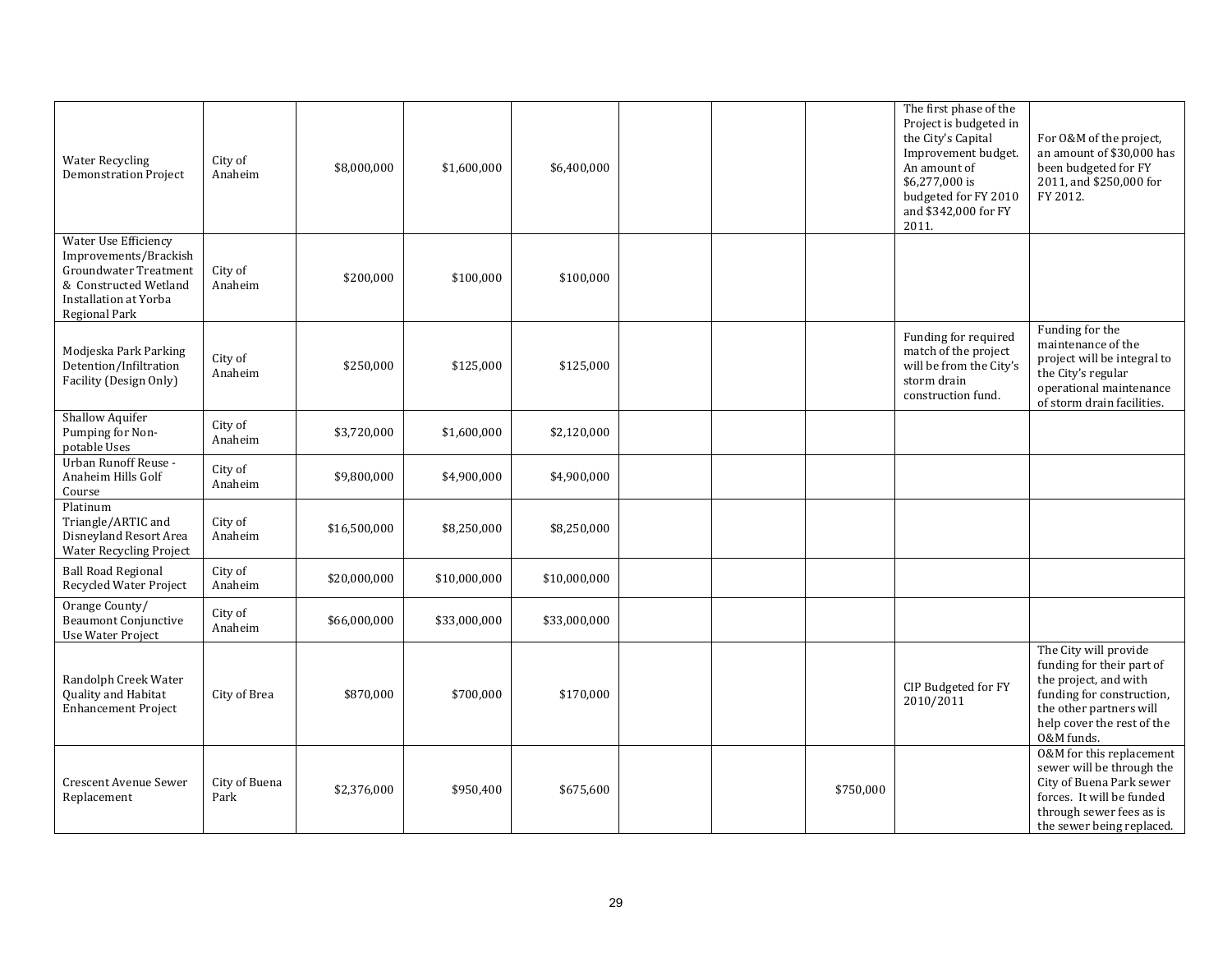| Construction of a<br>Reclaimed Water<br>Pipeline to Buena Park,<br>California                                         | City of Buena<br>Park                                    | \$5,000,000 | \$500,000   | \$500,000 | \$4,000,000 |          |                                                                                                                                                                                                                         |                                                                                                                                                                                                                                                                                 |
|-----------------------------------------------------------------------------------------------------------------------|----------------------------------------------------------|-------------|-------------|-----------|-------------|----------|-------------------------------------------------------------------------------------------------------------------------------------------------------------------------------------------------------------------------|---------------------------------------------------------------------------------------------------------------------------------------------------------------------------------------------------------------------------------------------------------------------------------|
| Magnolia Channel<br>Detention Basin                                                                                   | City of Chino                                            | \$83,600    | \$62,700    | \$19,855  |             | \$1,045  |                                                                                                                                                                                                                         |                                                                                                                                                                                                                                                                                 |
| Drainage A Detention<br>Basin                                                                                         | City of Chino                                            | \$5,200,000 | \$3,900,000 | \$617,500 | \$617,500   | \$65,000 |                                                                                                                                                                                                                         |                                                                                                                                                                                                                                                                                 |
| Arlington Desalter<br>Connection Project No.<br>27-1208 & Western<br>Municipal Water District<br>Promenade Connection | City of<br>Corona                                        | \$800,000   | \$400,000   |           |             |          | The Corona<br>Department of Water<br>& Power will fund<br>their cost matching<br>portion through a CIP<br>that is part of the FY<br>2010-11 approved<br>budget entitled<br>"Arlington Desalter<br>Interconnection."     | The Corona Department<br>of Water and Power has<br>City Council approval to<br>pay for Operations &<br>Maintenance funding<br>through water rates.                                                                                                                              |
| Norco/Stagecoach Park<br>Recycled Waterline                                                                           | City of<br>Corona<br>Department<br>of Water and<br>Power | \$3,700,000 | \$1,850,000 |           |             |          | Funding for City of<br>Corona Department<br>of Water and Powers<br>share has been<br>funded in the<br>approved CIP budget<br>for FY 2010-11 under<br>a project entitled<br>"Stagecoach Park<br>Recycled Waterline."     | The City of Corona City<br>Council has approved the<br>payment of O&M costs<br>through water rates.                                                                                                                                                                             |
| <b>Industrial Way Water</b><br>Quality and Storm Drain<br><b>Improvement Project</b>                                  | City of Costa<br>Mesa                                    | \$3,000,000 | \$2,400,000 | \$600,000 |             |          | The portion of<br>funding from Local<br>contribution has been<br>secured through<br>City's Drainage Fee<br>Fund                                                                                                         | The maintenance of this<br>project when completed<br>will be incorporated into<br>the City's storm drain<br>maintenance and water<br>quality program that will<br>be covered by the City's<br>General Funds for the<br>future years that the<br>system will be in<br>operation. |
| Fairview Park Wetlands<br>and Riparian Habitat<br>Project                                                             | City of Costa<br>Mesa                                    | \$4,560,000 | \$2,200,000 | \$960,000 | \$1,400,000 |          | Federal funding from<br>the US Army Corps of<br>Engineers has been<br>expended on the<br>construction of Phase<br>I of the project. The<br>City's match of<br>\$960,000 was used<br>for Phase I<br>construction and the | 0&M funding will be<br>included in the annual<br>parks maintenance<br>budget for Fairview Park.                                                                                                                                                                                 |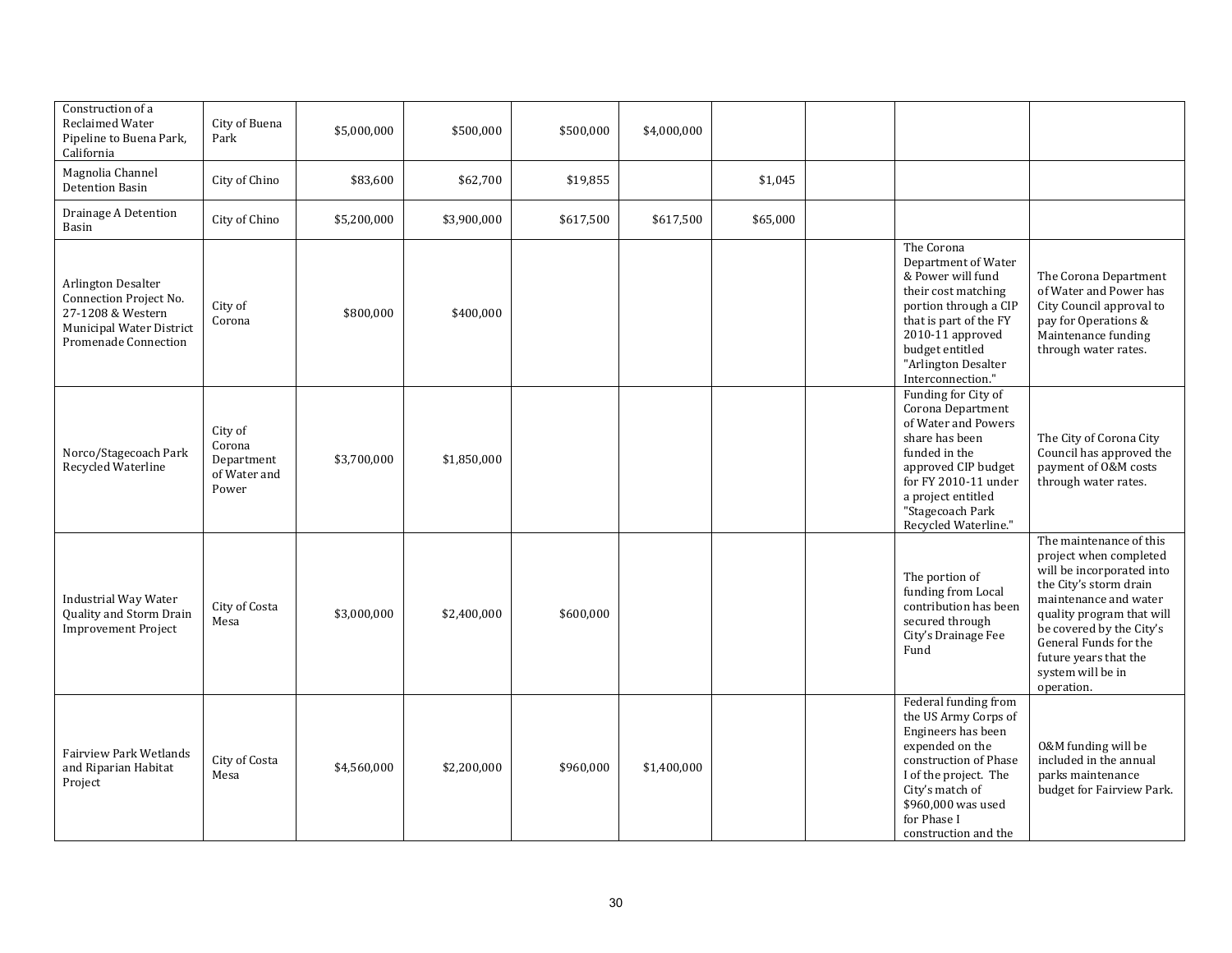|                                                                  |                         |             |             |             |           |           |             | completion of the<br>plans and<br>specifications.                                                                                                                                                                                                                                                                                                                                                                                                                                                                                                                                                      |                                                                                                                                                           |
|------------------------------------------------------------------|-------------------------|-------------|-------------|-------------|-----------|-----------|-------------|--------------------------------------------------------------------------------------------------------------------------------------------------------------------------------------------------------------------------------------------------------------------------------------------------------------------------------------------------------------------------------------------------------------------------------------------------------------------------------------------------------------------------------------------------------------------------------------------------------|-----------------------------------------------------------------------------------------------------------------------------------------------------------|
| Cypress Nature Park<br><b>Restoration Project</b>                | City of<br>Cypress      | \$1,557,180 | \$1,443,180 |             |           | \$114,000 |             |                                                                                                                                                                                                                                                                                                                                                                                                                                                                                                                                                                                                        |                                                                                                                                                           |
| City of Fontana Flood<br>Control and Aquifer<br>Recharge Program | City of<br>Fontana      | \$6,000,000 | \$1,000,000 | \$500,000   |           |           | \$4,500,000 | The City has<br>submitted<br>application to the<br>State Water<br><b>Resources Control</b><br>Board for SRF Loan<br>funds for<br>construction of Phase<br>1 improvements. To<br>complete the City's<br>application, the City<br>intends to complete<br>the project report<br>and credit review<br>report by the end of<br>July 2010. Plans and<br>specifications will be<br>submitted in August<br>resulting application<br>approval in<br>September. The<br>funding program<br>does not have an<br>expiration date. State<br>grant (SWRCB RW<br>Grant) and local<br>(Water) funds also<br>are secure. | The systems will be<br>operated and maintained<br>by the City with current<br>budgeted forces.                                                            |
|                                                                  |                         |             |             |             |           |           |             | The City of Garden                                                                                                                                                                                                                                                                                                                                                                                                                                                                                                                                                                                     | Currently, the City                                                                                                                                       |
| Citywide Street Median<br>Rehabilitation Project                 | City of<br>Garden Grove | \$6,161,000 | \$4,000,000 | \$2,161,000 |           |           |             | Grove has secured<br>matching funds for<br>these proposed<br>projects.                                                                                                                                                                                                                                                                                                                                                                                                                                                                                                                                 | dedicates General Funds<br>to the maintenance and<br>operation of all street<br>medians.                                                                  |
| Patterson Street Storm<br>Drain Upgrade                          | City of<br>Garden Grove | \$3,600,000 | \$3,240,000 | \$360,000   |           |           |             | Local funding has<br>been secured and will<br>be allocated to the<br>project once<br>awarded.                                                                                                                                                                                                                                                                                                                                                                                                                                                                                                          | Operation and<br>maintenance funding for<br>this existing structure is<br>already in place.                                                               |
| Yockey/Newland Storm<br>Drain Line B-5 Phase 2                   | City of<br>Garden Grove | \$5,067,000 | \$3,800,000 | \$782,000   | \$485,000 |           |             | Currently, the City is<br>awaiting EPA's<br>response on a grant<br>award in the amount<br>of \$485,000 for<br>Yockey Newland                                                                                                                                                                                                                                                                                                                                                                                                                                                                           | Adequate provisions will<br>be made for the<br>establishment and long-<br>term maintenance of the<br>storm drain. The City will<br>perform maintenance of |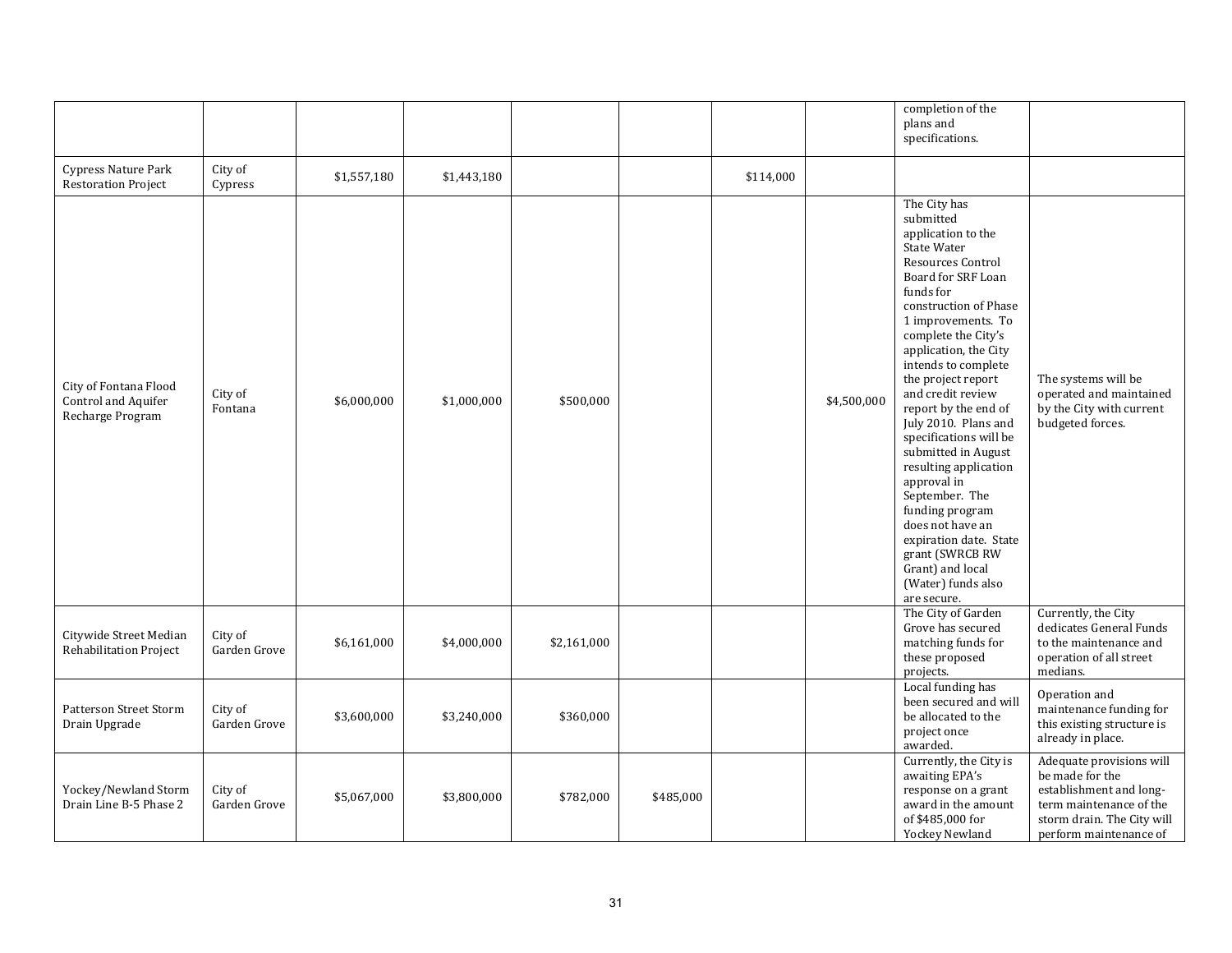| East Garden Grove                                                                                                                                                                                                  |                                |              |              |              |           |           | Phase 2. City<br>matching funds have<br>been secured for the<br>second phase of this<br>project.                                                                                                                                                                                                                                                                                                                                                                                                                                                                                     | the project site.<br>Additionally, every storm<br>drain is cleaned annually<br>with special attention<br>given after rainy periods.                                                                                                                                                                                                                                    |
|--------------------------------------------------------------------------------------------------------------------------------------------------------------------------------------------------------------------|--------------------------------|--------------|--------------|--------------|-----------|-----------|--------------------------------------------------------------------------------------------------------------------------------------------------------------------------------------------------------------------------------------------------------------------------------------------------------------------------------------------------------------------------------------------------------------------------------------------------------------------------------------------------------------------------------------------------------------------------------------|------------------------------------------------------------------------------------------------------------------------------------------------------------------------------------------------------------------------------------------------------------------------------------------------------------------------------------------------------------------------|
| Wintersburg Channel<br><b>Urban Runoff Diversion</b><br>Project, Phase I                                                                                                                                           | City of<br>Huntington<br>Beach | \$5,488,700  | \$5,200,000  |              | \$288,700 |           |                                                                                                                                                                                                                                                                                                                                                                                                                                                                                                                                                                                      |                                                                                                                                                                                                                                                                                                                                                                        |
| The Quail Valley<br>Groundwater<br>Infiltration<br><b>Improvements Project</b>                                                                                                                                     | City of<br>Menifee             | \$250,000    | \$250,000    |              |           |           |                                                                                                                                                                                                                                                                                                                                                                                                                                                                                                                                                                                      |                                                                                                                                                                                                                                                                                                                                                                        |
| The Project consists of<br>two detention basins &<br>approximately 11,800<br>lineal feet of open<br>channel and storm<br>drains from Juniper<br>Flats westerly. It<br>represents Phase 1 of<br>the four-phase MDP. | City of<br>Menifee             | \$6,000,000  | \$3,500,000  | \$2,000,000  |           | \$500,000 | The \$2 million local<br>match is already<br>available in the form<br>of cash collections<br>from a locally<br>established<br><b>Community Facilities</b><br>District (CFD) which<br>are being held by<br>County of Riverside<br>Flood Control on<br>behalf of the ADP<br>property owners.<br>Funds would be<br>released to this<br>project upon request.<br>Up to \$500,000 has<br>been committed<br>separately by the<br>ADP property<br>owners, who to-date<br>have already<br>expended \$27 million<br>to complete design,<br>environmental,<br>and right-of-way<br>acquisition. | The County of Riverside<br>Flood Control and Water<br><b>Conservation District will</b><br>pay for a portion of the<br>0&M, with the remainder<br>covered by a Landscape<br>Maintenance District or a<br>second Community<br>Facilities District to be<br>established by the City of<br>Menifee that has been<br>already agreed upon by<br>the ADP property<br>owners. |
| Cucamonga Creek<br>Watershed Regional<br><b>Water Quality Project</b><br>(Mill Creek Wetlands)                                                                                                                     | City of<br>Ontario             | \$20,000,000 | \$10,000,000 | \$10,000,000 |           |           | The Project is funded<br>through<br>Development Impact<br>Fee construction<br>agreements and is<br>included in the<br>Ontario General Plan.<br>As such, the Project is<br>certain to be funded<br>and constructed.                                                                                                                                                                                                                                                                                                                                                                   | Maintenance will be<br>funded through<br>Development Impact<br>Fees and long term<br>through the Operations<br>and Maintenance<br><b>Community Facilities</b><br>District.                                                                                                                                                                                             |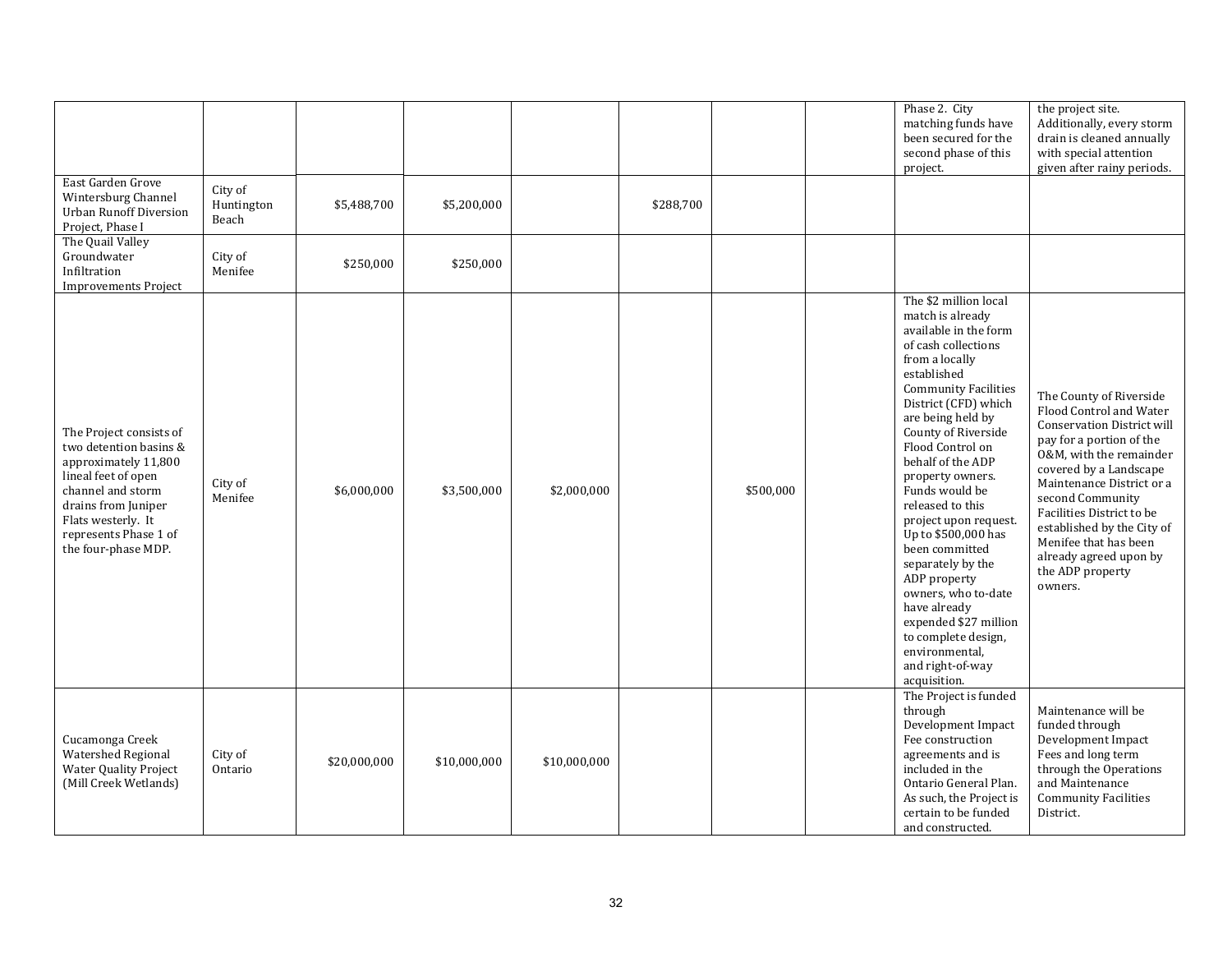| Water Use Efficiency<br>Program                                            | City of<br>Ontario<br>Municipal<br>Utilities<br>Company | \$150,558    | \$75,218    | \$75,340 |          | Total project cost has<br>been included in the<br>fiscal year 2010-11<br>capital budget.                                                                                                                                                                                                                                                                                                                                                                                                                            |                                                                                                                                                                                           |
|----------------------------------------------------------------------------|---------------------------------------------------------|--------------|-------------|----------|----------|---------------------------------------------------------------------------------------------------------------------------------------------------------------------------------------------------------------------------------------------------------------------------------------------------------------------------------------------------------------------------------------------------------------------------------------------------------------------------------------------------------------------|-------------------------------------------------------------------------------------------------------------------------------------------------------------------------------------------|
| Water Well<br>Decontamination - City<br>of Redlands                        | City of<br>Redlands                                     | \$2,100,000  | \$2,000,000 | \$50,000 | \$50,000 | This project will be<br>funded through in-<br>kind staff resources<br>dedicated to<br>accomplishing the<br>project. Local<br>contribution will be<br>secured by dedicating<br>funds from rate payer<br>accounts to toward<br>the implementation<br>of this project.                                                                                                                                                                                                                                                 | Funding for O&M will be<br>covered using rate payer<br>accounts, from which the<br>required funding for<br>0&M will be obligated for<br>the life of the project.                          |
| Riverside North Aquifer<br>Storage and Recovery<br>Project                 | City of<br>Riverside                                    | \$12,500,000 | \$2,000,000 |          |          | The funding for this<br>project will be<br>secured in each<br>agency's capital<br>improvement<br>program (CIP). The<br>City of Riverside's<br>financial commitment<br>to this project has<br>been secured and is<br>included in its<br>current adopted CIP.<br>The other project<br>partners have<br>verbally committed<br>to the project and<br>have varying time<br>frames for securing<br>their portion of the<br>funding. The<br>longevity of the<br>funding is expected<br>for the duration of<br>the project. | The majority of the O&M<br>funding for this project<br>will be provided by the<br>City of Riverside. The<br>City of Riverside will<br>provide O&M funding for<br>the life of the project. |
| Recycled Water<br><b>Transmission Main</b><br>(Santa Ana River<br>Segment) | City of<br>Riverside                                    | \$26,000,000 | \$2,000,000 |          |          | The funding for this<br>project will be<br>obtained through<br>bonds, water rate<br>fees, and grant<br>programs. The<br>longevity of the<br>funding is expected<br>for the duration of<br>the project.                                                                                                                                                                                                                                                                                                              | The City will provide<br>0&M funding for the life<br>of the project.                                                                                                                      |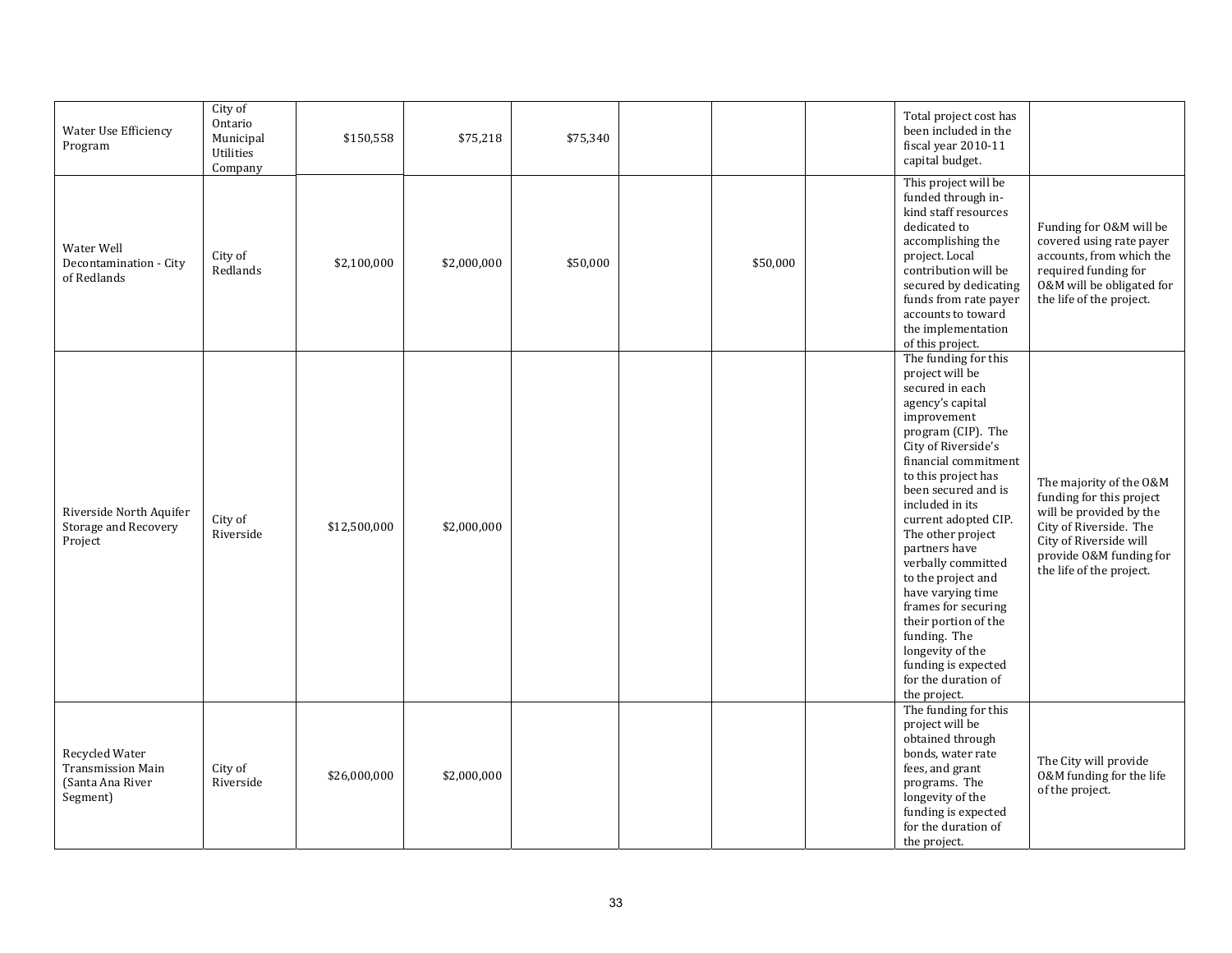| San Bernardino Clean<br>Water Factory - Phase<br>Ш                                 | City of San<br>Bernardino<br>Municipal<br>Water<br>Department | \$6,981,170   | \$3,490,585  |             |  | Funding is secured by<br>SBMWD Board<br>adopted CIP and<br><b>USBR</b> assistance<br>agreement.                                 | SBMWD Board approval<br>for O&M costs through<br>water rates, sewer fees,<br>and/or other fees.                 |
|------------------------------------------------------------------------------------|---------------------------------------------------------------|---------------|--------------|-------------|--|---------------------------------------------------------------------------------------------------------------------------------|-----------------------------------------------------------------------------------------------------------------|
| San Bernardino Clean<br>Water Factory - Phase I                                    | City of San<br>Bernardino<br>Municipal<br>Water<br>Department | \$2,728,776   | \$1,000,000  |             |  | Funding is secured by<br><b>SBMWD Board</b><br>adopted CIP, USEPA<br>Grant award, and<br><b>USBR</b> assistance<br>agreement.   | SBMWD Board approval<br>for O&M costs through<br>water rates and/or other<br>fees.                              |
| San Bernardino Clean<br>Water Factory - Phase II                                   | City of San<br>Bernardino<br>Municipal<br>Water<br>Department | \$18,000,000  | \$9,000,000  |             |  | Funding is secured by<br>SBMWD Board<br>adopted CIP, USEPA<br>Grant award, and<br><b>USBR</b> assistance<br>agreement.          | SBMWD Board approval<br>for O&M costs through<br>water rates, sewer fees,<br>and/or other fees.                 |
| San Bernardino Clean<br>Water Factory - Phase<br>VI                                | City of San<br>Bernardino<br>Municipal<br>Water<br>Department | \$65,593,000  | \$32,796,500 |             |  |                                                                                                                                 |                                                                                                                 |
| San Bernardino Clean<br>Water Factory - Phase V                                    | City of San<br>Bernardino<br>Municipal<br>Water<br>Department | \$77,791,000  | \$38,895,500 |             |  |                                                                                                                                 |                                                                                                                 |
| San Bernardino Clean<br>Water Factory - Phase<br>IV                                | City of San<br>Bernardino<br>Municipal<br><b>Water Dept</b>   | \$122,624,000 | \$61,312,000 |             |  |                                                                                                                                 |                                                                                                                 |
| Tustin Avenue Well                                                                 | City of Tustin                                                | \$4,500,000   | \$2,250,000  | \$2,250,000 |  | The project will be<br>funded through a<br>bond sale. The Water<br>rates have recently<br>been increased to<br>secure the bond. | The O&M costs will be<br>funded by the City of<br><b>Tustin Water Services</b><br>operational funds.            |
| City of Tustin Main<br><b>Street Facility</b><br>Improvements                      | City of Tustin                                                | \$300,000     | \$150,000    | \$150,000   |  | The City has recently<br>approved a 5 year<br>water rate increase to<br>pay for the project                                     | Not Applicable                                                                                                  |
| Rawlings Reservoir<br>Replacement                                                  | City of Tustin                                                | \$15,000,000  | \$7,500,000  | \$7,500,000 |  | The City has recently<br>raised its water rate<br>to fund the project.                                                          | Funds would be set aside<br>in the Water Divisions<br>Operating Budget for<br>reservoir maintenance<br>repairs. |
| 14th Street<br>Groundwater Recharge<br>and Storm Water<br><b>Quality Treatment</b> | City of<br>Upland                                             | \$5,000,000   | \$3,750,000  | \$1,250,000 |  | Local matching funds<br>are available for<br>appropriation.                                                                     | This project will be<br>incorporated into the<br><b>Uplands Basin Operation</b><br>and Maintenance              |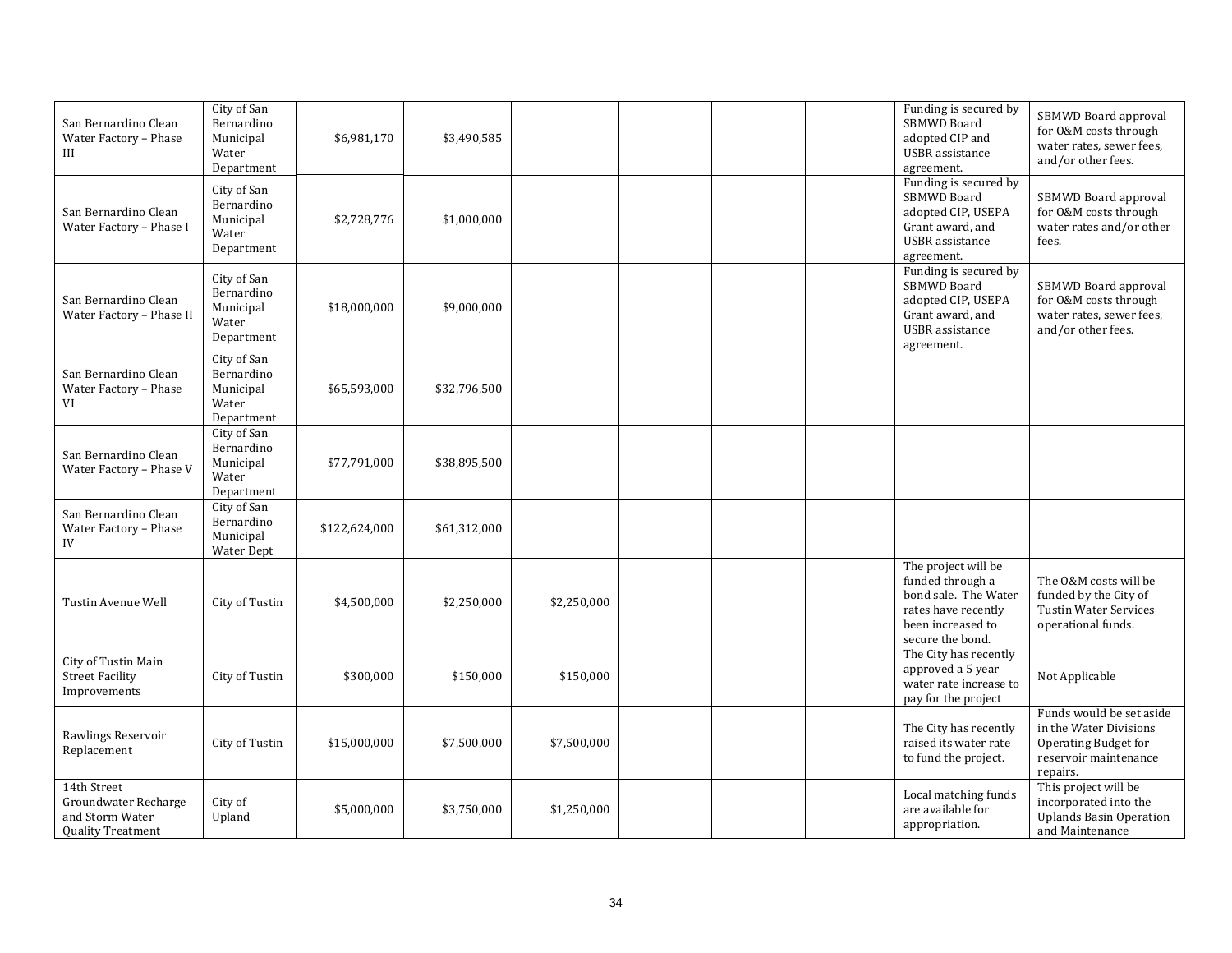| <b>Integration Facility</b>                                                                                                                                                               |                                                 |             |             |             |           |                                                                                                                                                                | program.                                                                                                                                                                                                                                                                                                        |
|-------------------------------------------------------------------------------------------------------------------------------------------------------------------------------------------|-------------------------------------------------|-------------|-------------|-------------|-----------|----------------------------------------------------------------------------------------------------------------------------------------------------------------|-----------------------------------------------------------------------------------------------------------------------------------------------------------------------------------------------------------------------------------------------------------------------------------------------------------------|
| Wilson III Basins Project<br>and Wilson<br>Basins/Spreading<br>Grounds                                                                                                                    | City of<br>Yucaipa                              | \$9,100,000 | \$7,100,000 | \$2,000,000 |           | \$2.0 Million in local<br>funding available<br>now and forever<br>unless reallocated by<br>the City Council.                                                   | San Bernardino County<br>Flood Control District has<br>verbally agreed to<br>maintain Flood Control<br>Facility in perpetuity.                                                                                                                                                                                  |
| Infiltration and Inflow<br><b>Reduction Program</b>                                                                                                                                       | Costa Mesa<br>Sanitary<br>District              | \$3,000,000 | \$2,400,000 | \$600,000   |           | The portion of<br>funding from Local<br>contribution has been<br>secured through City<br>of Costa Mesa's<br>Drainage Fee Fund                                  | The maintenance of this<br>project when completed<br>will be incorporated into<br>the City of Costa Mesa's<br>storm drain maintenance<br>and water quality<br>program which will be<br>covered by the City of<br>Costa Mesa's General<br>Funds for the future<br>years that the system will<br>be in operation. |
| CMSD #101 West Side<br><b>Pumping Station</b><br>Abandonment                                                                                                                              | Costa Mesa<br>Sanitary<br>District              | \$3,000,000 | \$1,000,000 | \$2,000,000 |           | Funding has been<br>secured by yearly<br>contributions of<br>\$250,000 in the<br>District's Capital<br>Improvement<br>Program (CIP).                           | 0&M will decrease as a<br>result of the project as 8<br>existing sewer pumping<br>stations will be<br>abandoned and the need<br>for one sewer pumping<br>station in the north half<br>of the Banning Ranch<br>alleviated.                                                                                       |
| Serrano Creek<br><b>Restoration Plan</b>                                                                                                                                                  | County of<br>Orange                             | \$3,345,212 | \$1,338,085 | \$1,739,527 | \$267,600 | The local<br>contribution will be<br>cost shared by the<br>project partners and<br>will be budgeted by<br>the project partners<br>in the appropriate<br>years. | The project partners will<br>provide the funding for<br>the long term O&M of the<br>project, unless the project<br>is built to Orange County<br>Flood Control District<br>(OCFCD) standards. If<br>built to OCFCD standards<br>then OCFCD will accept<br>the facility and provide<br>long term O&M.             |
| Borrego Canyon Wash<br>Stabilization and<br><b>Restoration Project</b>                                                                                                                    | County of<br>Orange/OC<br>Watersheds            | \$3,232,000 | \$1,939,200 | \$646,400   | \$646,400 |                                                                                                                                                                |                                                                                                                                                                                                                                                                                                                 |
| Construction &<br><b>Quantitative Evaluation</b><br>of the Low Impact<br>Development Retrofit<br>Project for Orange<br><b>County Public Works</b><br>Glassell Yard, Orange,<br>California | County of<br>Orange/OC<br>Watersheds<br>Program | \$3,000,000 | \$2,000,000 | \$500,000   | \$500,000 |                                                                                                                                                                | The facility currently<br>belongs to the County of<br>Orange who will continue<br>to maintain it as owners<br>of the buildings.                                                                                                                                                                                 |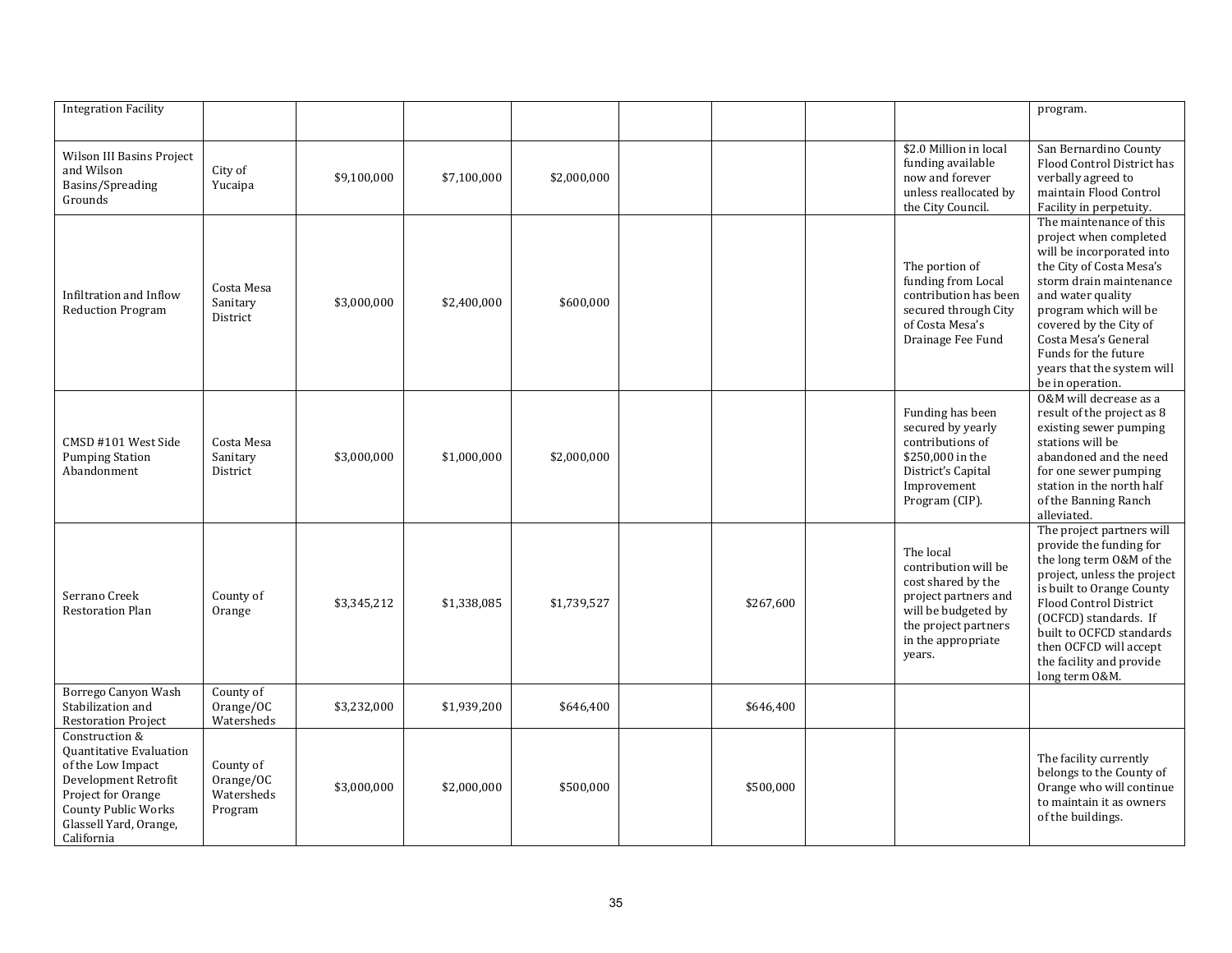| Proposed 12-inch<br>Village of Heritage                                                                          | Cucamonga<br>Valley Water<br>District     | \$3,600,000  | \$2,700,000  | \$900,000   |              |          |                                                                                                                                                                                                                                                                                                                                                                                                                             |                                                                                        |
|------------------------------------------------------------------------------------------------------------------|-------------------------------------------|--------------|--------------|-------------|--------------|----------|-----------------------------------------------------------------------------------------------------------------------------------------------------------------------------------------------------------------------------------------------------------------------------------------------------------------------------------------------------------------------------------------------------------------------------|----------------------------------------------------------------------------------------|
| Proposed 8-inch Redhill<br>Park Lateral                                                                          | Cucamonga<br>Valley Water<br>District     | \$336,000    | \$252,000    | \$84,000    |              |          |                                                                                                                                                                                                                                                                                                                                                                                                                             |                                                                                        |
| New 12-inch recycled<br>water main to the<br>Redhill Golf Course                                                 | Cucamonga<br>Valley Water<br>District     | \$600,000    | \$450,000    | \$150,000   |              |          |                                                                                                                                                                                                                                                                                                                                                                                                                             |                                                                                        |
| <b>Biodiesel Feedstock</b><br>Production                                                                         | Eastern<br>Municipal<br>Water<br>District | \$18,200,000 | \$13,000,000 |             |              |          |                                                                                                                                                                                                                                                                                                                                                                                                                             |                                                                                        |
| Perris II Desalination<br>Facility                                                                               | Eastern<br>Municipal<br>Water<br>District | \$57,000,000 | \$28,700,000 | \$6,300,000 | \$22,000,000 |          | <b>EMWD</b> has funding<br>under the 2000<br><b>Water Resources</b><br>Development Act<br>(WRDA) for design<br>and construction of<br>the Perris II Desalter<br>in the amount of \$25<br>million. This<br>program is<br>administered by the<br>USACOE and is<br>comprised of 75%<br>federal grant and<br>25% local share. The<br>remaining federal<br>share is \$22M, and<br>the remaining local<br>contribution is \$6.3M. | Funding is secured each<br>year through the<br>District's operating<br>budget process. |
| San Jacinto Wildlife Area<br><b>Habitat Sustainability</b><br>and Enhancement<br><b>Utilizing Recycled Water</b> | Eastern<br>Municipal<br>Water<br>District | \$150,000    | \$75,000     | \$50,000    |              | \$25,000 |                                                                                                                                                                                                                                                                                                                                                                                                                             |                                                                                        |
| Storm Water Capture<br>and Groundwater<br>Recharge in the Perris<br>North Groundwater<br>Management Zone         | Eastern<br>Municipal<br>Water<br>District | \$200,000    | \$100,000    | \$60,000    |              | \$40,000 |                                                                                                                                                                                                                                                                                                                                                                                                                             | Funding is secured each<br>year through the<br>District's operating<br>budget process. |
| Hemet/San Jacinto<br>Integrated Recharge and<br>Recovery Program<br>Phase II                                     | Eastern<br>Municipal<br>Water<br>District | \$2,400,000  | \$1,800,000  | \$600,000   |              |          | <b>EMWD</b> has entered<br>into escrow to<br>purchase the<br>property that would<br>be used for recharge.<br>This represents at<br>least 25% of the<br>projected project<br>costs.                                                                                                                                                                                                                                          | 0&M funding is secured<br>each year through the<br>operating annual budget<br>process. |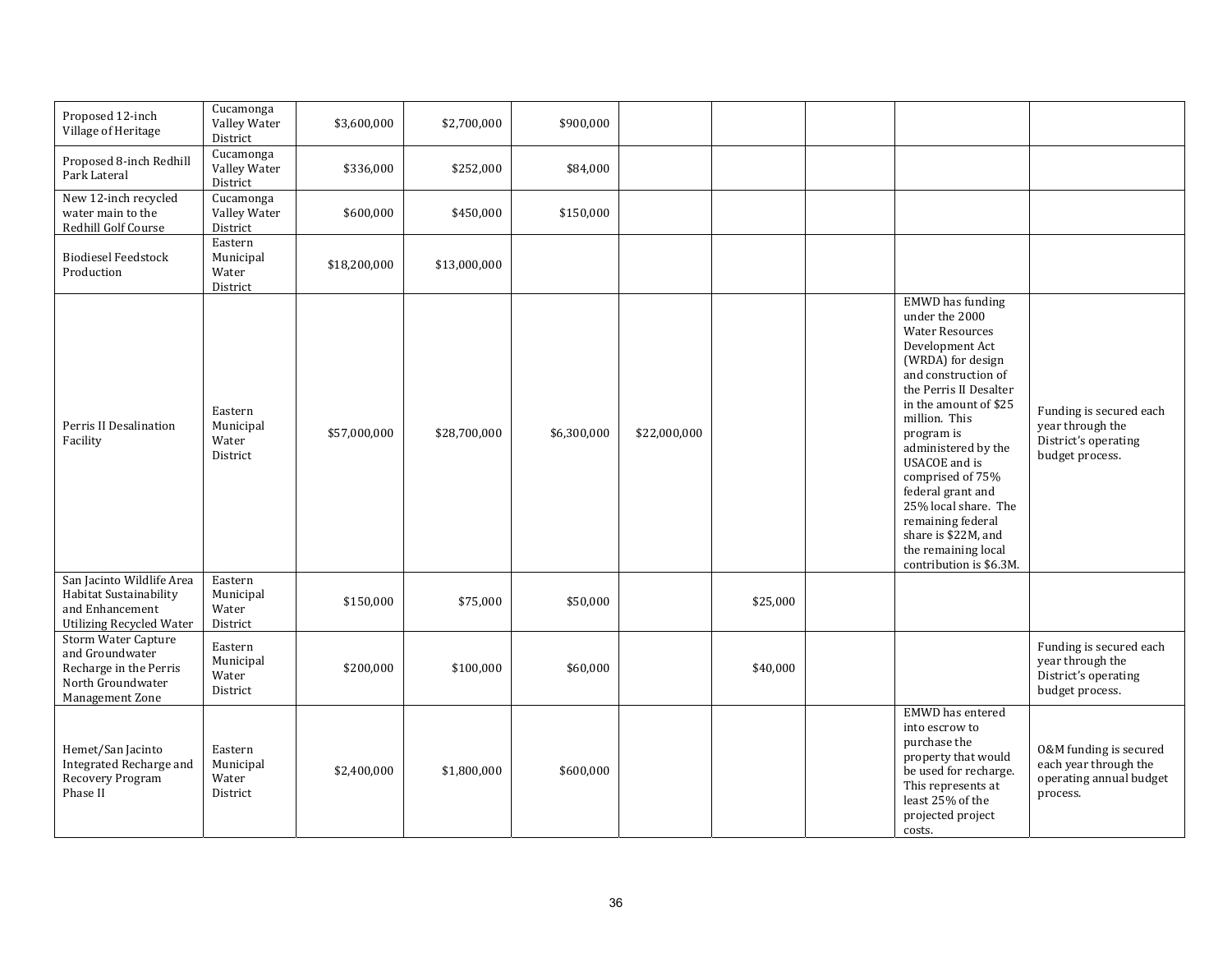| French Valley Recycled<br><b>Water Distribution</b><br>Pipeline Project                                                  | Eastern<br>Municipal<br>Water<br>District | \$3,192,800  | \$2,394,600 | \$798,200   |             |           |                                                                                                                                                                                                                                                         | Funding is secured each<br>year through the<br>District's operating<br>budget process.      |
|--------------------------------------------------------------------------------------------------------------------------|-------------------------------------------|--------------|-------------|-------------|-------------|-----------|---------------------------------------------------------------------------------------------------------------------------------------------------------------------------------------------------------------------------------------------------------|---------------------------------------------------------------------------------------------|
| San Jacinto Recycled<br><b>Water Distribution</b><br>Pipeline Project                                                    | Eastern<br>Municipal<br>Water<br>District | \$3,809,480  | \$2,857,110 | \$952,370   |             |           |                                                                                                                                                                                                                                                         | Funding is secured each<br>year through the<br>District's operating<br>budget process.      |
| Perris Valley Recycled<br><b>Water Distribution</b><br>Pipeline Project                                                  | Eastern<br>Municipal<br>Water<br>District | \$3,821,520  | \$2,866,140 | \$955,380   |             |           |                                                                                                                                                                                                                                                         | Funding is secured each<br>year through the<br>District's operating<br>budget process.      |
| San Jacinto Indirect<br>Potable Reuse                                                                                    | Eastern<br>Municipal<br>Water<br>District | \$2,000,000  | \$1,000,000 | \$1,000,000 |             |           | The District has<br>appropriated \$25,000<br>via work order<br>412754 to support<br>Facility Planning of<br>this project.                                                                                                                               | Funding will be secured<br>each year through the<br>District's operating<br>budget process. |
| Perris Water Filtration<br>Plant Reject Recovery<br>Facility                                                             | Eastern<br>Municipal<br>Water<br>District | \$6,765,828  | \$5,074,371 | \$1,691,457 |             |           | This project will be<br>financed from the<br>Service Area No. 41<br>(Mills) Replacement<br>and System<br>Betterment<br>Construction<br>Reserve. Total<br><b>Project Cost</b><br>\$6,765,828 (Board<br>Letter M-231/09<br>Dated November 4,<br>$2009$ ). | Funding is secured each<br>year through the<br>District's operating<br>budget process.      |
| The San Jacinto Citrus<br>In-Lieu Recycled Water<br>Pond Pump Station and<br>Distribution Pipeline<br>Project            | Eastern<br>Municipal<br>Water<br>District | \$7,240,000  | \$5,430,000 | \$810,000   | \$1,000,000 |           |                                                                                                                                                                                                                                                         | Funding is secured each<br>year through the<br>District's operating<br>budget process.      |
| <b>East Diamond Valley</b><br><b>Recycled Water Storage</b><br>Pond and Distribution<br>Pipeline Project                 | Eastern<br>Municipal<br>Water<br>District | \$10,783,600 | \$8,087,700 | \$2,695,900 |             |           |                                                                                                                                                                                                                                                         | Funding is secured each<br>year through the<br>District's operating<br>budget process.      |
| The Menifee Recycled<br>Water Pond Pump<br><b>Station and Distribution</b><br>Pipeline Project                           | Eastern<br>Municipal<br>Water<br>District | \$11,980,320 | \$8,985,240 | \$2,370,080 | \$625,000   |           |                                                                                                                                                                                                                                                         | Funding is secured each<br>year through the<br>District's operating<br>budget process.      |
| <b>EMWD Desalination</b><br>Recovery Enhancement<br>and Brine Concentrate<br>Management<br><b>Demonstration Facility</b> | Eastern<br>Municipal<br>Water<br>District | \$12,000,000 | \$9,000,000 | \$1,300,000 | \$1,600,000 | \$100,000 |                                                                                                                                                                                                                                                         | Funding is secured each<br>year through the<br>District's operating<br>budget process.      |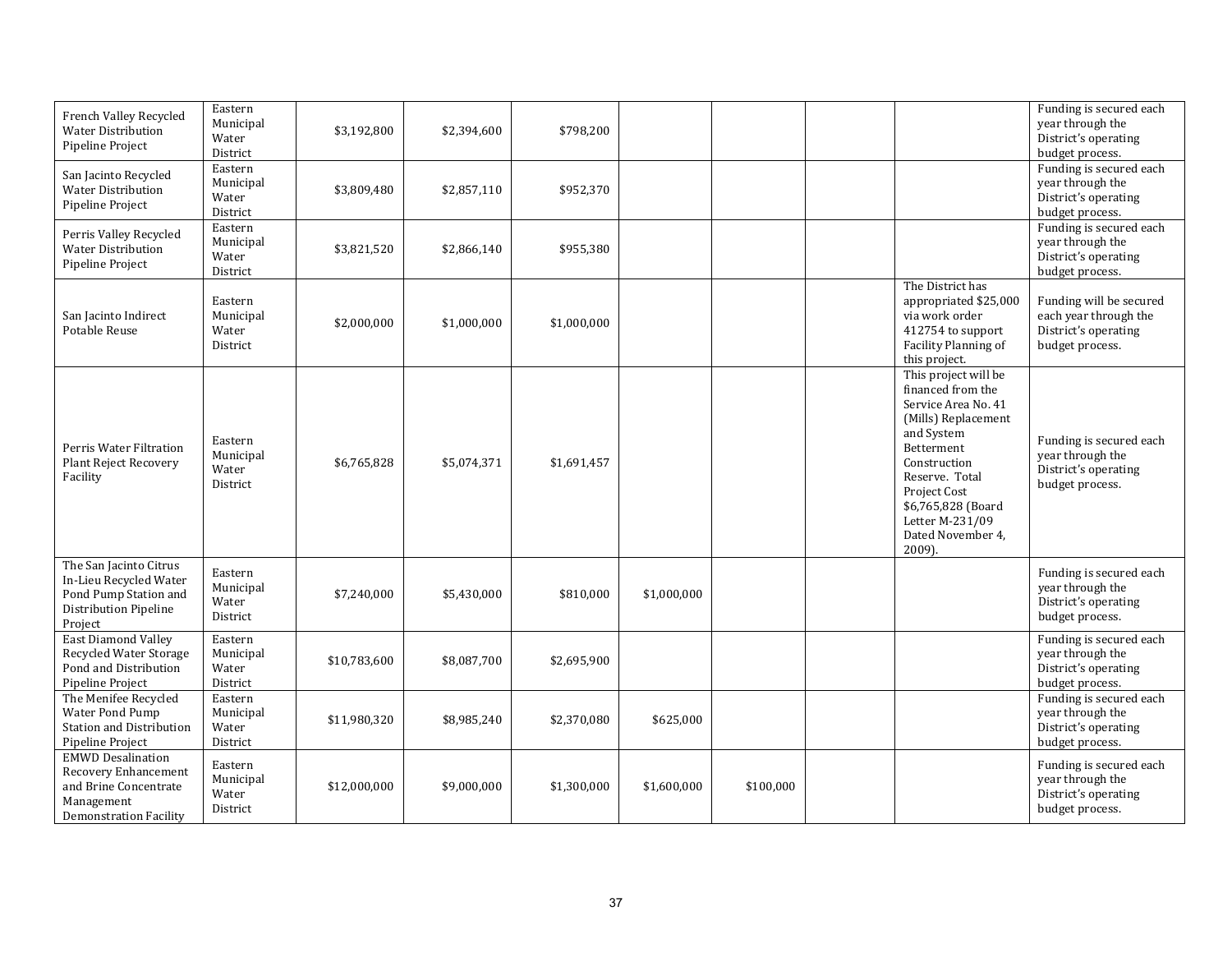| North Trumble Recycled<br><b>Water Storage Ponds</b>              | Eastern<br>Municipal<br>Water<br>District | \$12,100,000 | \$9,075,000  | \$3,025,000  |  | The project was<br>included in the<br>2009/10 EMWD 5-<br>year CIP.<br>Additionally, EMWD<br>is working to secure<br>the additional<br>funding through the<br>combination of the<br>grants application<br>and EMWD Board<br>appropriation.                                                                                                                                                                                                                                                                                                                                            | Funding is secured each<br>year through the<br>District's operating<br>budget process. |
|-------------------------------------------------------------------|-------------------------------------------|--------------|--------------|--------------|--|--------------------------------------------------------------------------------------------------------------------------------------------------------------------------------------------------------------------------------------------------------------------------------------------------------------------------------------------------------------------------------------------------------------------------------------------------------------------------------------------------------------------------------------------------------------------------------------|----------------------------------------------------------------------------------------|
| Sun City Force Main and<br>Recycled Water Pipeline<br>Replacement | Eastern<br>Municipal<br>Water<br>District | \$12,610,000 | \$9,458,000  | \$3,152,000  |  | 2008 COP Bond Issue<br>Funding and Internal<br><b>Reserve Funding</b>                                                                                                                                                                                                                                                                                                                                                                                                                                                                                                                | Funding is secured each<br>year through the<br>District's operating<br>budget process. |
| Quail Valley Sewer<br>Improvements<br>(Subarea 9)                 | Eastern<br>Municipal<br>Water<br>District | \$18,932,000 | \$14,199,000 | \$4,733,000  |  | Received a \$180,222<br>Grant from the State<br><b>Water Resources</b><br>Control Board<br>(SWRCB) for<br>preliminary design of<br>the Quail Valley<br>Sewer Improvements<br>(Subarea 9). The<br>District's match was<br>set at 22% (\$39,649),<br>for a total budget of<br>about \$220,000.<br>District Expenses<br>thus far for Subarea 9<br>exceed \$223,000.<br>Previously the<br>District spent<br>\$130,000 for a<br>feasibility study of<br>the Quail Valley<br>Community, to<br>conduct research on<br>alternative<br>technologies, and to<br>search for project<br>funding. | Funding is secured each<br>year through the<br>District's operating<br>budget process. |
| <b>PVRWRF Biosolids</b><br>Dryer Facility                         | Eastern<br>Municipal<br>Water<br>District | \$13,000,000 | \$7,800,000  | \$5,200,000  |  |                                                                                                                                                                                                                                                                                                                                                                                                                                                                                                                                                                                      |                                                                                        |
| Perris II Desalter<br><b>Ancillary Facilities</b>                 | Eastern<br>Municipal<br>Water<br>District | \$42,000,000 | \$31,500,000 | \$10,500,000 |  |                                                                                                                                                                                                                                                                                                                                                                                                                                                                                                                                                                                      | Funding is secured each<br>year through the<br>District's operating<br>budget process, |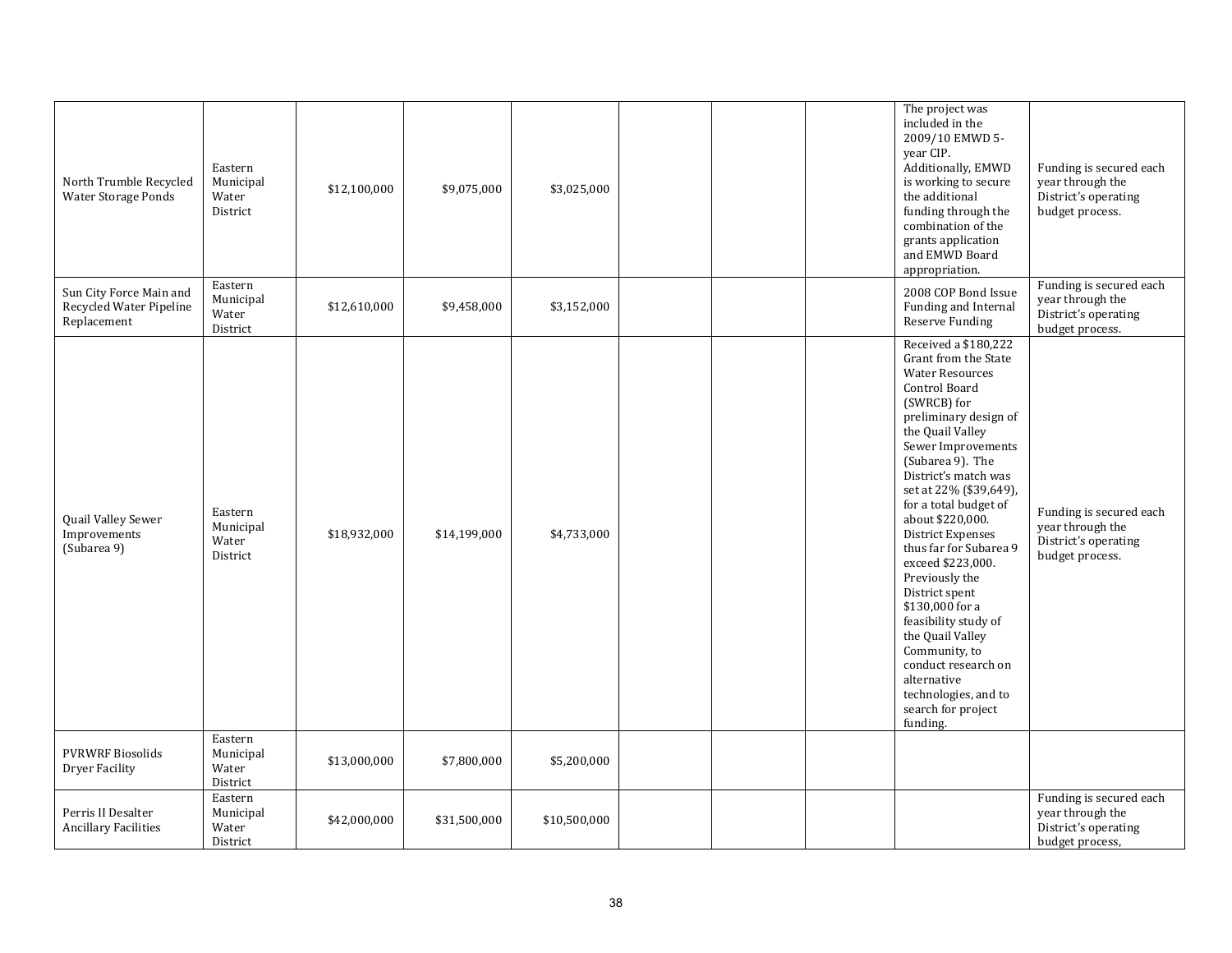| Quail Valley Sewer<br>Improvements<br>(Subareas 1-8)                | Eastern<br>Municipal<br>Water<br>District            | \$56,762,000 | \$42,572,000 | \$14,190,000 |  |                                                                                                                                                                                                                                                                                                                                    | Funding is secured each<br>year through the<br>District's operating<br>budget process.                                        |
|---------------------------------------------------------------------|------------------------------------------------------|--------------|--------------|--------------|--|------------------------------------------------------------------------------------------------------------------------------------------------------------------------------------------------------------------------------------------------------------------------------------------------------------------------------------|-------------------------------------------------------------------------------------------------------------------------------|
| <b>Temescal Gardens</b>                                             | Elsinore<br>Valley<br>Municipal<br>Water<br>District | \$1,000,000  | \$750,000    | \$250,000    |  | <b>EVMWD</b> has<br>implemented an<br>ascending block rate<br>conservation<br>structure for its<br>water customers. A<br>portion of penalty<br>rates collected each<br>vear has been set<br>aside for water<br>conservation<br>projects. The funding<br>for this project<br>constitutes a portion<br>of that set aside<br>funding. | 0&M costs will be<br>minimal and managed by<br>the homeowner.                                                                 |
| Temescal Gardens<br>Online                                          | Elsinore<br>Valley<br>Municipal<br>Water<br>District | \$300,000    | \$200,000    | \$100,000    |  | <b>EVMWD</b> has<br>implemented an<br>ascending block rate<br>conservation<br>structure for its<br>water customers. A<br>portion of the penalty<br>revenue has been set<br>aside for funding<br>water conservation<br>projects such as this.<br>The local funding is<br>only a portion of the<br>amount set aside.                 | As with our existing<br>Website, O&M for the<br>design Website will be<br>funded out of the<br>EVMWD general fund.            |
| Wineville Extension<br>Pipeline                                     | Inland<br>Empire<br>Utilities<br>Agency              | \$11,212,500 | \$8,409,375  | \$2,803,125  |  |                                                                                                                                                                                                                                                                                                                                    | 0&M expenses will be<br>funded through IEUAs<br>operating revenue, which<br>is supported through<br>service charges and fees. |
| Watershed Action Plan                                               | Inland<br>Empire<br>Utilities<br>Agency              | \$1,000,000  | \$750,000    |              |  | The County of San<br>Bernardino has<br>budgeted funds for<br>the local portion.                                                                                                                                                                                                                                                    |                                                                                                                               |
| Ely Basin Cla Valve<br>Replacement and<br><b>Electrical Service</b> | Inland<br>Empire<br>Utilities<br>Agency              | \$98,091     | \$73,568     | \$24,523     |  |                                                                                                                                                                                                                                                                                                                                    | 0&M expenses will be<br>funded through IEUAs<br>operating revenue, which<br>is supported through<br>service charges and fees. |
| San Sevaine Lateral and<br>Turnouts                                 | Inland<br>Empire<br>Utilities                        | \$2,631,701  | \$1,973,776  | \$657,925    |  |                                                                                                                                                                                                                                                                                                                                    | 0&M expenses will be<br>funded through IEUAs<br>operating revenue, which                                                      |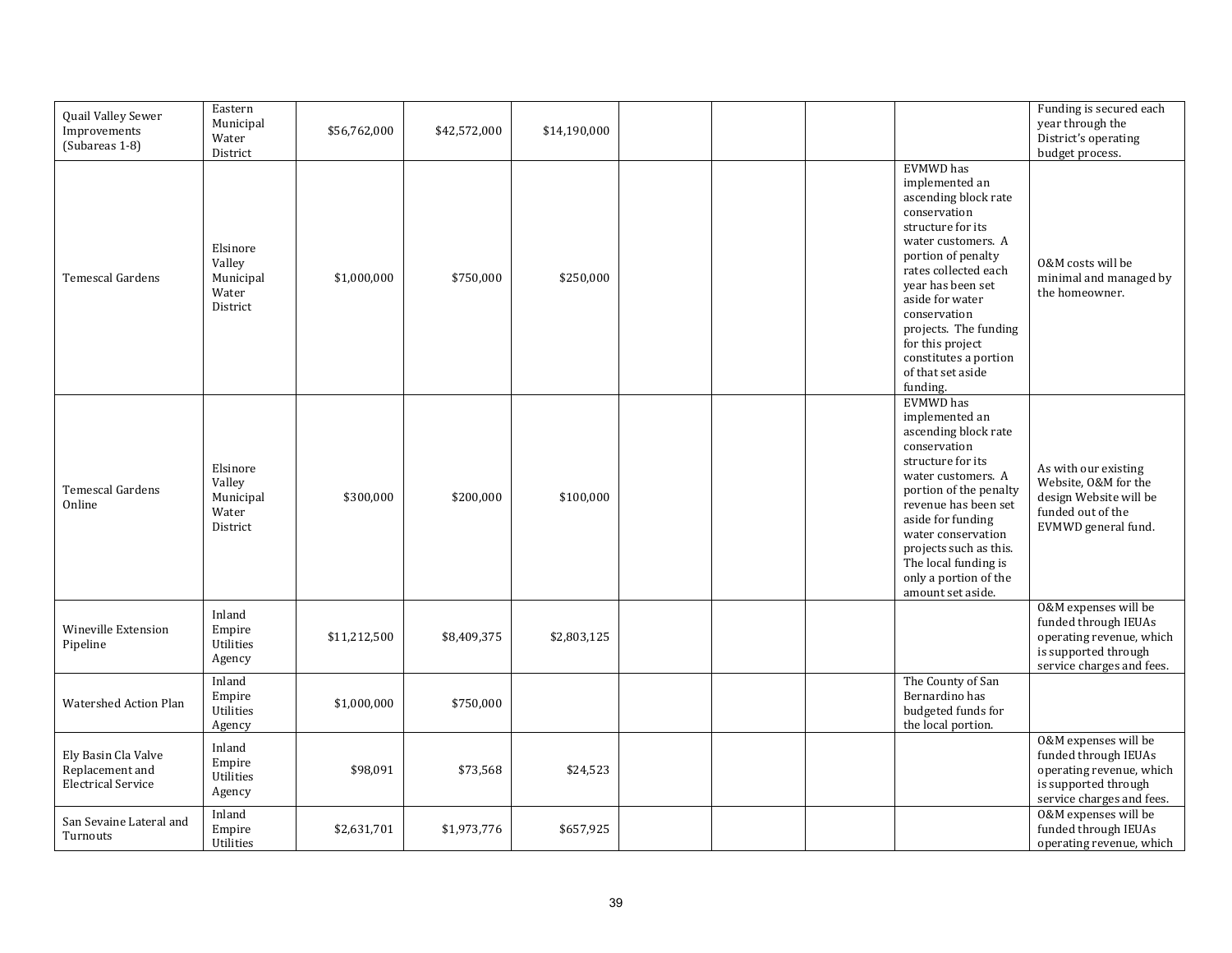|                                                                         | Agency                                  |             |             |           |          |  | is supported through<br>service charges and fees.                                                                             |
|-------------------------------------------------------------------------|-----------------------------------------|-------------|-------------|-----------|----------|--|-------------------------------------------------------------------------------------------------------------------------------|
| Hickory Basin<br><b>Conservation Berm</b><br><b>Outlet Modification</b> | Inland<br>Empire<br>Utilities<br>Agency | \$92,752    | \$69,564    | \$23,188  |          |  | 0&M expenses will be<br>funded through IEUAs<br>operating revenue, which<br>is supported through<br>service charges and fees. |
| Hickory / Banana Basin<br><b>Turnout Flow Meter</b>                     | Inland<br>Empire<br>Utilities<br>Agency | \$101,567   | \$76,175    | \$25,392  |          |  | 0&M expenses will be<br>funded through IEUAs<br>operating revenue, which<br>is supported through<br>service charges and fees. |
| Montclair Basin SCADA<br>Improvements                                   | Inland<br>Empire<br>Utilities<br>Agency | \$132,567   | \$99,425    | \$33,142  |          |  | 0&M expenses will be<br>funded through IEUAs<br>operating revenue, which<br>is supported through<br>service charges and fees. |
| Regional Public Sector<br>Program                                       | Inland<br>Empire<br>Utilities<br>Agency | \$665,000   | \$500,000   | \$150,000 | \$15,000 |  |                                                                                                                               |
| Motorized Gate Actuator<br>Installation at RP-3                         | Inland<br>Empire<br>Utilities<br>Agency | \$710,776   | \$533,082   | \$177,694 |          |  | 0&M expenses will be<br>funded through IEUAs<br>operating revenue, which<br>is supported through<br>service charges and fees. |
| Jurupa Pump station                                                     | Inland<br>Empire<br>Utilities<br>Agency | \$871,487   | \$653,615   | \$217,872 |          |  | 0&M expenses will be<br>funded through IEUAs<br>operating revenue, which<br>is supported through<br>service charges and fees. |
| Regional Commercial<br><b>Incentive Program</b>                         | Inland<br>Empire<br>Utilities<br>Agency | \$415,000   | \$250,000   | \$150,000 | \$15,000 |  |                                                                                                                               |
| Regional Residential<br>Landscape Retrofit<br>Program                   | Inland<br>Empire<br>Utilities<br>Agency | \$315,000   | \$200,000   | \$100,000 | \$15,000 |  |                                                                                                                               |
| Jurupa Force Main<br><b>Outlet Modifications</b>                        | Inland<br>Empire<br>Utilities<br>Agency | \$1,555,113 | \$1,166,335 | \$388,778 |          |  | 0&M expenses will be<br>funded through IEUAs<br>operating revenue, which<br>is supported through<br>service charges and fees. |
| Agency Wide Lighting<br>Improvements                                    | Inland<br>Empire<br>Utilities<br>Agency | \$1,670,000 | \$1,252,500 | \$417,500 |          |  |                                                                                                                               |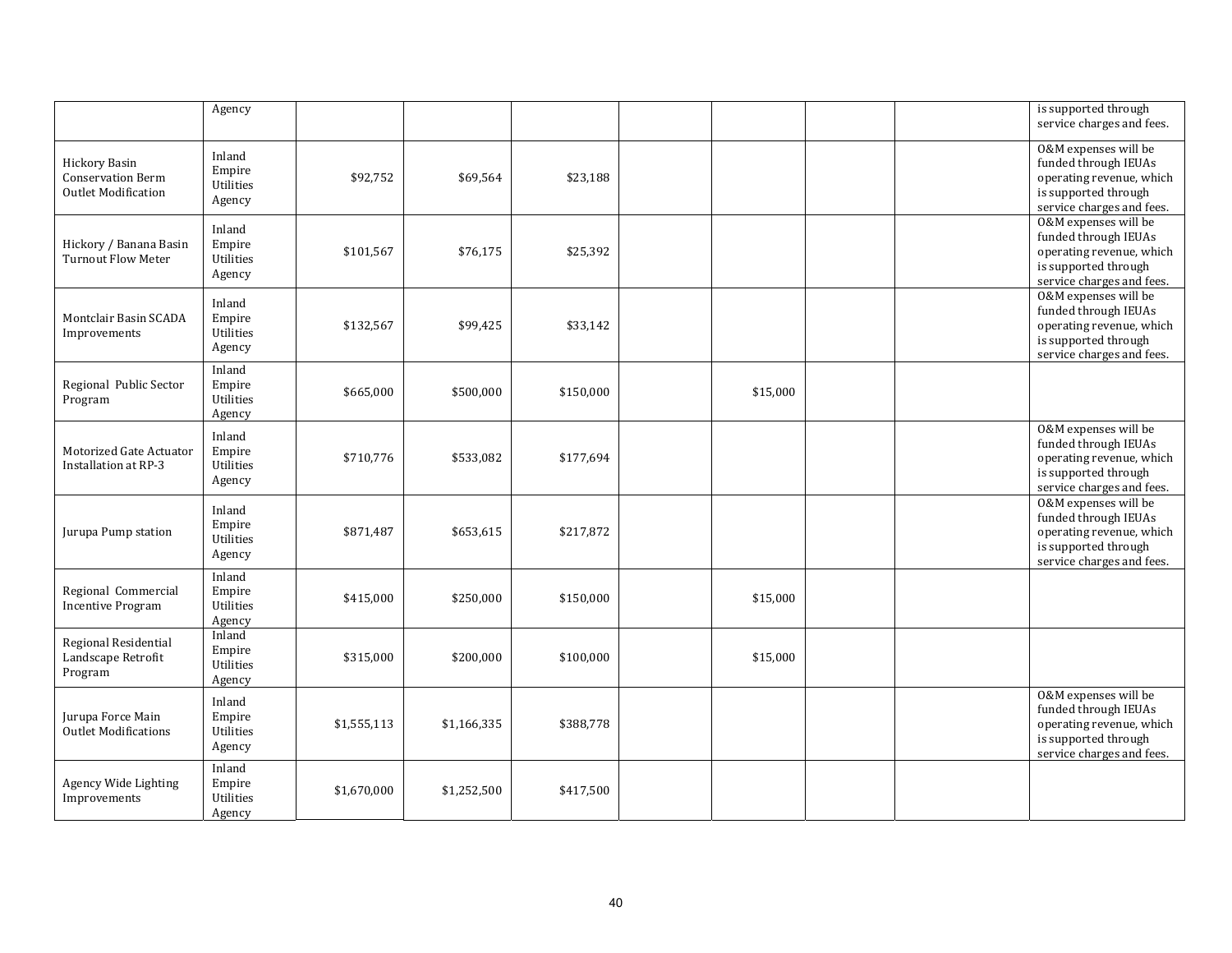| <b>IEUA Regional Water</b><br><b>Budget Program</b>                       | Inland<br>Empire<br><b>Utilities</b><br>Agency | \$315,000    | \$200,000   | \$100,000   | \$15,000 |                                                            |                                                                                                                                                           |
|---------------------------------------------------------------------------|------------------------------------------------|--------------|-------------|-------------|----------|------------------------------------------------------------|-----------------------------------------------------------------------------------------------------------------------------------------------------------|
| <b>Agency Wide Aeration</b><br><b>System Modifications</b>                | Inland<br>Empire<br>Utilities<br>Agency        | \$2,000,000  | \$1,500,000 | \$500,000   |          |                                                            | 0&M expenses will be<br>funded through IEUAs<br>operating revenue, which<br>is supported through<br>service charges and fees.                             |
| RP-2 Digester Gas<br><b>System Modifications</b>                          | Inland<br>Empire<br>Utilities<br>Agency        | \$2,997,000  | \$2,247,750 | \$749,250   |          | Project is part of<br><b>IEUA Regional Capital</b><br>Fund |                                                                                                                                                           |
| RP-5 Wind Turbine                                                         | Inland<br>Empire<br>Utilities<br>Agency        | \$3,000,000  | \$2,250,000 | \$750,000   |          |                                                            |                                                                                                                                                           |
| RP-2 Cogeneration<br><b>Facility Expansion</b>                            | Inland<br>Empire<br>Utilities<br>Agency        | \$4,000,000  | \$3,000,000 | \$1,000,000 |          |                                                            | 0&M expenses will be<br>funded through IEUA's<br>operating revenue, which<br>is supported through<br>service charges and fees.                            |
| Renewable Energy<br><b>Expansion Program</b>                              | Inland<br>Empire<br>Utilities<br>Agency        | \$4,000,000  | \$3,000,000 | \$1,000,000 |          |                                                            | 0&M expenses will be<br>funded through IEUA's<br>operating revenue, which<br>is supported through<br>service charges and fees.                            |
| Digester Gas Cleaning<br>System                                           | Inland<br>Empire<br><b>Utilities</b><br>Agency | \$4,479,000  | \$3,359,250 | \$1,119,750 |          |                                                            | 0&M expenses will be<br>funded through IEUA's<br>operating revenue, which<br>is supported through<br>service charges and fees.                            |
| City of Chino Local<br>Recycled Water<br>Distribution Facilities          | Inland<br>Empire<br>Utilities<br>Agency        | \$7,000,000  | \$5,250,000 | \$1,750,000 |          |                                                            | 0&M expenses will be<br>funded through IEUA's<br>and the City of Chino's<br>operating revenue, which<br>is supported through<br>service charges and fees. |
| City of Fontana Local<br>Recycled Water<br><b>Distribution Facilities</b> | Inland<br>Empire<br>Utilities<br>Agency        | \$8,000,000  | \$6,000,000 | \$2,000,000 |          |                                                            | 0&M expenses will be<br>funded through IEUA's<br>operating revenue, which<br>is supported through<br>service charges and fees.                            |
| RP-1 Cogeneration<br><b>Facility Expansion</b>                            | Inland<br>Empire<br>Utilities<br>Agency        | \$8,300,000  | \$6,225,000 | \$2,075,000 |          |                                                            | 0&M expenses will be<br>funded through IEUA's<br>operating revenue, which<br>is supported through<br>service charges and fees.                            |
| City of Chino Hills Local<br>Recycled Water                               | Inland<br>Empire                               | \$10,000,000 | \$7,500,000 | \$2,500,000 |          |                                                            | 0&M expenses will be<br>funded through IEUA's                                                                                                             |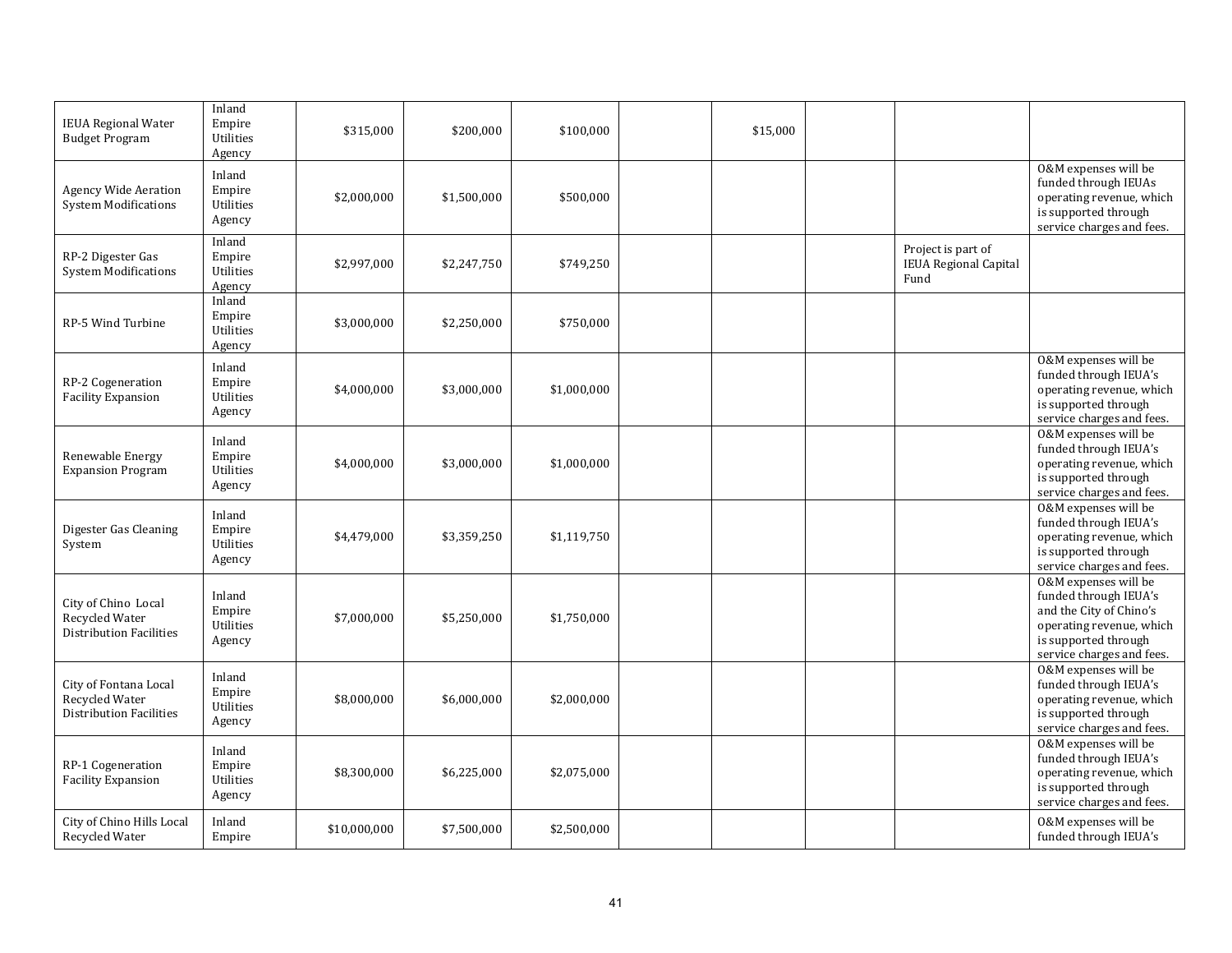| Distribution Facilities                                                                                                                          | Utilities<br>Agency                            |              |              |             |          |  | operating revenue, which<br>is supported through<br>service charges and fees.                                                                                                                                                                                                                                                        |
|--------------------------------------------------------------------------------------------------------------------------------------------------|------------------------------------------------|--------------|--------------|-------------|----------|--|--------------------------------------------------------------------------------------------------------------------------------------------------------------------------------------------------------------------------------------------------------------------------------------------------------------------------------------|
| Regional Residential<br>Landscape Financing<br>Program                                                                                           | Inland<br>Empire<br><b>Utilities</b><br>Agency | \$240,000    | \$150,000    | \$75,000    | \$15,000 |  |                                                                                                                                                                                                                                                                                                                                      |
| Turner Basin<br>Improvements                                                                                                                     | Inland<br>Empire<br>Utilities<br>Agency        | \$13,453,000 | \$10,089,750 | \$3,363,250 |          |  | The ground water<br>recharge in the Chino<br>Basin is supported by the<br>IEUA and Chino Basin<br>Watermaster through<br>each agency's regular<br>operating expenses. It is<br>the goal of the project to<br>have all park and<br>recreational features be<br>self funding through park<br>entry fees and park<br>equipment rentals. |
| Local Recycled Water<br>Laterals Construction                                                                                                    | Inland<br>Empire<br>Utilities<br>Agency        | \$25,000,000 | \$18,750,000 | \$6,250,000 |          |  | 0&M expenses will be<br>funded through IEUA's<br>operating revenue, which<br>is supported through<br>service charges and fees.                                                                                                                                                                                                       |
| <b>IEUA Regional</b><br>Landscape Evaluation<br>Program                                                                                          | Inland<br>Empire<br>Utilities<br>Agency        | \$165,000    | \$100,000    | \$50,000    | \$15,000 |  |                                                                                                                                                                                                                                                                                                                                      |
| Central Area Recycled<br><b>Water Project</b>                                                                                                    | Inland<br>Empire<br>Utilities<br>Agency        | \$27,920,000 | \$20,940,000 | \$6,980,000 |          |  | 0&M expenses will be<br>funded through IEUA's<br>operating revenue, which<br>is supported through<br>service charges and fees.                                                                                                                                                                                                       |
| RP-1 Secondary System<br>Modifications                                                                                                           | Inland<br>Empire<br>Utilities<br>Agency        | \$30,200,000 | \$22,650,000 | \$7,550,000 |          |  | 0&M expenses will be<br>funded through IEUA's<br>operating revenue, which<br>is supported through<br>service charges and fees.                                                                                                                                                                                                       |
| RP-5 De-bottlenecking<br>and RP-2 Capacity<br>Improvement                                                                                        | Inland<br>Empire<br>Utilities<br>Agency        | \$39,000,000 | \$29,250,000 | \$9,750,000 |          |  | 0&M expenses will be<br>funded through IEUA's<br>operating revenue, which<br>is supported through<br>service charges and fees.                                                                                                                                                                                                       |
| 930-Zone Pipeline &<br>Reservoir, Expansion of<br>the CCWRF-RP-1 S. Zone<br>Pump Station &<br>Installation of a Parallel<br>Line to RP-1 Outfall | Inland<br>Empire<br>Utilities<br>Agency        | \$39,338,000 | \$29,503,500 | \$9,834,500 |          |  | 0&M expenses will be<br>funded through IEUA's<br>operating revenue, which<br>is supported through<br>service charges and fees.                                                                                                                                                                                                       |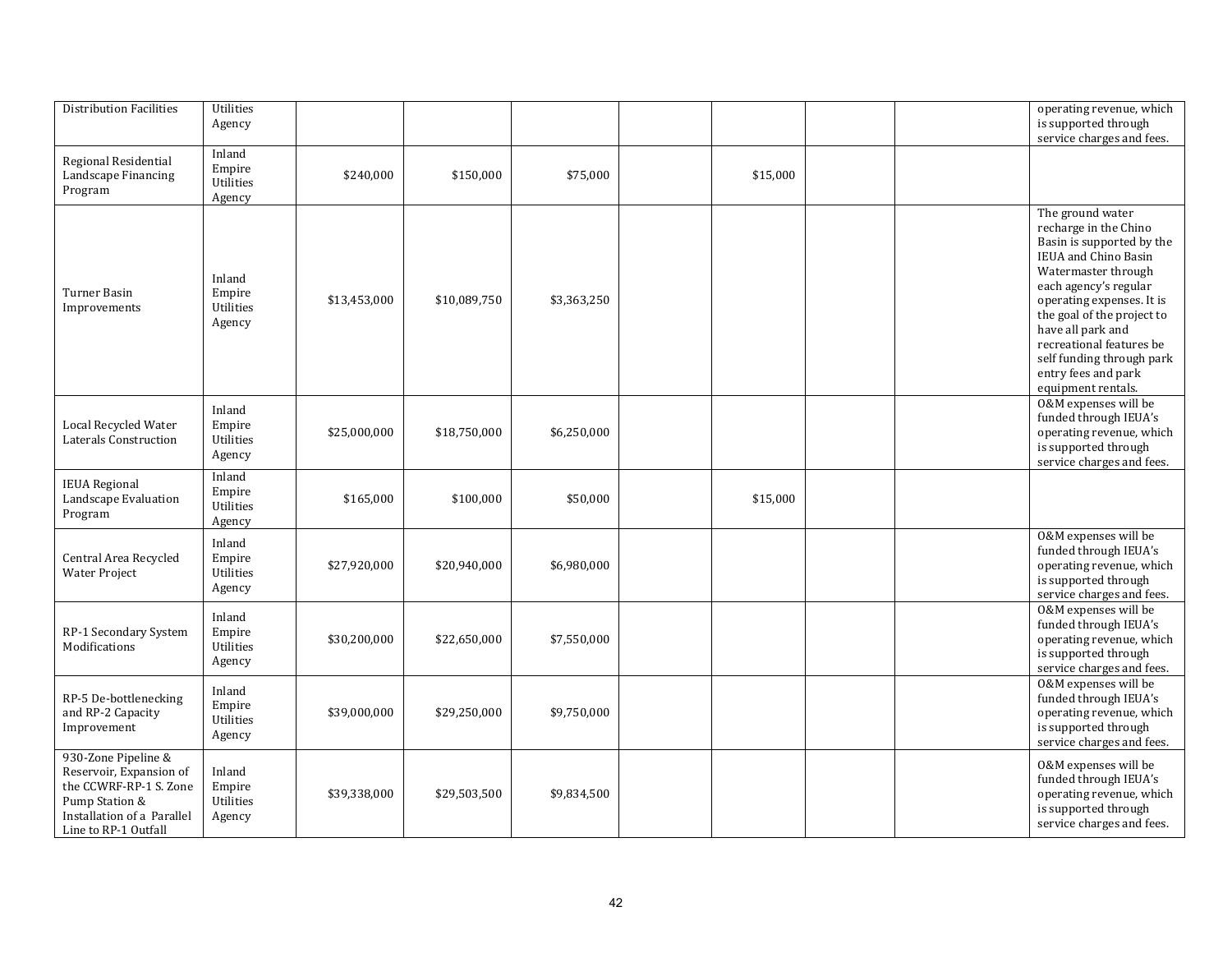| Local Recycled Water<br>Laterals Construction                              | Inland<br>Empire<br>Utilities<br>Agency     | \$25,000,000 | \$12,500,000 |              |             |           | \$12,500,000 |                                                                                                                                                                                                                          | Funded through IEUA's<br>operating revenue, which<br>is supported through<br>user charges and fees.                                                                                                                                                                                     |
|----------------------------------------------------------------------------|---------------------------------------------|--------------|--------------|--------------|-------------|-----------|--------------|--------------------------------------------------------------------------------------------------------------------------------------------------------------------------------------------------------------------------|-----------------------------------------------------------------------------------------------------------------------------------------------------------------------------------------------------------------------------------------------------------------------------------------|
| Regional Recycling Plant<br>No.5 Expansion                                 | Inland<br>Empire<br>Utilities<br>Agency     | \$70,000,000 | \$52,500,000 | \$17,500,000 |             |           |              |                                                                                                                                                                                                                          | 0&M expenses will be<br>funded through IEUA's<br>operating revenue, which<br>is supported through<br>service charges and fees.                                                                                                                                                          |
| Cypress Channel<br>Multipurpose Corridor                                   | Inland<br>Empire<br>Utilities<br>Agency     | \$7,600,000  | \$5,700,000  | \$100,000    | \$1,750,000 | \$50,000  |              |                                                                                                                                                                                                                          |                                                                                                                                                                                                                                                                                         |
| Chino Creek<br>Multipurpose Corridor                                       | Inland<br>Empire<br>Utilities<br>Agency     | \$13,900,000 | \$10,425,000 | \$3,300,000  |             | \$175,000 |              |                                                                                                                                                                                                                          |                                                                                                                                                                                                                                                                                         |
| Temescal Creek Master<br>Trail and Park Project                            | Inland<br>Empire<br>Waterkeeper             | \$3,030,000  | \$3,000,000  | \$10,000     |             | \$10,000  |              |                                                                                                                                                                                                                          |                                                                                                                                                                                                                                                                                         |
| Tustin Legacy Wells 1, 2,<br>$3$ , and $4$                                 | Irvine Ranch<br>Water<br>District           | \$17,900,000 | \$1,000,000  |              |             |           |              |                                                                                                                                                                                                                          |                                                                                                                                                                                                                                                                                         |
| Syphon Reservoir<br>Expansion                                              | Irvine Ranch<br>Water<br>District<br>(IRWD) | \$70,000,000 | \$17,500,000 | \$52,500,000 |             |           |              | Funding for the<br>project planning is<br>secure through Board<br>approval of IRWD's<br>capital budget for FY<br>2010/11. The project<br>design and<br>construction will be<br>funded in future<br>capital budgets.      | IRWD will provide full<br>0&M funding for the<br>project. Through its rates<br>and charges, IRWD<br>recovers costs from its<br>water retail customers<br>for O&M in its annual<br>operating budget. Each<br>customer is assessed a<br>monthly service fee as<br>part of the water bill. |
| Reservoir Management<br>System at 5 Domestic<br><b>Water Reservoirs</b>    | Irvine Ranch<br>Water<br>District           | \$2,500,000  | \$1,250,000  |              |             |           |              | The funds have been<br>secured from bonds<br>already sold and<br>bonds to be sold.                                                                                                                                       | Once construction is<br>completed and is<br>operational, O&M for<br>these facilities will be<br>included in IRWDs<br>Operational budget.                                                                                                                                                |
| University of California<br>Irvine Water Use<br><b>Efficiency Upgrades</b> | Irvine Ranch<br>Water<br>District           | \$115,000    | \$34,000     | \$56,000     |             | \$25,000  |              | IRWD funding is<br>subject to continued<br>Board approval. The<br><b>IRWD</b> Board of<br>Directors is<br>supportive of funding<br>water use efficiency<br>projects within the<br>University campus<br>system. Also, the |                                                                                                                                                                                                                                                                                         |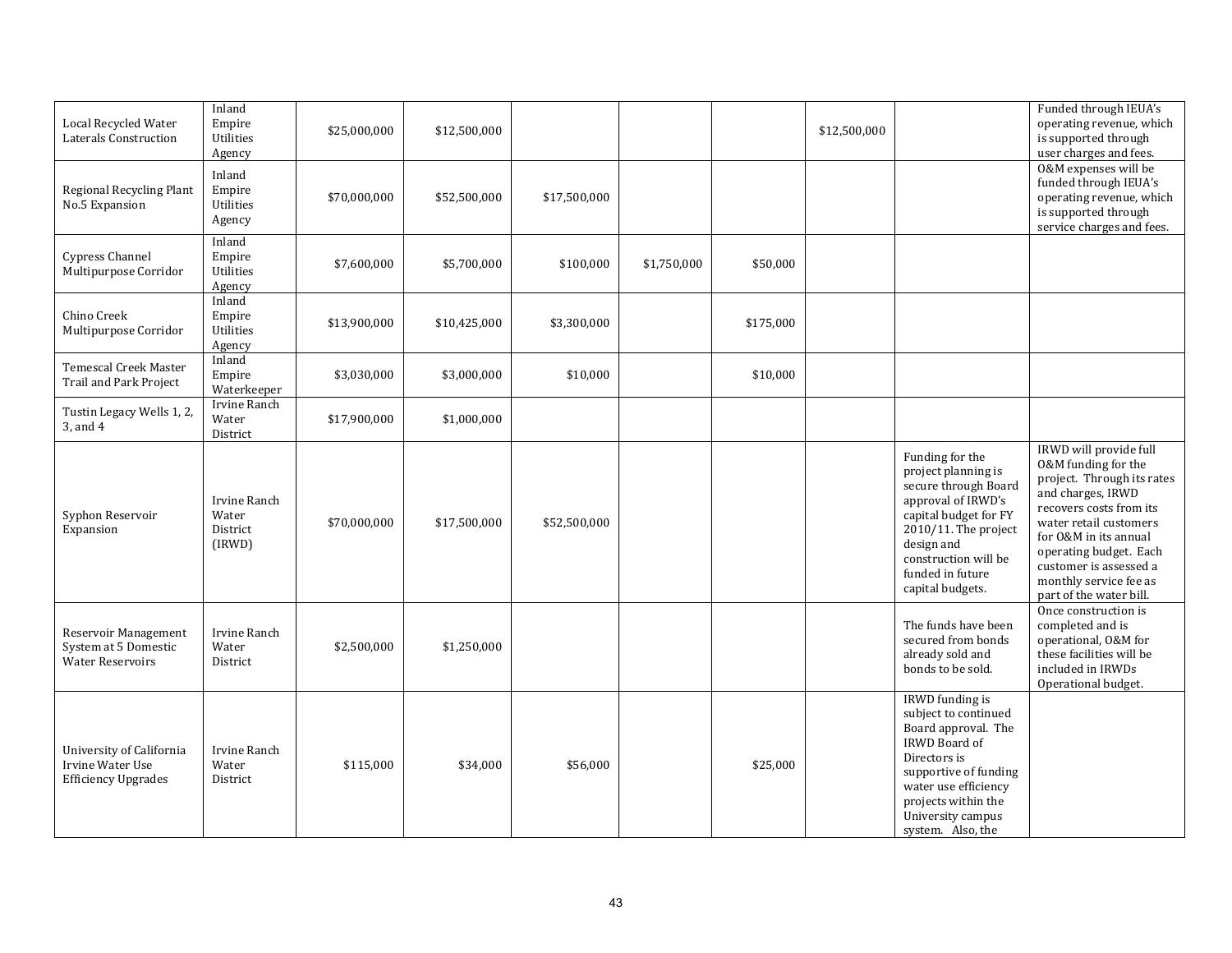|                                                                            |                                   |              |              |              |             | IRWD funding is<br>based on the<br>District's avoided<br>cost for water and<br>wastewater, and<br>therefore cost<br>effective for the<br>district to continue to<br>offer funding.                                                                                                                                                                                                                                                                                    |                                                                                                                                                                                                                                                                                                                                                                                                                                                                                   |
|----------------------------------------------------------------------------|-----------------------------------|--------------|--------------|--------------|-------------|-----------------------------------------------------------------------------------------------------------------------------------------------------------------------------------------------------------------------------------------------------------------------------------------------------------------------------------------------------------------------------------------------------------------------------------------------------------------------|-----------------------------------------------------------------------------------------------------------------------------------------------------------------------------------------------------------------------------------------------------------------------------------------------------------------------------------------------------------------------------------------------------------------------------------------------------------------------------------|
| <b>Construction Circle</b><br>Recycled Water<br><b>Conversion Project</b>  | Irvine Ranch<br>Water<br>District | \$1,000,000  | \$790,000    | \$210,000    |             |                                                                                                                                                                                                                                                                                                                                                                                                                                                                       |                                                                                                                                                                                                                                                                                                                                                                                                                                                                                   |
| Commercial, Industrial<br>& Institutional Water<br>Use Efficiency Upgrades | Irvine Ranch<br>Water<br>District | \$3,880,000  | \$1,000,000  | \$880,000    | \$2,000,000 | <b>IRWD</b> funding is<br>subject to continued<br>Board approval. The<br><b>IRWD</b> Board of<br>Directors is<br>supportive of funding<br>water use efficiency<br>projects within the<br>commercial,<br>industrial and<br>institutional<br>customer class.<br>Additionally, the<br>IRWD funding is<br>based on the<br>District's avoided<br>cost for water and<br>wastewater, and<br>therefore cost<br>effective for the<br>district to continue to<br>offer funding. | IRWD is committed to<br>providing staff support to<br>administer the CII Water<br>Use Efficiency Upgrade<br>Program. The operation<br>and maintenance of all<br>water use efficiency<br>upgrade equipment is<br>explicitly stated in the<br>program agreement as<br>the participating<br>customer's responsibility.<br>Customers unable to<br>provide adequate<br>evidence that the water<br>savings will be realized<br>are not approved for<br>participation in the<br>program. |
| Syphon Reservoir<br><b>Integration Project</b>                             | Irvine Ranch<br>Water<br>District | \$6,900,000  | \$2,000,000  | \$4,900,000  |             | Funding for the<br>project has been<br>secured through<br>Board approval of<br>IRWDs capital budget<br>for FY 2010/11.                                                                                                                                                                                                                                                                                                                                                | IRWD will provide full<br>0&M funding for the<br>project. IRWD through<br>its rates and charges<br>recovers costs from its<br>water retail customers<br>for O&M in its annual<br>operating budget. Each<br>customer is assessed a<br>monthly service fee as<br>part of the water bill.                                                                                                                                                                                            |
| <b>Baker Water Treatment</b><br>Plant Project                              | Irvine Ranch<br>Water<br>District | \$62,000,000 | \$10,000,000 | \$52,000,000 |             | Funding for the<br>project has been<br>secured through<br>Board approval of<br>IRWD and partner<br>agencies capital                                                                                                                                                                                                                                                                                                                                                   | <b>IRWD</b> and partner<br>agencies will provide<br>0&M funding for the life<br>of the project (50 yrs). A<br>formal agreement has<br>been reached among all                                                                                                                                                                                                                                                                                                                      |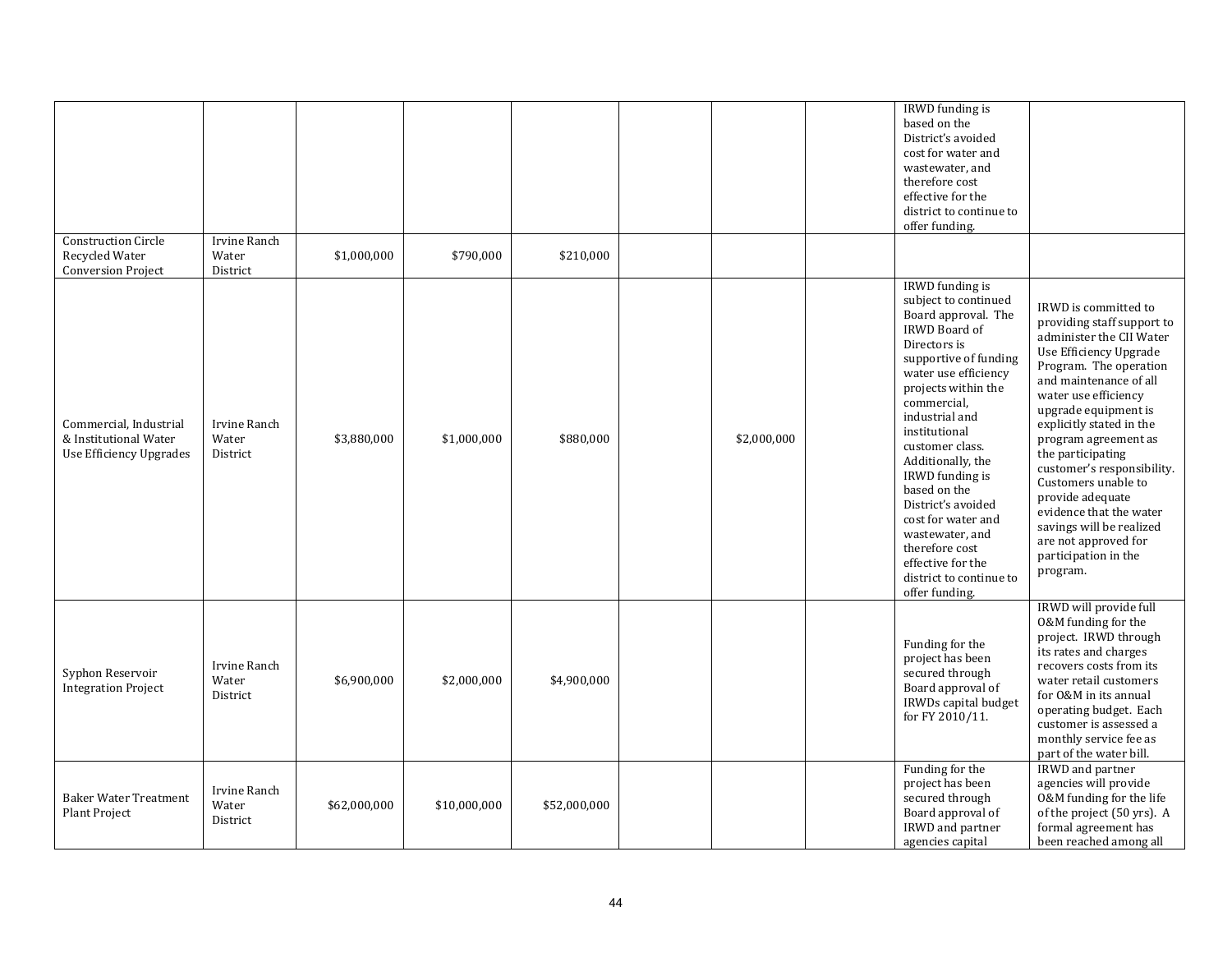|                                                           |                                   |             |           |             |           |          | budget for FY<br>2010/11.                                                                                                                                                                                                                                                                                                                                                                                                                                                  | partner agencies with<br>Board approvals.                                                                                                                                                                                                                                                                                                                                                          |
|-----------------------------------------------------------|-----------------------------------|-------------|-----------|-------------|-----------|----------|----------------------------------------------------------------------------------------------------------------------------------------------------------------------------------------------------------------------------------------------------------------------------------------------------------------------------------------------------------------------------------------------------------------------------------------------------------------------------|----------------------------------------------------------------------------------------------------------------------------------------------------------------------------------------------------------------------------------------------------------------------------------------------------------------------------------------------------------------------------------------------------|
| Natural Treatment<br>System Facility No. 62<br>$(NTS-62)$ | Irvine Ranch<br>Water<br>District | \$2,460,000 | \$440,000 | \$1,027,200 | \$992,800 |          | Funding for the<br>proposed project has<br>been secured through<br>Board approval of<br>IRWDs capital budget<br>for FY 2010/11.                                                                                                                                                                                                                                                                                                                                            | IRWD will provide full<br>0&M funding for the<br>project. IRWD through<br>its rates and charges<br>recovers costs from its<br>water retail customers<br>for O&M in its annual<br>operating budget. Each<br>customer is assessed a<br>monthly service fee as<br>part of the water bill. In<br>addition, IRWD has been<br>working with the County<br>and Cities for cost-<br>sharing as appropriate. |
| <b>SMART Landscapes</b>                                   | Irvine Ranch<br>Water<br>District | \$290,000   | \$100,000 | \$120,000   |           | \$70,000 | IRWD can provide<br>funding of \$0.50 per<br>square foot for turf<br>removal. IRWDs<br>source of funds is<br>derived from<br>conservation<br>revenues and is<br>included in IRWDs<br>annual operating<br>budgets. There is the<br>possibility of<br>additional grant from<br>regional conservation<br>funding through the<br>Municipal Water<br>District of Orange<br>County or<br>Metropolitan Water<br>District of Southern<br>California, but this is<br>not confirmed. | The project proposes<br>providing one-time<br>incentives to customers<br>to upgrade landscapes to<br>more water-efficient<br>landscapes by replacing<br>turf with water efficient<br>irrigation and climate<br>appropriate plants. All<br>0&M would be the<br>responsibility of the<br>property owner.                                                                                             |
| Well 53                                                   | Irvine Ranch<br>Water<br>District | \$1,700,000 | \$400,000 | \$1,300,000 |           |          | Funding for the<br>project has been<br>secured through<br>Board approval of<br>IRWDs capital budget<br>for FY 2010/11.<br>IRWD will utilize its<br>capital funds for<br>project construction.<br>IRWDs capital funds                                                                                                                                                                                                                                                       | IRWD will provide full<br>0&M funding for the<br>project. IRWD through<br>its rates and charges<br>recovers costs from its<br>water retail customers<br>for O&M in its annual<br>operating budget. Each<br>customer is assessed a<br>monthly service fee as                                                                                                                                        |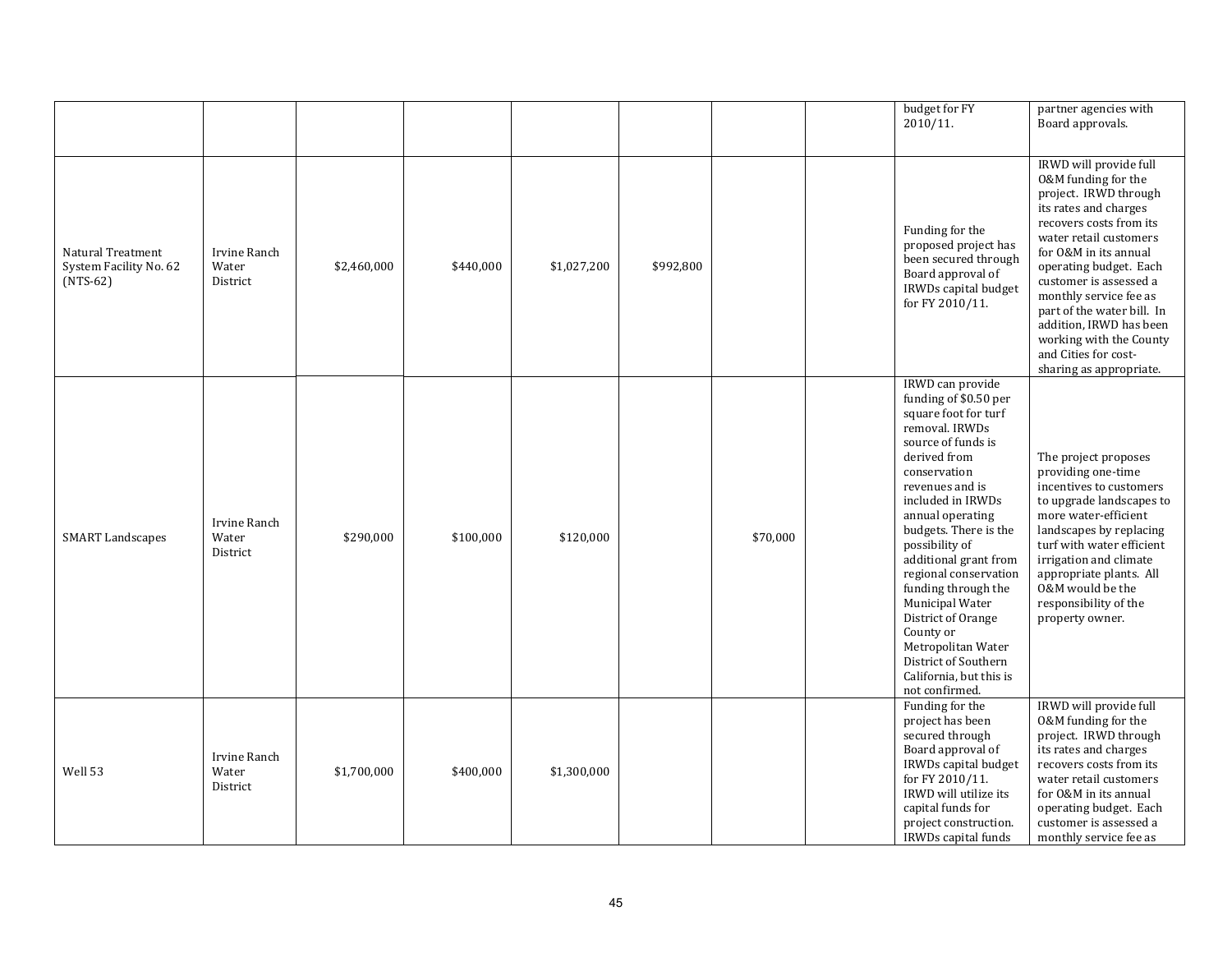|                                                                                             |                                   |              |             |             |             |           | are provided by a<br>combination of<br>connection fees and<br>property tax<br>revenues.                                                                                                                                                                                                                                                               | part of the water bill.                                                                                                                                                                                                                                                                                                                                                                           |
|---------------------------------------------------------------------------------------------|-----------------------------------|--------------|-------------|-------------|-------------|-----------|-------------------------------------------------------------------------------------------------------------------------------------------------------------------------------------------------------------------------------------------------------------------------------------------------------------------------------------------------------|---------------------------------------------------------------------------------------------------------------------------------------------------------------------------------------------------------------------------------------------------------------------------------------------------------------------------------------------------------------------------------------------------|
| Irvine Ranch Water<br>District Advanced<br>Metering Infrastructure<br>(AMI) Project         | Irvine Ranch<br>Water<br>District | \$2,125,000  | \$500,000   | \$1,275,000 |             | \$350,000 | Funding for the<br>proposed pilot<br>project has been<br>secured through<br>Board approval of<br>IRWDs capital budget<br>for FY 2010/11.                                                                                                                                                                                                              | IRWD will provide full<br>0&M funding for the<br>project. The project<br>installs advanced water<br>meters that will assist in<br>improving demand<br>management. IRWD<br>through its rates and<br>charges recovers costs<br>from its water retail<br>customers for O&M in its<br>annual operating budget.<br>Each customer is<br>assessed a monthly<br>service fee as part of the<br>water bill. |
| Strand Ranch Water<br><b>Banking Project</b><br>Recovery Wells and<br>Conveyance Facilities | Irvine Ranch<br>Water<br>District | \$7,353,000  | \$1,800,000 | \$5,553,000 |             |           | The Strand Ranch<br>Water Banking<br>Project Recovery<br>Wells and<br>Conveyance Facilities<br>project is included in<br>the IRWD 2010-11<br>Capital Budget. IRWD<br>will utilize its capital<br>funds for project<br>construction. IRWDs<br>capital funds are<br>provided by a<br>combination of<br>connection fees and<br>property tax<br>revenues. | IRWD will provide full<br>0&M funding for the<br>project. IRWD through<br>its rates and charges<br>recovers costs from its<br>water retail customers<br>for O&M in its annual<br>operating budget. Each<br>customer is assessed a<br>monthly service fee as<br>part of the water bill.                                                                                                            |
| Natural Treatment<br>System Site 67                                                         | Irvine Ranch<br>Water<br>District | \$19,700,000 | \$5,500,000 | \$8,688,000 | \$5,512,000 |           | IRWD has a<br>cooperative<br>agreement with<br>Bureau of<br>Reclamation through<br>Title XVI for<br>\$5,512,000. IRWD<br>will fund the non-<br>state share through<br>capital funds<br>approved in the<br>IRWD 2010-11<br>Capital Budget.                                                                                                             | IRWD will provide full<br>0&M funding for the<br>project. IRWD through<br>its rates and charges<br>recovers costs from its<br>water retail customers<br>for O&M in its annual<br>operating budget. Each<br>customer is assessed a<br>monthly service fee as<br>part of the water bill.                                                                                                            |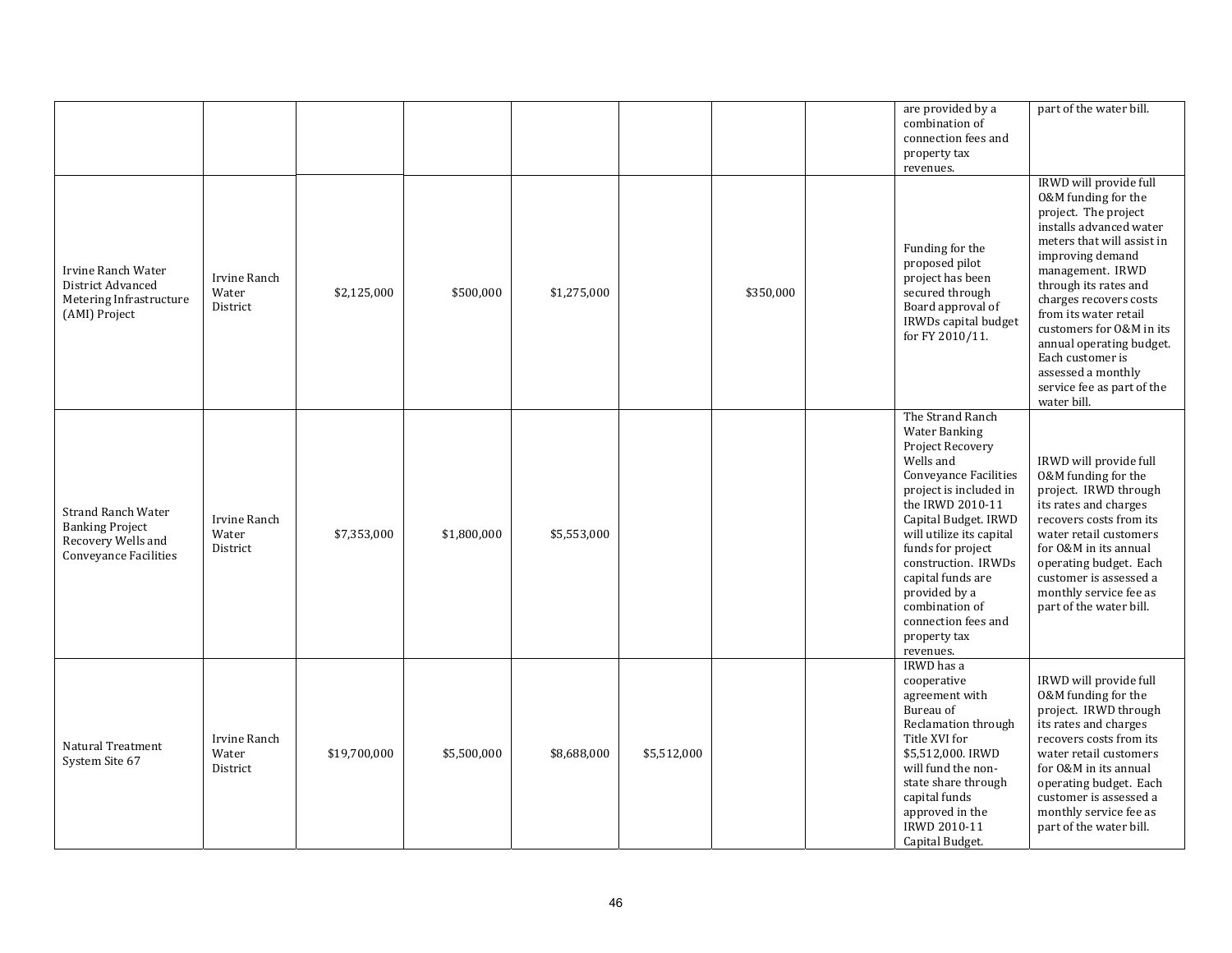|                                                                                                                     |                                             |              |              |              |             |  | IRWDs capital funds<br>are provided by a<br>combination of<br>connection fees and<br>property tax<br>revenues.                                                                                                                                                                                                  |                                                                                                                                                                                                                                                                                                                                                                                              |
|---------------------------------------------------------------------------------------------------------------------|---------------------------------------------|--------------|--------------|--------------|-------------|--|-----------------------------------------------------------------------------------------------------------------------------------------------------------------------------------------------------------------------------------------------------------------------------------------------------------------|----------------------------------------------------------------------------------------------------------------------------------------------------------------------------------------------------------------------------------------------------------------------------------------------------------------------------------------------------------------------------------------------|
| Wells 21 and 22 Project                                                                                             | Irvine Ranch<br>Water<br>District           | \$39,768,000 | \$10,000,000 | \$19,826,000 | \$9,942,000 |  | Funding for the<br>project has been<br>secured through<br>Board approval of<br>IRWDs capital budget<br>for FY 2010/11.<br>IRWD will utilize its<br>capital funds for<br>project construction.<br>IRWDs capital funds<br>are provided by a<br>combination of<br>connection fees and<br>property tax<br>revenues. | 0&M costs will be funded<br>by water sales and<br>monthly meter charges.                                                                                                                                                                                                                                                                                                                     |
| Joint Anaheim/IRWD<br>Well Field                                                                                    | Irvine Ranch<br>Water<br>District           | \$40,000,000 | \$5,000,000  | \$35,000,000 |             |  |                                                                                                                                                                                                                                                                                                                 |                                                                                                                                                                                                                                                                                                                                                                                              |
| Orange Park Acres<br><b>Groundwater Supplies</b><br>and Conveyance<br>Facilities                                    | Irvine Ranch<br>Water<br>District           | \$25,000,000 | \$6,250,000  | \$18,750,000 |             |  | Funding for the<br>project has been<br>secured through<br>Board approval of<br>IRWDs capital budget<br>for FY 2010/11.<br>IRWD will utilize its<br>capital funds for<br>project construction.<br>IRWDs capital funds<br>are provided by a<br>combination of<br>connection fees and<br>property tax<br>revenues. | IRWD will provide full<br>0&M funding for the<br>project. IRWD through<br>its rates and charges<br>recovers costs from its<br>water retail customers<br>for O&M in its annual<br>operating budget. Each<br>customer is assessed a<br>monthly service fee as<br>part of the water bill.<br>Also, there are funds that<br>were provided as a part<br>of the OPAMWC<br>consolidation/agreement. |
| Roger B. Teagarden Ion<br><b>Exchange Treatment</b><br>Plant (IXP) Expansion                                        | Jurupa<br>Community<br>Services<br>District | \$10,200,000 | \$1,000,000  | \$9,200,000  |             |  |                                                                                                                                                                                                                                                                                                                 | 0&M funding is from fees<br>and sewer rates collected<br>by JCSD.                                                                                                                                                                                                                                                                                                                            |
| Non-Potable Water<br>Distribution System and<br>Indian Hills Wastewater<br><b>Treatment Plant</b><br>Rehabilitation | Jurupa<br>Community<br>Services<br>District | \$19,520,000 | \$1,000,000  | \$18,520,000 |             |  |                                                                                                                                                                                                                                                                                                                 | 0&M funding is from fees<br>and sewer rates collected<br>by JCSD.                                                                                                                                                                                                                                                                                                                            |
| Eastvale Water<br>Recycling Project                                                                                 | Jurupa<br>Community<br>Services             | \$28,000,000 | \$1,000,000  | \$27,000,000 |             |  |                                                                                                                                                                                                                                                                                                                 | 0&M funding is from fees<br>and sewer rates collected<br>by JCSD.                                                                                                                                                                                                                                                                                                                            |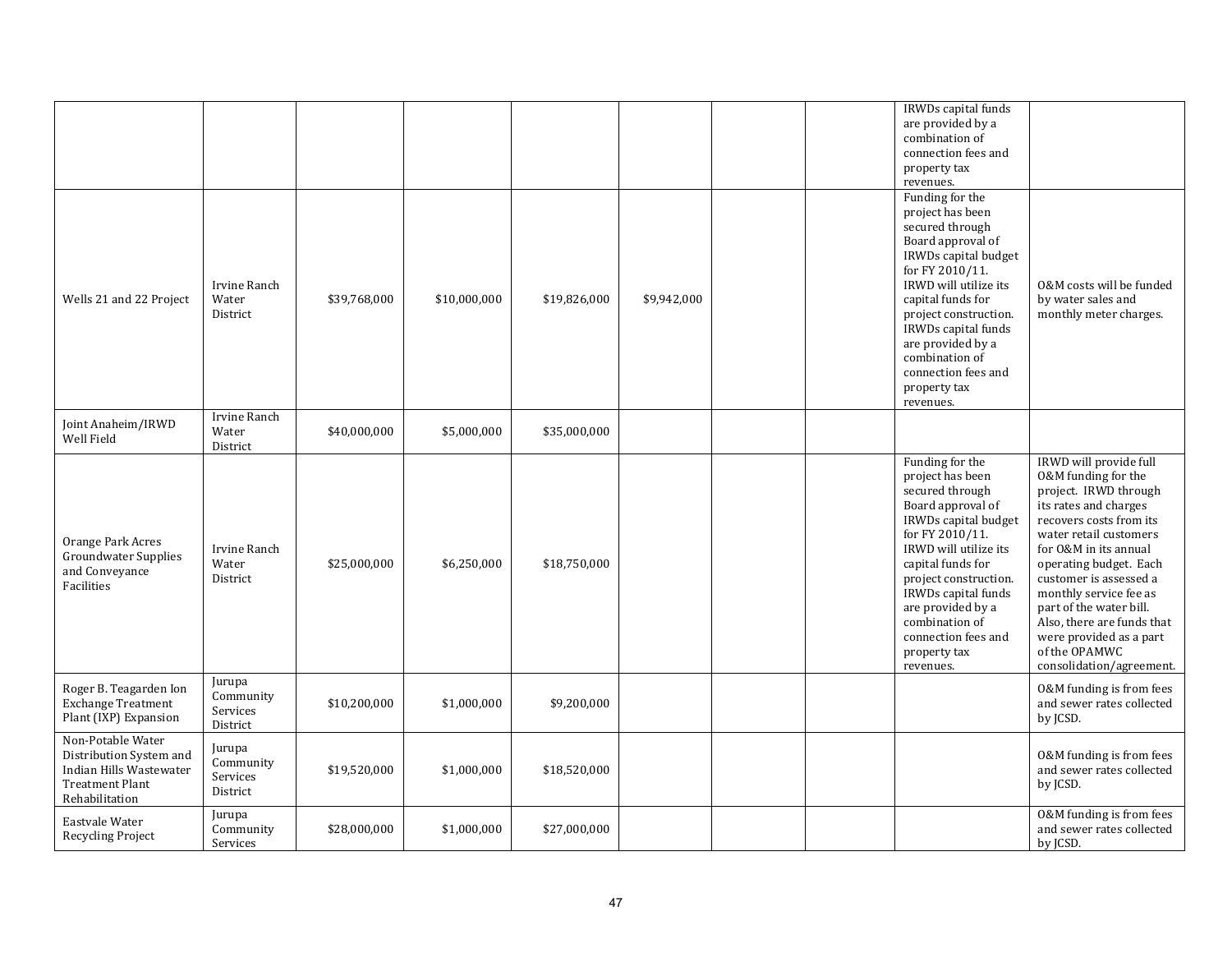|                                                                                             | District                                                       |             |             |             |  |  |                                                                   |
|---------------------------------------------------------------------------------------------|----------------------------------------------------------------|-------------|-------------|-------------|--|--|-------------------------------------------------------------------|
| Non-Potable Water<br>Distribution System and<br>Van Buren Bridge<br>Recycled Water Pipeline | Jurupa<br>Community<br>Services<br><b>District</b>             | \$8,920,000 | \$1,000,000 | \$7,920,000 |  |  | 0&M funding is from fees<br>and sewer rates collected<br>by JCSD. |
| San Jacinto Watershed<br>Nutrient TMDL<br><b>Pollutant Trading Study</b>                    | Lake Elsinore<br>and San<br>Jacinto<br>Watersheds<br>Authority | \$250,000   | \$125,000   | \$125,000   |  |  |                                                                   |
| San Jacinto Urban<br>Runoff Treatment &<br>Control                                          | Lake Elsinore<br>and San<br>Jacinto<br>Watersheds<br>Authority | \$250,000   | \$125,000   | \$125,000   |  |  |                                                                   |
| Lake Elsinore Water<br><b>Quality Modeling</b>                                              | Lake Elsinore<br>and San<br>Jacinto<br>Watersheds<br>Authority | \$300,000   | \$150,000   | \$150,000   |  |  |                                                                   |
| Stormwater Treatment<br>Wetlands for Canyon<br>Lake                                         | Lake Elsinore<br>and San<br>Jacinto<br>Watersheds<br>Authority | \$300,000   | \$150,000   | \$150,000   |  |  |                                                                   |
| San Jacinto River<br>Riparian Habitat<br>Restoration                                        | Lake Elsinore<br>and San<br>Jacinto<br>Watersheds<br>Authority | \$300,000   | \$150,000   | \$150,000   |  |  |                                                                   |
| Canyon Lake Dredging<br>Enhancements                                                        | Lake Elsinore<br>and San<br>Jacinto<br>Watersheds<br>Authority | \$550,000   | \$275,000   | \$275,000   |  |  |                                                                   |
| Hypolimnetic<br>Oxygenation System for<br>Canyon Lake                                       | Lake Elsinore<br>and San<br>Jacinto<br>Watersheds<br>Authority | \$800,000   | \$400,000   | \$400,000   |  |  |                                                                   |
| Canyon Lake<br>Alum/Phoslock<br>Treatment                                                   | Lake Elsinore<br>and San<br>Jacinto<br>Watersheds<br>Authority | \$1,500,000 | \$750,000   | \$750,000   |  |  |                                                                   |
| Lake Elsinore & Canyon<br>Lake Nutrient TMDL<br>Monitoring                                  | Lake Elsinore<br>and San<br>Jacinto<br>Watersheds              | \$1,500,000 | \$750,000   | \$750,000   |  |  |                                                                   |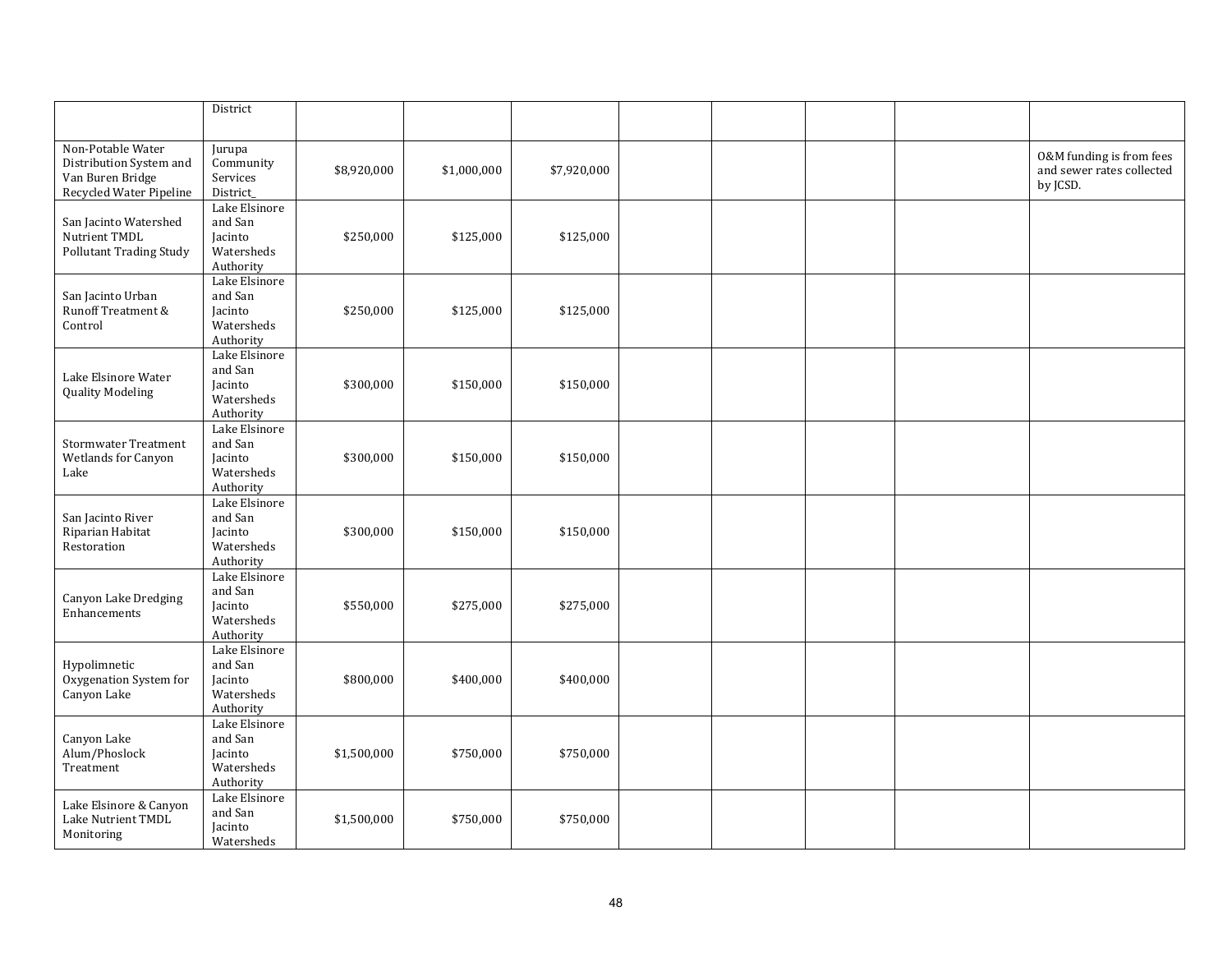|                                                                                                 | Authority                                                      |              |              |              |             |          |                                                                                                                                                                                                                 |                                                                                                                                                                                                                                                                                                                                                                                                                                                                  |
|-------------------------------------------------------------------------------------------------|----------------------------------------------------------------|--------------|--------------|--------------|-------------|----------|-----------------------------------------------------------------------------------------------------------------------------------------------------------------------------------------------------------------|------------------------------------------------------------------------------------------------------------------------------------------------------------------------------------------------------------------------------------------------------------------------------------------------------------------------------------------------------------------------------------------------------------------------------------------------------------------|
| Lake Elsinore Fishery<br>Enhancement                                                            | Lake Elsinore<br>and San<br>Jacinto<br>Watersheds<br>Authority | \$1,700,000  | \$850,000    | \$850,000    |             |          |                                                                                                                                                                                                                 |                                                                                                                                                                                                                                                                                                                                                                                                                                                                  |
| Lake Elsinore<br>Alum/Phoslock<br>Treatment                                                     | Lake Elsinore<br>and San<br>Jacinto<br>Watersheds<br>Authority | \$2,500,000  | \$1,250,000  | \$1,250,000  |             |          |                                                                                                                                                                                                                 |                                                                                                                                                                                                                                                                                                                                                                                                                                                                  |
| <b>Colored Water</b><br><b>Treatment Facility</b><br>Technology<br>Replacement and<br>Expansion | Mesa<br>Consolidated<br>Water<br>District                      | \$24,000,000 | \$2,000,000  | \$22,000,000 |             |          | The Mesa<br><b>Consolidated Water</b><br>District Board of<br>Directors has<br>approved a capital<br>budget for project<br>with plan to issue<br>certificate of<br>participation bonds<br>to fund construction. | The Mesa Consolidated<br>Board will increase rates<br>as necessary to fund the<br>0&M costs of this water<br>supply project. A portion<br>of the O&M costs will be<br>funded by the<br>Metropolitan Water<br>District of Southern<br>California's Local<br>Resources Program<br>through the Municipal<br>Water District of Orange<br>County through fiscal<br>year ending 2025 and by<br>Orange County Water<br>Districts Water Quality<br>Program indefinitely. |
| Second Lower Cross<br>Feeder Project                                                            | Municipal<br>Water<br>District of<br>Orange<br>County          | \$50,000,000 | \$12,500,000 | \$37,500,000 |             |          |                                                                                                                                                                                                                 |                                                                                                                                                                                                                                                                                                                                                                                                                                                                  |
| In-Conduit<br>Hydroelectric Project                                                             | NLine<br>Energy, Inc.                                          | \$950,000    | \$450,000    | \$350,000    | \$150,000   |          |                                                                                                                                                                                                                 |                                                                                                                                                                                                                                                                                                                                                                                                                                                                  |
| Restoration of the<br>Lower Santa Ana River<br>Marsh                                            | Orange Coast<br>River Park                                     | \$2,260,000  | \$1,000,000  | \$250,000    | \$1,000,000 | \$10,000 |                                                                                                                                                                                                                 |                                                                                                                                                                                                                                                                                                                                                                                                                                                                  |
| Huntington Harbor<br>Water Quality<br><b>Improvement Program</b>                                | Orange<br>County<br>Coastkeeper                                | \$320,650    | \$240,150    |              |             |          | Matching funds will<br>be provided by<br>Orange County<br>Coastkeeper as in<br>kind services.<br>Matching funds will<br>be available when<br>project is funded                                                  |                                                                                                                                                                                                                                                                                                                                                                                                                                                                  |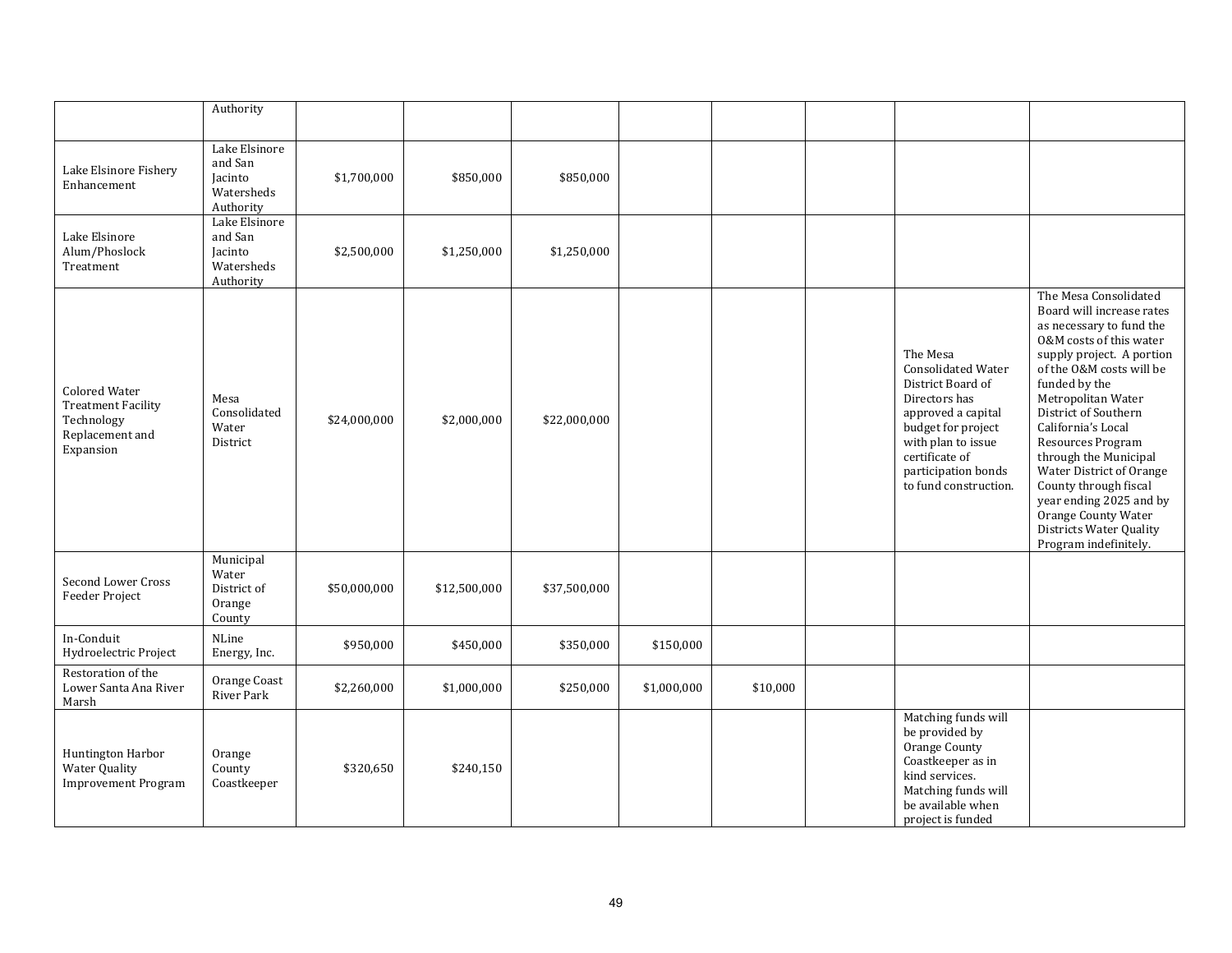| Wintersberg Chanel<br>Source Identification<br>Study                    | Orange<br>County<br>Coastkeeper                      | \$278,000    | \$208,500    |              |  | Funding match will<br>be provided by<br>Orange County<br>Coastkeeper through<br>in kind services.<br>Project funds will be<br>available upon<br>project funding.                                                                         | No O&M funding is<br>necessary for the project.                                                                                   |
|-------------------------------------------------------------------------|------------------------------------------------------|--------------|--------------|--------------|--|------------------------------------------------------------------------------------------------------------------------------------------------------------------------------------------------------------------------------------------|-----------------------------------------------------------------------------------------------------------------------------------|
| Orange County LID<br><b>Implementation Project</b>                      | Orange<br>County<br>Coastkeeper                      | \$420,481    | \$315,361    |              |  | Matching funds have<br>been secured. Orange<br>County Coastkeeper<br>will provide the<br>matching funds<br>through in kind<br>services. The funds<br>are available upon<br>project funding.                                              | 0&M funding will be<br>provided by the<br>individual property<br>owners that participate in<br>the project.                       |
| Huntington Harbor<br>Copper Reduction<br>Project                        | Orange<br>County<br>Coastkeeper                      | \$630,000    | \$472,500    |              |  | The matching funds<br>will be provided by<br>Orange County<br>Coastkeeper as in<br>kind services. The<br>funds will be<br>available upon<br>project funding.                                                                             | No O&M funding is<br>necessary for this project.                                                                                  |
| Rhine Channel<br>Remediation Project                                    | Orange<br>County<br>Coastkeeper                      | \$4,000,000  | \$2,000,000  |              |  | The City of Newport<br>Beach has committed<br>to funding the match<br>for the project. The<br>funding will be<br>available when the<br>project is funded                                                                                 | No O&M funding is<br>necessary. This is a one-<br>time project.                                                                   |
| Central Orange County<br><b>Trash Reduction Project</b>                 | Orange<br>County<br>Coastkeeper                      | \$355,418    | \$266,566    |              |  | The matching funds<br>will be provided by<br>Orange County<br>Coastkeeper through<br>in kind services. The<br>funds are available<br>pending project<br>funding.                                                                         |                                                                                                                                   |
| Santa Ana River<br>Interceptor (SARI) Line<br><b>Relocation Project</b> | Orange<br><b>County Flood</b><br>Control<br>District | \$86,000,000 | \$43,000,000 | \$43,000,000 |  | The Board of<br>Supervisors for the<br>Orange County Flood<br>Control District has<br>approved the<br>financing for the SARI<br>Line Relocation<br>Project. Funds will<br>be obtained from<br>Flood Control funds<br>and loans that have | After completion of<br>construction, the SARI<br>Line will be conveyed to<br>the Orange County<br>Sanitation District for<br>0&M. |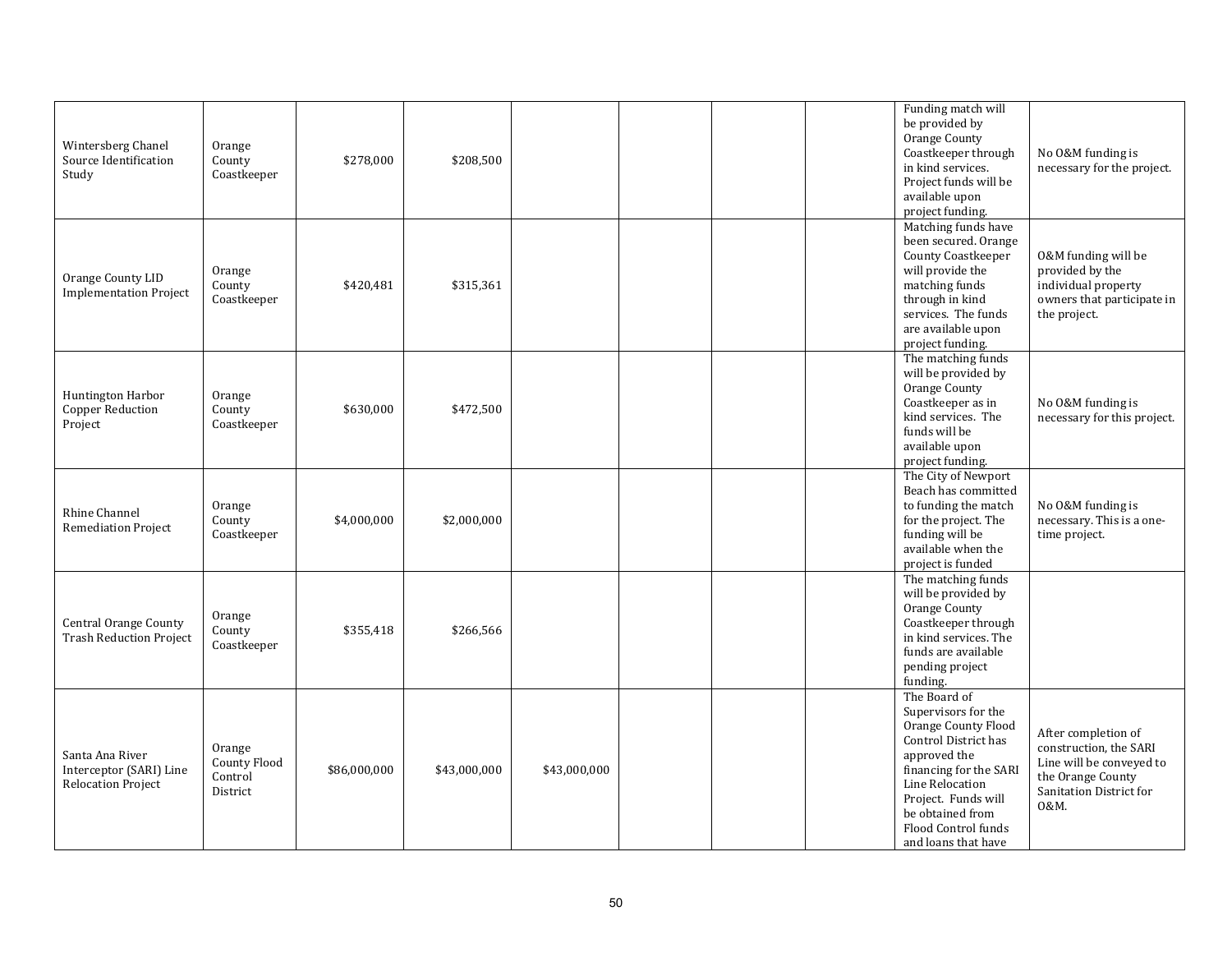|                                                                                                               |                                                      |               |             |              |           |         | been secured for the<br>project.                                                                                                                                                                                                                                                                                                                                             |                                                                                                                                                                                                                                  |
|---------------------------------------------------------------------------------------------------------------|------------------------------------------------------|---------------|-------------|--------------|-----------|---------|------------------------------------------------------------------------------------------------------------------------------------------------------------------------------------------------------------------------------------------------------------------------------------------------------------------------------------------------------------------------------|----------------------------------------------------------------------------------------------------------------------------------------------------------------------------------------------------------------------------------|
| Recycled Water<br>Reservoir                                                                                   | Orange<br>County Great<br>Park<br>Corporation        | \$3,500,000   | \$2,300,000 | \$1,200,000  |           |         |                                                                                                                                                                                                                                                                                                                                                                              |                                                                                                                                                                                                                                  |
| Co-generation Facilities<br><b>Cooling Water System</b><br>Modifications and<br>Upgrades Project J-109.       | Orange<br>County<br>Sanitation<br>District<br>(OCSD) | \$9,094,000   | \$1,000,000 | \$8,094,000  |           |         | OCSD has a long-term<br>financial plan for this<br>project and funds<br>have been secured<br>for its completion.<br>Funding is collected<br>from fees and sewer<br>rates and issuance of<br>COPs.                                                                                                                                                                            | 0&M funding is provided<br>through fees and sewer<br>rates collected by OCSD.<br>The long-term financial<br>plan for the O&M of this<br>Project is part of OCSD<br>annual operating budget.                                      |
|                                                                                                               |                                                      |               |             |              |           |         | OCSD closely<br>monitors its two-<br>billion Capital<br>Improvement<br>Program through its<br>Project Control<br>Database System<br>which provide<br>project management<br>tools and oversight to<br>individual project<br>phases, i.e. planning,<br>design, construction,<br>including bid process,<br>and essential targets<br>for meeting overall<br>project performance. |                                                                                                                                                                                                                                  |
| Pharmaceutical<br><b>Collection Program</b>                                                                   | Orange<br>County<br>Sanitation<br>District           | \$185,000     | \$90,000    | \$90,000     |           | \$5,000 | OCSD has a long-term<br>financial plan for this<br>Project. OCSD funding<br>has been secured for<br>completion of this<br>Project. OCSD<br>receives funding<br>through fees and<br>sewer rates.                                                                                                                                                                              | 0&M funding is provided<br>through fees and sewer<br>rates collected by OCSD.<br>A long term financial plan<br>for O&M of this project<br>has been established and<br>is currently a part of<br>OCSD annual operating<br>budget. |
| Sludge Dewatering,<br>Odor Control, and<br>Primary Sludge<br>Thickening at Plant No.<br>1, Project No. P1-101 | Orange<br>County<br>Sanitation<br>District           | \$100,000,000 | \$1,000,000 | \$98,700,000 | \$300,000 |         | OCSD has a long-term<br>financial plan for this<br>Project and funds<br>have been secured<br>for its completion.<br>Funding is collected<br>from fees and sewer<br>rates, issuance of                                                                                                                                                                                        | 0&M funding is provided<br>through fees and sewer<br>rates collected by OCSD.<br>The long-term financial<br>plan for the O&M of this<br>Project is part of OCSD<br>annual operating budget.                                      |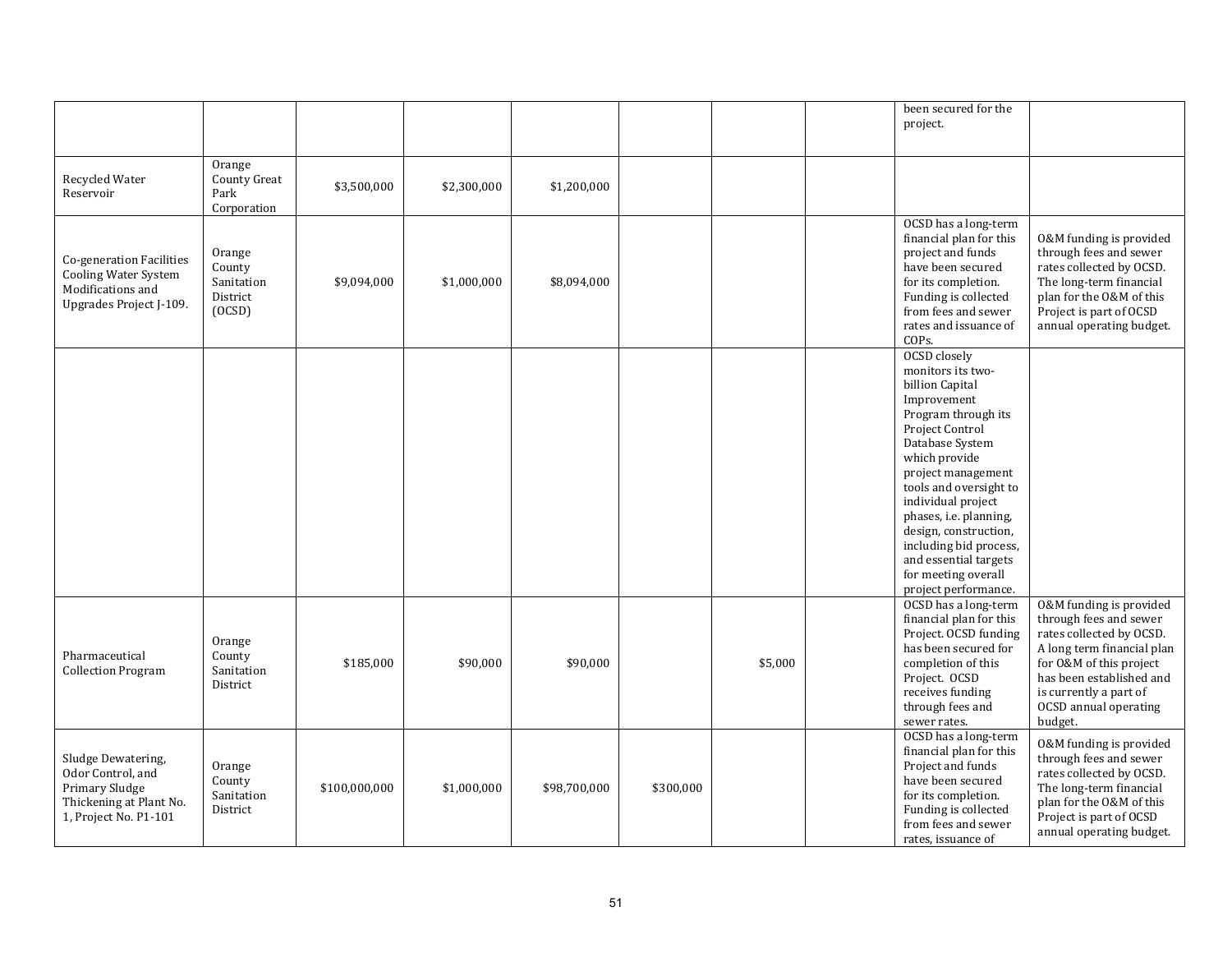|                         |              |             |           |  |  | COPs, and federal      |                           |
|-------------------------|--------------|-------------|-----------|--|--|------------------------|---------------------------|
|                         |              |             |           |  |  | grant funding.         |                           |
|                         |              |             |           |  |  |                        |                           |
|                         |              |             |           |  |  |                        |                           |
|                         |              |             |           |  |  | OCSD closely           |                           |
|                         |              |             |           |  |  | monitors it's two-     |                           |
|                         |              |             |           |  |  | billion Capital        |                           |
|                         |              |             |           |  |  | Improvement            |                           |
|                         |              |             |           |  |  | Program through its    |                           |
|                         |              |             |           |  |  | Project Control        |                           |
|                         |              |             |           |  |  | Database System        |                           |
|                         |              |             |           |  |  | which provide          |                           |
|                         |              |             |           |  |  | project management     |                           |
|                         |              |             |           |  |  | tools and oversight to |                           |
|                         |              |             |           |  |  | individual project     |                           |
|                         |              |             |           |  |  | phases, i.e. planning, |                           |
|                         |              |             |           |  |  | design, construction,  |                           |
|                         |              |             |           |  |  | including bid process, |                           |
|                         |              |             |           |  |  | and essential targets  |                           |
|                         |              |             |           |  |  |                        |                           |
|                         |              |             |           |  |  | for meeting            |                           |
|                         |              |             |           |  |  |                        | OCWD pays for the O&M     |
|                         |              |             |           |  |  |                        | costs of capital projects |
|                         |              |             |           |  |  |                        | through the revenue       |
|                         |              |             |           |  |  |                        | generated by the          |
|                         |              |             |           |  |  |                        | Replenishment             |
|                         |              |             |           |  |  |                        | Assessment (RA)           |
|                         |              |             |           |  |  |                        | payments from             |
| Orange County Regional  | Orange       |             |           |  |  |                        | groundwater producers.    |
| Stormwater Infiltration | County Water | \$2,000,000 | \$500,000 |  |  |                        | Semiannually, OCWD        |
| Program                 | District     |             |           |  |  |                        | collects RA from member   |
|                         |              |             |           |  |  |                        | agencies that pump        |
|                         |              |             |           |  |  |                        | groundwater from          |
|                         |              |             |           |  |  |                        | OCWD's groundwater        |
|                         |              |             |           |  |  |                        | basin. Every fiscal year, |
|                         |              |             |           |  |  |                        | OCWD budgets the O&M      |
|                         |              |             |           |  |  |                        | costs of each project     |
|                         |              |             |           |  |  |                        | under the general fund.   |
|                         |              |             |           |  |  |                        | OCWD pays for the O&M     |
|                         |              |             |           |  |  |                        | costs of any capital      |
|                         |              |             |           |  |  |                        | project through the       |
|                         |              |             |           |  |  |                        | revenue generated by the  |
|                         |              |             |           |  |  |                        | RA payments from          |
|                         |              |             |           |  |  |                        | OCWD's member             |
|                         | Orange       |             |           |  |  |                        | agencies (i.e.            |
| Subsurface Recharge     | County Water |             |           |  |  |                        | groundwater producers).   |
|                         | District     |             |           |  |  |                        | Semiannually, OCWD        |
|                         |              |             |           |  |  |                        | collects RA from member   |
|                         |              |             |           |  |  |                        | agencies that pump        |
|                         |              |             |           |  |  |                        | groundwater from          |
|                         |              |             |           |  |  |                        | OCWD's groundwater        |
|                         |              |             |           |  |  |                        | basin. Every fiscal year, |
|                         |              |             |           |  |  |                        |                           |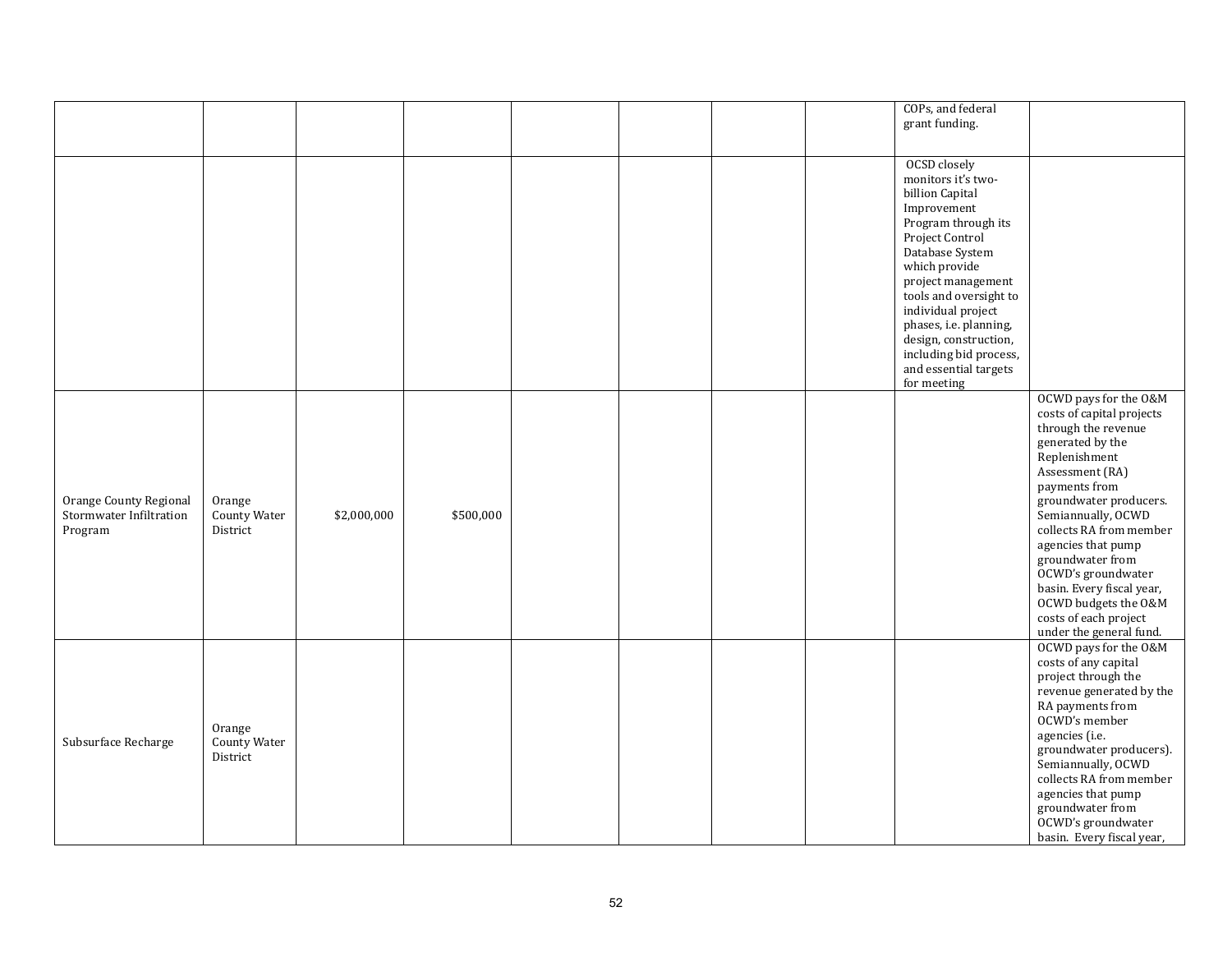|                                                                         |                                    |             |           |  |  |                                                                                                                                                                                                                                                                                                                                                                                                                                                                                                | OCWD budgets the O&M<br>costs of each project<br>under the general fund.                                                                                                                                                                                                                                                                                                                                     |
|-------------------------------------------------------------------------|------------------------------------|-------------|-----------|--|--|------------------------------------------------------------------------------------------------------------------------------------------------------------------------------------------------------------------------------------------------------------------------------------------------------------------------------------------------------------------------------------------------------------------------------------------------------------------------------------------------|--------------------------------------------------------------------------------------------------------------------------------------------------------------------------------------------------------------------------------------------------------------------------------------------------------------------------------------------------------------------------------------------------------------|
| Santiago Enhanced<br>Recharge                                           | Orange<br>County Water<br>District | \$840,000   | \$210,000 |  |  | OCWD maintains a<br>stable revenue<br>stream through its<br>sale of groundwater.<br>OCWD has an annual<br>operating budget of<br>\$115 M, with cash<br>reserves currently<br>estimated at \$169 M.<br>Historically, the<br>District has funded<br>large capital projects<br>with long-term debt.<br>The District has high<br>credit ratings from<br>Standard & Poor's<br>and Fitch and<br>Moody's. These<br>ratings enable the<br>District to access low<br>interest rate debt<br>instruments. | OCWD pays for the O&M<br>costs of any capital<br>project through the<br>revenue generated by the<br>RA payments from<br>OCWD's member<br>agencies (i.e.<br>groundwater producers).<br>Semiannually, OCWD<br>collects RA from member<br>agencies that pump<br>groundwater from<br>OCWD's groundwater<br>basin. Every fiscal year,<br>OCWD budgets the O&M<br>costs of each project<br>under the general fund. |
| Recharge Basin<br>Rehabilitation                                        | Orange<br>County Water<br>District | \$850,000   | \$212,500 |  |  |                                                                                                                                                                                                                                                                                                                                                                                                                                                                                                | OCWD pays for the O&M<br>costs of any capital<br>project through the<br>revenue generated by the<br>RA payments from<br>OCWD's member<br>agencies (i.e.<br>groundwater producers).<br>Semiannually, OCWD<br>collects RA from member<br>agencies that pump<br>groundwater from<br>OCWD's groundwater<br>basin. Every fiscal year,<br>OCWD budgets the O&M<br>costs of each project<br>under the general fund. |
| South Basin<br>Groundwater Protection<br>Project Interim<br>Remediation | Orange<br>County Water<br>District | \$2,800,000 | \$700,000 |  |  |                                                                                                                                                                                                                                                                                                                                                                                                                                                                                                |                                                                                                                                                                                                                                                                                                                                                                                                              |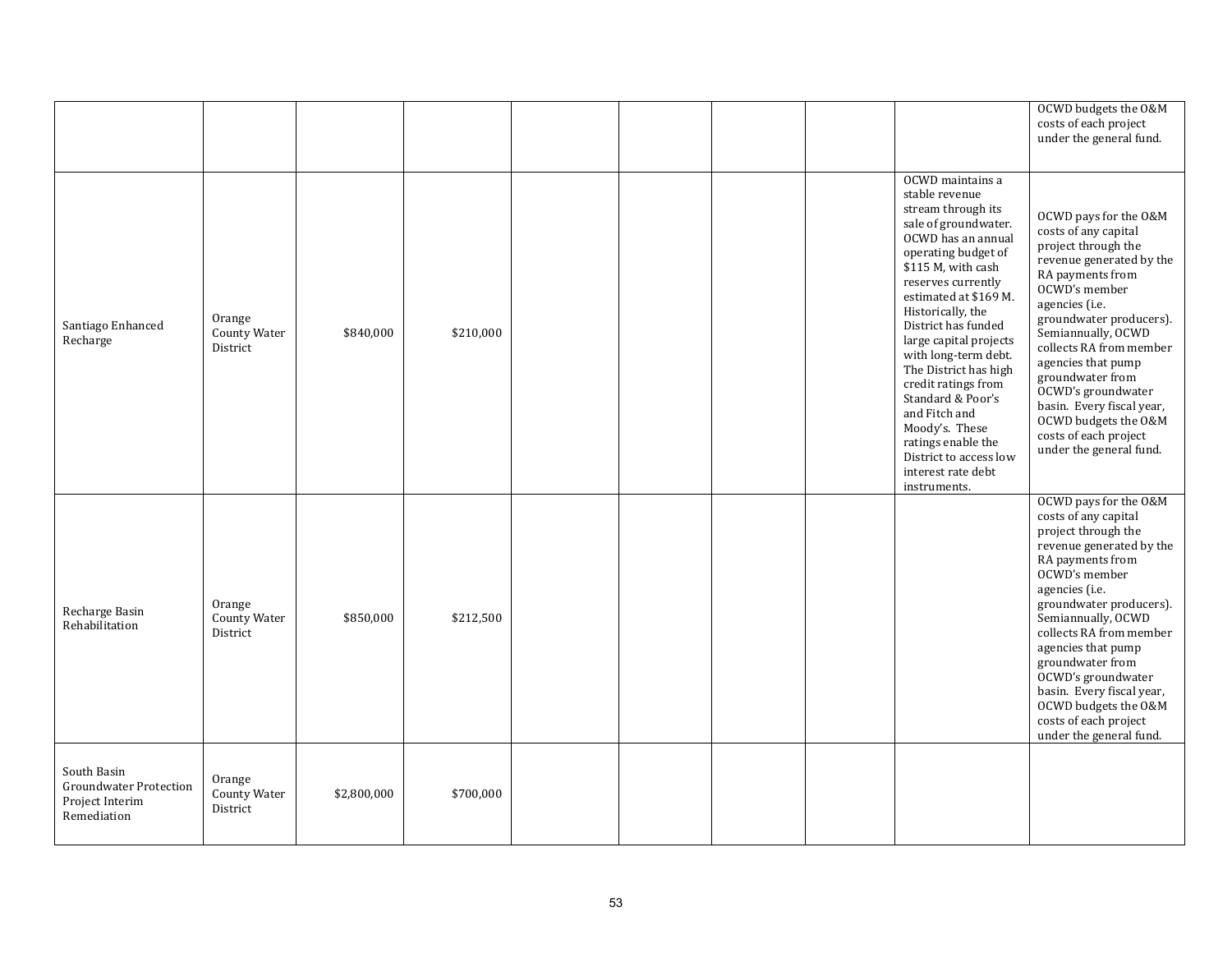| Mid-Basin Injection<br>Demonstration                       | Orange<br><b>County Water</b><br>District | \$4,900,000  | \$1,225,000 |  |  | The funding of this<br>project is approved<br>and included in the<br>multiple-year debt<br>funded Capital<br>Improvement<br>Program for fiscal<br>years 2010-11 to<br>2011-12. OCWD<br>maintains a stable<br>revenue stream and<br>has an annual<br>operating budget of<br>\$115 M, with cash<br>reserves currently<br>estimated at \$169 M.<br>OCWD high credit<br>ratings from<br>Standard & Poor's<br>and Fitch & Moody's,<br>and these ratings<br>enable OCWD to<br>access low interest<br>rate debt<br>instruments. | OCWD pays for the O&M<br>costs of any capital<br>project through the<br>revenue generated by the<br>RA payments from<br>OCWD's member<br>agencies (i.e.<br>groundwater producers).<br>Semiannually, OCWD<br>collects RA from member<br>agencies that pump<br>groundwater from<br>OCWD's groundwater<br>basin. Every fiscal year,<br>OCWD budgets the O&M<br>costs of each project<br>under the general fund.<br>OCWDs fiscal year starts<br>on July 1 and ends on<br>June 30 of the following<br>year. |
|------------------------------------------------------------|-------------------------------------------|--------------|-------------|--|--|--------------------------------------------------------------------------------------------------------------------------------------------------------------------------------------------------------------------------------------------------------------------------------------------------------------------------------------------------------------------------------------------------------------------------------------------------------------------------------------------------------------------------|--------------------------------------------------------------------------------------------------------------------------------------------------------------------------------------------------------------------------------------------------------------------------------------------------------------------------------------------------------------------------------------------------------------------------------------------------------------------------------------------------------|
| MTBE Interim<br>Remediation                                | Orange<br><b>County Water</b><br>District | \$15,000,000 | \$3,750,000 |  |  |                                                                                                                                                                                                                                                                                                                                                                                                                                                                                                                          |                                                                                                                                                                                                                                                                                                                                                                                                                                                                                                        |
| Mid-Basin Injection<br>Project                             | Orange<br>County Water<br>District        | \$18,000,000 | \$4,500,000 |  |  |                                                                                                                                                                                                                                                                                                                                                                                                                                                                                                                          | Once a project is<br>approved, OCWD pays for<br>the O&M costs of any<br>capital project through<br>the revenue generated by<br>the RA payments from<br>OCWD's member<br>agencies (i.e.<br>groundwater producers).<br>Semiannually, OCWD<br>collects RA from member<br>agencies that pump<br>groundwater from<br>OCWD's groundwater<br>basin. Every fiscal year,<br>OCWD budgets the O&M<br>costs of each project<br>under the general fund.                                                            |
| Groundwater<br>Replenishment System -<br>Flow Equalization | Orange<br><b>County Water</b><br>District | \$23,218,000 | \$5,804,500 |  |  |                                                                                                                                                                                                                                                                                                                                                                                                                                                                                                                          | OCWD pays for the O&M<br>costs of any capital<br>project through the<br>revenue generated by the<br>RA payments from                                                                                                                                                                                                                                                                                                                                                                                   |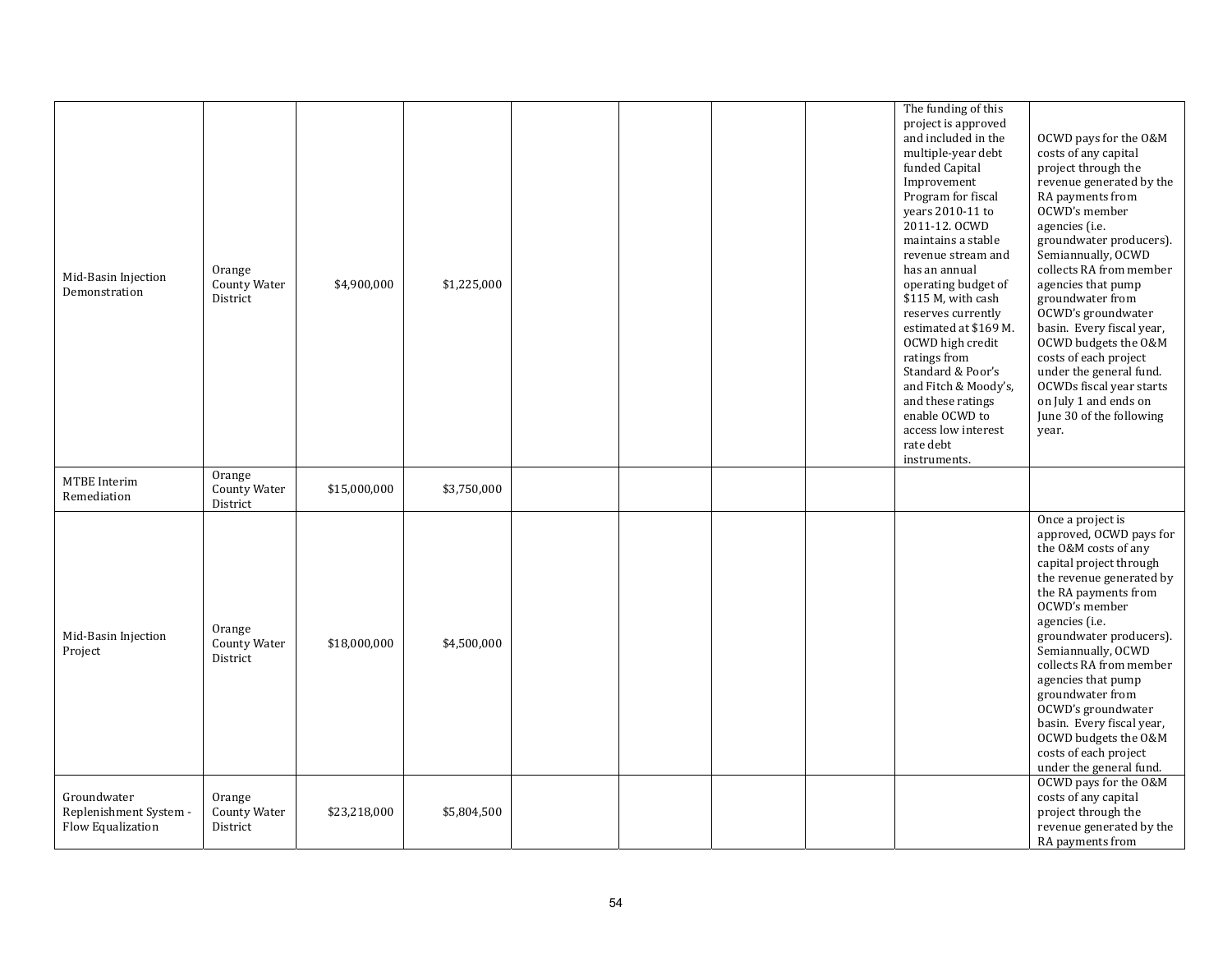|                                                         |                                    |               |              |             |  |                                                                                                                                                                                                                                                                                                           | OCWD's member<br>agencies (i.e.<br>groundwater producers).<br>Semiannually, OCWD<br>collects RA from member<br>agencies that pump<br>groundwater from<br>OCWD's groundwater<br>basin. Every fiscal year,<br>OCWD budgets the O&M<br>costs of each project<br>under the general fund.                                                                                                                         |
|---------------------------------------------------------|------------------------------------|---------------|--------------|-------------|--|-----------------------------------------------------------------------------------------------------------------------------------------------------------------------------------------------------------------------------------------------------------------------------------------------------------|--------------------------------------------------------------------------------------------------------------------------------------------------------------------------------------------------------------------------------------------------------------------------------------------------------------------------------------------------------------------------------------------------------------|
| North Basin<br><b>Groundwater Protection</b><br>Project | Orange<br>County Water<br>District | \$42,000,000  | \$10,500,000 |             |  |                                                                                                                                                                                                                                                                                                           |                                                                                                                                                                                                                                                                                                                                                                                                              |
| Groundwater<br>Replenishment System<br>Expansion        | Orange<br>County Water<br>District | \$104,000,000 | \$26,000,000 |             |  |                                                                                                                                                                                                                                                                                                           | OCWD pays for the O&M<br>costs of any capital<br>project through the<br>revenue generated by the<br>RA payments from<br>OCWD's member<br>agencies (i.e.<br>groundwater producers).<br>Semiannually, OCWD<br>collects RA from member<br>agencies that pump<br>groundwater from<br>OCWD's groundwater<br>basin. Every fiscal year,<br>OCWD budgets the O&M<br>costs of each project<br>under the general fund. |
| Five Coves and Lincoln<br><b>Basins Bypass Pipeline</b> | Orange<br>County Water<br>District | \$6,440,000   | \$1,610,000  | \$4,830,000 |  | The funding of this<br>project has been<br>approved by OCWD<br><b>Board of Directors</b><br>and is included in the<br>multiple-year debt<br>funded Capital<br>Improvement<br>Program for fiscal<br>year 2010-11. OCWD<br>maintains a stable<br>revenue stream and<br>has an annual<br>operating budget of | OCWD pays for the O&M<br>costs of any capital<br>project through the<br>revenue generated by the<br>RA payments from<br>OCWDs member<br>agencies (i.e.,<br>groundwater producers).<br>Semiannually, OCWD<br>collects RA from member<br>agencies that pump<br>groundwater from<br>OCWDs groundwater<br>basin. Every fiscal year,                                                                              |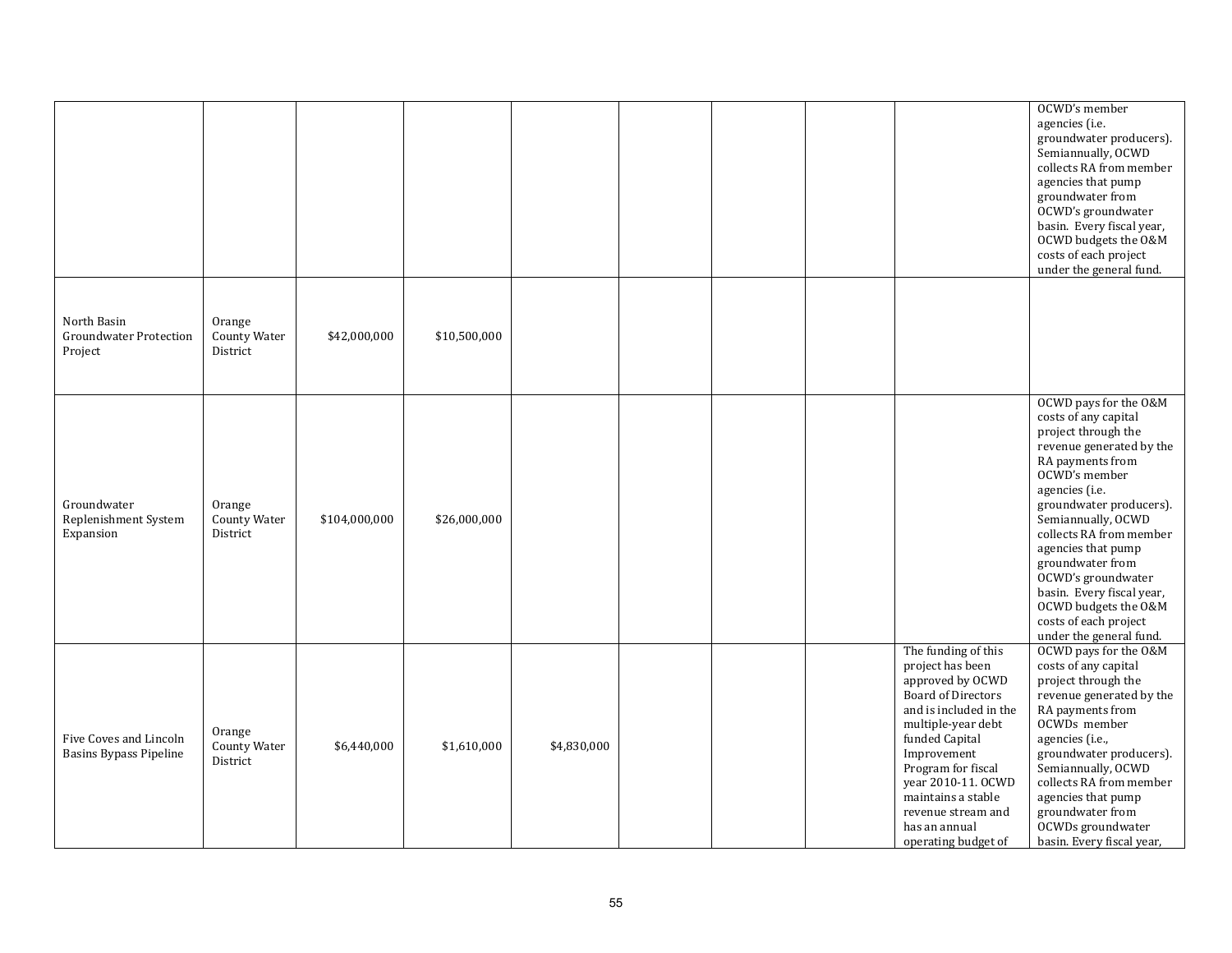|                                                       |                                    |             |             |           |  | \$115 M, with cash<br>reserves currently<br>estimated at \$169 M.<br>OCWD has high credit<br>ratings from<br>Standard & Poor's<br>and Fitch & Moody's<br>and these ratings<br>enable OCWD to<br>access low interest<br>rate debt<br>instruments.                                                                                                                                                                         | OCWD budgets the O&M<br>costs of each project<br>under the general fund.<br>OCWDs fiscal year starts<br>on July 1 and ends on<br>June 30 of the following<br>year.                                                                                                                                                                                                                                                                                                               |
|-------------------------------------------------------|------------------------------------|-------------|-------------|-----------|--|--------------------------------------------------------------------------------------------------------------------------------------------------------------------------------------------------------------------------------------------------------------------------------------------------------------------------------------------------------------------------------------------------------------------------|----------------------------------------------------------------------------------------------------------------------------------------------------------------------------------------------------------------------------------------------------------------------------------------------------------------------------------------------------------------------------------------------------------------------------------------------------------------------------------|
| <b>Enhanced Water</b><br><b>Conservation at Prado</b> | Orange<br>County Water<br>District | \$5,500,000 | \$1,375,000 |           |  |                                                                                                                                                                                                                                                                                                                                                                                                                          | OCWD pays for the O&M<br>costs of any capital<br>project through the<br>revenue generated by the<br>RA payments from<br>OCWD's member<br>agencies (i.e.<br>groundwater producers).<br>Semiannually, OCWD<br>collects RA from member<br>agencies that pump<br>groundwater from<br>OCWD's groundwater<br>basin. Every fiscal year,<br>OCWD budgets the O&M<br>costs of each project<br>under the general fund.<br>This project is a study,<br>thus ongoing O&M would<br>not apply. |
| Sunset Gap Seawater<br>Intrusion                      | Orange<br>County Water<br>District | \$700,000   | \$175,000   | \$525,000 |  | OCWD maintains a<br>stable revenue<br>stream through its<br>sale of groundwater.<br>OCWD has an annual<br>operating budget of<br>\$115 M, with cash<br>reserves currently<br>estimated at \$169 M.<br>Historically, the<br>District has funded<br>capital projects with<br>long-term debt. The<br>District has high<br>credit ratings from<br>Standard & Poor's<br>and Fitch and<br>Moody's. These<br>ratings enable the | Existing water quality<br>0&M staff will support<br>the groundwater level<br>monitoring and sampling<br>activities after the project<br>is complete.                                                                                                                                                                                                                                                                                                                             |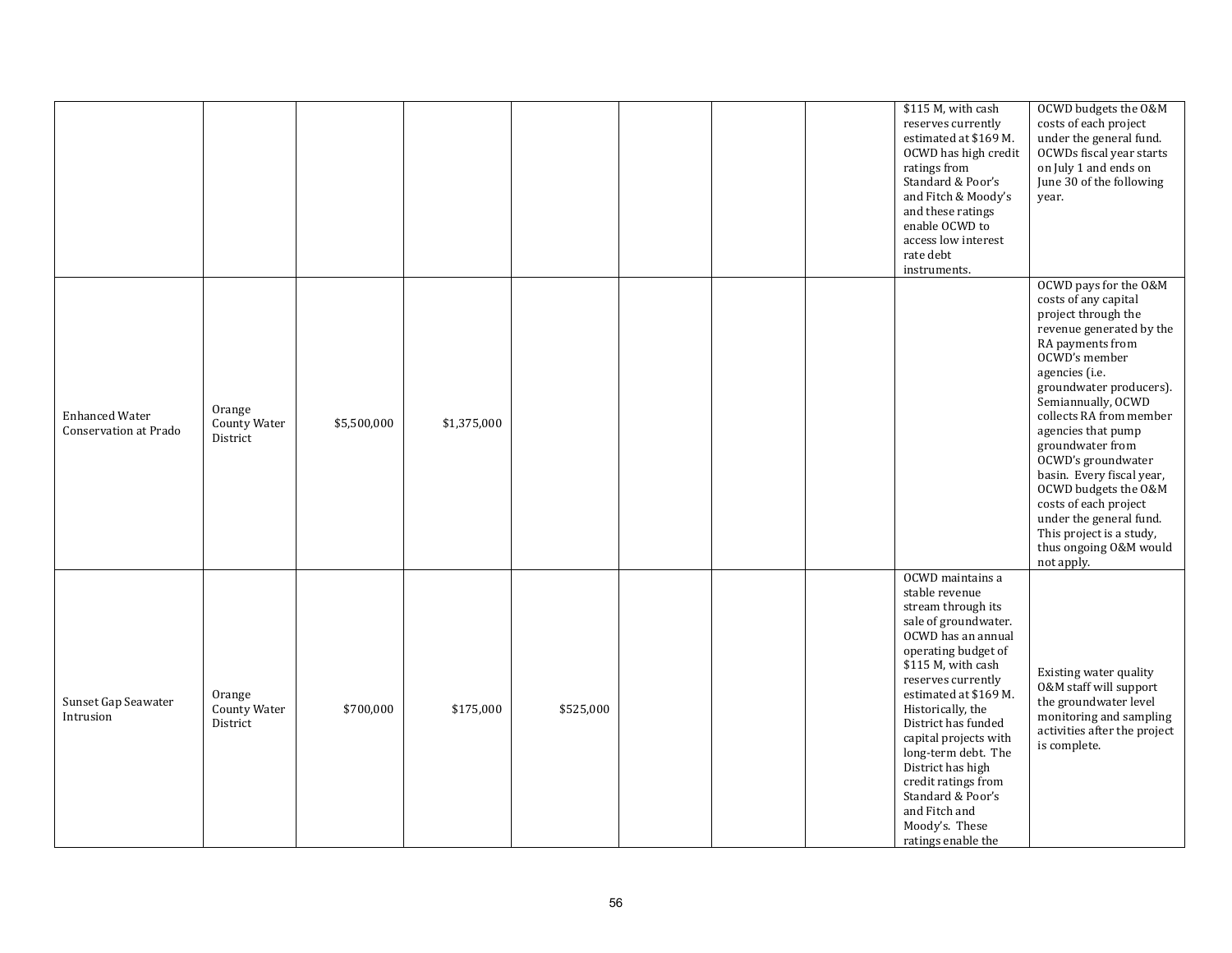|                                                                    |                                    |             |           |             |  | District to access low<br>interest rate debt<br>instruments. In June<br>2010, OCWD<br>approved funding for<br>project construction<br>from reserves.                                     |                                                                                                                                                                                                                                                                                                                                                                                                                                                                                                         |
|--------------------------------------------------------------------|------------------------------------|-------------|-----------|-------------|--|------------------------------------------------------------------------------------------------------------------------------------------------------------------------------------------|---------------------------------------------------------------------------------------------------------------------------------------------------------------------------------------------------------------------------------------------------------------------------------------------------------------------------------------------------------------------------------------------------------------------------------------------------------------------------------------------------------|
| Recharge Water<br>Sediment Removal<br><b>Demonstration Project</b> | Orange<br>County Water<br>District | \$1,570,000 | \$392,500 | \$1,177,500 |  | The funding of this<br>capital project has<br>been approved by<br>OCWD Board of<br>Directors and is<br>included in the<br>Capital Improvement<br>Program for the fiscal<br>year 2010-11. | OCWD pays for the O&M<br>costs of any capital<br>project through the<br>revenue generated by the<br>RA payments from<br>OCWD's member<br>agencies (i.e.,<br>groundwater producers).<br>Semiannually, OCWD<br>collects RA from member<br>agencies that pump<br>groundwater from<br>OCWD's groundwater<br>basin. Every fiscal year,<br>OCWD budgets the O&M<br>costs of each project<br>under the general fund.<br>OCWDs fiscal year starts<br>on July 1 and ends on<br>June 30 of the following<br>year. |
| Prado Basin Sediment<br>Management Project                         | Orange<br>County Water<br>District | \$2,500,000 | \$625,000 | \$1,875,000 |  |                                                                                                                                                                                          | OCWD pays for the O&M<br>costs of any capital<br>project through the<br>revenue generated by the<br>RA payments from<br>OCWDs member agencies<br>(i.e., groundwater<br>producers).<br>Semiannually, OCWD<br>collects RA from member<br>agencies that pump<br>groundwater from<br>OCWDs groundwater<br>basin. Every fiscal year,<br>OCWD budgets the O&M<br>costs of each project<br>under the general fund.<br>OCWDs fiscal year starts<br>on July 1 and ends on<br>June 30 of the following<br>year.   |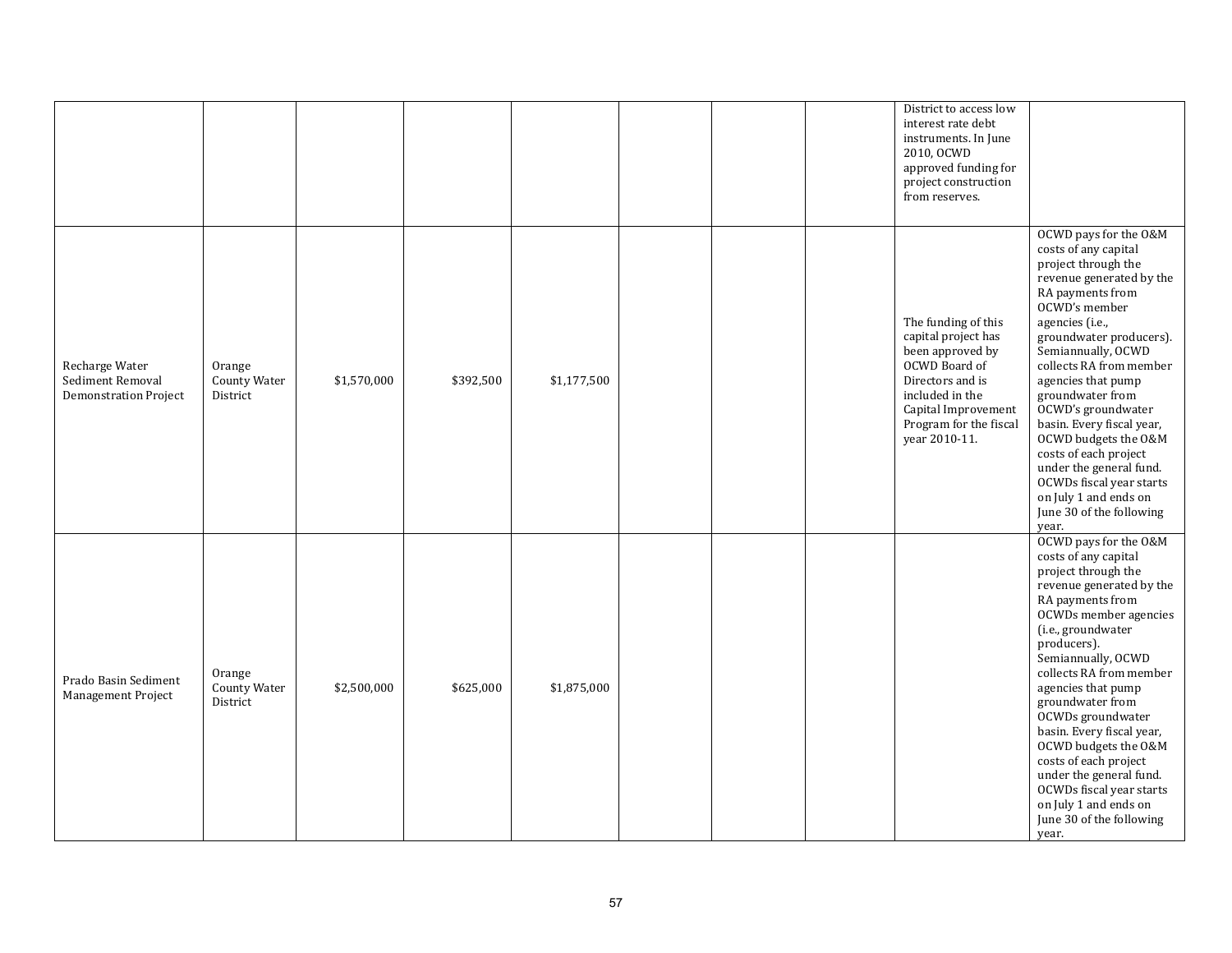| Santiago Basins Intertie                    | Orange<br><b>County Water</b><br>District | \$2,800,000 | \$700,000 | \$2,100,000 |  | The funding of<br>Santiago Basins<br>Intertie Project has<br>been approved by<br>OCWD Board of<br>Directors and is<br>included in the<br>multiple-year funding<br>of capital<br>improvement<br>program. OCWDs<br>fiscal year starts on<br>July 1 and ends on<br>June 30 of the<br>following year.                                                                                                                                                                                                                                                             | OCWD pays for the O&M<br>costs of any capital<br>project through the<br>revenue generated by the<br>RA payments from<br>OCWDs member agencies<br>(i.e., groundwater<br>producers).<br>Semiannually, OCWD<br>collects RA from member<br>agencies that pump<br>groundwater from<br>OCWDs groundwater<br>basin. Every fiscal year,<br>OCWD budgets the O&M<br>costs of each project<br>under the general fund.                                                                                       |
|---------------------------------------------|-------------------------------------------|-------------|-----------|-------------|--|---------------------------------------------------------------------------------------------------------------------------------------------------------------------------------------------------------------------------------------------------------------------------------------------------------------------------------------------------------------------------------------------------------------------------------------------------------------------------------------------------------------------------------------------------------------|---------------------------------------------------------------------------------------------------------------------------------------------------------------------------------------------------------------------------------------------------------------------------------------------------------------------------------------------------------------------------------------------------------------------------------------------------------------------------------------------------|
| Santiago Basins Pump<br>Station             | Orange<br>County Water<br>District        | \$3,100,000 | \$775,000 | \$2,325,000 |  | The funding of this<br>Project has been<br>approved by OCWD<br><b>Board of Directors</b><br>and is included in the<br>multiple-year debt<br>funded capital<br>improvement<br>program for fiscal<br>year 2010-11. OCWD<br>maintains a stable<br>revenue stream and<br>has an annual<br>operating budget of<br>\$115 M, with cash<br>reserves currently<br>estimated at \$169 M.<br>OCWD has high credit<br>ratings from<br>Standard & Poor's<br>and Fitch & Moody's<br>and these ratings<br>enable OCWD to<br>access low interest<br>rate debt<br>instruments. | OCWD pays for the O&M<br>cost of any capital project<br>through the revenue<br>generated by the RA<br>payments from OCWDs<br>member agencies (i.e.,<br>groundwater producers).<br>Semiannually, OCWD<br>collects RA from member<br>agencies that pump<br>groundwater from<br>OCWDs groundwater<br>basin. Every fiscal year,<br>OCWD budgets the O&M<br>costs of each project<br>under the general fund.<br>OCWDs fiscal year starts<br>on July 1 and ends on<br>June 30 of the following<br>year. |
| Raymond Basin<br><b>Enhancement Project</b> | Orange<br><b>County Water</b><br>District | \$3,600,000 | \$900,000 | \$2,700,000 |  | The funding of<br>Raymond Basin<br><b>Enhancement Project</b><br>has been approved by<br>OCWD Board of<br>Directors and is<br>included in the<br>multiple-year funding                                                                                                                                                                                                                                                                                                                                                                                        | OCWD pays for the O&M<br>costs of any capital<br>project through the<br>revenue generated by the<br>RA payments from OCWD<br>member agencies (i.e.,<br>groundwater producers).<br>Semiannually, OCWD                                                                                                                                                                                                                                                                                              |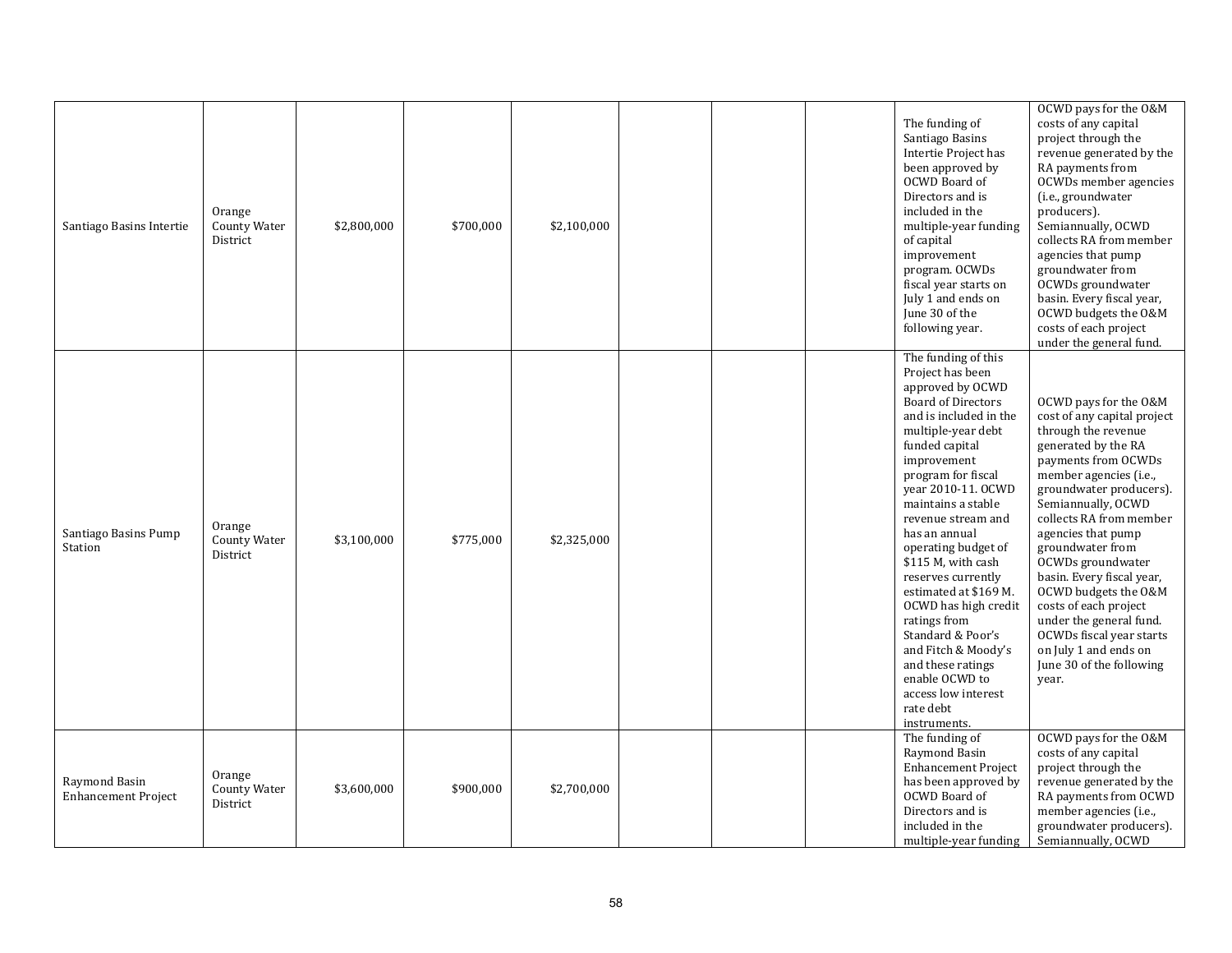|                                                                    |                                           |             |             |             |  | of capital<br>improvement<br>program for fiscal<br>vears 2010-11 and<br>2011-12. OCWDs<br>fiscal year starts on<br>July 1 and ends on<br>June 30 of the<br>following year.                                                                                                                                                                                 | collects RA from member<br>agencies that pump<br>groundwater from<br>OCWDs groundwater<br>basin. Every fiscal year,<br>OCWD budgets the O&M<br>costs of each project<br>under the general fund.                                                                                                                                                                                                                                                                                                                           |
|--------------------------------------------------------------------|-------------------------------------------|-------------|-------------|-------------|--|------------------------------------------------------------------------------------------------------------------------------------------------------------------------------------------------------------------------------------------------------------------------------------------------------------------------------------------------------------|---------------------------------------------------------------------------------------------------------------------------------------------------------------------------------------------------------------------------------------------------------------------------------------------------------------------------------------------------------------------------------------------------------------------------------------------------------------------------------------------------------------------------|
| Placentia Basin<br><b>Enhancement Project</b>                      | Orange<br><b>County Water</b><br>District | \$3,800,000 | \$950,000   | \$2,850,000 |  | The funding of<br>Placentia Basin<br><b>Enhancement Project</b><br>has been approved by<br>OCWD Board of<br>Directors and is<br>included in the<br>multiple-year funding<br>of capital<br>improvement<br>program for fiscal<br>years 2010-11<br>through 2012-13.<br>OCWDs fiscal year<br>starts on July 1 and<br>ends on June 30 of<br>the following year. | OCWD pays for the O&M<br>costs of any capital<br>project through the<br>revenue generated by the<br>RA payments from<br>OCWDs member agencies<br>(i.e., groundwater<br>producers).<br>Semiannually, OCWD<br>collects RA from member<br>agencies that pump<br>groundwater from<br>OCWDs groundwater<br>basin. Every fiscal year,<br>OCWD budgets the O&M<br>costs of each project<br>under the general fund.                                                                                                               |
| Prado Basin Sediment<br>Management<br><b>Demonstration Project</b> | Orange<br>County Water<br>District        | \$4,250,000 | \$1,062,500 | \$3,187,500 |  | The funding of Prado<br><b>Basin Sediment</b><br>Management<br>Demonstration<br>Project has been<br>approved by OCWD<br><b>Board of Directors</b><br>and is included in the<br>multiple year funding<br>of the capital<br>improvement<br>program (from fiscal<br>vear 2010 to 2012-<br>13).                                                                | OCWD pays for the O&M<br>costs of any capital<br>improvement project<br>through the revenue<br>generated by the<br>collection of RA from<br>OCWDs member agencies<br>(i.e., groundwater<br>producers).<br>Semiannually, OCWD<br>collects RA from member<br>agencies that pump<br>groundwater from<br>OCWDs groundwater<br>basin. Every fiscal year,<br>OCWD budgets the O&M<br>costs of each project<br>under the general fund.<br>OCWDs fiscal year starts<br>on July 1 and ends on<br>June 30 of the following<br>year. |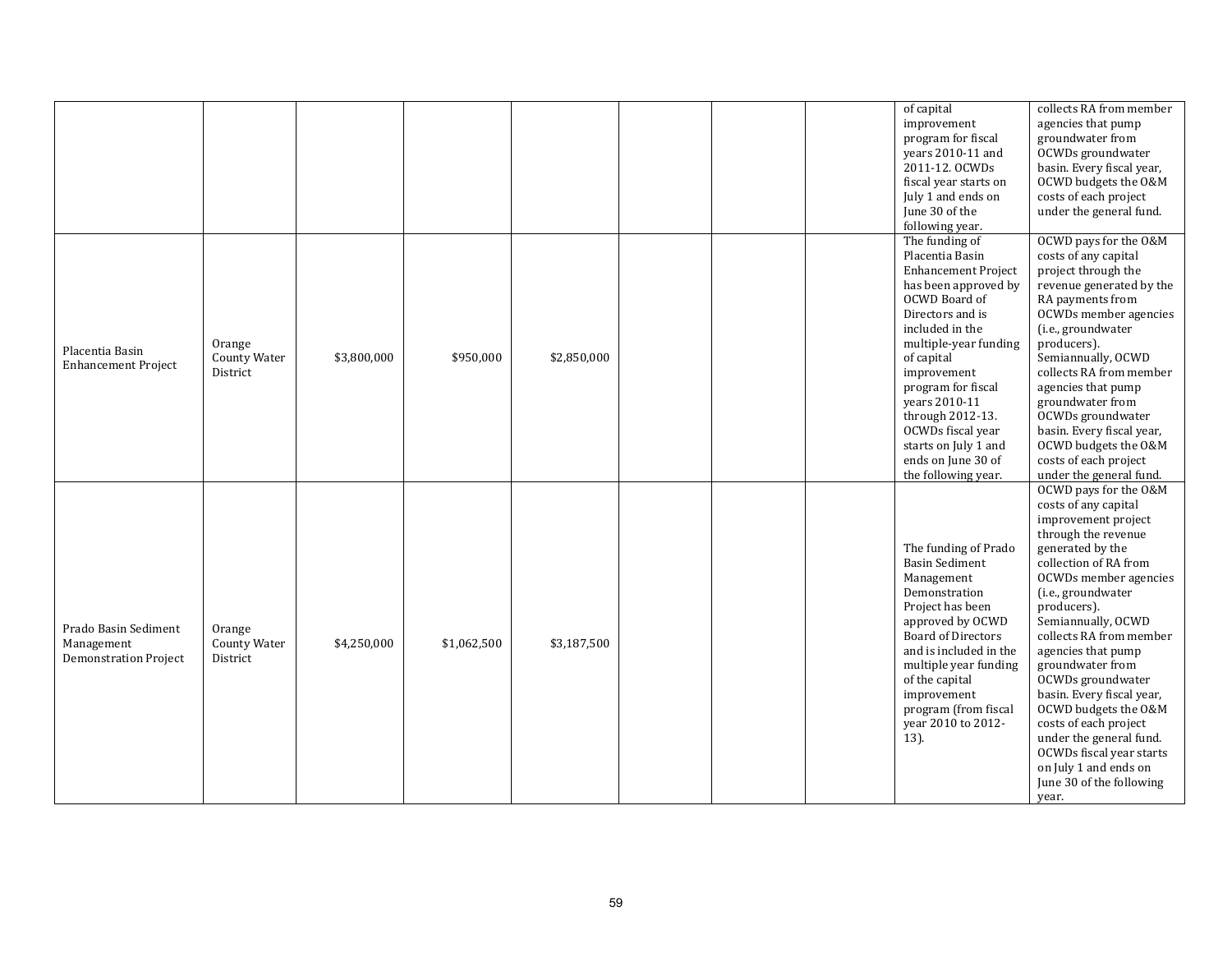| Mira Loma Recharge<br>Basin                    | Orange<br><b>County Water</b><br>District | \$6,100,000  | \$1,525,000 | \$4,575,000  |  | OCWD maintains a<br>stable revenue<br>stream through its<br>sale of groundwater.<br>OCWD has an annual<br>operating budget of<br>\$115 M, with cash<br>reserves currently<br>estimated at \$169 M.<br>Historically, the<br>District has funded<br>large capital projects<br>with long-term debt.<br>The District has high<br>credit ratings from<br>Standard & Poor's<br>and Fitch and<br>Moody's. These<br>ratings enable the<br>District to access low<br>interest rate debt<br>instruments. | OCWD pays for the O&M<br>costs of any capital<br>project through the<br>revenue generated by the<br>RA payments from<br>OCWD's member<br>agencies (i.e.<br>groundwater producers).<br>Semiannually, OCWD<br>collects RA from member<br>agencies that pump<br>groundwater from<br>OCWD's groundwater<br>basin. Every fiscal year,<br>OCWD budgets the O&M<br>costs of each project<br>under the general fund.                                                                                            |
|------------------------------------------------|-------------------------------------------|--------------|-------------|--------------|--|------------------------------------------------------------------------------------------------------------------------------------------------------------------------------------------------------------------------------------------------------------------------------------------------------------------------------------------------------------------------------------------------------------------------------------------------------------------------------------------------|---------------------------------------------------------------------------------------------------------------------------------------------------------------------------------------------------------------------------------------------------------------------------------------------------------------------------------------------------------------------------------------------------------------------------------------------------------------------------------------------------------|
| Alamitos Barrier<br><b>Improvement Project</b> | Orange<br>County Water<br>District        | \$20,000,000 | \$5,000,000 | \$15,000,000 |  |                                                                                                                                                                                                                                                                                                                                                                                                                                                                                                | OCWD pays for the O&M<br>costs of any capital<br>project through the<br>revenue generated by the<br>RA payments from<br>OCWD's member<br>agencies (i.e.,<br>groundwater producers).<br>Semiannually, OCWD<br>collects RA from member<br>agencies that pump<br>groundwater from<br>OCWD's groundwater<br>basin. Every fiscal year,<br>OCWD budgets the O&M<br>costs of each project<br>under the general fund.<br>OCWDs fiscal year starts<br>on July 1 and ends on<br>June 30 of the following<br>year. |
| Recharge Water<br>Sediment Removal<br>Project  | Orange<br><b>County Water</b><br>District | \$26,000,000 | \$6,500,000 | \$19,500,000 |  |                                                                                                                                                                                                                                                                                                                                                                                                                                                                                                | Once a capital has been<br>approved by OCWD<br>Board of Directors,<br>OCWD pays for the O&M<br>costs of any capital<br>project through the<br>revenue generated by the<br>RA payments from                                                                                                                                                                                                                                                                                                              |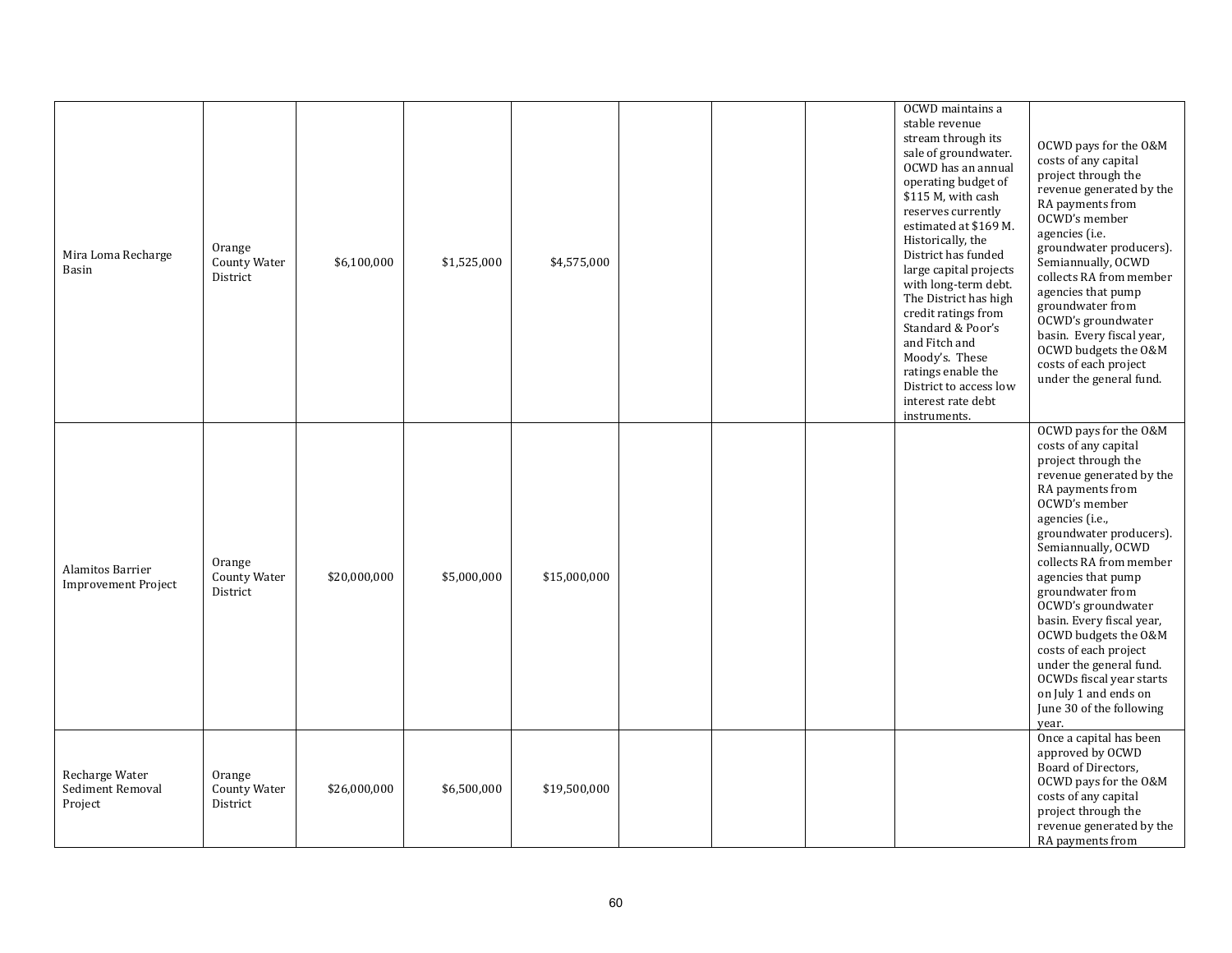|                                  |                                           |             |             |             |           |  |                                                                                                                                                                                                                                                                                                                                                                                                                                                                                                | OCWD's member<br>agencies (i.e.,<br>groundwater producers).<br>Semiannually, OCWD<br>collects RA from member<br>agencies that pump<br>groundwater from<br>OCWD's groundwater<br>basin. Every fiscal year<br>(from July 1 to June 30),<br>OCWD budgets the O&M<br>costs of each project<br>under the general fund.                                                                                                                                                                                       |
|----------------------------------|-------------------------------------------|-------------|-------------|-------------|-----------|--|------------------------------------------------------------------------------------------------------------------------------------------------------------------------------------------------------------------------------------------------------------------------------------------------------------------------------------------------------------------------------------------------------------------------------------------------------------------------------------------------|---------------------------------------------------------------------------------------------------------------------------------------------------------------------------------------------------------------------------------------------------------------------------------------------------------------------------------------------------------------------------------------------------------------------------------------------------------------------------------------------------------|
| Temescal Creek<br>Wetlands       | Orange<br><b>County Water</b><br>District | \$3,000,000 | \$750,000   | \$1,500,000 | \$750,000 |  |                                                                                                                                                                                                                                                                                                                                                                                                                                                                                                | OCWD pays for the O&M<br>costs of any capital<br>project through the<br>revenue generated by the<br>RA payments from<br>groundwater producers.<br>Semiannually, OCWD<br>collects RA from member<br>agencies that pump<br>groundwater from<br>OCWD's groundwater<br>basin. Every fiscal year,<br>OCWD budgets the O&M<br>costs of each project<br>under the general fund.                                                                                                                                |
| Fletcher Basin<br>Rehabilitation | Orange<br><b>County Water</b><br>District | \$5,000,000 | \$1,250,000 | \$3,750,000 |           |  | The funding of this<br>project is approved<br>and included in the<br>multiple-year debt<br>funded capital<br>improvement<br>program for fiscal<br>years 2010-11 to<br>2011-12. OCWD<br>maintains a stable<br>revenue stream<br>through its sale of<br>groundwater. OCWD<br>has an annual<br>operating budget of<br>\$115 M, with cash<br>reserves currently<br>estimated at \$169 M.<br>OCWD has high credit<br>ratings from<br>Standard & Poor's<br>and Fitch & Moody's,<br>and these ratings | OCWD pays for the O&M<br>costs of any capital<br>project through the<br>revenue generated by the<br>RA payments from<br>OCWD's member<br>agencies (i.e.<br>groundwater producers).<br>Semiannually, OCWD<br>collects RA from member<br>agencies that pump<br>groundwater from<br>OCWD's groundwater<br>basin. Every fiscal year,<br>OCWD budgets the O&M<br>costs of each project<br>under the general fund.<br>OCWD's fiscal year starts<br>on July 1 and ends on<br>June 30 of the following<br>year. |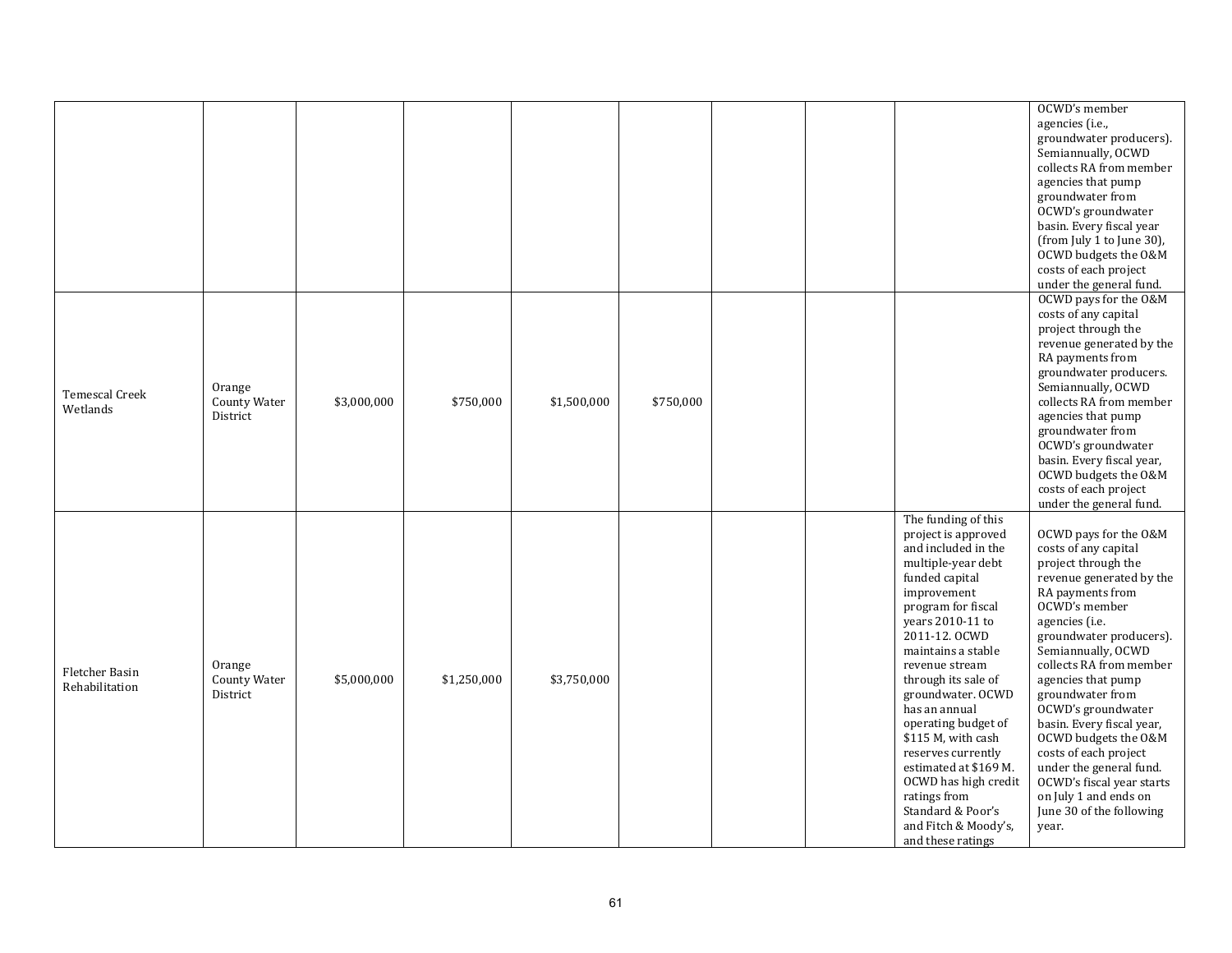|                                  |                                           |              |             |             |             |  | enable OCWD to<br>access low-interest<br>rate debt<br>instruments. |                                                                                                                                                                                                                                                                                                                                                                          |
|----------------------------------|-------------------------------------------|--------------|-------------|-------------|-------------|--|--------------------------------------------------------------------|--------------------------------------------------------------------------------------------------------------------------------------------------------------------------------------------------------------------------------------------------------------------------------------------------------------------------------------------------------------------------|
| Mill Creek Diversion<br>Project  | Orange<br>County Water<br>District        | \$7,000,000  | \$1,750,000 | \$3,500,000 | \$1,750,000 |  |                                                                    | OCWD pays for the O&M<br>costs of capital projects<br>through revenue<br>generated by the RA<br>payments from<br>groundwater producers.<br>Semiannually, OCWD<br>collects RA from member<br>agencies that pump<br>groundwater from<br>OCWDs groundwater<br>basin. Every fiscal year,<br>OCWD budgets the O&M<br>costs of each project<br>under the general fund.         |
| River Road Treatment<br>Wetlands | Orange<br>County Water<br>District        | \$8,500,000  | \$2,125,000 | \$4,250,000 | \$2,125,000 |  |                                                                    | OCWD pays for the O&M<br>costs of any capital<br>project through the<br>revenue generated by the<br>RA payments from<br>groundwater producers.<br>Semiannually, OCWD<br>collects RA from member<br>agencies that pump<br>groundwater from<br>OCWD's groundwater<br>basin. Every fiscal year,<br>OCWD budgets the O&M<br>costs of each project<br>under the general fund. |
| Chino Creek Wetlands             | Orange<br><b>County Water</b><br>District | \$12,000,000 | \$3,000,000 | \$6,000,000 | \$3,000,000 |  |                                                                    | OCWD pays for the O&M<br>costs of any capital<br>project through the<br>revenue generated by the<br>RA payments from<br>groundwater producers.<br>Semiannually, OCWD<br>collects RA from member<br>agencies that pump<br>groundwater from<br>OCWD's groundwater<br>basin. Every fiscal year,<br>OCWD budgets the O&M                                                     |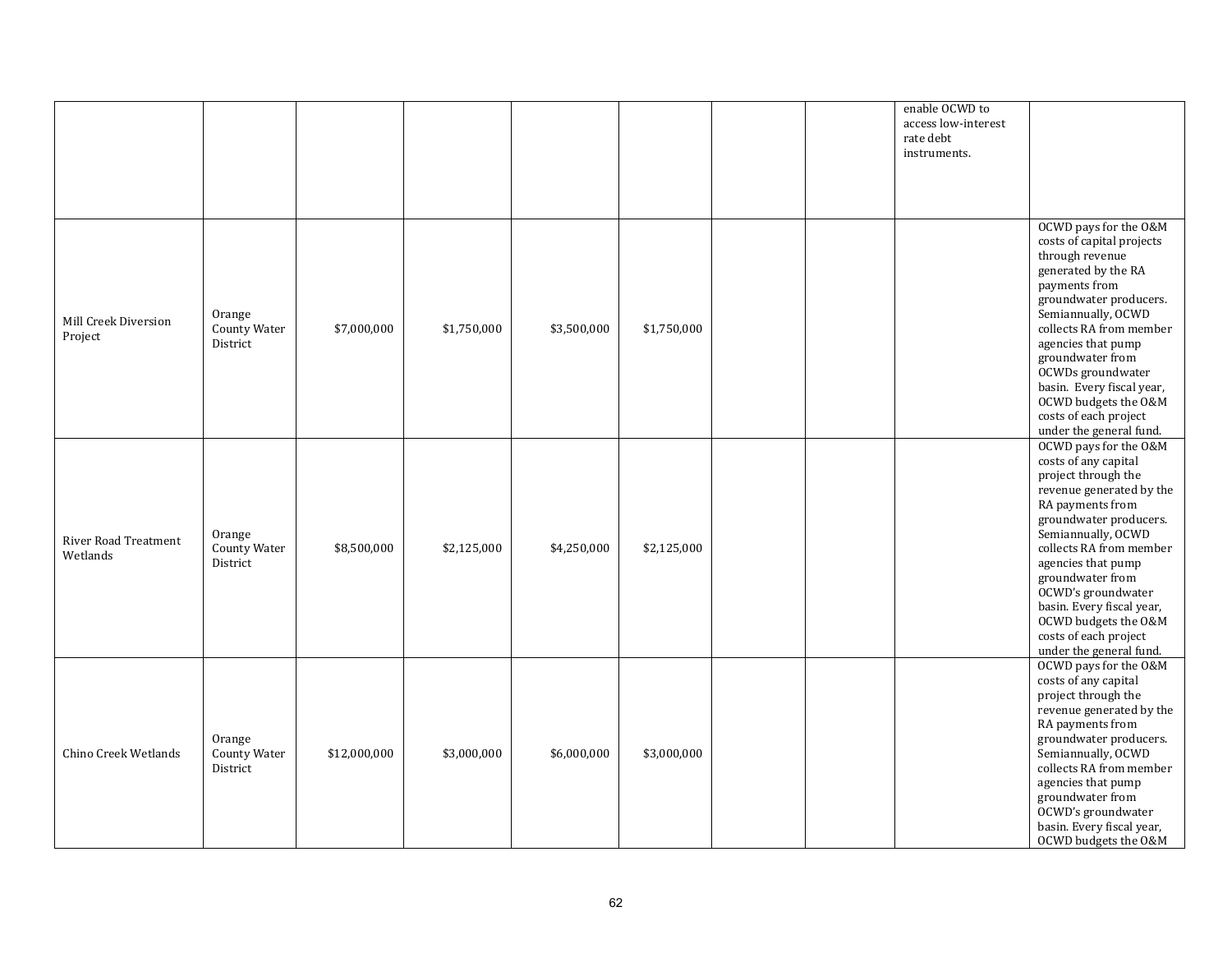|                                                                                                                                                            |                                                                                   |              |             |              |           |                                                                                                                                                                                                                                                                                                                                                                                                                                                                                                                                                                                                     | costs of each project<br>under the general fund.                                                                                                                                                                                                                                         |
|------------------------------------------------------------------------------------------------------------------------------------------------------------|-----------------------------------------------------------------------------------|--------------|-------------|--------------|-----------|-----------------------------------------------------------------------------------------------------------------------------------------------------------------------------------------------------------------------------------------------------------------------------------------------------------------------------------------------------------------------------------------------------------------------------------------------------------------------------------------------------------------------------------------------------------------------------------------------------|------------------------------------------------------------------------------------------------------------------------------------------------------------------------------------------------------------------------------------------------------------------------------------------|
| Groundwater<br>Interception and<br>Conveyance System for<br>Selenium Load<br>Reduction at the Lower<br>Peters Canyon Wash,<br>Orange County,<br>California | Orange<br>County<br>Watersheds<br>Program                                         | \$1,250,000  | \$500,000   |              | \$750,000 | The matching fund<br>has been secured<br>through a cost-share<br>agreement with all<br>watershed cities and<br>other stake holders.                                                                                                                                                                                                                                                                                                                                                                                                                                                                 | The County and funding<br>partners will maintain<br>the project for the<br>foreseeable future<br>through the funding<br>agreement.                                                                                                                                                       |
| East Garden Grove-<br>Wintersburg Channel<br>(OCFCD Facility No.<br>C05) from upstream<br>Warner Avenue to<br>downstream<br>Goldenwest Street.             | Orange<br>County,<br>Public Works,<br>Flood Control<br>Section, Flood<br>Program  | \$22,000,000 | \$5,500,000 | \$16,500,000 |           | Yes, this project is on<br>the Flood Control<br>Capital Improvement<br>Project Plan which is<br>a list of prioritized<br>projects through a 7-<br>year period. This<br>channel system is<br>OCFCD's highest<br>priority capital<br>improvement project;<br>when the<br>downstream<br>segments are<br>constructed, this<br>project will advance<br>the tiers towards the<br>budgeted year. If it<br>advances to a<br>budgeted year in<br>mid-fiscal year, funds<br>will be appropriated<br>to construct this<br>project. Funds for<br>flood control capital<br>improvement<br>projects, including op | Yes. Funds for flood<br>control capital<br>improvement projects,<br>including operation and<br>maintenance come<br>mainly from property<br>taxes and state<br>contributions. Operation<br>and maintenance is<br>ongoing for this channel<br>system and is budgeted<br>every fiscal year. |
| East Garden Grove-<br>Wintersburg Channel<br>(OCFCD Facility No.<br>C05) from upstream<br>Quartz Street to<br>upstream Bushard<br>Street.                  | Orange<br>County,<br>Public Works.<br>Flood Control<br>Section, Flood<br>Programs | \$15,000,000 | \$3,750,000 | \$11,250,000 |           | Yes, this project is on<br>the Flood Control<br>Capital Improvement<br>Project Plan which is<br>a list of prioritized<br>projects through a 7-<br>year period. This<br>channel system is<br>OCFCD's highest                                                                                                                                                                                                                                                                                                                                                                                         | Yes. Funds for flood<br>control capital<br>improvement projects,<br>including O&M come<br>mainly from property<br>taxes and state<br>contributions. O&M is<br>ongoing for this channel<br>system and is budgeted                                                                         |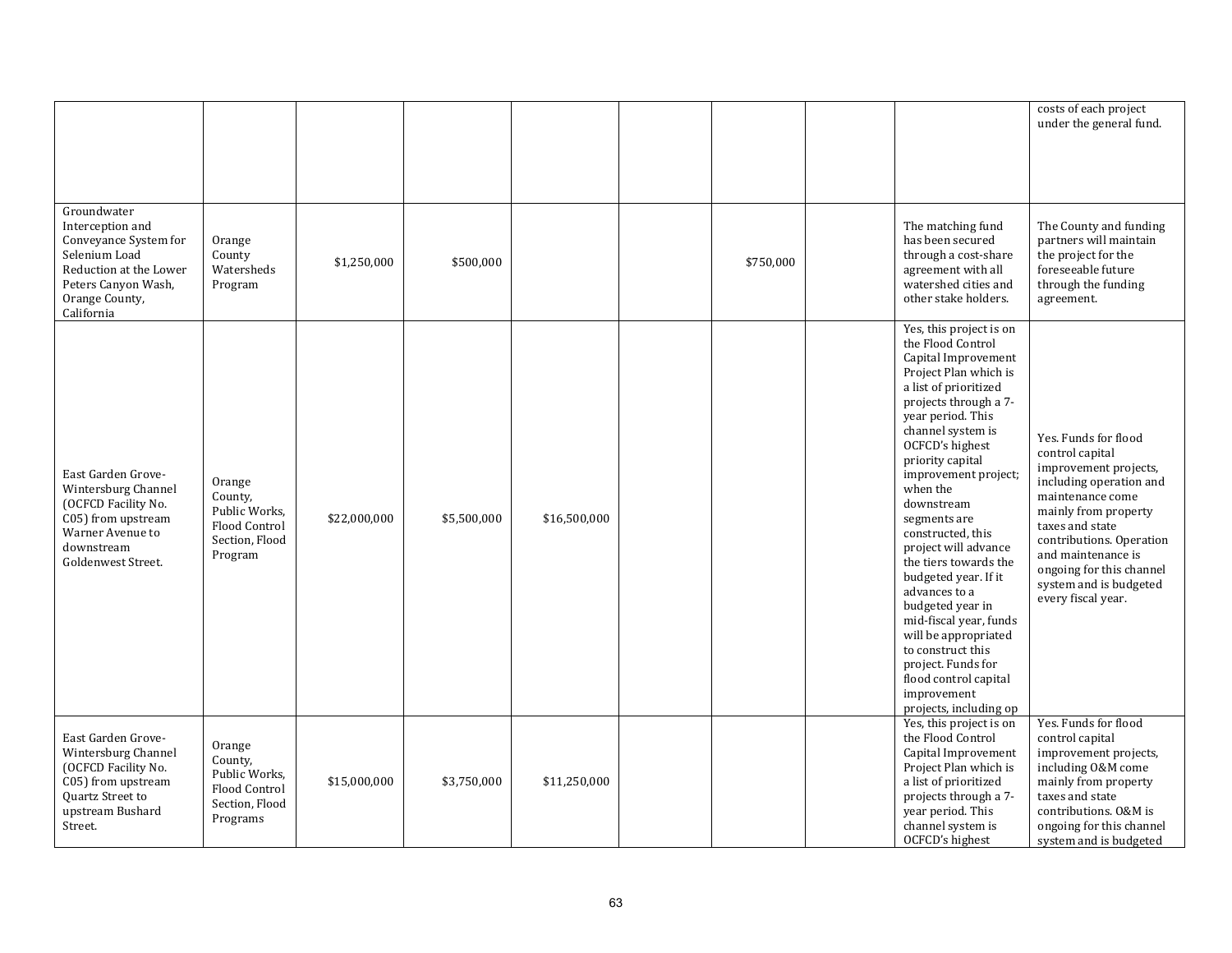| every fiscal year.<br>priority capital<br>improvement project;<br>when the<br>downstream<br>segments are<br>constructed, this<br>project will advance<br>the tiers towards the<br>budgeted year. If it<br>advances to a<br>budgeted year in<br>mid-fiscal year, funds<br>will be appropriated<br>to construct this<br>project. Funds for<br>flood control capital<br>improvement<br>projects.<br>Yes, this project is on<br>the Flood Control<br>Capital Improvement<br>Project Plan which is<br>a list of prioritized<br>projects through a 7- |
|-------------------------------------------------------------------------------------------------------------------------------------------------------------------------------------------------------------------------------------------------------------------------------------------------------------------------------------------------------------------------------------------------------------------------------------------------------------------------------------------------------------------------------------------------|
|                                                                                                                                                                                                                                                                                                                                                                                                                                                                                                                                                 |
|                                                                                                                                                                                                                                                                                                                                                                                                                                                                                                                                                 |
|                                                                                                                                                                                                                                                                                                                                                                                                                                                                                                                                                 |
|                                                                                                                                                                                                                                                                                                                                                                                                                                                                                                                                                 |
|                                                                                                                                                                                                                                                                                                                                                                                                                                                                                                                                                 |
|                                                                                                                                                                                                                                                                                                                                                                                                                                                                                                                                                 |
|                                                                                                                                                                                                                                                                                                                                                                                                                                                                                                                                                 |
|                                                                                                                                                                                                                                                                                                                                                                                                                                                                                                                                                 |
|                                                                                                                                                                                                                                                                                                                                                                                                                                                                                                                                                 |
|                                                                                                                                                                                                                                                                                                                                                                                                                                                                                                                                                 |
|                                                                                                                                                                                                                                                                                                                                                                                                                                                                                                                                                 |
|                                                                                                                                                                                                                                                                                                                                                                                                                                                                                                                                                 |
|                                                                                                                                                                                                                                                                                                                                                                                                                                                                                                                                                 |
|                                                                                                                                                                                                                                                                                                                                                                                                                                                                                                                                                 |
|                                                                                                                                                                                                                                                                                                                                                                                                                                                                                                                                                 |
|                                                                                                                                                                                                                                                                                                                                                                                                                                                                                                                                                 |
|                                                                                                                                                                                                                                                                                                                                                                                                                                                                                                                                                 |
|                                                                                                                                                                                                                                                                                                                                                                                                                                                                                                                                                 |
|                                                                                                                                                                                                                                                                                                                                                                                                                                                                                                                                                 |
|                                                                                                                                                                                                                                                                                                                                                                                                                                                                                                                                                 |
|                                                                                                                                                                                                                                                                                                                                                                                                                                                                                                                                                 |
|                                                                                                                                                                                                                                                                                                                                                                                                                                                                                                                                                 |
|                                                                                                                                                                                                                                                                                                                                                                                                                                                                                                                                                 |
|                                                                                                                                                                                                                                                                                                                                                                                                                                                                                                                                                 |
|                                                                                                                                                                                                                                                                                                                                                                                                                                                                                                                                                 |
| year period. This<br>channel system is                                                                                                                                                                                                                                                                                                                                                                                                                                                                                                          |
| OCFCD's highest                                                                                                                                                                                                                                                                                                                                                                                                                                                                                                                                 |
| Yes. Funds for flood                                                                                                                                                                                                                                                                                                                                                                                                                                                                                                                            |
| priority capital<br>Ocean View Channel<br>control capital                                                                                                                                                                                                                                                                                                                                                                                                                                                                                       |
| improvement project;<br>(OCFCD Facility No.<br>improvement projects,<br>Orange                                                                                                                                                                                                                                                                                                                                                                                                                                                                  |
| when the<br>C06) from upstream of<br>County,<br>including O&M come                                                                                                                                                                                                                                                                                                                                                                                                                                                                              |
| downstream<br>Public Works,<br>the Confluence with<br>mainly from property                                                                                                                                                                                                                                                                                                                                                                                                                                                                      |
| \$543,750<br>\$1,631,250<br>\$2,175,000<br>segments are<br>Flood Control<br>East Garden Grove-<br>taxes and state                                                                                                                                                                                                                                                                                                                                                                                                                               |
| constructed, this<br>Wintersburg Channel<br>Section, Flood<br>contributions. O&M is                                                                                                                                                                                                                                                                                                                                                                                                                                                             |
| project will advance<br>(C05) to downstream<br>Programs<br>ongoing for this channel                                                                                                                                                                                                                                                                                                                                                                                                                                                             |
| the tiers towards the<br>Beach Boulevard.<br>system and is budgeted                                                                                                                                                                                                                                                                                                                                                                                                                                                                             |
| budgeted year. If it<br>every fiscal year.                                                                                                                                                                                                                                                                                                                                                                                                                                                                                                      |
| advances to a                                                                                                                                                                                                                                                                                                                                                                                                                                                                                                                                   |
| budgeted year in                                                                                                                                                                                                                                                                                                                                                                                                                                                                                                                                |
| mid-fiscal year, funds                                                                                                                                                                                                                                                                                                                                                                                                                                                                                                                          |
| will be appropriated                                                                                                                                                                                                                                                                                                                                                                                                                                                                                                                            |
| to construct this                                                                                                                                                                                                                                                                                                                                                                                                                                                                                                                               |
| project. Funds for                                                                                                                                                                                                                                                                                                                                                                                                                                                                                                                              |
| flood control capital                                                                                                                                                                                                                                                                                                                                                                                                                                                                                                                           |
| improvement                                                                                                                                                                                                                                                                                                                                                                                                                                                                                                                                     |
| projects.                                                                                                                                                                                                                                                                                                                                                                                                                                                                                                                                       |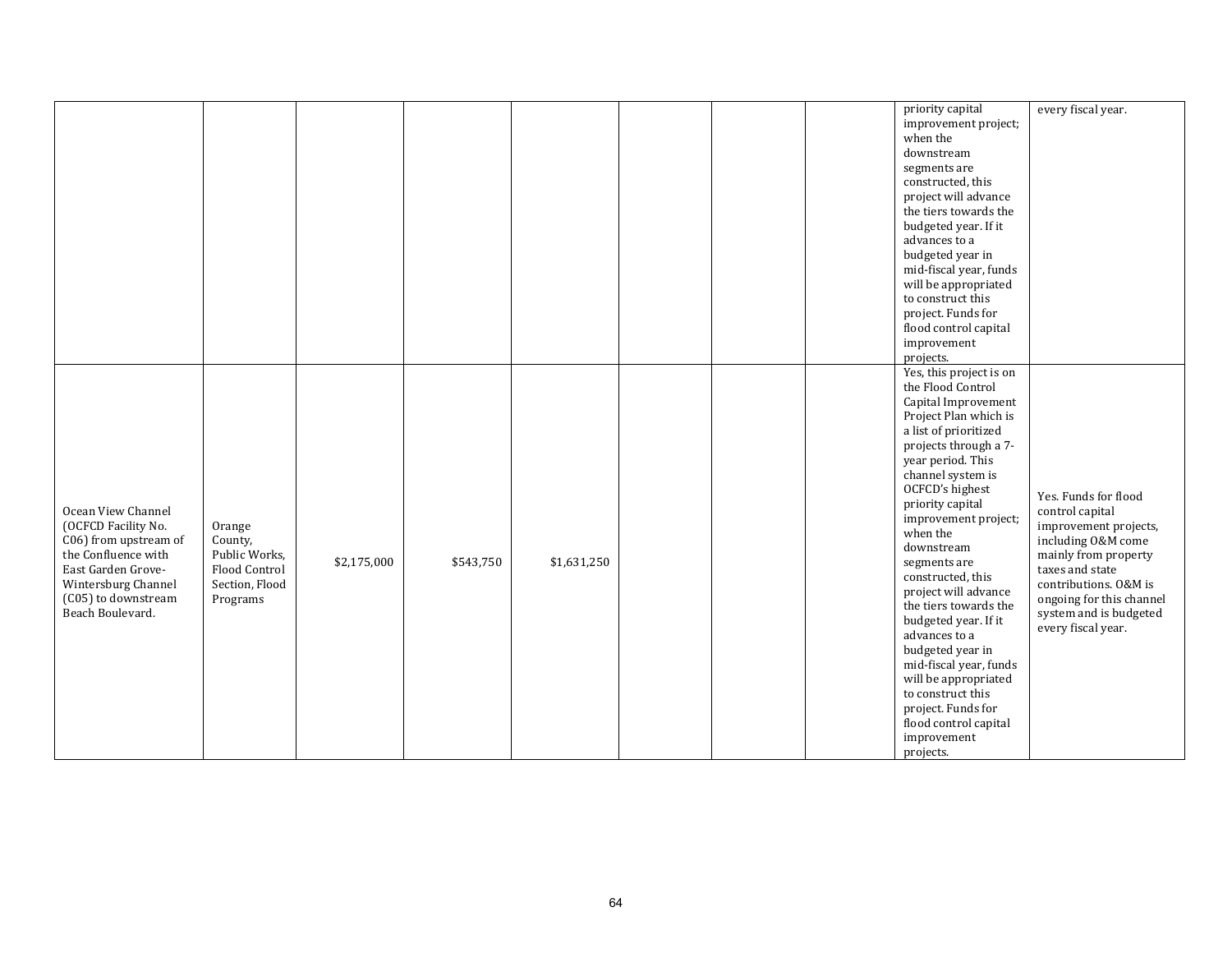| Ocean View Channel<br>(OCFCD Facility No.<br>C06) from upstream of<br>Beach Boulevard to<br>downstream of Newland<br>Street.     | Orange<br>County,<br>Public Works,<br>Flood Control<br>Section, Flood<br>Programs | \$2,570,000 | \$642,500   | \$1,927,500 |  | Yes, this project is on<br>the Flood Control<br>Capital Improvement<br>Project Plan which is<br>a list of prioritized<br>projects through a 7-<br>year period. This<br>channel system is<br>OCFCD's highest<br>priority capital<br>improvement project;<br>when the<br>downstream<br>segments are<br>constructed, this<br>project will advance<br>the tiers towards the<br>budgeted year. If it<br>advances to a<br>budgeted year in<br>mid-fiscal year, funds<br>will be appropriated<br>to construct this<br>project. Funds for<br>flood control capital<br>improvement<br>projects. | Yes. Funds for flood<br>control capital<br>improvement projects,<br>including O&M come<br>mainly from property<br>taxes and state<br>contributions. O&M is<br>ongoing for this channel<br>system and is budgeted<br>every fiscal year. |
|----------------------------------------------------------------------------------------------------------------------------------|-----------------------------------------------------------------------------------|-------------|-------------|-------------|--|----------------------------------------------------------------------------------------------------------------------------------------------------------------------------------------------------------------------------------------------------------------------------------------------------------------------------------------------------------------------------------------------------------------------------------------------------------------------------------------------------------------------------------------------------------------------------------------|----------------------------------------------------------------------------------------------------------------------------------------------------------------------------------------------------------------------------------------|
| Ocean View Channel<br>(OCFCD Facility No.<br>C06) from downstream<br>of Bushard Street to<br>downstream of<br>Brookhurst Street. | Orange<br>County,<br>Public Works,<br>Flood Control<br>Section, Flood<br>Programs | \$5,600,000 | \$1,400,000 | \$4,200,000 |  | Yes, this project is on<br>the Flood Control<br>Capital Improvement<br>Project Plan which is<br>a list of prioritized<br>projects through a 7-<br>year period. This<br>channel system is<br>OCFCD's highest<br>priority capital<br>improvement project;<br>when the<br>downstream<br>segments are<br>constructed, this<br>project will advance<br>the tiers towards the<br>budgeted year. If it<br>advances to a<br>budgeted year in<br>mid-fiscal year, funds<br>will be appropriated<br>to construct this<br>project. Funds for                                                      | Yes. Funds for flood<br>control capital<br>improvement projects,<br>including O&M come<br>mainly from property<br>taxes and state<br>contributions. O&M is<br>ongoing for this channel<br>system and is budgeted<br>every fiscal year. |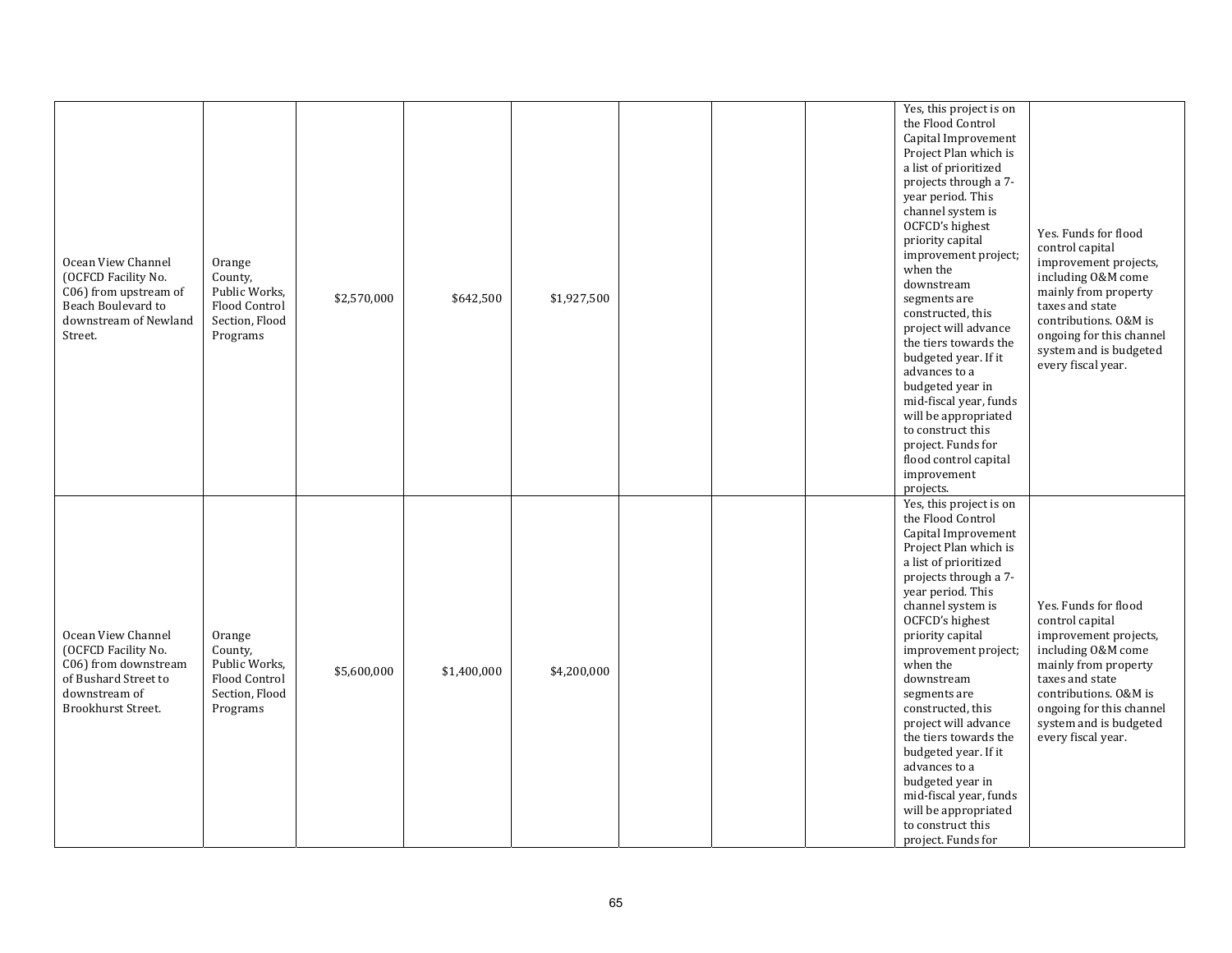|                                                                                                                  |                                                                                   |             |             |             |  | flood control capital<br>improvement<br>projects.                                                                                                                                                                                                                                                                                                                                                                                                                                                                                                                                              |                                                                                                                                                                                                                                        |
|------------------------------------------------------------------------------------------------------------------|-----------------------------------------------------------------------------------|-------------|-------------|-------------|--|------------------------------------------------------------------------------------------------------------------------------------------------------------------------------------------------------------------------------------------------------------------------------------------------------------------------------------------------------------------------------------------------------------------------------------------------------------------------------------------------------------------------------------------------------------------------------------------------|----------------------------------------------------------------------------------------------------------------------------------------------------------------------------------------------------------------------------------------|
| Carbon Creek Channel<br>(OCFCD Facility No.<br>B01) from upstream<br>Beach Boulevard to<br>upstream Dale Street. | Orange<br>County,<br>Public Works,<br>Flood Control<br>Section, Flood<br>Programs | \$7,000,000 | \$1,750,000 | \$5,250,000 |  | Yes, this project is on<br>the Flood Control<br>Capital Improvement<br>Project Plan which is<br>a list of prioritized<br>projects through a 7-<br>year period. This<br>channel system is one<br>of OCFCD's highest<br>priority capital<br>improvement<br>projects; when the<br>downstream<br>segments are<br>constructed, this<br>project will advance<br>the tiers towards the<br>budgeted year. If it<br>advances to a<br>budgeted year in<br>mid-fiscal year, funds<br>will be appropriated<br>to construct this<br>project. Funds for<br>flood control capital<br>improvement<br>projects. | Yes. Funds for flood<br>control capital<br>improvement projects,<br>including O&M come<br>mainly from property<br>taxes and state<br>contributions. O&M is<br>ongoing for this channel<br>system and is budgeted<br>every fiscal year. |
| Carbon Creek Channel<br>(OCFCD Facility No.<br>B01) from upstream<br>Orange to upstream<br>Beach Boulevard.      | Orange<br>County,<br>Public Works,<br>Flood Control<br>Section, Flood<br>Programs | \$7,500,000 | \$1,875,000 | \$5,625,000 |  | Yes, this project is on<br>the Flood Control<br>Capital Improvement<br>Project Plan which is<br>a list of prioritized<br>projects through a 7-<br>year period. This<br>channel system is one<br>of OCFCD's highest<br>priority capital<br>improvement<br>projects; when the<br>downstream<br>segments are<br>constructed, this<br>project will advance                                                                                                                                                                                                                                         | Yes. Funds for flood<br>control capital<br>improvement projects,<br>including O&M come<br>mainly from property<br>taxes and state<br>contributions. O&M is<br>ongoing for this channel<br>system and is budgeted<br>every fiscal year. |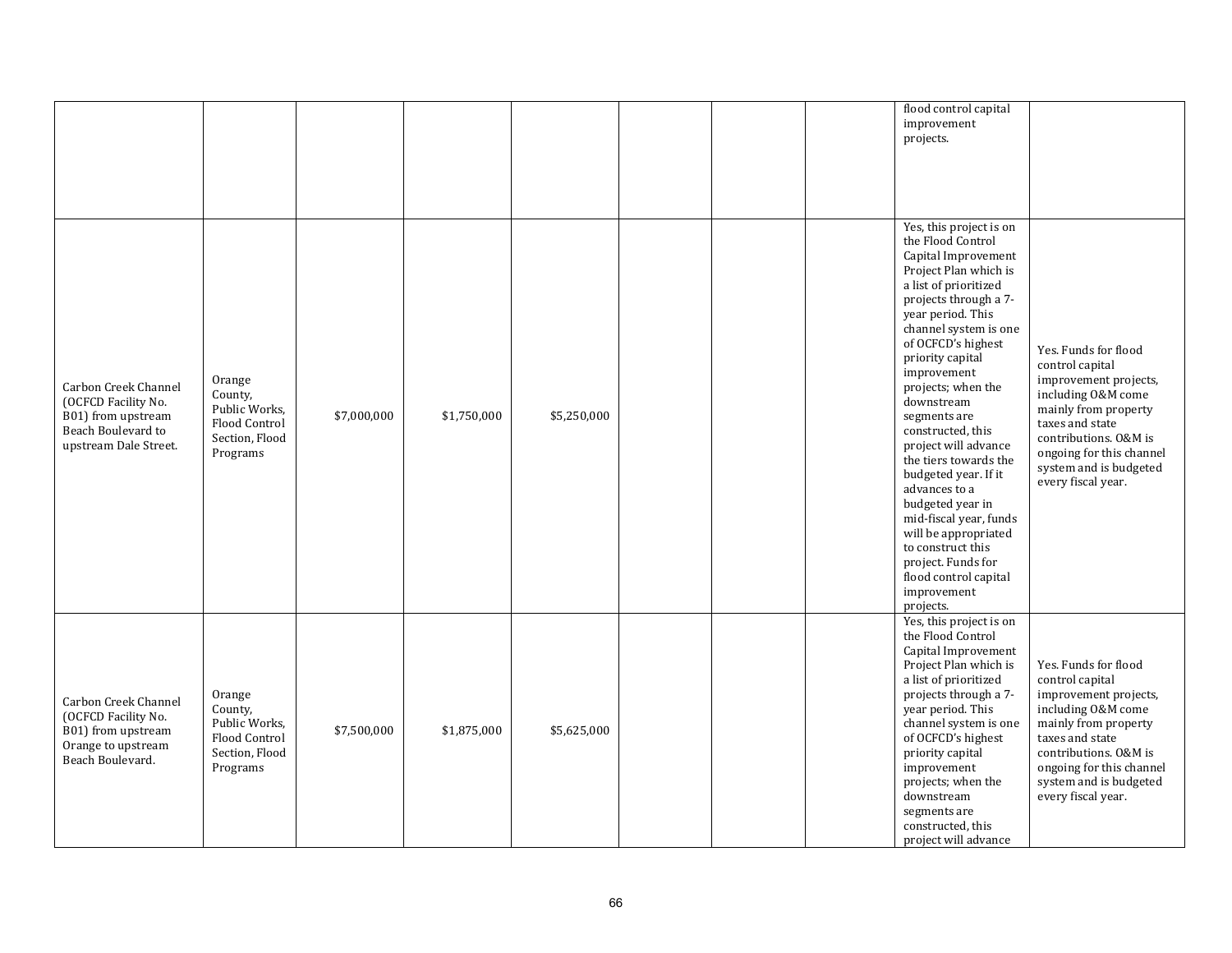|                                                                                                                                                          |                                                                                   |             |             |             |  | the tiers towards the<br>budgeted year. If it<br>advances to a<br>budgeted year in<br>mid-fiscal year, funds<br>will be appropriated<br>to construct this<br>project. Funds for<br>flood control capital<br>improvement<br>projects.                                                                                                                                                                                                                                                                                                                      |                                                                                                                                                                                                                                        |
|----------------------------------------------------------------------------------------------------------------------------------------------------------|-----------------------------------------------------------------------------------|-------------|-------------|-------------|--|-----------------------------------------------------------------------------------------------------------------------------------------------------------------------------------------------------------------------------------------------------------------------------------------------------------------------------------------------------------------------------------------------------------------------------------------------------------------------------------------------------------------------------------------------------------|----------------------------------------------------------------------------------------------------------------------------------------------------------------------------------------------------------------------------------------|
| Brea Creek Channel<br>(OCFCD Facility No.<br>A02) at Beach<br>Boulevard.                                                                                 | Orange<br>County,<br>Public Works,<br>Flood Control<br>Section, Flood<br>Programs | \$8,400,000 | \$2,100,000 | \$6,300,000 |  | Yes this project is on<br>the Flood Control<br>Capital Improvement<br>Project Plan which is<br>a list of prioritized<br>projects through a 7-<br>year period. This<br>channel segment<br>flows underneath<br>Beach Boulevard, SR-<br>39 which is owned<br>and operated by<br>Caltrans. We have<br>cooperated with<br>Caltrans in the design<br>and await funding<br>from the state for this<br>project. Funds for<br>flood control capital<br>improvement<br>projects, including<br>0&M come mainly<br>from property taxes<br>and state<br>contributions. | Yes. Funds for flood<br>control capital<br>improvement projects,<br>including O&M come<br>mainly from property<br>taxes and state<br>contributions. O&M is<br>ongoing for this channel<br>system and is budgeted<br>every fiscal year. |
| <b>Fullerton Creek Channel</b><br>(OCFCD Facility No.<br>A03) from downstream<br>Beach Blvd. including<br>undercrossing to<br>downstream I-5<br>Freeway. | Orange<br>County,<br>Public Works,<br>Flood Control<br>Section, Flood<br>Programs | \$8,400,000 | \$2,100,000 | \$6,300,000 |  | Yes, this project is on<br>the Flood Control<br>Capital Improvement<br>Project Plan which is<br>a list of prioritized<br>projects through a 7-<br>year period. This<br>channel system is one<br>of OCFCD's highest<br>priority capital<br>improvement<br>projects; when the<br>downstream<br>segments are<br>constructed, this                                                                                                                                                                                                                            | Yes. Funds for flood<br>control capital<br>improvement projects,<br>including O&M come<br>mainly from property<br>taxes and state<br>contributions. O&M is<br>ongoing for this channel<br>system and is budgeted<br>every fiscal year. |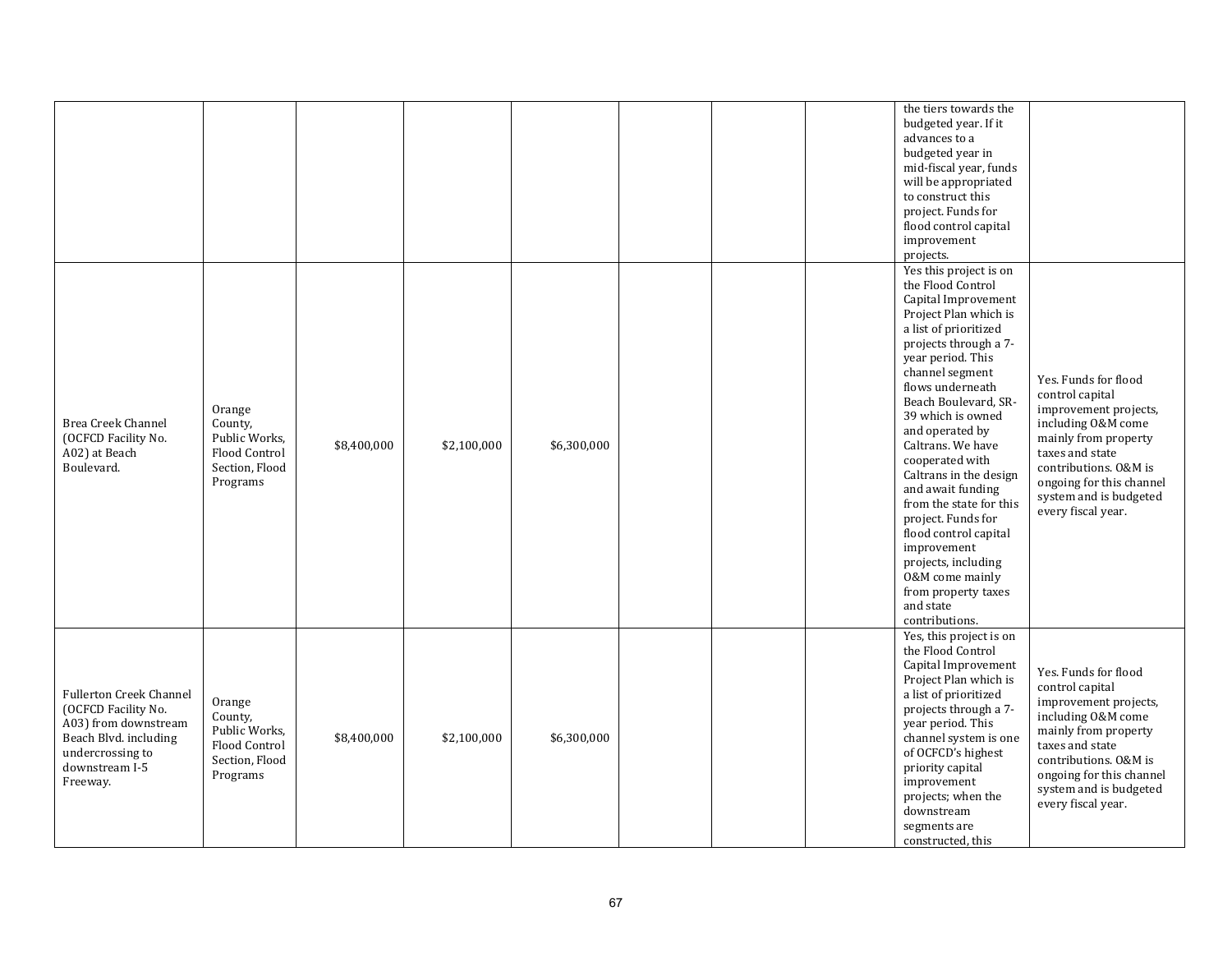|                                                                                                                                                     |                                                                                   |             |             |             |  | project will advance<br>the tiers towards the<br>budgeted year. If it<br>advances to a<br>budgeted year in<br>mid-fiscal year, funds<br>will be appropriated<br>to construct this<br>project. Funds for<br>flood control capital<br>improvement<br>projects.                                                                                                                                                                                                                                                                                                                                   |                                                                                                                                                                                                                                        |
|-----------------------------------------------------------------------------------------------------------------------------------------------------|-----------------------------------------------------------------------------------|-------------|-------------|-------------|--|------------------------------------------------------------------------------------------------------------------------------------------------------------------------------------------------------------------------------------------------------------------------------------------------------------------------------------------------------------------------------------------------------------------------------------------------------------------------------------------------------------------------------------------------------------------------------------------------|----------------------------------------------------------------------------------------------------------------------------------------------------------------------------------------------------------------------------------------|
| Carbon Creek Channel<br>(OCFCD Facility No.<br>B01) from downstream<br>Western Avenue to<br>upstream Orange<br>(including both under<br>crossings). | Orange<br>County,<br>Public Works,<br>Flood Control<br>Section, Flood<br>Programs | \$9,100,000 | \$2,275,000 | \$6,825,000 |  | Yes, this project is on<br>the Flood Control<br>Capital Improvement<br>Project Plan which is<br>a list of prioritized<br>projects through a 7-<br>year period. This<br>channel system is one<br>of OCFCD's highest<br>priority capital<br>improvement<br>projects; when the<br>downstream<br>segments are<br>constructed, this<br>project will advance<br>the tiers towards the<br>budgeted year. If it<br>advances to a<br>budgeted year in<br>mid-fiscal year, funds<br>will be appropriated<br>to construct this<br>project. Funds for<br>flood control capital<br>improvement<br>projects. | Yes. Funds for flood<br>control capital<br>improvement projects,<br>including 0&M come<br>mainly from property<br>taxes and state<br>contributions. O&M is<br>ongoing for this channel<br>system and is budgeted<br>every fiscal year. |
| East Garden Grove-<br>Wintersburg Channel<br>(OCFCD Facility No.<br>C05) from upstream<br>Beach Boulevard to<br>downstream Woodruff<br>Street.      | Orange<br>County,<br>Public Works,<br>Flood Control<br>Section, Flood<br>Programs | \$9,600,000 | \$2,400,000 | \$7,200,000 |  | Yes, this project is on<br>the Flood Control<br>Capital Improvement<br>Project Plan which is<br>a list of prioritized<br>projects through a 7-<br>year period. This<br>channel system is<br>OCFCD's highest<br>priority capital<br>improvement project;<br>when the                                                                                                                                                                                                                                                                                                                            | Yes. Funds for flood<br>control capital<br>improvement projects,<br>including O&M come<br>mainly from property<br>taxes and state<br>contributions. O&M is<br>ongoing for this channel<br>system and is budgeted<br>every fiscal year. |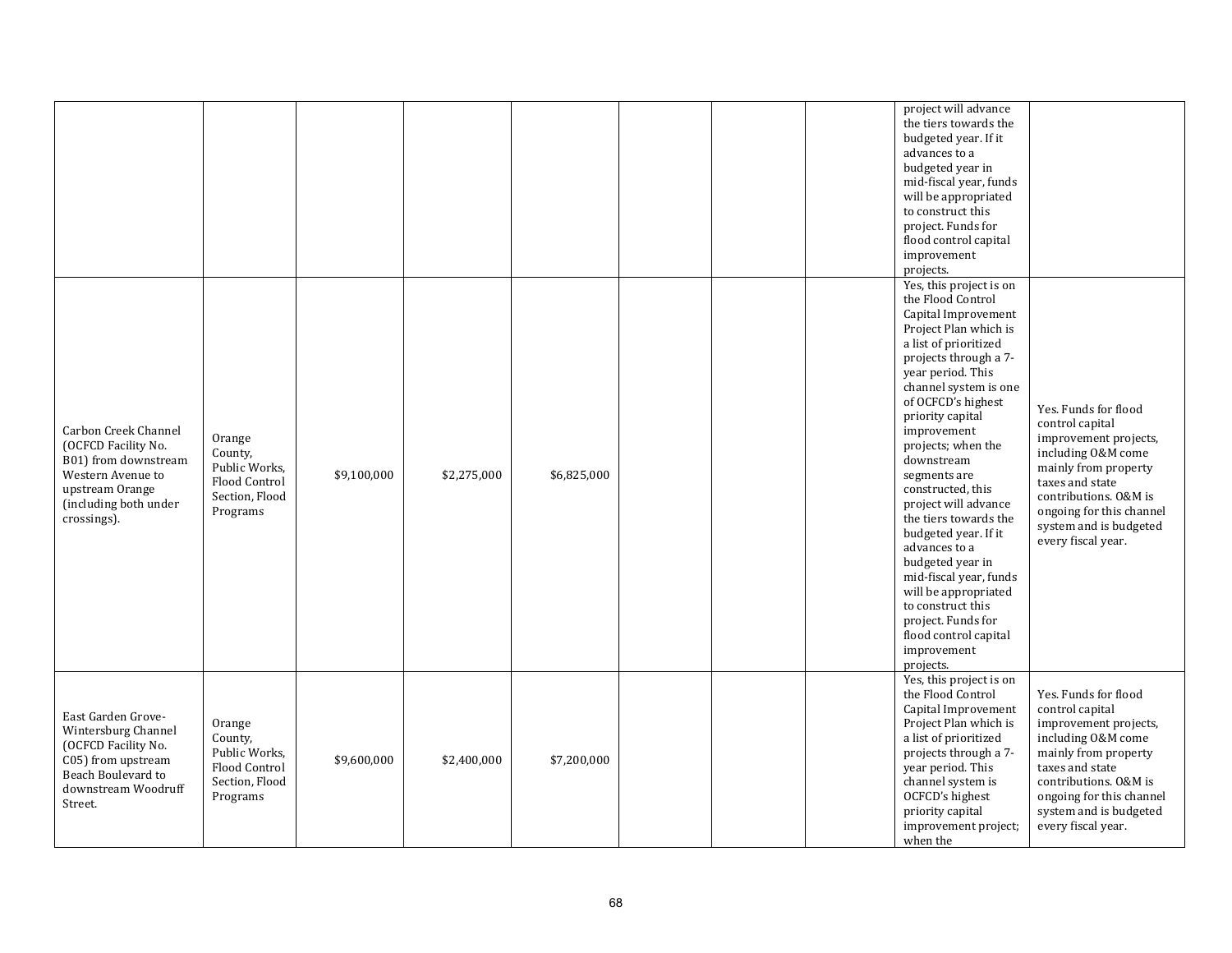|                                                                                                                                                    |                                                                                   |             |             |             |  | downstream<br>segments are<br>constructed, this<br>project will advance<br>the tiers towards the<br>budgeted year. If it<br>advances to a<br>budgeted year in<br>mid-fiscal year, funds<br>will be appropriated<br>to construct this<br>project. Funds for<br>flood control capital<br>improvement<br>projects.                                                                                                                                                                                                                                                                                |                                                                                                                                                                                                                                        |
|----------------------------------------------------------------------------------------------------------------------------------------------------|-----------------------------------------------------------------------------------|-------------|-------------|-------------|--|------------------------------------------------------------------------------------------------------------------------------------------------------------------------------------------------------------------------------------------------------------------------------------------------------------------------------------------------------------------------------------------------------------------------------------------------------------------------------------------------------------------------------------------------------------------------------------------------|----------------------------------------------------------------------------------------------------------------------------------------------------------------------------------------------------------------------------------------|
| <b>Fullerton Creek Channel</b><br>(OCFCD Facility No.<br>A03) from downstream<br>Western Ave to<br>downstream Beach<br>Blvd.                       | Orange<br>County,<br>Public Works,<br>Flood Control<br>Section, Flood<br>Programs | \$9,800,000 | \$2,450,000 | \$7,350,000 |  | Yes, this project is on<br>the Flood Control<br>Capital Improvement<br>Project Plan which is<br>a list of prioritized<br>projects through a 7-<br>year period. This<br>channel system is one<br>of OCFCD's highest<br>priority capital<br>improvement<br>projects; when the<br>downstream<br>segments are<br>constructed, this<br>project will advance<br>the tiers towards the<br>budgeted year. If it<br>advances to a<br>budgeted year in<br>mid-fiscal year, funds<br>will be appropriated<br>to construct this<br>project. Funds for<br>flood control capital<br>improvement<br>projects. | Yes. Funds for flood<br>control capital<br>improvement projects,<br>including 0&M come<br>mainly from property<br>taxes and state<br>contributions. O&M is<br>ongoing for this channel<br>system and is budgeted<br>every fiscal year. |
| Peters Canyon Channel<br>(OCFCD Facility No.<br>F06) from Confluence<br>with San Juan Creek<br>Channel (F05) to<br>downstream Barranca<br>parkway. | Orange<br>County,<br>Public Works,<br>Flood Control<br>Section, Flood<br>Programs | \$9,800,000 | \$2,450,000 | \$7,350,000 |  | Yes this project is on<br>the Flood Control<br>Capital Improvement<br>Project Plan which is<br>a list of prioritized<br>projects through a 7-<br>year period. This<br>channel system is one<br>of OCFCD's highest                                                                                                                                                                                                                                                                                                                                                                              | Yes. Funds for flood<br>control capital<br>improvement projects,<br>including 0&M come<br>mainly from property<br>taxes and state<br>contributions. O&M is<br>ongoing for this channel<br>system and is budgeted                       |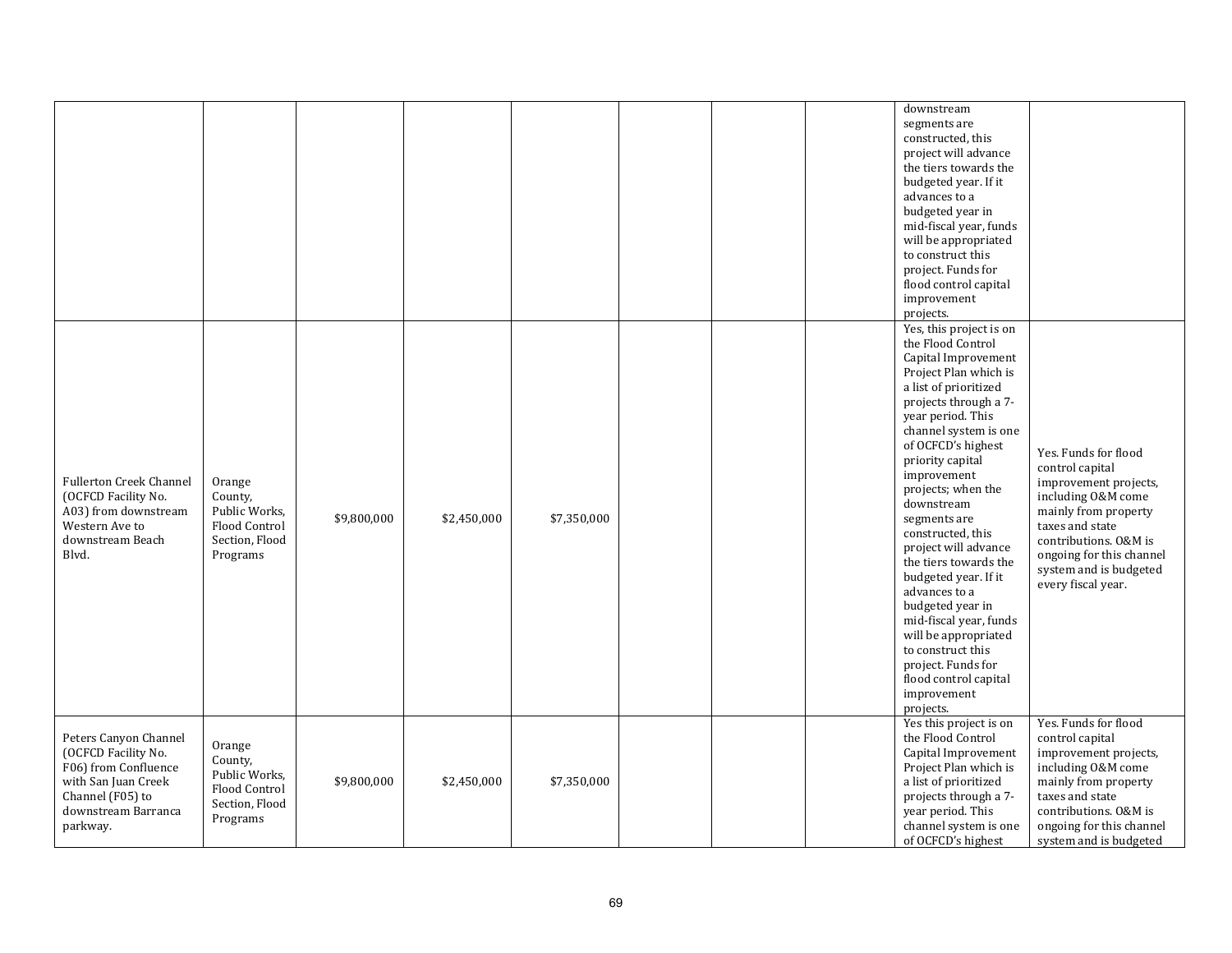|                                                                                                                                  |                                                                                   |              |             |             |  | priorities; it is the<br>last segment of the<br>channel system to be<br>constructed. Funds<br>for flood control<br>capital improvement<br>projects, including<br>operation and<br>maintenance come<br>mainly from property<br>taxes and state<br>contributions; this<br>project is listed on<br>the third tier from<br>being budgeted.                                                                                                                                                                                         | every fiscal year.                                                                                                                                                                                                                     |
|----------------------------------------------------------------------------------------------------------------------------------|-----------------------------------------------------------------------------------|--------------|-------------|-------------|--|--------------------------------------------------------------------------------------------------------------------------------------------------------------------------------------------------------------------------------------------------------------------------------------------------------------------------------------------------------------------------------------------------------------------------------------------------------------------------------------------------------------------------------|----------------------------------------------------------------------------------------------------------------------------------------------------------------------------------------------------------------------------------------|
| Newland Storm Channel<br>(OCFCD Facility No.<br>C05S01) from<br>Confluence with C05<br>channel to downstream<br>McFadden Avenue. | Orange<br>County,<br>Public Works,<br>Flood Control<br>Section, Flood<br>Programs | \$10,000,000 | \$2,500,000 | \$7,500,000 |  | Yes, this project is on<br>the Flood Control<br>Capital Improvement<br>Project Plan which is<br>a list of prioritized<br>projects through a 7-<br>year period. This<br>channel system is one<br>of OCFCD's highest<br>priority capital<br>improvement project;<br>when the<br>downstream<br>segments are<br>constructed, this<br>project will advance<br>the tiers towards the<br>budgeted year. If it<br>advances to a<br>budgeted year in<br>mid-fiscal year, funds<br>will be appropriated<br>to construct this<br>project. | Yes. Funds for flood<br>control capital<br>improvement projects,<br>including O&M come<br>mainly from property<br>taxes and state<br>contributions. O&M is<br>ongoing for this channel<br>system and is budgeted<br>every fiscal year. |
| Newland Storm Channel<br>(OCFCD Facility No.<br>C05S01) from<br>downstream McFadden<br>Avenue to downstream<br>Bolsa Avenue      | Orange<br>County,<br>Public Works.<br>Flood Control<br>Section, Flood<br>Programs | \$10,000,000 | \$2,500,000 | \$7,500,000 |  | Yes, this project is on<br>the Flood Control<br>Capital Improvement<br>Project Plan which is<br>a list of prioritized<br>projects through a 7-<br>year period. This<br>channel system is one<br>of OCFCD's highest<br>priority capital<br>improvement project;<br>when the                                                                                                                                                                                                                                                     | Yes. Funds for flood<br>control capital<br>improvement projects,<br>including 0&M come<br>mainly from property<br>taxes and state<br>contributions. O&M is<br>ongoing for this channel<br>system and is budgeted<br>every fiscal year. |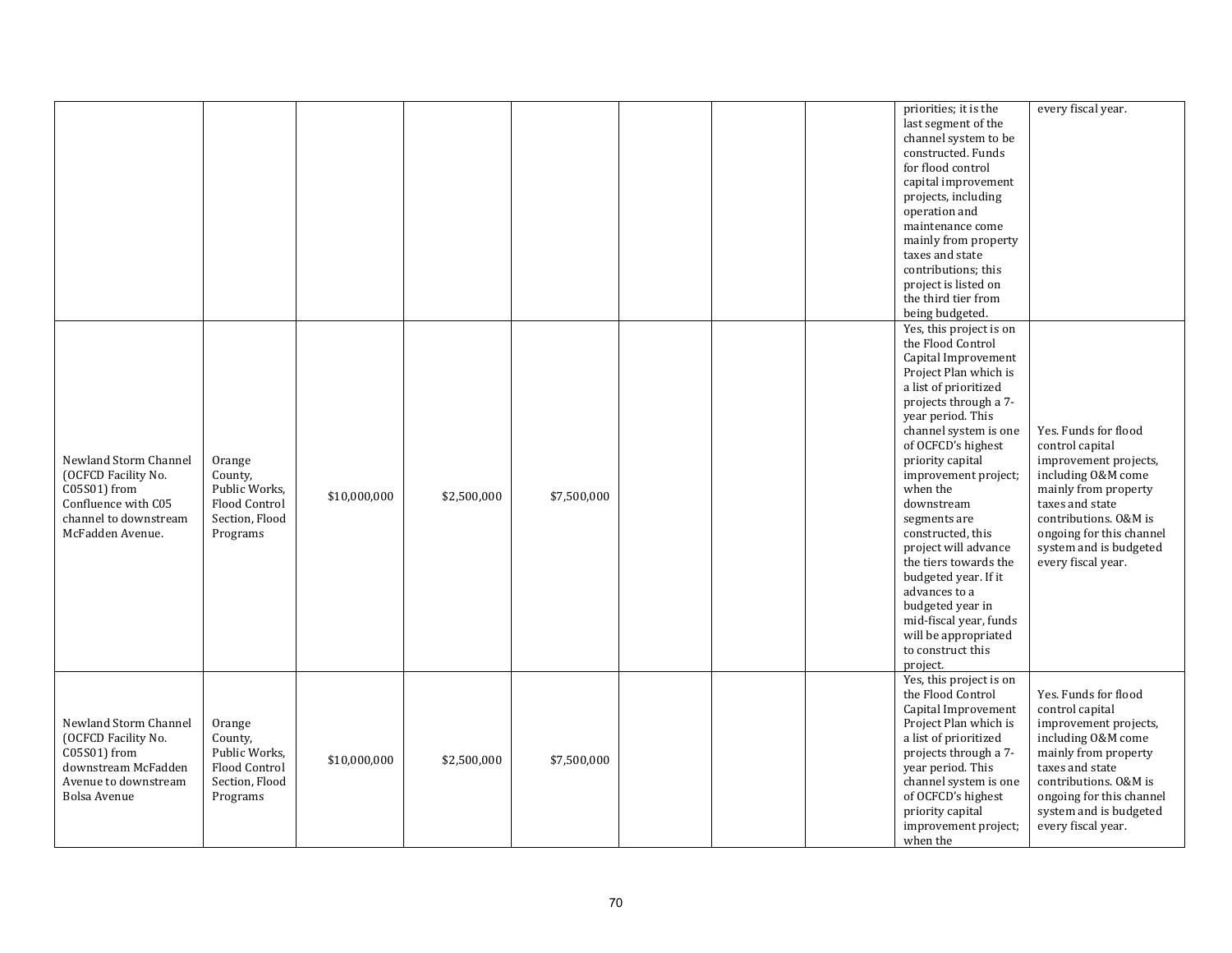|                                                                                                                                                                                                   |                                                                                   |              |             |             |  | downstream<br>segments are<br>constructed, this<br>project will advance<br>the tiers towards the<br>budgeted year. If it<br>advances to a<br>budgeted year in<br>mid-fiscal year, funds<br>will be appropriated<br>to construct this<br>project.                                                                                                                                                                                                                                                                        |                                                                                                                                                                                                                                        |
|---------------------------------------------------------------------------------------------------------------------------------------------------------------------------------------------------|-----------------------------------------------------------------------------------|--------------|-------------|-------------|--|-------------------------------------------------------------------------------------------------------------------------------------------------------------------------------------------------------------------------------------------------------------------------------------------------------------------------------------------------------------------------------------------------------------------------------------------------------------------------------------------------------------------------|----------------------------------------------------------------------------------------------------------------------------------------------------------------------------------------------------------------------------------------|
| East Garden Grove-<br>Wintersburg Channel<br>(OCFCD Facility No.<br>C05) from upstream<br>Ocean view Channel<br>(C06) Confluence to<br>downstream Beach<br>Boulevard.                             | Orange<br>County,<br>Public Works,<br>Flood Control<br>Section, Flood<br>Programs | \$11,000,000 | \$2,750,000 | \$8,250,000 |  | Yes, this project is on<br>the Flood Control<br>Capital Improvement<br>Project Plan which is<br>a list of prioritized<br>projects through a 7-<br>year period. This<br>channel system is<br>OCFCD's highest<br>priority capital<br>improvement project;<br>when the<br>downstream<br>segments are<br>constructed, this<br>project will advance<br>the tiers towards the<br>budgeted year. If it<br>advances to a<br>budgeted year in<br>mid-fiscal year, funds<br>will be appropriated<br>to construct this<br>project. | Yes. Funds for flood<br>control capital<br>improvement projects,<br>including O&M come<br>mainly from property<br>taxes and state<br>contributions. O&M is<br>ongoing for this channel<br>system and is budgeted<br>every fiscal year. |
| East Garden Grove-<br>Wintersburg Channel<br>(OCFCD Facility No.<br>C05) from upstream<br><b>Bushard Street to</b><br>upstream the<br>intersection of<br>McFadden<br>Street/Brookhurst<br>Street. | Orange<br>County,<br>Public Works,<br>Flood Control<br>Section, Flood<br>Programs | \$11,000,000 | \$2,750,000 | \$8,250,000 |  | Yes, this project is on<br>the Flood Control<br>Capital Improvement<br>Project Plan which is<br>a list of prioritized<br>projects through a 7-<br>year period. This<br>channel system is<br>OCFCD's highest<br>priority capital<br>improvement project;<br>when the<br>downstream<br>segments are<br>constructed, this                                                                                                                                                                                                  | Yes. Funds for flood<br>control capital<br>improvement projects,<br>including 0&M come<br>mainly from property<br>taxes and state<br>contributions. O&M is<br>ongoing for this channel<br>system and is budgeted<br>every fiscal year. |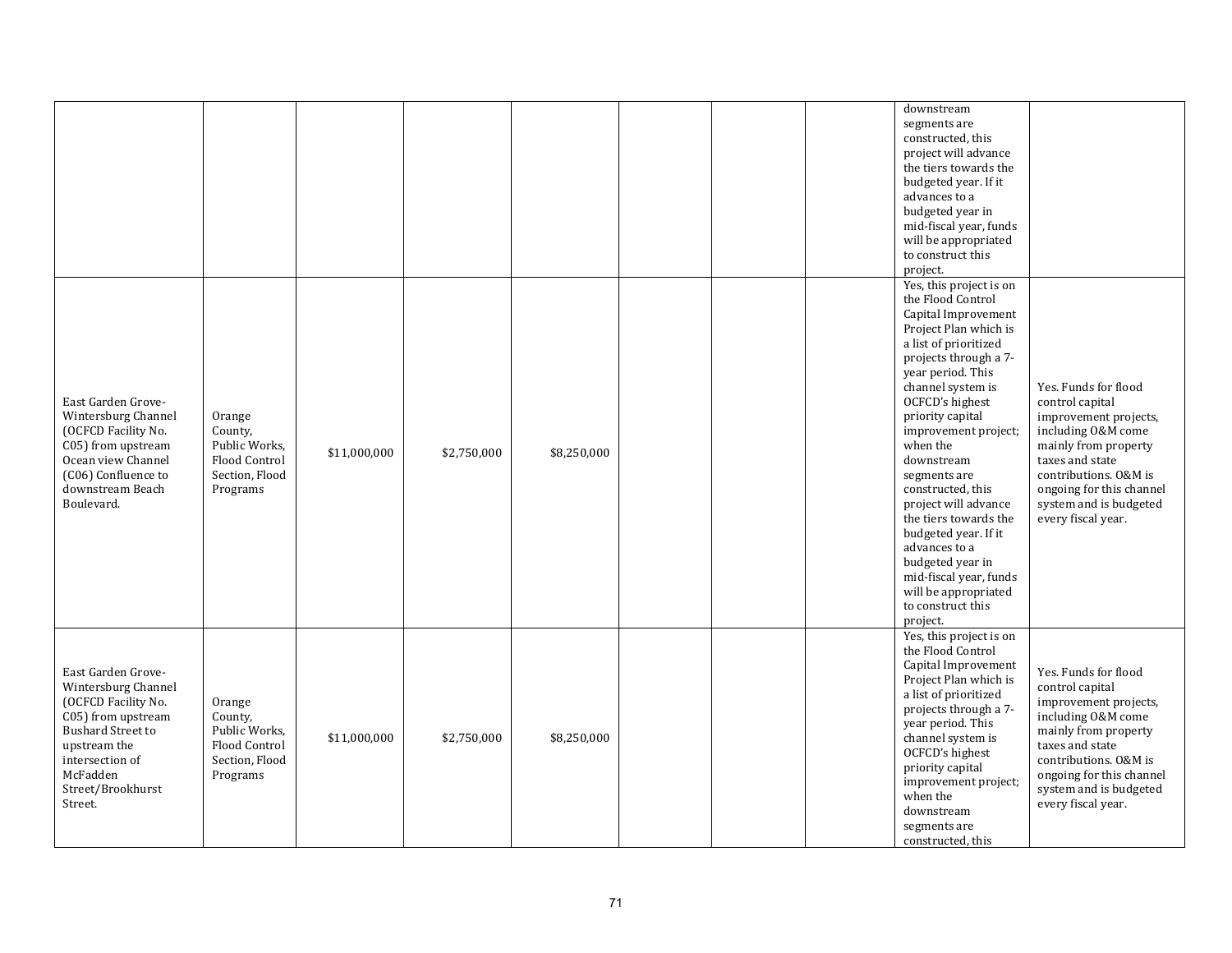|                                                                                                                          |                                                                                   |              |             |             |  | project will advance<br>the tiers towards the<br>budgeted year. If it<br>advances to a<br>budgeted year in<br>mid-fiscal year, funds<br>will be appropriated<br>to construct this<br>project.                                                                                                                                                                                                                                                                                                                                                               |                                                                                                                                                                                                                                        |
|--------------------------------------------------------------------------------------------------------------------------|-----------------------------------------------------------------------------------|--------------|-------------|-------------|--|-------------------------------------------------------------------------------------------------------------------------------------------------------------------------------------------------------------------------------------------------------------------------------------------------------------------------------------------------------------------------------------------------------------------------------------------------------------------------------------------------------------------------------------------------------------|----------------------------------------------------------------------------------------------------------------------------------------------------------------------------------------------------------------------------------------|
| Santa Ana Gardens<br>Channel (OCFCD Facility<br>No. F02) from<br>downstream Alton to<br>Segerstrom.                      | Orange<br>County,<br>Public Works,<br>Flood Control<br>Section, Flood<br>Programs | \$11,200,000 | \$2,800,000 | \$8,400,000 |  | Yes this project is on<br>the Flood Control<br>Capital Improvement<br>Project Plan which is<br>a list of prioritized<br>projects through a 7-<br>year period. This<br>channel system is one<br>of OCFCD's highest<br>priorities; it is the<br>last segment of the<br>channel system to be<br>constructed. Funds<br>for flood control<br>capital improvement<br>projects, including<br>operation and<br>maintenance come<br>mainly from property<br>taxes and state<br>contributions; this<br>project is listed on<br>the third tier from<br>being budgeted. | Yes. Funds for flood<br>control capital<br>improvement projects,<br>including O&M come<br>mainly from property<br>taxes and state<br>contributions. O&M is<br>ongoing for this channel<br>system and is budgeted<br>every fiscal year. |
| Santa Ana-Delhi Channel<br>(OCFCD Facility No.<br>F01) from Upper<br>Newport Back Bay to<br>downstream of Mesa<br>Drive. | Orange<br>County,<br>Public Works,<br>Flood Control<br>Section, Flood<br>Programs | \$12,350,000 | \$3,087,500 | \$9,262,500 |  | Yes this project is on<br>the Flood Control<br>Capital Improvement<br>Project Plan which is<br>a list of prioritized<br>projects through a 7-<br>year period. This<br>channel system is one<br>of OCFCD's highest<br>priorities; it is the<br>last segment of the<br>channel system to be<br>constructed. Funds<br>for flood control<br>capital improvement<br>projects, including<br>operation and<br>maintenance come                                                                                                                                     | Yes. Funds for flood<br>control capital<br>improvement projects,<br>including O&M come<br>mainly from property<br>taxes and state<br>contributions. O&M is<br>ongoing for this channel<br>system and is budgeted<br>every fiscal year. |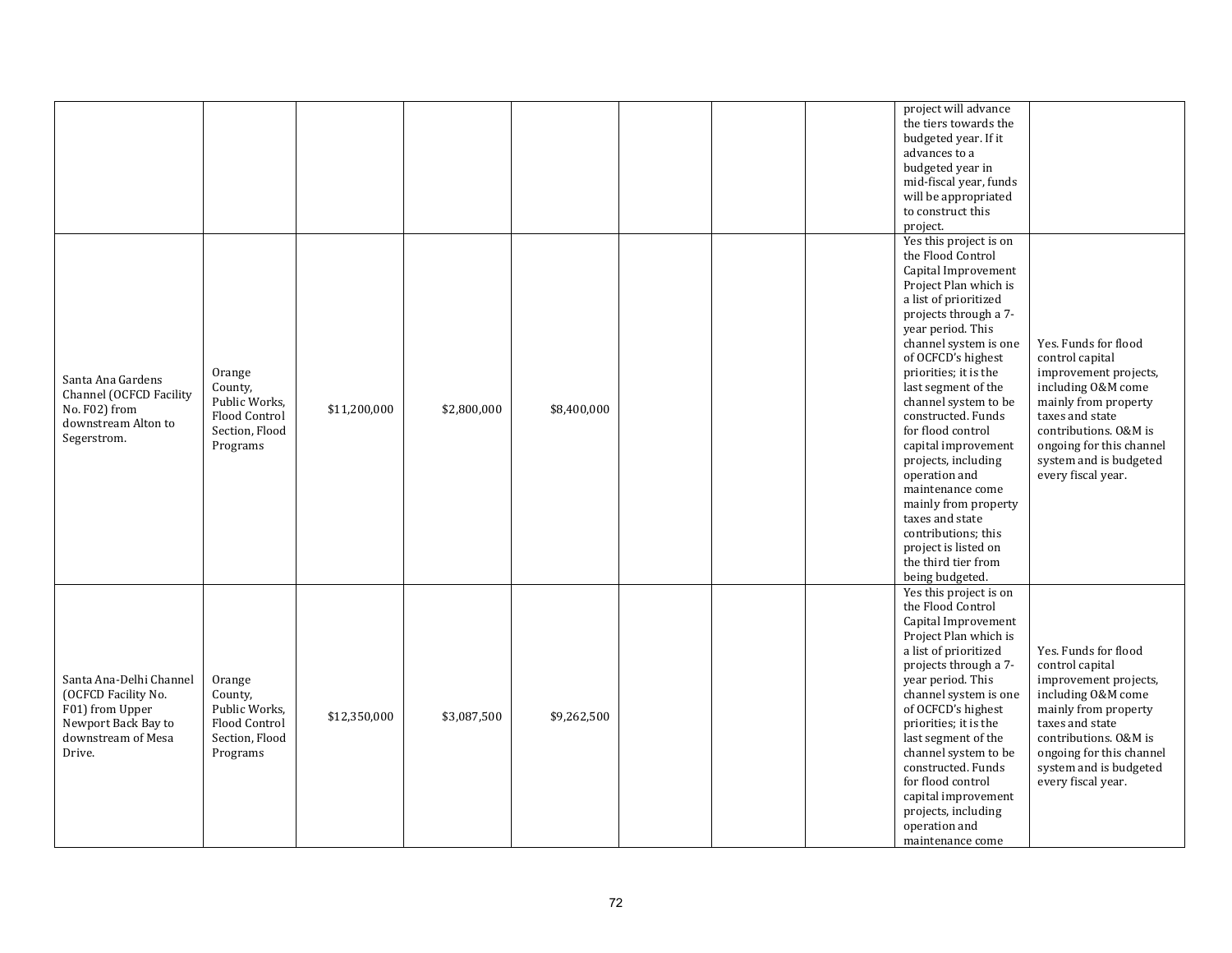|                                                                                                                                                                                      |                                                                                   |              |             |              |  | mainly from property<br>taxes and state<br>contributions; this<br>project is listed on<br>the third tier from<br>being budgeted.                                                                                                                                                                                                                                                                                                                                                                                                                                                       |                                                                                                                                                                                                                                        |
|--------------------------------------------------------------------------------------------------------------------------------------------------------------------------------------|-----------------------------------------------------------------------------------|--------------|-------------|--------------|--|----------------------------------------------------------------------------------------------------------------------------------------------------------------------------------------------------------------------------------------------------------------------------------------------------------------------------------------------------------------------------------------------------------------------------------------------------------------------------------------------------------------------------------------------------------------------------------------|----------------------------------------------------------------------------------------------------------------------------------------------------------------------------------------------------------------------------------------|
| East Garden Grove-<br>Wintersburg Channel<br>(OCFCD Facility No.<br>C05) from 300-feet<br>downstream the<br>intersection of Haster<br>Street/Lampson Avenue<br>to 800-feet upstream. | Orange<br>County,<br>Public Works,<br>Flood Control<br>Section, Flood<br>Programs | \$14,560,000 | \$3,640,000 | \$10,920,000 |  | Yes, this project is on<br>the Flood Control<br>Capital Improvement<br>Project Plan which is<br>a list of prioritized<br>projects through a 7-<br>year period. This<br>channel system is<br>OCFCD's highest<br>priority capital<br>improvement project;<br>when the<br>downstream<br>segments are<br>constructed, this<br>project will advance<br>the tiers towards the<br>budgeted year. If it<br>advances to a<br>budgeted year in<br>mid-fiscal year, funds<br>will be appropriated<br>to construct this<br>project. Funds for<br>flood control capital<br>improvement<br>projects, | Yes. Funds for flood<br>control capital<br>improvement projects,<br>including O&M come<br>mainly from property<br>taxes and state<br>contributions. O&M is<br>ongoing for this channel<br>system and is budgeted<br>every fiscal year. |
| Lane Channel (OCFCD<br>Facility No. F08) from<br>Von Karman to 1000'<br>downstream Redhill<br>Avenue                                                                                 | Orange<br>County,<br>Public Works,<br>Flood Control<br>Section, Flood<br>Programs | \$15,000,000 | \$3,750,000 | \$11,250,000 |  | Yes this project is on<br>the Flood Control<br>Capital Improvement<br>Project Plan which is<br>a list of prioritized<br>projects through a 7-<br>year period. This<br>channel system is one<br>of OCFCD's highest<br>priorities; it is the<br>last segment of the<br>channel system to be<br>constructed. Funds<br>for flood control<br>capital improvement<br>projects, including<br>operation and<br>maintenance come                                                                                                                                                                | Yes. Funds for flood<br>control capital<br>improvement projects,<br>including O&M come<br>mainly from property<br>taxes and state<br>contributions. O&M is<br>ongoing for this channel<br>system and is budgeted<br>every fiscal year. |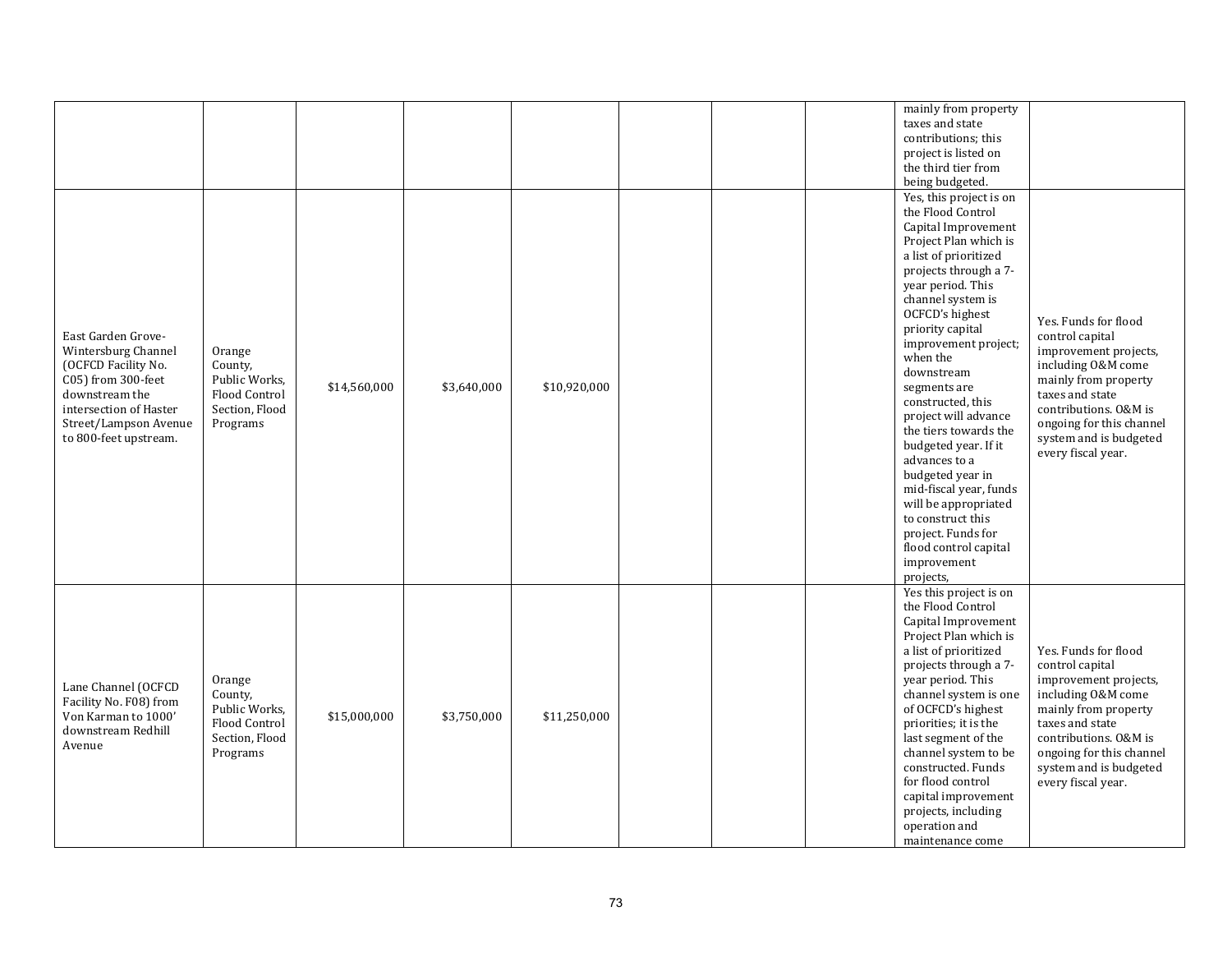|                                                                                                    |                                                                                   |              |             |              |  | mainly from property<br>taxes and state<br>contributions; this<br>project is listed on<br>the third tier from<br>being budgeted.                                                                                                                                                                                                                                                                                                                                                                                                                            |                                                                                                                                                                                                                                        |
|----------------------------------------------------------------------------------------------------|-----------------------------------------------------------------------------------|--------------|-------------|--------------|--|-------------------------------------------------------------------------------------------------------------------------------------------------------------------------------------------------------------------------------------------------------------------------------------------------------------------------------------------------------------------------------------------------------------------------------------------------------------------------------------------------------------------------------------------------------------|----------------------------------------------------------------------------------------------------------------------------------------------------------------------------------------------------------------------------------------|
| Lane Channel (OCFCD<br>Facility No. F08) from<br>Confluence with F05<br>channel to Von Karman      | Orange<br>County,<br>Public Works,<br>Flood Control<br>Section, Flood<br>Programs | \$15,500,000 | \$3,875,000 | \$11,625,000 |  | Yes this project is on<br>the Flood Control<br>Capital Improvement<br>Project Plan which is<br>a list of prioritized<br>projects through a 7-<br>year period. This<br>channel system is one<br>of OCFCD's highest<br>priorities; it is the<br>last segment of the<br>channel system to be<br>constructed. Funds<br>for flood control<br>capital improvement<br>projects, including<br>operation and<br>maintenance come<br>mainly from property<br>taxes and state<br>contributions; this<br>project is listed on<br>the third tier from<br>being budgeted. | Yes. Funds for flood<br>control capital<br>improvement projects,<br>including 0&M come<br>mainly from property<br>taxes and state<br>contributions. O&M is<br>ongoing for this channel<br>system and is budgeted<br>every fiscal year. |
| Peters Canyon Channel<br>(OCFCD Facility No.<br>F06) from Barranca<br>Parkway to Warner<br>Avenue. | Orange<br>County,<br>Public Works,<br>Flood Control<br>Section, Flood<br>Programs | \$16,800,000 | \$4,200,000 | \$12,600,000 |  | Yes this project is on<br>the Flood Control<br>Capital Improvement<br>Project Plan which is<br>a list of prioritized<br>projects through a 7-<br>year period. This<br>channel system is one<br>of OCFCD's highest<br>priorities; it is the<br>last segment of the<br>channel system to be<br>constructed. Funds<br>for flood control<br>capital improvement<br>projects, including<br>operation and<br>maintenance come<br>mainly from property                                                                                                             | Yes. Funds for flood<br>control capital<br>improvement projects,<br>including 0&M come<br>mainly from property<br>taxes and state<br>contributions. O&M is<br>ongoing for this channel<br>system and is budgeted<br>every fiscal year. |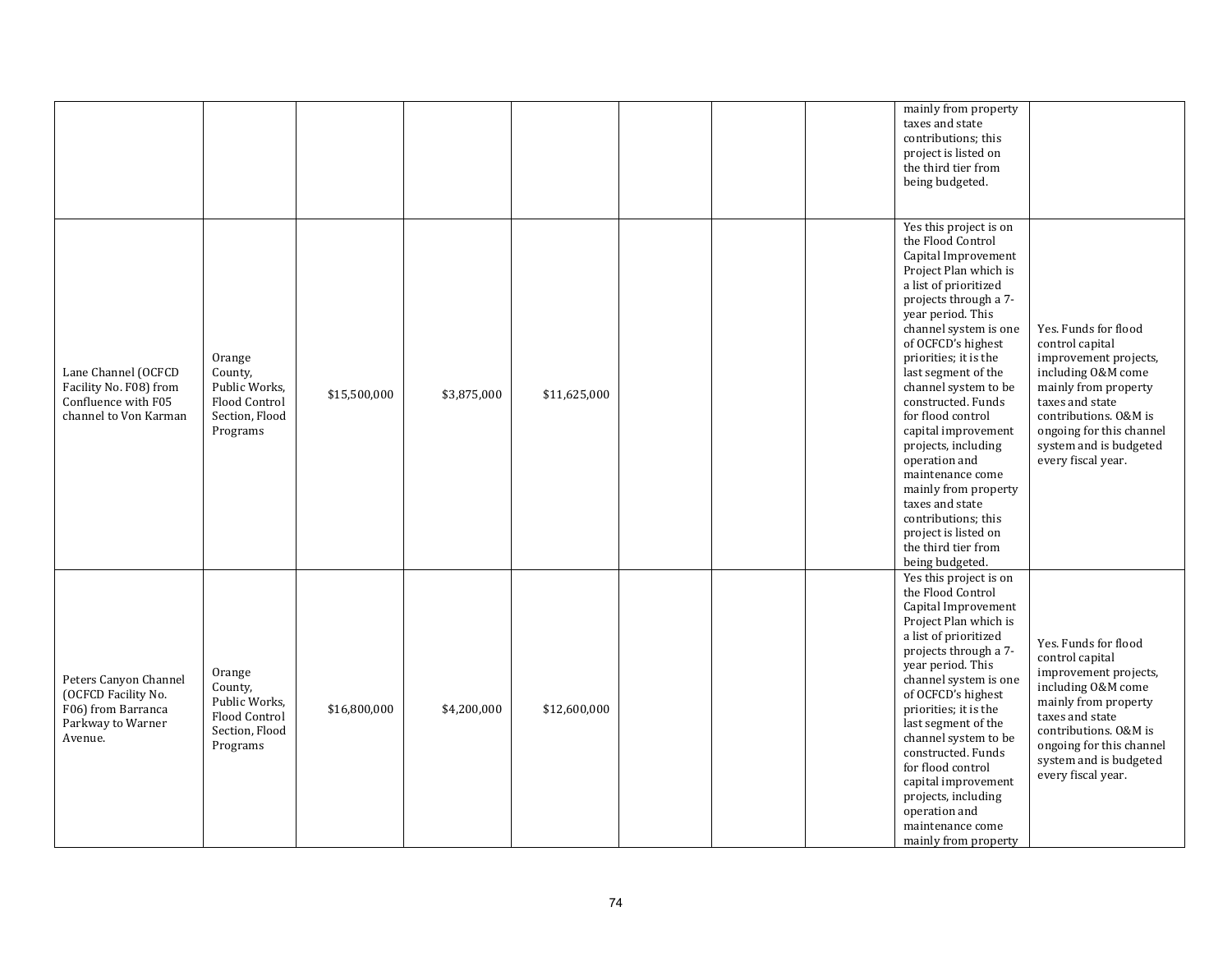|                                                                                                                                                                            |                                                                                          |              |             |              |  | taxes and state<br>contributions; this<br>project is listed on<br>the third tier from<br>being budgeted.                                                                                                                                                                                                                                                                                                                                                                                                  |                                                                                                                                                                                                                                        |
|----------------------------------------------------------------------------------------------------------------------------------------------------------------------------|------------------------------------------------------------------------------------------|--------------|-------------|--------------|--|-----------------------------------------------------------------------------------------------------------------------------------------------------------------------------------------------------------------------------------------------------------------------------------------------------------------------------------------------------------------------------------------------------------------------------------------------------------------------------------------------------------|----------------------------------------------------------------------------------------------------------------------------------------------------------------------------------------------------------------------------------------|
| Westminster Channel<br>(OCFCD Facility No.<br>C04) from downstream<br>Bolsa Chica Street to<br>upstream the<br>intersection of<br>Springdale Street and<br>Edinger Avenue. | Orange<br>County,<br>Public Works,<br><b>Flood Control</b><br>Section, Flood<br>Programs | \$16,900,000 | \$4,225,000 | \$12,675,000 |  | Yes, this project is on<br>the Flood Control<br>Capital Improvement<br>Project Plan which is<br>a list of prioritized<br>projects through a 7-<br>year period. This<br>channel system is a<br>high priority; it<br>overflows into the<br>largest Special Flood<br>Hazard Area in<br>Orange County, the<br>East Garden Grove-<br>Wintersburg Channel.<br>Funds for flood<br>control capital<br>improvement<br>projects, including<br>0&M come mainly<br>from property taxes<br>and state<br>contributions. | Yes. Funds for flood<br>control capital<br>improvement projects,<br>including O&M come<br>mainly from property<br>taxes and state<br>contributions. O&M is<br>ongoing for this channel<br>system and is budgeted<br>every fiscal year. |
| Carbon Creek Channel<br>(OCFCD Facility No.<br>B01) from upstream<br>Gilbert Street to<br>downstream I-5<br>Freeway including<br>B01P01 & B01B02                           | Orange<br>County,<br>Public Works,<br>Flood Control<br>Section, Flood<br>Programs        | \$20,000,000 | \$5,000,000 | \$15,000,000 |  | Yes, this project is on<br>the Flood Control<br>Capital Improvement<br>Project Plan which is<br>a list of prioritized<br>projects through a 7-<br>year period. This<br>channel system is one<br>of OCFCD's highest<br>priority capital<br>improvement<br>projects; when the<br>downstream<br>segments are<br>constructed, this<br>project will advance<br>the tiers towards the<br>budgeted year. If it<br>advances to a<br>budgeted year in                                                              | Yes. Funds for flood<br>control capital<br>improvement projects,<br>including O&M come<br>mainly from property<br>taxes and state<br>contributions. O&M is<br>ongoing for this channel<br>system and is budgeted<br>every fiscal year. |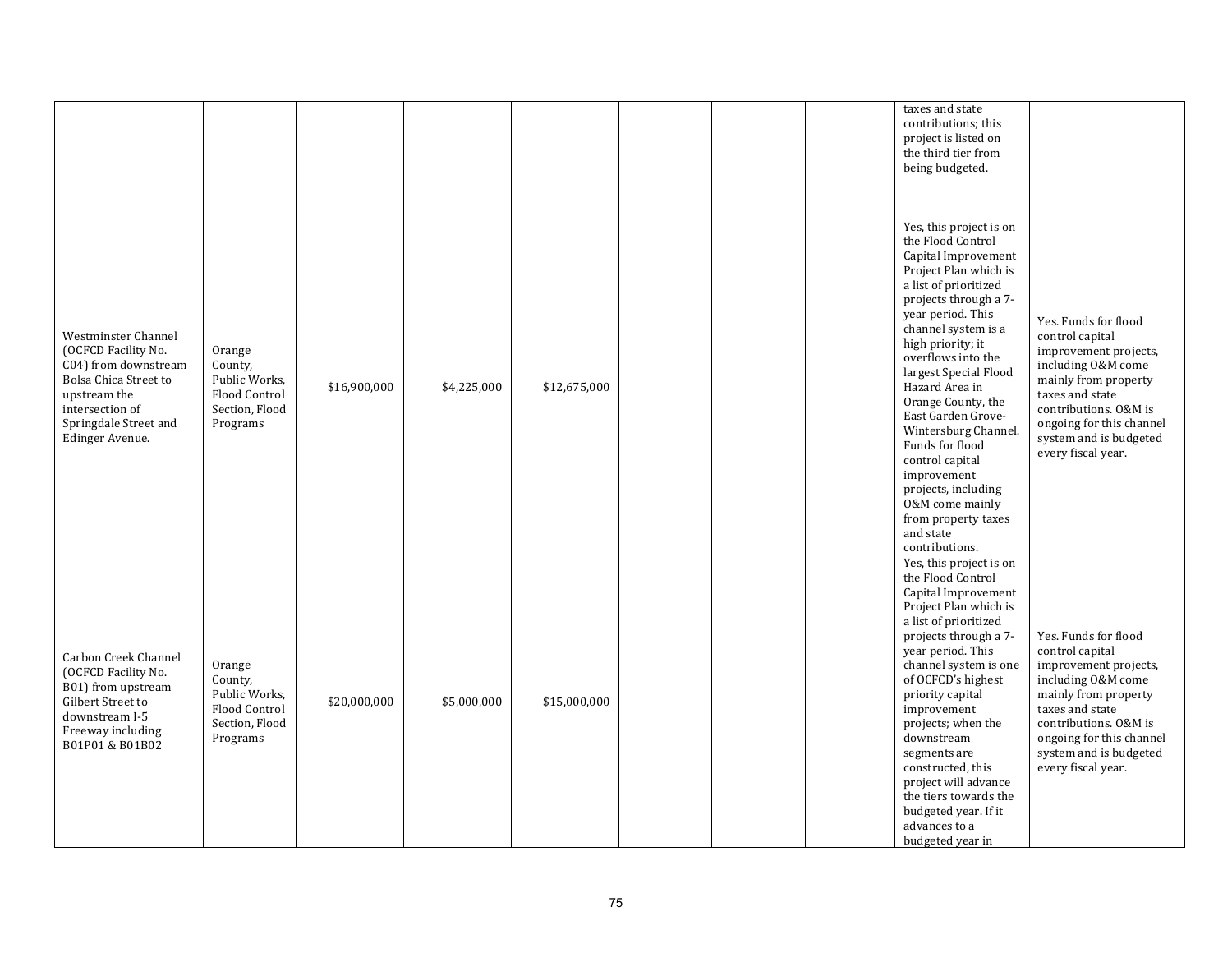|                                                                                                                                                                             |                                                                                   |              |             |              |  | mid-fiscal year, funds<br>will be appropriated<br>to construct this<br>project. Funds for<br>flood control capital<br>improvement<br>projects,                                                                                                                                                                                                                                                                                                                                                           |                                                                                                                                                                                                                                        |
|-----------------------------------------------------------------------------------------------------------------------------------------------------------------------------|-----------------------------------------------------------------------------------|--------------|-------------|--------------|--|----------------------------------------------------------------------------------------------------------------------------------------------------------------------------------------------------------------------------------------------------------------------------------------------------------------------------------------------------------------------------------------------------------------------------------------------------------------------------------------------------------|----------------------------------------------------------------------------------------------------------------------------------------------------------------------------------------------------------------------------------------|
| Westminster Channel<br>(OCFCD Facility No.<br>C04) from upstream the<br>intersection of<br>Springdale Street and<br><b>Edinger Avenue to</b><br>downstream Bolsa<br>Avenue. | Orange<br>County,<br>Public Works,<br>Flood Control<br>Section, Flood<br>Programs | \$21,000,000 | \$5,250,000 | \$15,750,000 |  | Yes this project is on<br>the Flood Control<br>Capital Improvement<br>Project Plan which is<br>a list of prioritized<br>projects through a 7-<br>year period. This<br>channel system is a<br>high priority; it<br>overflows into the<br>largest Special Flood<br>Hazard Area in<br>Orange County, the<br>East Garden Grove-<br>Wintersburg Channel.<br>Funds for flood<br>control capital<br>improvement<br>projects, including<br>0&M come mainly<br>from property taxes<br>and state<br>contributions. | Yes. Funds for flood<br>control capital<br>improvement projects,<br>including 0&M come<br>mainly from property<br>taxes and state<br>contributions. O&M is<br>ongoing for this channel<br>system and is budgeted<br>every fiscal year. |
| Santa Ana-Santa Fe<br>Channel (OCFCD Facility<br>No. F10) from<br>confluence with Peters<br>Canyon Channel to<br>downstream Redhill<br>Avenue.                              | Orange<br>County,<br>Public Works,<br>Flood Control<br>Section, Flood<br>Programs | \$21,000,000 | \$5,250,000 | \$15,750,000 |  | Yes this project is on<br>the Flood Control<br>Capital Improvement<br>Project Plan which is<br>a list of prioritized<br>projects through a 7-<br>year period. This<br>channel system is one<br>of OCFCD's highest<br>priorities; it is the<br>last segment of the<br>channel system to be<br>constructed. Funds<br>for flood control<br>capital improvement<br>projects, including<br>0&M come mainly<br>from property taxes<br>and state<br>contributions; this                                         | Yes. Funds for flood<br>control capital<br>improvement projects,<br>including O&M come<br>mainly from property<br>taxes and state<br>contributions. O&M is<br>ongoing for this channel<br>system and is budgeted<br>every fiscal year. |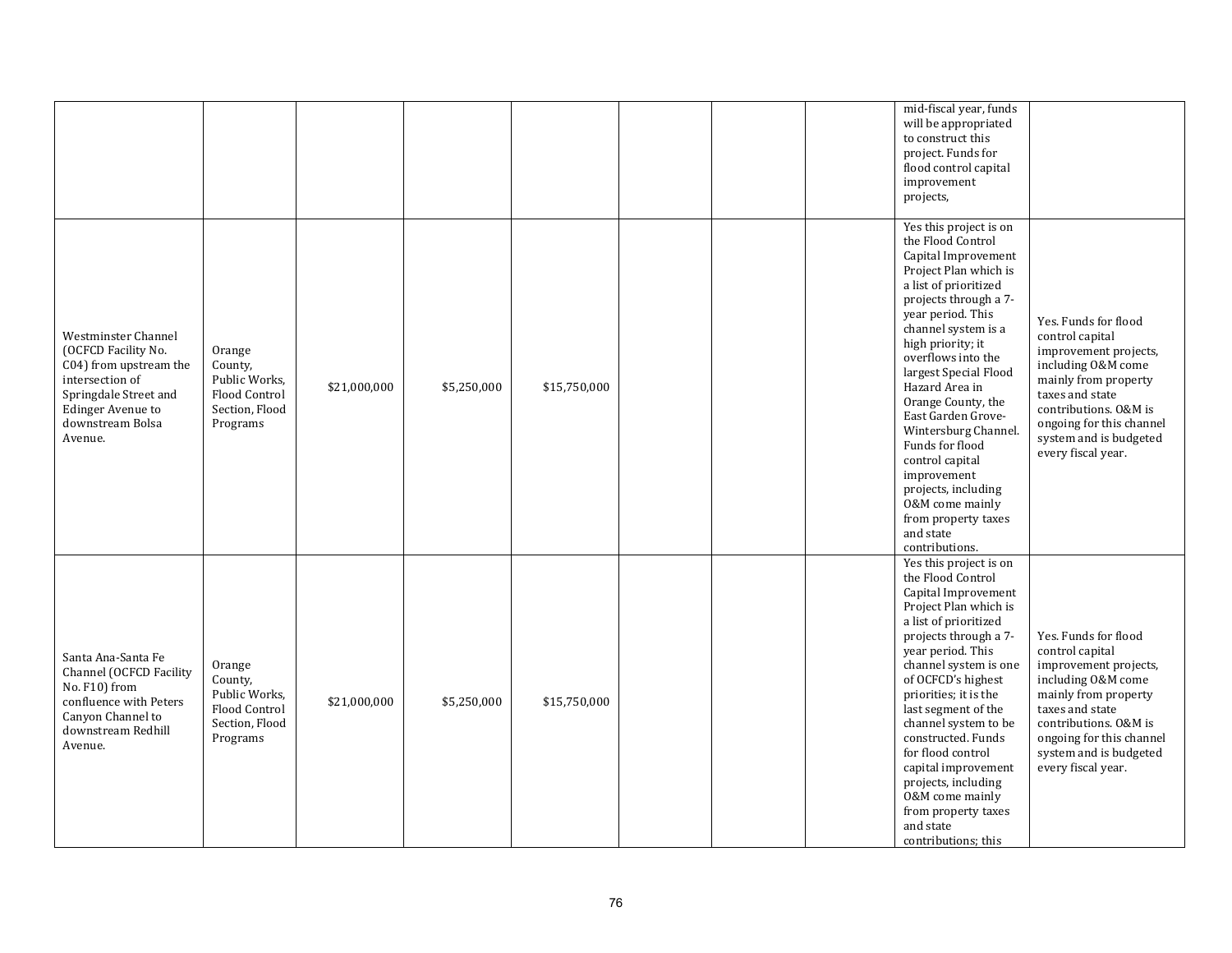|                                                                                                                          |                                                                                   |              |              |              |  | project is listed on<br>the third tier from<br>being budgeted.                                                                                                                                                                                                                                                                                                                                                                                                                                                                                                                         |                                                                                                                                                                                                                                        |
|--------------------------------------------------------------------------------------------------------------------------|-----------------------------------------------------------------------------------|--------------|--------------|--------------|--|----------------------------------------------------------------------------------------------------------------------------------------------------------------------------------------------------------------------------------------------------------------------------------------------------------------------------------------------------------------------------------------------------------------------------------------------------------------------------------------------------------------------------------------------------------------------------------------|----------------------------------------------------------------------------------------------------------------------------------------------------------------------------------------------------------------------------------------|
| Haster Retarding Basin<br>and Pump Station<br>(OCFCD Facility No.<br>C05B02/C05PS1)                                      | Orange<br>County,<br>Public Works,<br>Flood Control<br>Section, Flood<br>Programs | \$27,119,078 | \$6,779,770  | \$20,339,308 |  | Yes, this project is on<br>the Flood Control<br>Capital Improvement<br>Project Plan which is<br>a list of prioritized<br>projects through a 7-<br>year period. This<br>channel system is<br>OCFCD's highest<br>priority capital<br>improvement project;<br>when the<br>downstream<br>segments are<br>constructed, this<br>project will advance<br>the tiers towards the<br>budgeted year. If it<br>advances to a<br>budgeted year in<br>mid-fiscal year, funds<br>will be appropriated<br>to construct this<br>project. Funds for<br>flood control capital<br>improvement<br>projects. | Yes. Funds for flood<br>control capital<br>improvement projects,<br>including O&M come<br>mainly from property<br>taxes and state<br>contributions. O&M is<br>ongoing for this channel<br>system and is budgeted<br>every fiscal year. |
| East Garden Grove-<br>Wintersburg Channel<br>(OCFCD Facility No.<br>C05) from Tidegates to<br>upstream Warner<br>Avenue. | Orange<br>County,<br>Public Works,<br>Flood Control<br>Section, Flood<br>Programs | \$44,000,000 | \$11,000,000 | \$33,000,000 |  | Yes. Funds for flood<br>control capital<br>improvement<br>projects, including<br>0&M come mainly<br>from property taxes<br>and state<br>contributions. This<br>project has been<br>budgeted for this<br>fiscal year and will<br>continue to be<br>budgeted in next<br>fiscal year if<br>necessary. This is<br>OCFCD's highest                                                                                                                                                                                                                                                          | Yes. Funds for flood<br>control capital<br>improvement projects,<br>including O&M come<br>mainly from property<br>taxes and state<br>contributions. O&M is<br>ongoing for this channel<br>system and is budgeted<br>every fiscal year. |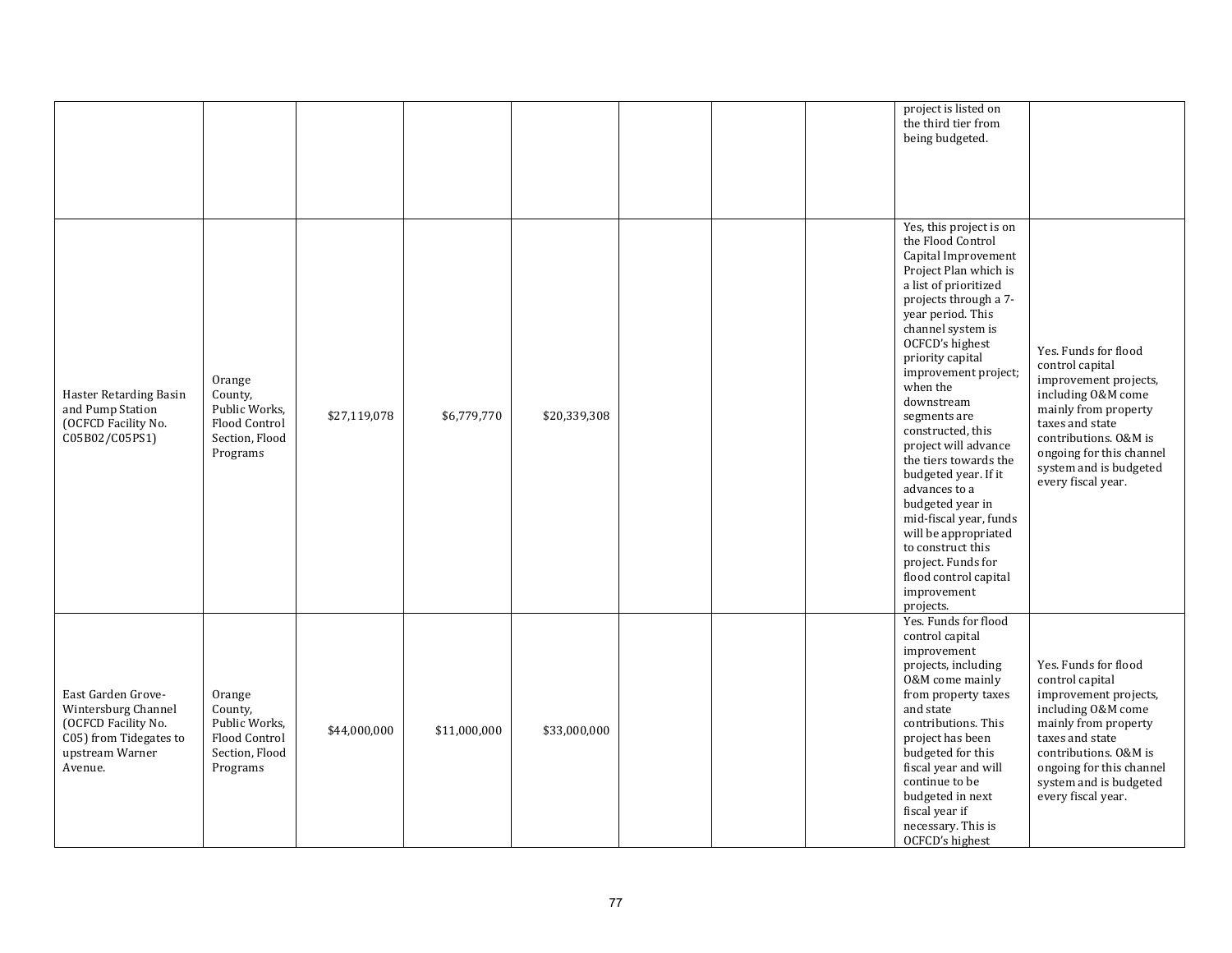|                                                                                               |                                                                                    |              |              |             |             |             | priority capital<br>improvement project.                                                                     |                                                                                                                                       |
|-----------------------------------------------------------------------------------------------|------------------------------------------------------------------------------------|--------------|--------------|-------------|-------------|-------------|--------------------------------------------------------------------------------------------------------------|---------------------------------------------------------------------------------------------------------------------------------------|
| Lake Mathews<br>Watershed Master<br>Water Quality<br><b>Improvement Project</b><br>Phase II   | Riverside<br>County Flood<br>Control &<br>Water<br>Conservation<br>District        | \$8,000,000  | \$6,000,000  | \$2,000,000 |             |             | \$1.3 M has been<br>secured among the 3<br>project partners. This<br>project is shown in<br>current budgets. | 0&M funding will be<br>provided by MWD and<br>the RCFC&WCD.<br>Maintenance is provided<br>by agencies with stable<br>funding sources. |
| San Jacinto River Gap<br>Project                                                              | Riverside<br><b>County Flood</b><br>Control &<br>Water<br>Conservation<br>District | \$40,000,000 | \$30,000,000 |             | \$6,000,000 | \$4,000,000 |                                                                                                              | 0&M will be provided by<br>the Lead Agency in<br>perpetuity. This funding<br>is certain.                                              |
| Well 17 & 18 Water<br><b>Treatment Facility</b>                                               | Rubidoux<br>Community<br>Services<br>District                                      | \$5,000,000  | \$5,000,000  |             |             |             |                                                                                                              | Potential adjustment to<br>user fees to cover the<br>costs of O&M for this<br>project.                                                |
| Goldenwest 6 MG Tank                                                                          | Rubidoux<br>Community<br>Services<br>District                                      | \$4,750,000  | \$4,750,000  |             |             |             |                                                                                                              | The project will have<br>minimal initial impact to<br>the RCSD O&M budget.                                                            |
| 24" Mission Blvd<br>Pipeline (Carrera to<br>Goldenwest tank)                                  | Rubidoux<br>Community<br>Services<br>District                                      | \$1,500,000  | \$1,500,000  |             |             |             |                                                                                                              | Proposed project will<br>have minimal impact on<br>existing O&M costs.                                                                |
| Rubidoux Community<br>Services District<br>Emergency<br>Interconnections                      | Rubidoux<br>Community<br>Services<br>District                                      | \$2,000,000  | \$2,000,000  |             |             |             |                                                                                                              | Proposed project will<br>have minimal impact on<br>existing O&M costs.                                                                |
| Septic System Source<br><b>Water Elimination</b><br><b>Water Source Protection</b><br>Project | Rubidoux<br>Community<br>Services<br>District                                      | \$3,000,000  | \$3,000,000  |             |             |             |                                                                                                              | Potential adjustment to<br>user fees to cover the<br>costs of O&M for this<br>project.                                                |
| Pacific Avenue 16" and<br>12" Water Pipeline                                                  | Rubidoux<br>Community<br>Services<br>District                                      | \$1,000,000  | \$1,000,000  |             |             |             |                                                                                                              | The proposed project will<br>have minimal impact on<br>existing O&M costs.                                                            |
| A Shared Workspace is<br>the Foundation for<br>Collaborative<br>Watershed                     | <b>S4S Solutions</b><br>Inc.                                                       | \$80,000     | \$60,000     |             |             | \$20,000    |                                                                                                              |                                                                                                                                       |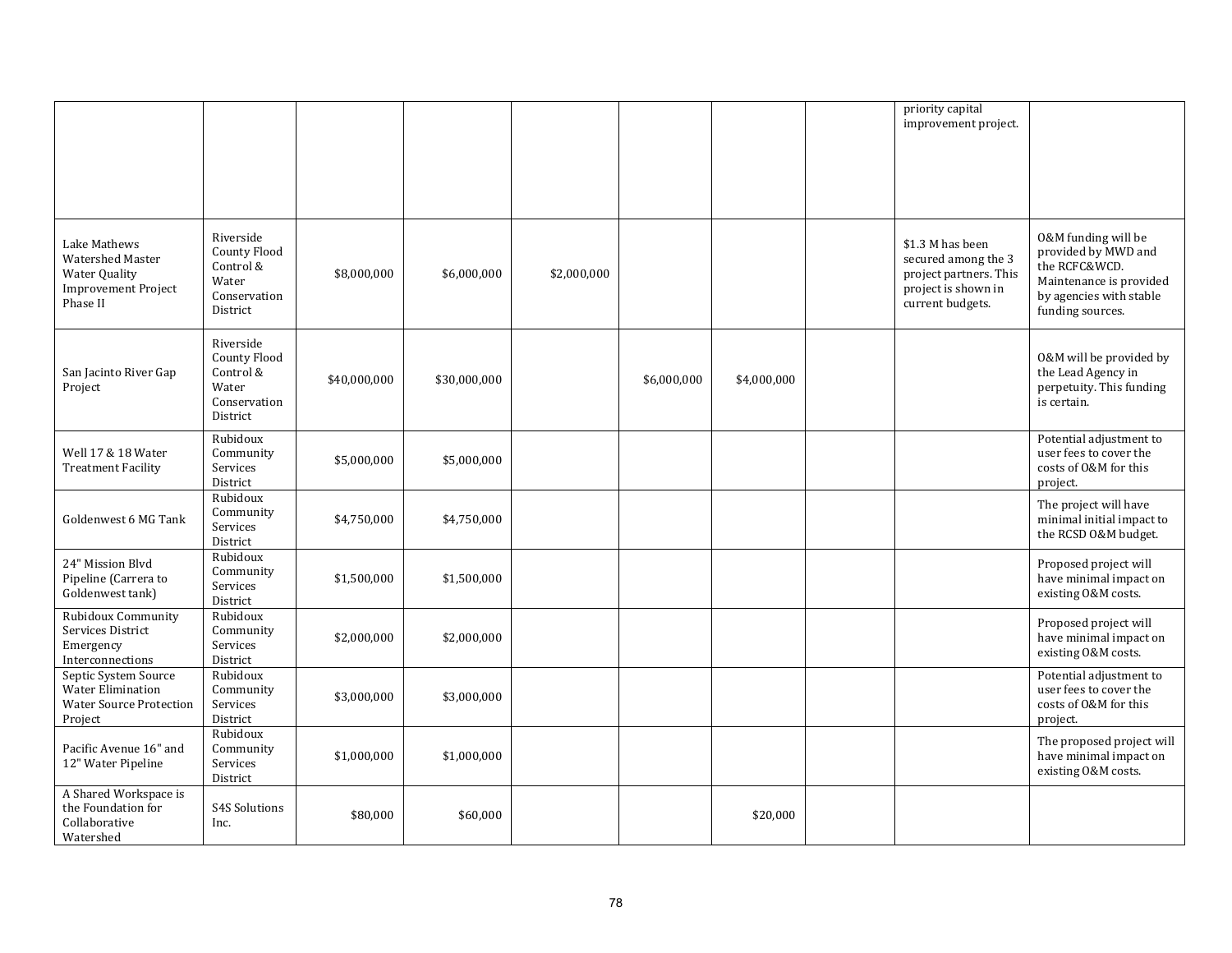| Management.                                     |                                                                 |              |             |              |  |                                                                                                                                                                                                                                                                                                                                                                                                                                                                                      |                                                                                                                                                                                                                                                                                                                                                                                                                                                                             |
|-------------------------------------------------|-----------------------------------------------------------------|--------------|-------------|--------------|--|--------------------------------------------------------------------------------------------------------------------------------------------------------------------------------------------------------------------------------------------------------------------------------------------------------------------------------------------------------------------------------------------------------------------------------------------------------------------------------------|-----------------------------------------------------------------------------------------------------------------------------------------------------------------------------------------------------------------------------------------------------------------------------------------------------------------------------------------------------------------------------------------------------------------------------------------------------------------------------|
| Cactus Basins No. 4 and<br>No. 5                | San<br>Bernardino<br><b>County Flood</b><br>Control<br>District | \$21,600,000 | \$6,600,000 | \$15,000,000 |  |                                                                                                                                                                                                                                                                                                                                                                                                                                                                                      | The project is located in<br>the Flood Control<br>Districts Zone 2. As such,<br>the project will receive<br>perpetual O&M funding<br>through the zones budget<br>by various means of<br>revenue such as property<br>taxes, interests, and<br>various fees. District staff<br>has discretion as to how<br>the budget is<br>appropriated and can<br>make adjustments to<br>ensure that all existing<br>facilities within the zone<br>are properly maintained<br>and operated. |
| Mission Zanja Creek<br><b>Feasibility Study</b> | San<br>Bernardino<br>County Flood<br>Control<br>District        | \$1,000,000  | \$250,000   | \$750,000    |  | The project is located<br>in the Flood Control<br>Districts Zone 3. As<br>such, the project will<br>receive perpetual<br>0&M funding through<br>the zones budget by<br>various means of<br>revenue such as<br>property taxes,<br>interests, and various<br>fees. District staff has<br>discretion as to how<br>the budget is<br>appropriated and can<br>make adjustments to<br>ensure that all<br>existing facilities<br>within the zone are<br>properly maintained<br>and operated. | The project is located in<br>the Flood Control<br>Districts Zone 3. As such,<br>the project will receive<br>perpetual O&M funding<br>through the zones budget<br>by various means of<br>revenue such as property<br>taxes, interests, and<br>various fees. District staff<br>has discretion as to how<br>the budget is<br>appropriated and can<br>make adjustments to<br>ensure that all existing<br>facilities within the zone<br>are properly maintained<br>and operated. |
| Cable Creek Basin and<br>Spreading Grounds      | San<br>Bernardino<br><b>County Flood</b><br>Control<br>District | \$1,000,000  | \$250,000   | \$750,000    |  | The project is located<br>in the Flood Control<br>Districts Zone-2.<br>District staff has<br>proposed that the<br>project be funded in<br>Fiscal Years 2010/11<br>and 2011/12.                                                                                                                                                                                                                                                                                                       | The project is located in<br>the Flood Control<br>Districts Zone-2. As such,<br>the project will receive<br>perpetual O&M funding<br>through the zones annual<br>budget by various means<br>of revenue such as<br>property taxes, interests,                                                                                                                                                                                                                                |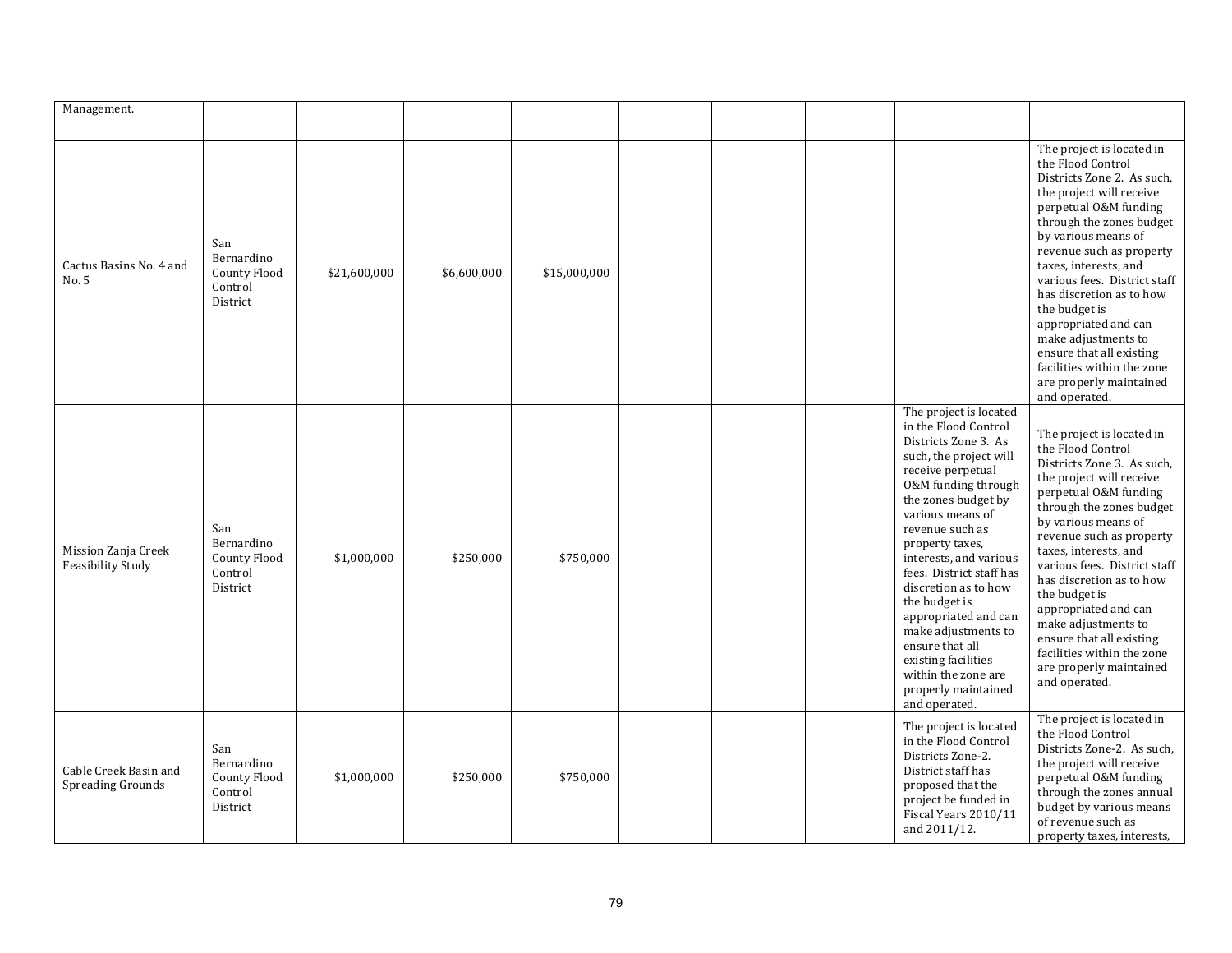|                                            |                                                                 |             |             |             |  |  | and various fees. District<br>staff has discretion as to<br>how the budget is<br>appropriated and can<br>make adjustments to<br>ensure that all existing<br>facilities within the zone<br>are properly maintained                                                                                                                                                                                                                                                                            |
|--------------------------------------------|-----------------------------------------------------------------|-------------|-------------|-------------|--|--|----------------------------------------------------------------------------------------------------------------------------------------------------------------------------------------------------------------------------------------------------------------------------------------------------------------------------------------------------------------------------------------------------------------------------------------------------------------------------------------------|
| Lytle Cajon Basin                          | San<br>Bernardino<br><b>County Flood</b><br>Control<br>District | \$1,000,000 | \$250,000   | \$750,000   |  |  | and operated.<br>The project is located in<br>the Flood Control<br>Districts Zone 2. As such,<br>the project will receive<br>perpetual O&M funding<br>through the zones budget<br>by various means of<br>revenue such as property<br>taxes, interests, and<br>various fees. District staff<br>has discretion as to how<br>the budget is<br>appropriated and can<br>make adjustments to<br>ensure that all existing<br>facilities within the zone<br>are properly maintained<br>and operated. |
| Etiwanda/San Sevaine<br>Basins 1 through 4 | San<br>Bernardino<br>County Flood<br>Control<br>District        | \$4,000,000 | \$1,000,000 | \$3,000,000 |  |  | The project is located in<br>Flood Control District<br>Zone 1. As such, the<br>project will receive<br>perpetual O&M funding<br>through the zones budget<br>by various means of<br>revenue such as property<br>taxes, interests, and<br>various fees. District staff<br>has discretion as to how<br>the budget is<br>appropriated and can<br>make adjustments to<br>ensure that all existing<br>facilities within the zone<br>are properly maintained<br>and operated.                       |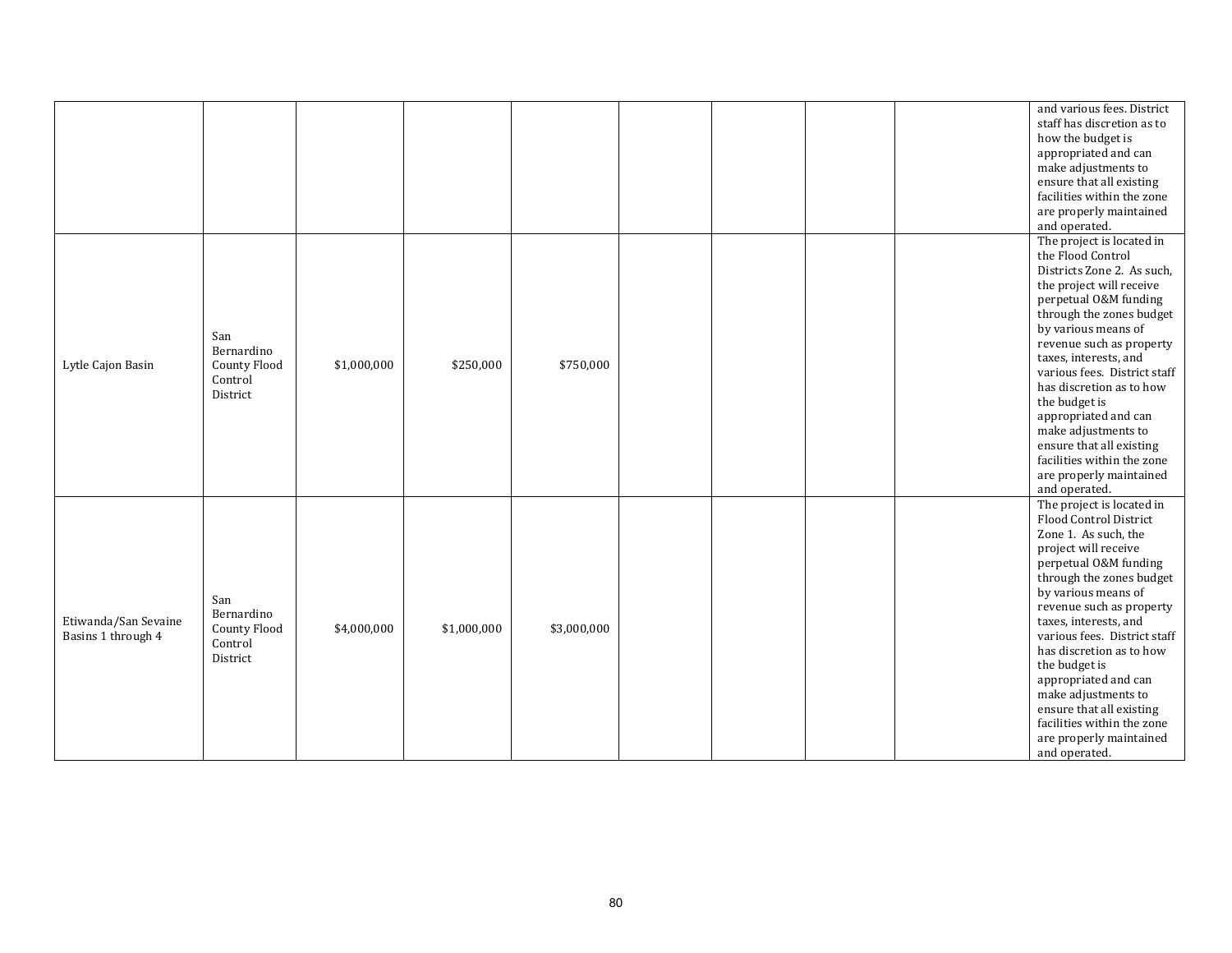| West Fontana Basin                                          | San<br>Bernardino<br>County Flood<br>Control<br>District      | \$10,000,000 | \$2,000,000  | \$8,000,000 |  |                                           | The project is located in<br>the Flood Control<br>Districts Second Zone. As<br>such, the project will<br>receive perpetual O&M<br>funding through the<br>zones budget by various<br>means of revenue such as<br>property taxes, interests,<br>and various fees. District<br>staff has discretion as to<br>how the budget is<br>appropriated and can<br>make adjustments to<br>ensure that all existing<br>facilities within the zone<br>are properly maintained<br>and operated. |
|-------------------------------------------------------------|---------------------------------------------------------------|--------------|--------------|-------------|--|-------------------------------------------|----------------------------------------------------------------------------------------------------------------------------------------------------------------------------------------------------------------------------------------------------------------------------------------------------------------------------------------------------------------------------------------------------------------------------------------------------------------------------------|
| Cactus Basins No. 3 and<br>No. 3A                           | San<br>Bernardino<br>County Flood<br>Control<br>District      | \$10,000,000 | \$1,000,000  | \$9,000,000 |  |                                           | The project is located in<br>the Flood Control<br>Districts Second Zone. As<br>such, the project will<br>receive perpetual O&M<br>funding through the<br>zones budget by various<br>means of revenue such as<br>property taxes, interests,<br>and various fees. District<br>staff has discretion as to<br>how the budget is<br>appropriated and can<br>make adjustments to<br>ensure that all existing<br>facilities within the zone<br>are properly maintained<br>and operated. |
| Seven Oaks Dam and<br><b>Reservoir Construction</b><br>Area | San<br>Bernardino<br>Valley<br>Municipal<br>Water<br>District | \$31,322,347 | \$23,491,760 | \$7,830,587 |  | Funding will be<br>provided by<br>SBVMWD. | Annual maintenance cost<br>estimated at \$2,951,309.                                                                                                                                                                                                                                                                                                                                                                                                                             |
| <b>DWR Pump Station</b><br>Alternative 2                    | San<br>Bernardino<br>Valley<br>Municipal<br>Water<br>District | \$23,000,000 | \$17,475,000 | \$5,525,000 |  | Funding will be<br>provided by<br>SBVMWD. |                                                                                                                                                                                                                                                                                                                                                                                                                                                                                  |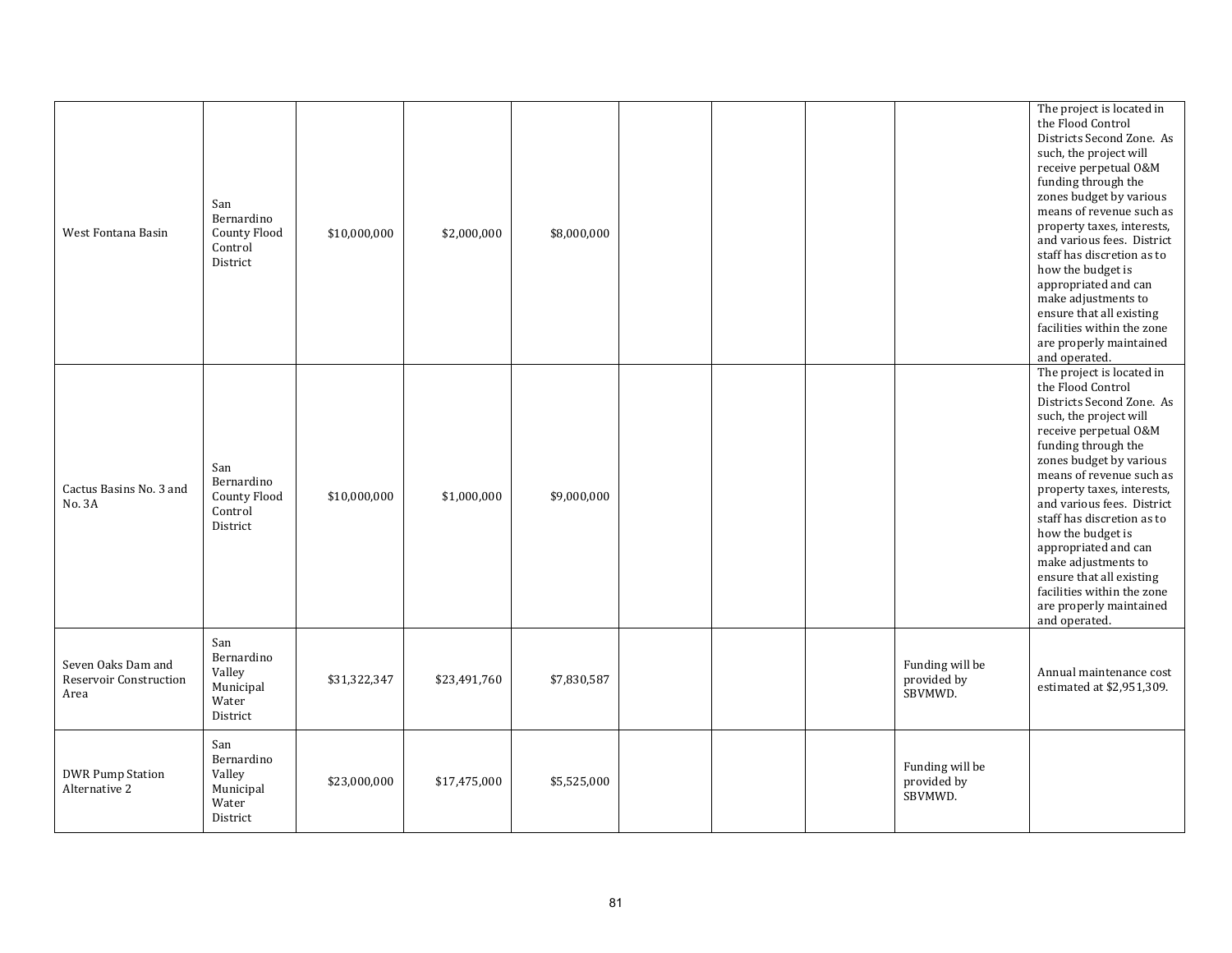| <b>DWR Pump Station</b><br>Alternative 1                                | San<br>Bernardino<br>Valley<br>Municipal<br>Water<br>District | \$23,000,000 | \$17,475,000 | \$5,525,000  |  | Funding will be<br>provided by<br>SBVMWD. |                                                      |
|-------------------------------------------------------------------------|---------------------------------------------------------------|--------------|--------------|--------------|--|-------------------------------------------|------------------------------------------------------|
| Surface Water<br>Treatment Plant(s)                                     | San<br>Bernardino<br>Valley<br>Municipal<br>Water<br>District | \$70,000,000 | \$52,500,000 | \$17,500,000 |  | Funding will be<br>provided by<br>SBVMWD. | Annual maintenance cost<br>estimated at \$1,900,000. |
| Active Recharge Project<br>in the Tributaries of the<br>Santa Ana River | San<br>Bernardino<br>Valley<br>Municipal<br>Water<br>District |              |              |              |  | TBD. Conceptual<br>Design Phase.          |                                                      |
| West End Pump Station                                                   | San<br>Bernardino<br>Valley<br>Municipal<br>Water<br>District | \$10,000,000 | \$7,500,000  | \$2,500,000  |  | Funding will be<br>provided by<br>SBVMWD. | Annual maintenance cost<br>estimated at \$872,000.   |
| Lytle Creek Turnout                                                     | San<br>Bernardino<br>Valley<br>Municipal<br>Water<br>District | \$2,300,000  | \$1,725,000  | \$575,000    |  | Provided by<br>SBVMWD.                    | Annual maintenance cost<br>estimated at \$362,752.   |
| Orange Street Connector<br>Pipeline                                     | San<br>Bernardino<br>Valley<br>Municipal<br>Water<br>District | \$4,900,000  | \$3,675,500  | \$1,225,000  |  | Funding will be<br>provided by<br>SBVMWD. | Annual maintenance cost<br>estimated at \$427,280.   |
| Santa Ana River<br><b>Construction Area</b>                             | San<br>Bernardino<br>Valley<br>Municipal<br>Water<br>District | \$41,061,082 | \$30,795,812 | \$10,265,270 |  | Funding will be<br>provided by<br>SBVMWD. | Annual maintenance cost<br>estimated at \$4,010,600. |
| <b>Baseline Feeder West</b><br>Extension                                | San<br>Bernardino<br>Valley<br>Municipal<br>Water<br>District | \$30,300,000 | \$22,725,000 | \$7,575,000  |  | Funding will be<br>provided by<br>SBVMWD. |                                                      |
| City Creek Crossing                                                     | San<br>Bernardino                                             | \$5,200,000  | \$3,900,000  | \$1,300,000  |  | Funding will be<br>provided by            | Annual maintenance cost<br>estimated at \$453,440    |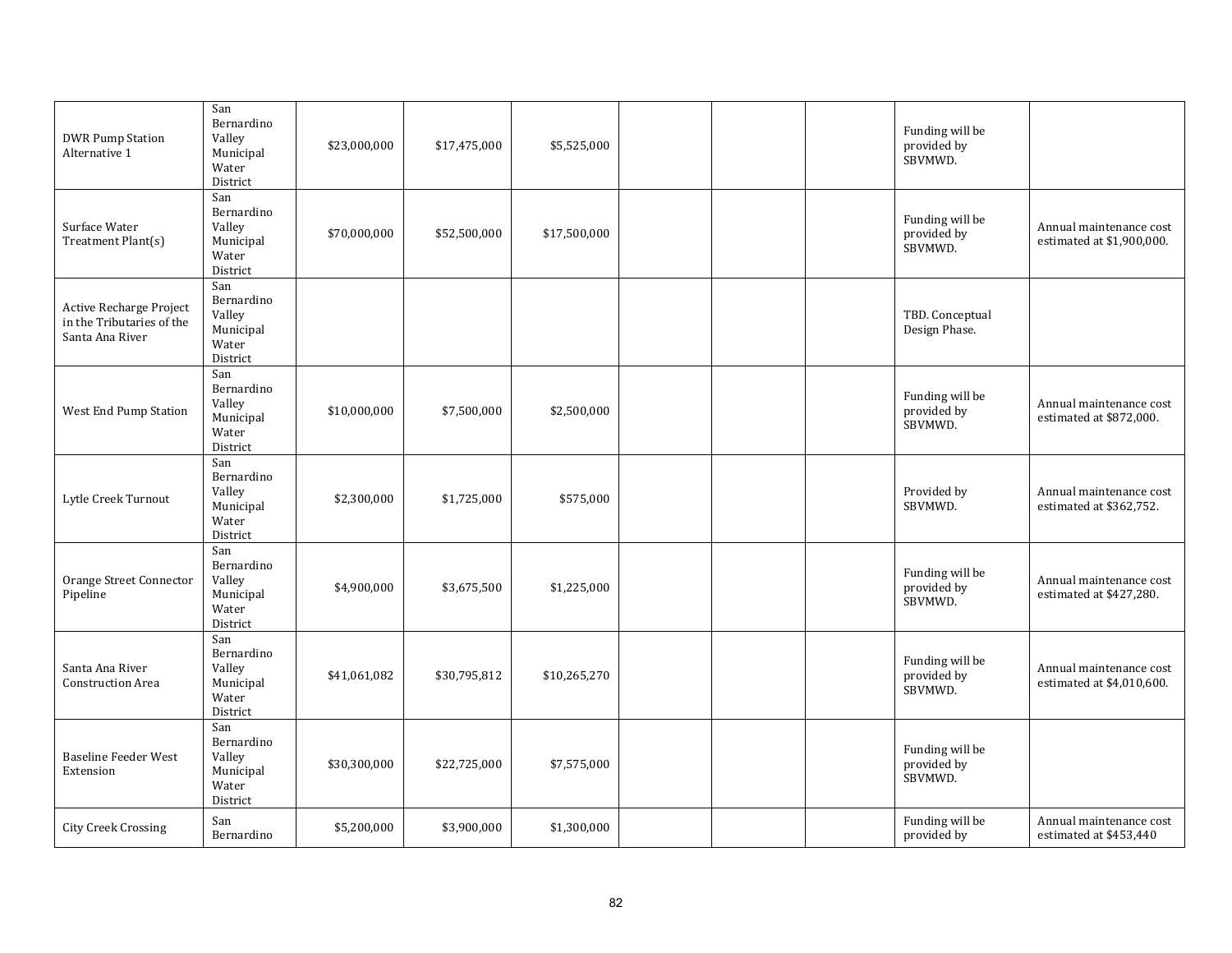|                                                              | Valley                                                        |             |             |           |  | SBVMWD.                                                                                                                                                                                                                                               |                                                                     |
|--------------------------------------------------------------|---------------------------------------------------------------|-------------|-------------|-----------|--|-------------------------------------------------------------------------------------------------------------------------------------------------------------------------------------------------------------------------------------------------------|---------------------------------------------------------------------|
|                                                              | Municipal<br>Water                                            |             |             |           |  |                                                                                                                                                                                                                                                       |                                                                     |
|                                                              | District                                                      |             |             |           |  |                                                                                                                                                                                                                                                       |                                                                     |
| Model Institutional<br><b>Water Conservation</b><br>Makeover | San<br>Bernardino<br>Valley<br>Municipal<br>Water<br>District | \$345,000   | \$258,750   | \$86,250  |  | A variety of grant,<br>rebate, and public<br>funds available for<br>this purpose will be<br>utilized. Additional<br>funding will be<br>provided by<br>SBVMWD. In-kind<br>assistance from<br>CSUSB faculty and<br>students will be<br>donated in-kind. | Annual maintenance cost<br>estimated at \$30,084                    |
| Yucaipa Lakes Pipeline<br>Replacement                        | San<br>Bernardino<br>Valley<br>Municipal<br>Water<br>District | \$760,000   | \$570,000   | \$190,000 |  | Funding will be<br>provided by<br>SBVMWD.                                                                                                                                                                                                             | Annual maintenance cost<br>estimated at \$66,272.                   |
| Mentone Pipeline                                             | San<br>Bernardino<br>Valley<br>Municipal<br>Water<br>District | \$1,090,000 | \$817,500   | \$272,500 |  | Funding will be<br>provided by<br>SBVMWD.                                                                                                                                                                                                             | Estimated to be \$95,048<br>(assuming project life of<br>20 years). |
| Devil Canyon<br><b>Construction Area</b>                     | San<br>Bernardino<br>Valley<br>Municipal<br>Water<br>District | \$1,720,000 | \$1,290,000 | \$430,000 |  | Funding will be<br>provided by<br>SBVMWD.                                                                                                                                                                                                             | Annual maintenance cost<br>estimated at \$157,984.                  |
| Redlands Reservoir                                           | San<br>Bernardino<br>Valley<br>Municipal<br>Water<br>District | \$1,800,000 | \$1,350,000 | \$450,000 |  | Funding will be<br>provided by<br>SBVMWD.                                                                                                                                                                                                             | Annual maintenance cost<br>estimated at \$156,960.                  |
| Glen Helen Turnout                                           | San<br>Bernardino<br>Valley<br>Municipal<br>Water<br>District | \$1,860,000 | \$1,395,000 | \$465,000 |  | Funding provided by<br>SBVMWD.                                                                                                                                                                                                                        | Annual maintenance cost<br>estimated at \$362,752.                  |
| San Bernardino Pump<br>Station #1                            | San<br>Bernardino<br>Valley<br>Municipal                      | \$2,900,000 | \$2,175,000 | \$725,000 |  | Funding will be<br>provided by<br>SBVMWD.                                                                                                                                                                                                             |                                                                     |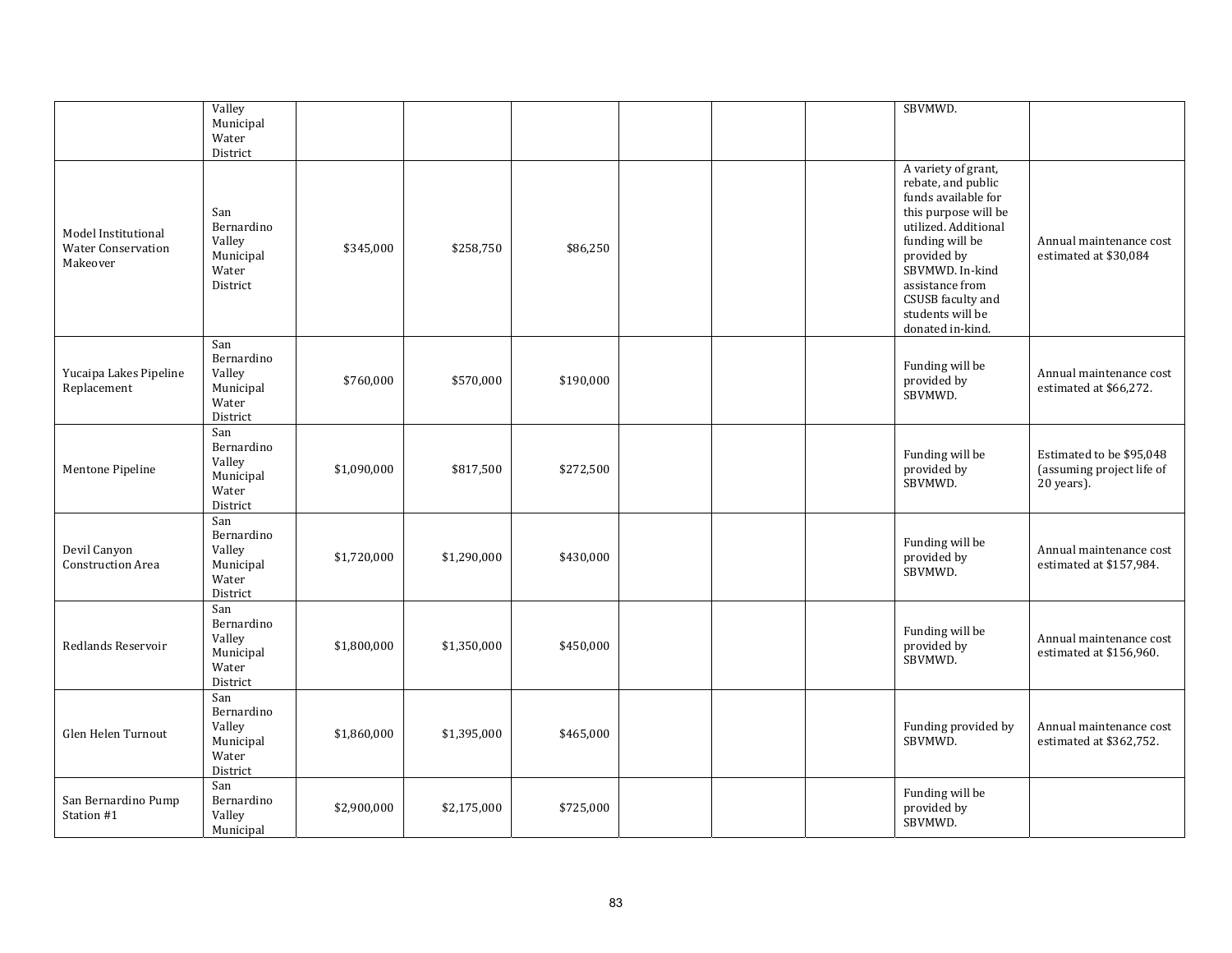|                                                                                    | Water<br>District                                             |              |             |             |  |                                                                                                                                        |                                                                                      |
|------------------------------------------------------------------------------------|---------------------------------------------------------------|--------------|-------------|-------------|--|----------------------------------------------------------------------------------------------------------------------------------------|--------------------------------------------------------------------------------------|
| Baseline Feeder Pump<br>Station (East and/or<br>West Alternative)                  | San<br>Bernardino<br>Valley<br>Municipal<br>Water<br>District | \$3,100,000  | \$2,325,000 | \$775,000   |  | Funding will be<br>provided by<br>SBVMWD.                                                                                              |                                                                                      |
| Yucaipa Connector                                                                  | San<br>Bernardino<br>Valley<br>Municipal<br>Water<br>District | \$4,500,000  | \$3,375,000 | \$1,125,000 |  | Funding will be<br>provided by<br>SBVMWD.                                                                                              | Annual maintenance cost<br>estimated at \$392,400.                                   |
| Alabama Street Well<br>Field                                                       | San<br>Bernardino<br>Valley<br>Municipal<br>Water<br>District | \$4,500,000  | \$3,375,000 | \$1,125,000 |  | Funding will be<br>provided by<br>SBVMWD.                                                                                              | Annual maintenance cost<br>estimated at \$392,400.                                   |
| San Bernardino<br>Reservoir                                                        | San<br>Bernardino<br>Valley<br>Municipal<br>Water<br>District | \$4,500,000  | \$3,375,000 | \$1,125,000 |  | Funding will be<br>provided by<br>SBVMWD.                                                                                              |                                                                                      |
| <b>Baseline Feeder Well</b><br>Replacement Project                                 | San<br>Bernardino<br>Valley<br>Municipal<br>Water<br>District | \$7,430,000  | \$5,572,500 | \$1,857,500 |  | Funding will be<br>provided by<br>SBVMWD, West<br>Valley Water District,<br>City of Rialto and<br>Riverside Highland<br>Water Company. |                                                                                      |
| <b>Enhanced Stormwater</b><br>Capture and Recharge<br>along the Santa Ana<br>River | San<br>Bernardino<br>Valley<br>Municipal<br>Water<br>District | \$8,000,000  | \$6,000,000 | \$2,000,000 |  | Funding will be<br>provided by<br>SBVMWD, WMWD,<br>and the City of<br>Riverside.                                                       | Annual maintenance cost<br>estimated at \$977,600.                                   |
| Alabama Street<br><b>Connector Pipeline</b>                                        | San<br>Bernardino<br>Valley<br>Municipal<br>Water<br>District | \$9,000,000  | \$6,750,000 | \$2,250,000 |  | Funding will be<br>provided by<br>SBVMWD.                                                                                              | Annual maintenance cost<br>estimated at \$784,800.                                   |
| South End Feeder                                                                   | San<br>Bernardino<br>Valley<br>Municipal<br>Water             | \$11,500,000 | \$8,625,000 | \$2,875,000 |  | Funding will be<br>provided by<br>SBVMWD                                                                                               | No, but annual cost will<br>be \$1,002,800 for its<br>projected 20 year<br>lifespan. |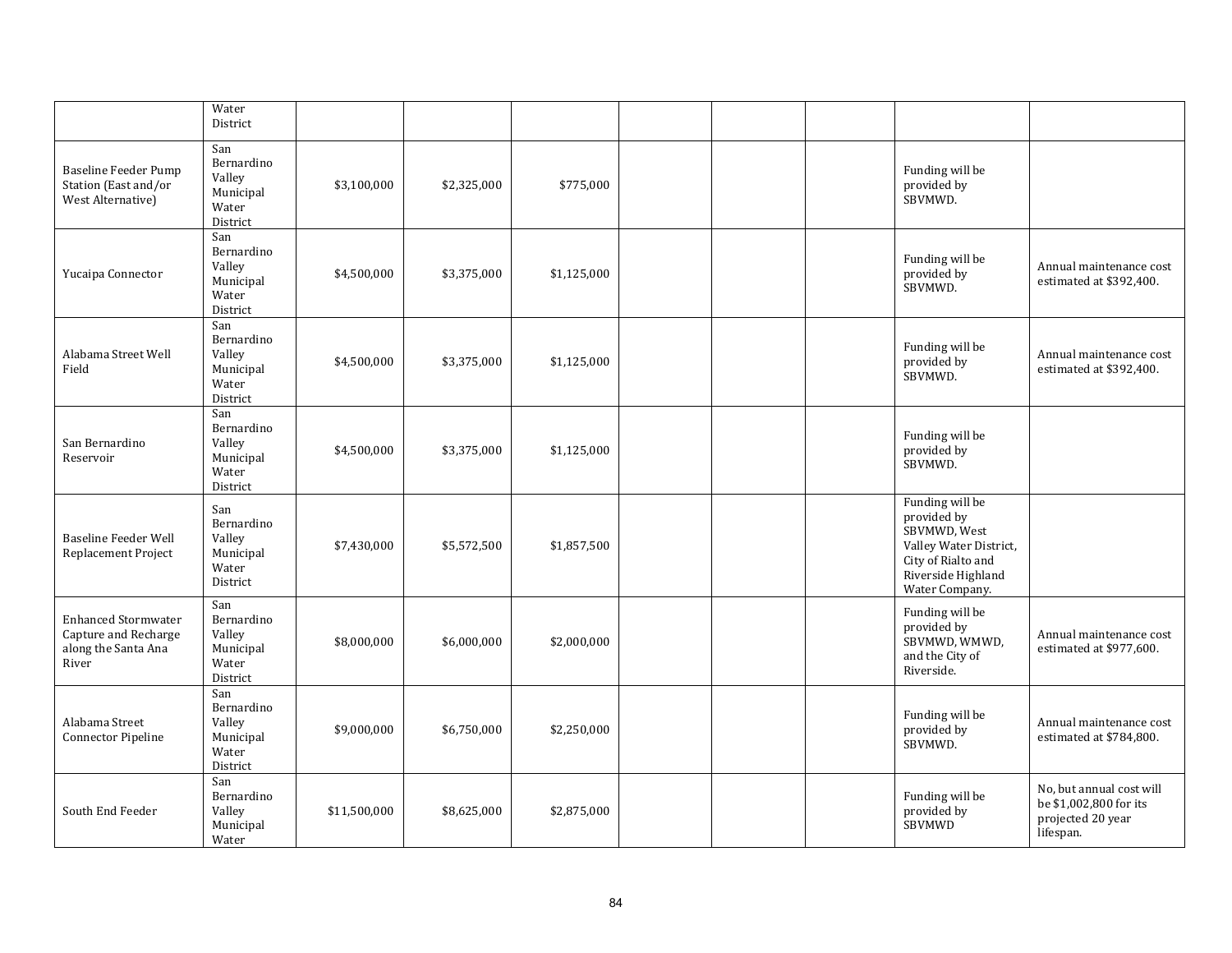|                                                                                             | District                                                      |              |              |              |  |                                                                                                                |                                                      |
|---------------------------------------------------------------------------------------------|---------------------------------------------------------------|--------------|--------------|--------------|--|----------------------------------------------------------------------------------------------------------------|------------------------------------------------------|
| San Bernardino Pump<br>Station #2                                                           | San<br>Bernardino<br>Valley<br>Municipal<br>Water<br>District | \$12,000,000 | \$9,000,000  | \$3,000,000  |  | Funding will be<br>provided by<br>SBVMWD.                                                                      | Annual maintenance cost<br>estimated at \$1,046,400. |
| Yucaipa Lakes Pump<br>Station                                                               | San<br>Bernardino<br>Valley<br>Municipal<br>Water<br>District | \$12,900,000 | \$9,675,000  | \$3,225,000  |  | Funding will be<br>provided by<br>SBVMWD.                                                                      | Annual maintenance cost<br>estimated at \$1,364,880. |
| Lytle Creek<br><b>Construction Area</b>                                                     | San<br>Bernardino<br>Valley<br>Municipal<br>Water<br>District | \$13,500,000 | \$10,125,000 | \$3,375,000  |  | Funding will be<br>provided by<br>SBVMWD.                                                                      | Annual maintenance cost<br>estimated at \$1,364,400. |
| <b>Enhanced Stormwater</b><br>Capture and Recharge<br>along the Santa Ana<br>River Phase II | San<br>Bernardino<br>Valley<br>Municipal<br>Water<br>District | \$22,000,000 | \$16,500,000 | \$5,500,000  |  | Funding will be<br>provided by<br>SBVMWD, Western<br>Municipal Water<br>District and the City<br>of Riverside. | Annual maintenance cost<br>estimated at \$1,000,000. |
| 9th Street Feeder                                                                           | San<br>Bernardino<br>Valley<br>Municipal<br>Water<br>District | \$24,100,000 | \$18,075,000 | \$6,025,000  |  | Funding will be<br>provided by<br>SBVMWD.                                                                      | Annual maintenance cost<br>estimated at \$2,101,520. |
| Foothill Pipeline<br>Enlargement                                                            | San<br>Bernardino<br>Valley<br>Municipal<br>Water<br>District | \$25,000,000 | \$18,750,000 | \$6,250,000  |  | Funding will be<br>provided by<br>SBVMWD.                                                                      | Annual maintenance cost<br>estimated at \$2,180,000. |
| Morton Canyon<br>Hydroelectric<br><b>Generation Plant</b>                                   | San<br>Bernardino<br>Valley<br>Municipal<br>Water<br>District | \$38,000,000 | \$28,500,000 | \$9,500,000  |  | Funding will be<br>provided by<br>SBVMWD.                                                                      | Annual maintenance cost<br>estimated at \$3,313,625. |
| Central Feeder Pipeline                                                                     | San<br>Bernardino<br>Valley<br>Municipal<br>Water<br>District | \$41,213,536 | \$30,910,152 | \$10,303,384 |  | Funding provided by<br>SBVMWD.                                                                                 |                                                      |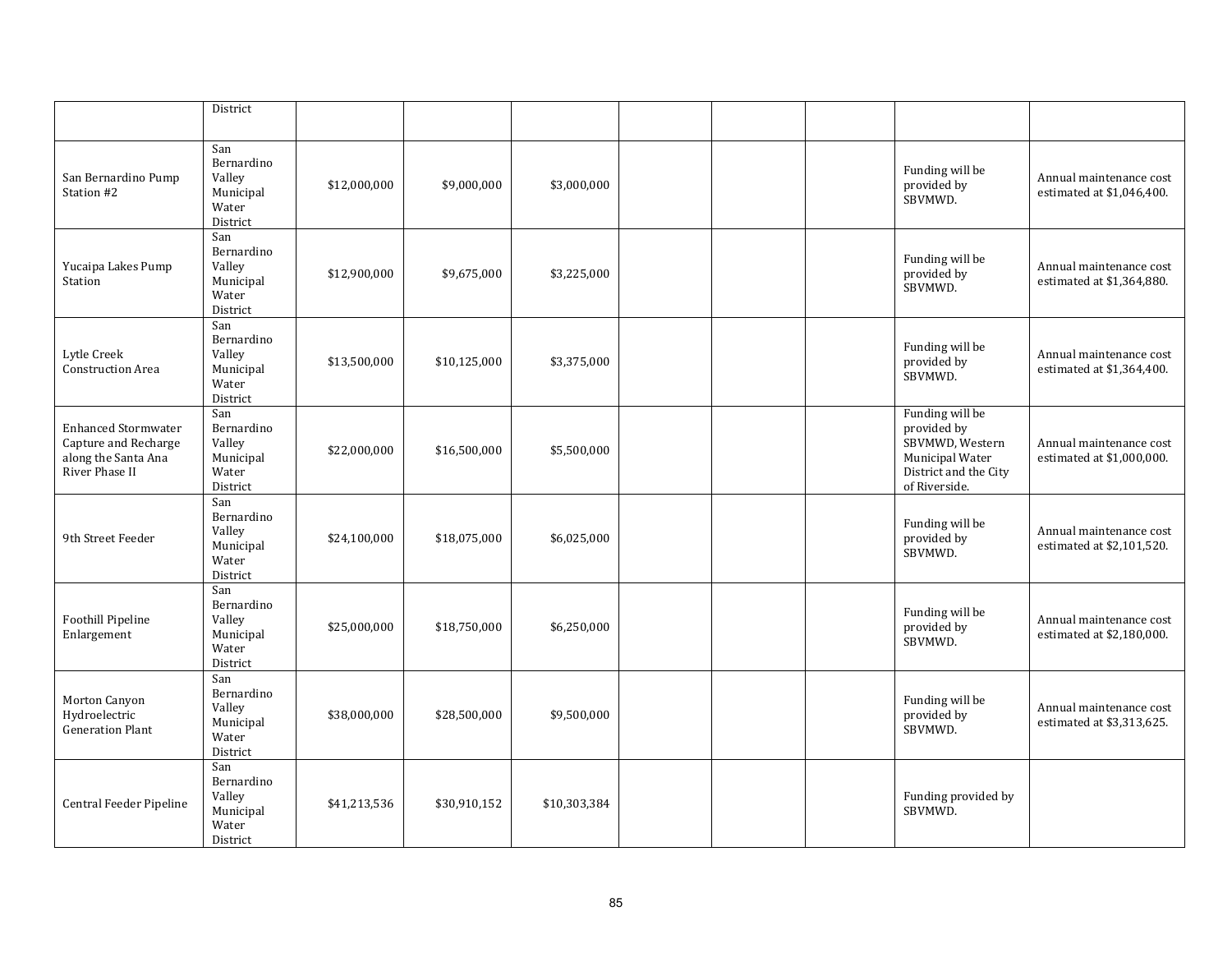| North Lake Project                                                                                                           | San<br>Bernardino<br>Valley<br>Municipal<br>Water<br>District | \$133,000,000 | \$99,750,000 | \$33,250,000 |             |             | Funding will be<br>provided by<br>SBVMWD.                                                                                                                                                                                                                                                                                                                                                                                                                                                                                           | Annual maintenance cost<br>estimated at \$11,597,600.                                                                                                                                                                                                                                                                                                                                                                                                                                                                                                         |
|------------------------------------------------------------------------------------------------------------------------------|---------------------------------------------------------------|---------------|--------------|--------------|-------------|-------------|-------------------------------------------------------------------------------------------------------------------------------------------------------------------------------------------------------------------------------------------------------------------------------------------------------------------------------------------------------------------------------------------------------------------------------------------------------------------------------------------------------------------------------------|---------------------------------------------------------------------------------------------------------------------------------------------------------------------------------------------------------------------------------------------------------------------------------------------------------------------------------------------------------------------------------------------------------------------------------------------------------------------------------------------------------------------------------------------------------------|
| <b>Water Conservation</b><br><b>Demonstration Garden</b>                                                                     | San<br>Bernardino<br>Valley<br>Municipal<br>Water<br>District | \$115,000     | \$86,250     | \$28,750     |             |             | Valley District will<br>fund the project and<br>in-kind assistance<br>from the CSUSB<br>faculty and students<br>will be donated in-<br>kind. Also, in-kind<br>donations from plant<br>suppliers are being<br>discussed, but<br>anything not donated<br>will be covered by<br>Valley District.                                                                                                                                                                                                                                       | Valley District is<br>overseeing the project<br>and will provide O&M<br>funding. (\$10,028)                                                                                                                                                                                                                                                                                                                                                                                                                                                                   |
| Constructed Wetland<br>Habitat Restoration and<br><b>Water Reclamation</b><br>project for the Santa<br>Ana River Borrow Pit. | San<br>Bernardino<br>Valley Water<br>Conservation<br>District | \$4,400,000   | \$1,000,000  |              | \$2,400,000 | \$1,000,000 |                                                                                                                                                                                                                                                                                                                                                                                                                                                                                                                                     |                                                                                                                                                                                                                                                                                                                                                                                                                                                                                                                                                               |
| Upper Santa Ana<br>Watershed Alluvial<br>Scrub Habitat<br>Restoration Project and<br><b>Mitigation Banking</b><br>Assessment | San<br>Bernardino<br>Valley Water<br>Conservation<br>District | \$225,000     | \$130,000    | \$35,000     |             | \$60,000    | The collaborative<br>partnerships and<br>verbal commitments<br>of matching funds<br>and in-kind support,<br>together offers<br>multiple-objective<br>benefits. The project<br>scope is integrated<br>with existing<br>programs that are<br>mutually beneficial<br>for each entity as well<br>as benefiting the<br>watershed and<br>IRWMP goals.<br>Primary benefits<br>include: cost savings;<br>Job creation in an<br>area facing 15%<br>unemployment;<br>Carbon<br>sequestration; Water<br>Supply and<br>watershed<br>protection. | Proposal includes IRWMP<br><b>Basin Management</b><br>Objectives (BMOs):<br>management of the<br>groundwater basins (San<br>Bernardino Basin Area),<br>cooperation with BTAC to<br>monitor groundwater<br>levels for liquefaction<br>risk reduction, avoiding<br>impacts of the various<br>groundwater<br>contaminant plumes,<br>enhancing spreading<br>basins' capabilities, and<br>recycling wastewater for<br>groundwater<br>enhancement. This<br>project will work within<br>these constraints and are<br>included in the District's<br>0&M budget scope. |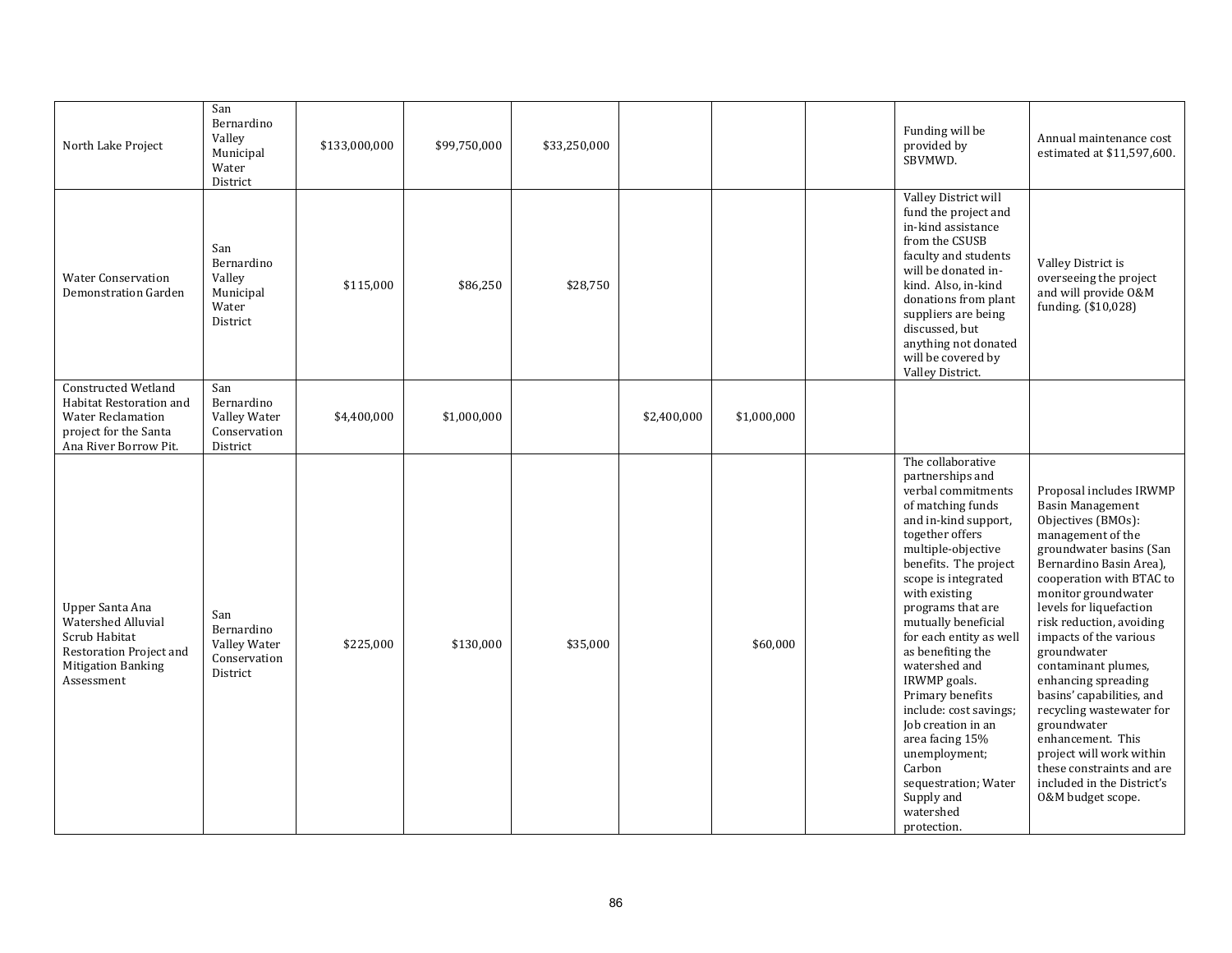| Santa Ana Watershed<br>Vireo Monitoring and<br><b>Breeding Bird Surveys</b>                                                  | Santa Ana<br>Watershed<br>Association          | \$1,167,846  | \$875,885   |             | \$291,961 |              | Funding is secure for<br>the match portion of<br>the total, provided<br>through SAWAs<br>operational funding.<br>Certainty is 90<br>percent.                      |                                                                                                                                                                            |
|------------------------------------------------------------------------------------------------------------------------------|------------------------------------------------|--------------|-------------|-------------|-----------|--------------|-------------------------------------------------------------------------------------------------------------------------------------------------------------------|----------------------------------------------------------------------------------------------------------------------------------------------------------------------------|
| Brine Line (SARI) Solids<br><b>Control Structures</b>                                                                        | Santa Ana<br>Watershed<br>Project<br>Authority | \$2,000,000  | \$1,500,000 |             |           |              | A total of \$611,010<br>has been secured for<br>the project from<br>Proposition 50 funds.<br>These funds are<br>independent of the<br>amount identified<br>above. | 0&M costs will be<br>included in the Brine Line<br>(SARI) annual budget.                                                                                                   |
| <b>Brine Line Maintenance</b><br>Access Structures.<br>Reach V and Reach IVB                                                 | Santa Ana<br>Watershed<br>Project<br>Authority | \$5,600,000  | \$4,600,000 | \$1,000,000 |           |              |                                                                                                                                                                   | 0&M of the SARI line is<br>included within the<br>SAWPA two year budget.<br>The budget is approved<br>by the Commission every<br>two years.                                |
| <b>Inland Empire Brine</b><br>Line Capacity Pool<br>Program                                                                  | Santa Ana<br>Watershed<br>Project<br>Authority | \$6,025,000  | \$4,150,000 | \$1,875,000 |           |              | Local share consists<br>of use of pipeline<br>capacity owned by<br>SARI member<br>agencies.                                                                       | Participation in the<br>program by local<br>business partners<br>provides O&M funding                                                                                      |
| Characterization and<br>optimization of cost-<br>effective treatment<br>wetlands for surface<br>water quality<br>improvement | Santa Ana<br>Watershed<br>Project<br>Authority | \$300,000    | \$150,000   | \$150,000   |           |              |                                                                                                                                                                   |                                                                                                                                                                            |
| <b>Big Bear Lake</b><br>Hypolimnetic<br>Oxygenation System                                                                   | Santa Ana<br>Watershed<br>Project<br>Authority | \$1,500,000  | \$1,125,000 | \$375,000   |           |              |                                                                                                                                                                   |                                                                                                                                                                            |
| Brine Line (SARI) Flow<br><b>Equalization Structure</b>                                                                      | Santa Ana<br>Watershed<br>Project<br>Authority | \$2,000,000  | \$1,500,000 | \$500,000   |           |              |                                                                                                                                                                   | 0&M of the SARI Flow<br><b>Equalization Structure</b><br>would be included in the<br><b>SARI</b> Enterprise<br>Operation and<br>Maintenance budget.                        |
| Brine Line (SARI)<br><b>SCADA System</b>                                                                                     | Santa Ana<br>Watershed<br>Project<br>Authority | \$25,000,000 | \$4,000,000 | \$1,000,000 |           | \$20,000,000 |                                                                                                                                                                   | 0&M funding for the<br>project is funded through<br>SAWPAs two year budget<br>for O&M of the Brine<br>Line. The budget is<br>approved by the SAWPA<br>Commission every two |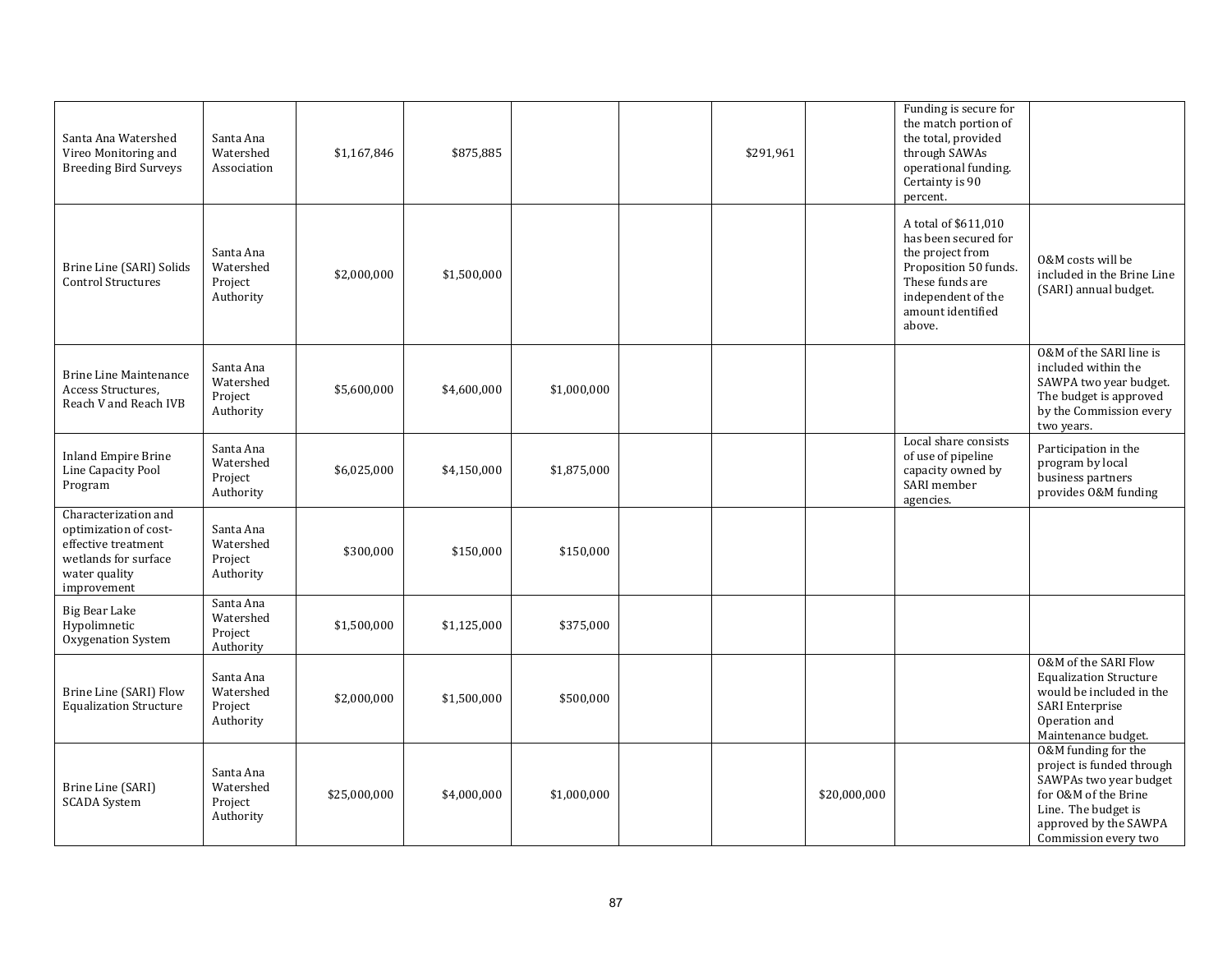|                                                                                                                                           |                                                                         |              |             |             |             |             |              |                                                                                                                                                                                                           | years.                                                                                                                                                                                                                               |
|-------------------------------------------------------------------------------------------------------------------------------------------|-------------------------------------------------------------------------|--------------|-------------|-------------|-------------|-------------|--------------|-----------------------------------------------------------------------------------------------------------------------------------------------------------------------------------------------------------|--------------------------------------------------------------------------------------------------------------------------------------------------------------------------------------------------------------------------------------|
| Repairs to the Unlined<br>RCP Reach IVA and<br>Reach IVB Santa Ana<br>Regional Interceptor<br>(SARI)                                      | Santa Ana<br>Watershed<br>Project<br>Authority                          | \$25,000,000 | \$4,000,000 | \$1,000,000 |             |             | \$20,000,000 |                                                                                                                                                                                                           | O&M funding for the<br>project is funded through<br>SAWPAs two year budget<br>for O&M of the Brine<br>Line. The budget is<br>approved by the SAWPA<br>Commission every two<br>years.                                                 |
| Borrego Canyon Wash<br><b>Bypass Channel</b><br>Improvements within<br>the portion of<br>Shea/Baker Ranch<br>Property (Bypass<br>Channel) | Shea/Baker<br>Ranch, LLC                                                | \$15,500,000 | \$6,200,000 |             |             | \$9,300,000 |              |                                                                                                                                                                                                           |                                                                                                                                                                                                                                      |
| San Bernardino National<br><b>Forest Ecological</b><br>Restoration and<br>Watershed<br>Improvement                                        | <b>USDA Forest</b><br>Service - San<br>Bernardino<br>National<br>Forest | \$8,001,000  | \$1,000,000 | \$277,000   | \$6,012,000 | \$712,000   |              | For 2010, the In-Kind<br>and about half of the<br>federal contribution<br>has been secured.<br>The plan is expected<br>to take 3 years to<br>implement with the<br>total funding<br>equaling \$8 million. | 0&M is not applicable in<br>general. Funding to<br>complete the 2200 acres<br>of wildfire reduction fuels<br>treatment and associated<br>watershed and habitat<br>improvement projects<br>will take 3 years and then<br>be complete. |
| 1N09 Reconstruction<br>and Water Quality<br>Improvement                                                                                   | <b>USDA Forest</b><br>Service - San<br>Bernardino<br>National<br>Forest | \$430,000    | \$215,000   |             | \$215,000   |             |              |                                                                                                                                                                                                           |                                                                                                                                                                                                                                      |
| Perchlorate Wellhead<br><b>Treatment System</b><br>Pipelines                                                                              | West Valley<br>Water<br>District                                        | \$1,541,000  | \$1,541,000 |             |             |             |              |                                                                                                                                                                                                           |                                                                                                                                                                                                                                      |
| Perchlorate Wellhead<br><b>Treatment System Wells</b><br>and SCADA                                                                        | West Valley<br>Water<br>District                                        | \$1,315,000  | \$1,315,000 |             |             |             |              |                                                                                                                                                                                                           |                                                                                                                                                                                                                                      |
| Arlington Basin Water<br>Quality Improvement<br>Project                                                                                   | Western<br>Municipal<br>Water<br>District                               | \$726,000    | \$216,000   | \$51,000    |             |             |              | Included in Westerns<br>operating budget.                                                                                                                                                                 | Not applicable for a<br>study.                                                                                                                                                                                                       |
| La Sierra Pipeline<br>Project                                                                                                             | Western<br>Municipal<br>Water<br>District                               | \$16,000,000 | \$3,000,000 | \$9,000,000 | \$4,000,000 |             |              | <b>Reclamation funds</b><br>authorized under<br>H.R. the Omnibus<br>Land Management<br>Act of 2009; Western<br>funds included in<br>Westerns capital<br>improvement                                       | 0&M funding covered in<br><b>Water Supply Reliability</b><br>Fee adopted by Western<br>and going in to affect<br>September 1, 2010.                                                                                                  |